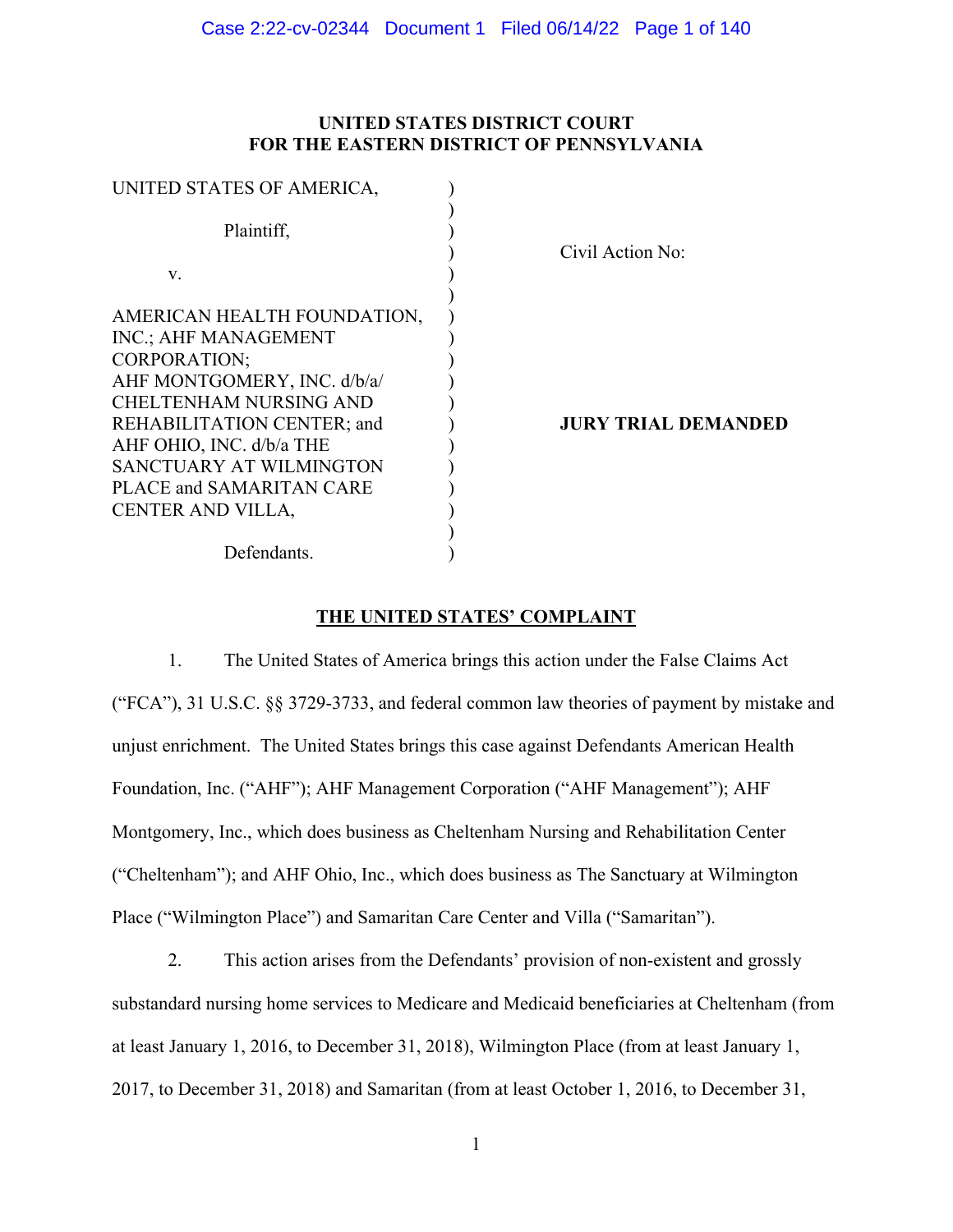#### Case 2:22-cv-02344 Document 1 Filed 06/14/22 Page 2 of 140

2018). As a result, the Defendants caused or risked causing serious physical and emotional harm to their residents, who were elderly, disabled, and otherwise highly vulnerable.

3. Cheltenham, Wilmington Place, and Samaritan each failed to maintain adequate staffing levels and repeatedly failed to follow infection control protocols.

4. Furthermore, Cheltenham housed its residents in a filthy, pest-infested building, where there was a glaring absence of activities or stimulation and residents' personal items were often lost or stolen. Cheltenham also gave its residents unnecessary drugs (including powerful antipsychotics and other psychotropic medications) and subjected its residents to mockery and abuse.

5. In addition, Cheltenham repeatedly failed to provide its residents with needed psychiatric care. For example, Cheltenham admitted one resident with a history of self-harm, who then slashed his wrists while in the facility's care. The resident was hospitalized, physically recovered, and returned to Cheltenham—only for the nursing home to again ignore additional warning signs and fail to provide him with needed psychiatric services. Tragically, mere weeks after being readmitted to the facility, the resident committed suicide by hanging himself from a bedsheet in one of Cheltenham's shower rooms.

6. Wilmington Place and Samaritan had their own serious shortcomings as well. For example, Wilmington Place had repeated failures relating to resident medications, including the provision of unnecessary drugs, and persistently failed to create and maintain crucial resident care plans and assessments. For its part, Samaritan also had repeated failures related to resident care plans and assessments, as well as a building and grounds that often were not safe and sanitary.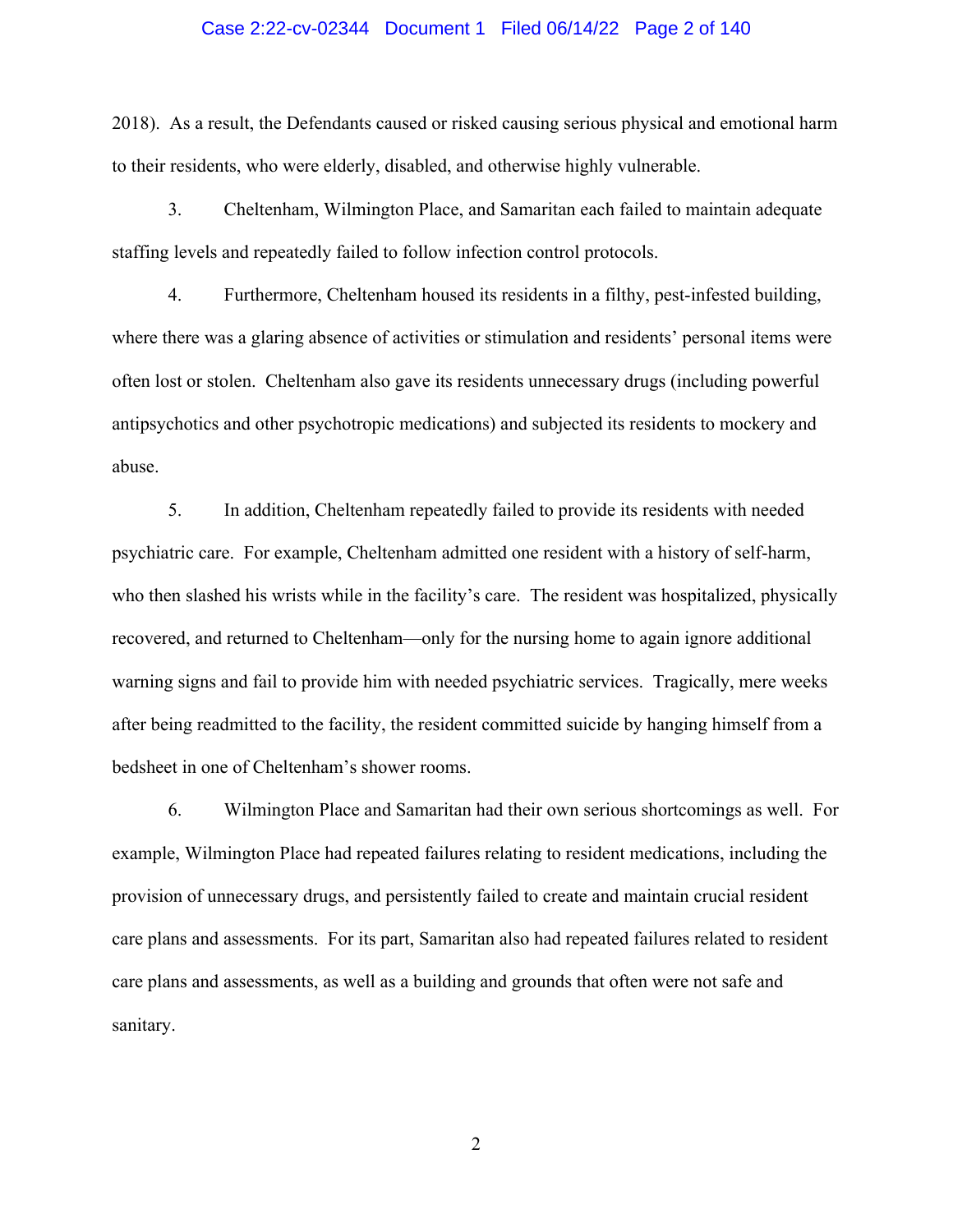### Case 2:22-cv-02344 Document 1 Filed 06/14/22 Page 3 of 140

7. The Defendants provided this grossly substandard care despite Pennsylvania and Ohio repeatedly citing Cheltenham, Wilmington Place, and Samaritan for deficiencies in surveys conducted by the states' health departments.

8. Yet the state survey findings hardly captured the full extent of the problems at the Defendant facilities. The facilities often had some sense of when a survey could occur, which gave the facilities a chance to prepare for scrutiny. State health inspectors also provided notice when they arrived, so facility staff knew when they needed to be on their best behavior.

9. For example, on July 26, 2017, which was less than a week after Pennsylvania had completed a survey of the facility, one Cheltenham employee sent an internal email with the message: "Ain't nobody faker than a nursing home when state is in the building . . . #Factz." Another employee replied with a picture of a person laughing and the caption, "I'm dead," indicating that she thought this was so funny she had died laughing.

10. The state survey findings were addressed to the administrator of each facility and conveyed to executives at AHF and AHF Management. But the Defendants' knowledge of the nonexistent and grossly substandard care in their facilities was far more extensive than those documented deficiencies in the state surveys. Facility staff internally reported problems up to facility managers, who in turn often alerted executives and key individuals at AHF and AHF Management. In addition, AHF Management personnel periodically visited the facilities to perform their own inspections and relay the results to facility managers and AHF and AHF Management executives. Finally, external nursing home consultants hired by AHF Management also visited the facilities and flagged various problems for the Defendants.

11. Despite getting regular reports detailing the grossly substandard care provided at Cheltenham, Wilmington Place, and Samaritan, the Defendants were primarily focused on their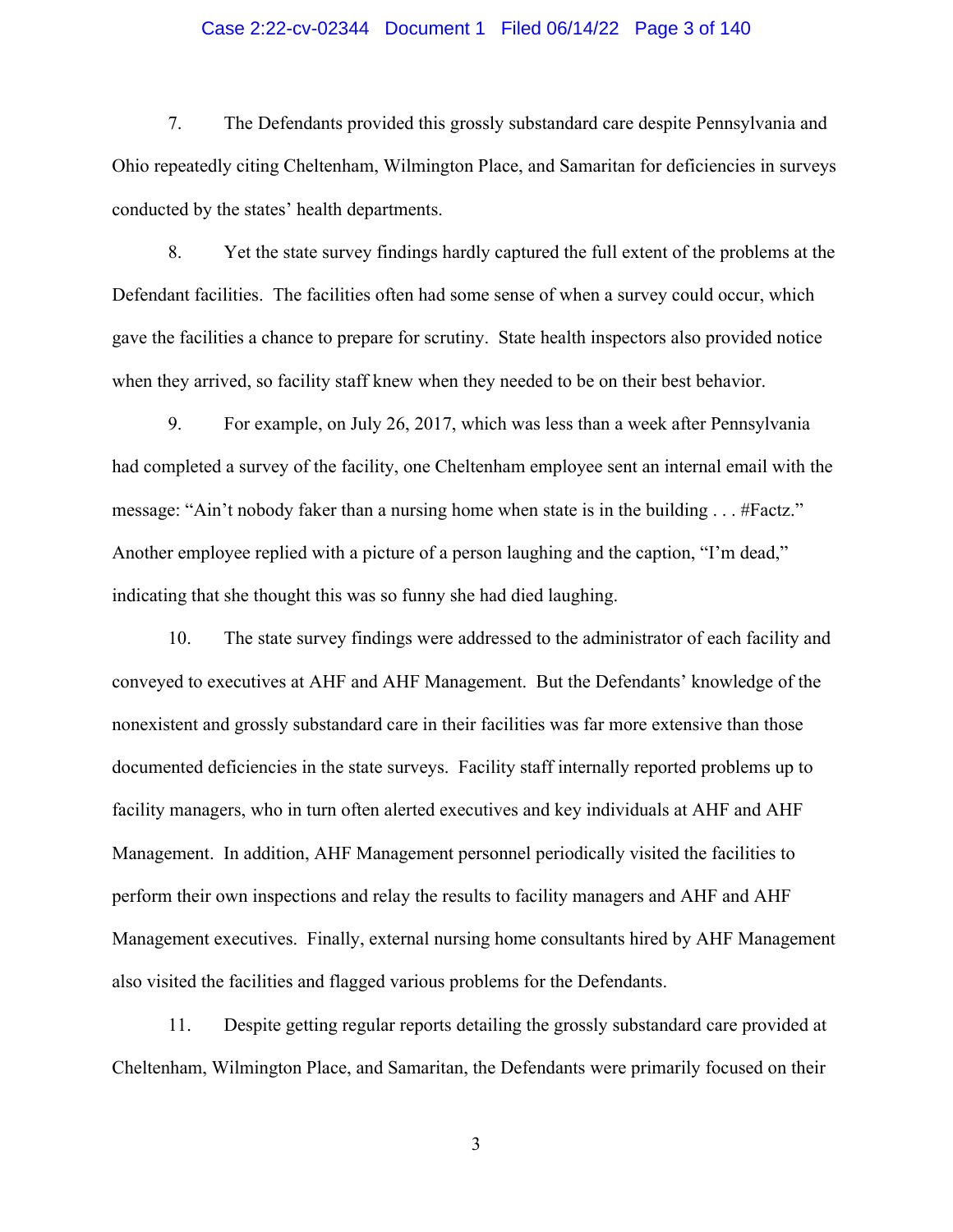### Case 2:22-cv-02344 Document 1 Filed 06/14/22 Page 4 of 140

finances and not on improving care quality at the nursing homes. AHF Management executives regularly implored facility managers to increase the number of residents (or "census") at the nursing homes, while also simultaneously cutting costs. Meanwhile, although the facilities often had difficulty attracting staff due to lower salaries than their competitors, AHF had a substantial amount of funds in reserve. In December 2017, for example, this reserve fund was worth about \$16.5 million, and AHF planned to invest 70 percent, or about \$11.55 million, in various securities.

12. Ultimately, the Defendants knowingly submitted or caused the submission of false and fraudulent claims for nursing home care by (a) providing services that were either nonexistent or grossly substandard and (b) consistently violating the standards of care set forth in the Nursing Home Reform Act and its implementing regulations, 42 U.S.C. §§ 1395i-3, 1396r *et seq.*; and 42 C.F.R. §§ 483.1-483.95.

#### **JURISDICTION AND VENUE**

13. This Court has jurisdiction over this action pursuant to 31 U.S.C. § 3732(a), 28 U.S.C. § 1331, and 28 U.S.C. § 1345.

14. AHF, AHF Management, and Cheltenham transacted business and committed acts proscribed by 31 U.S.C. § 3729 in this District. Therefore, venue is proper in this district under 31 U.S.C. § 3732 and 28 U.S.C. §§ 1391(b) and (c).

15. Due to the date of the Defendants' false claims and the date those claims were paid by Medicare and Medicaid, the causes of action alleged in this Complaint are timely brought by being within the six-year statute of limitation periods set forth at 31 U.S.C. § 3731(b)(1) and 28 U.S.C. § 2415(a).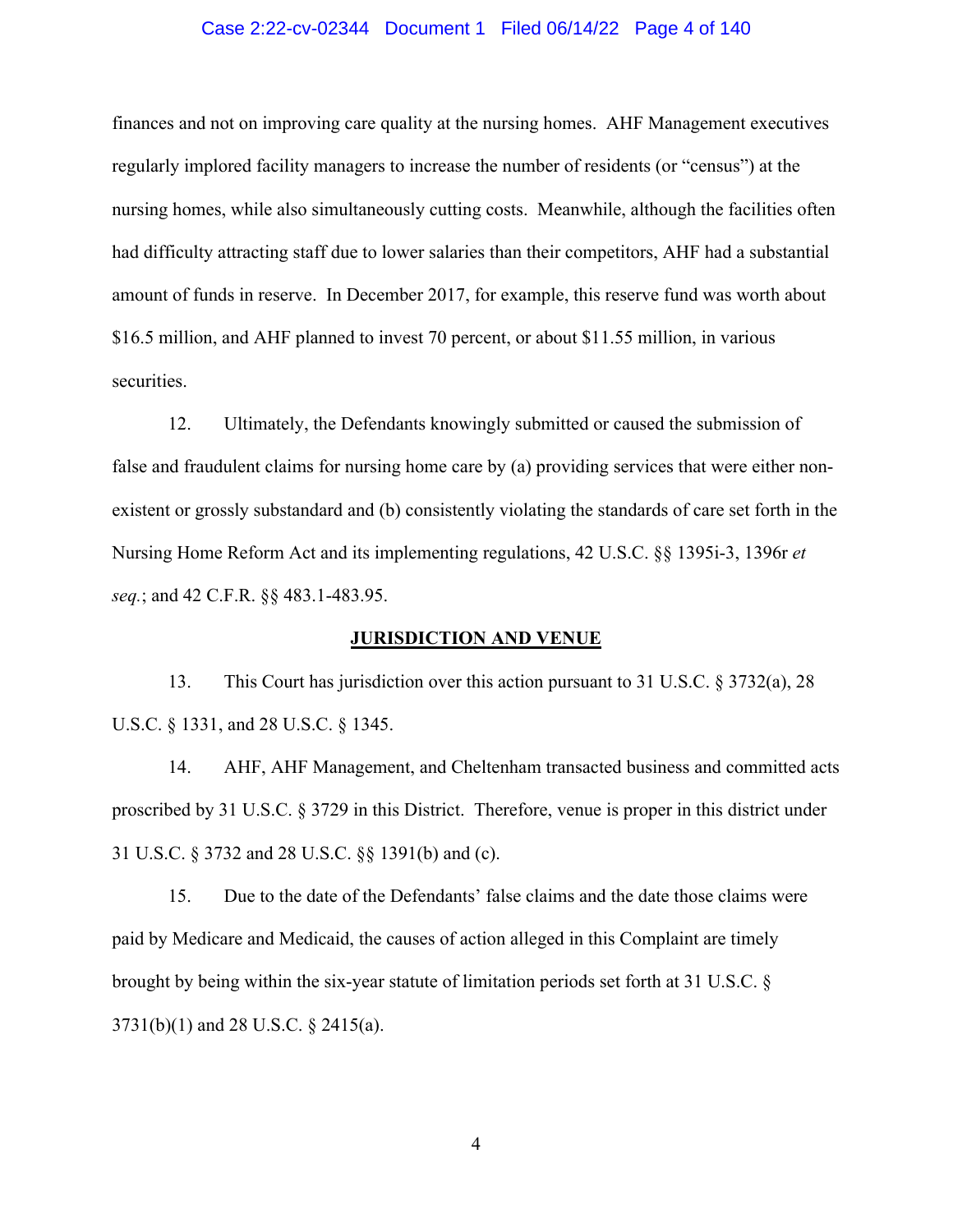#### Case 2:22-cv-02344 Document 1 Filed 06/14/22 Page 5 of 140

16. The Department of Justice first obtained relevant documents and materials from the Defendants on October 11, 2019. Therefore, all the United States' FCA allegations are also timely brought under 31 U.S.C. § 3731(b)(2) by being within three years of when material facts were known or reasonably should have been known by the Department of Justice official charged with enforcing the FCA.

### **PARTIES**

17. The United States brings this action on behalf of the Department of Health and Human Services ("HHS") and one of its operating divisions, the Centers of Medicare  $\&$ Medicaid Services ("CMS") for losses that the United States incurred under the Medicare and Medicaid programs. During the relevant periods, the United States provided approximately 52 percent of the funds paid by Pennsylvania Medicaid to providers and approximately 62 percent of the funds paid by Ohio Medicaid.

18. Defendant AHF is an Ohio nonprofit corporation that is located at 5920 Venture Drive, Suite 100, Dublin, Ohio 43017. Through its wholly owned subsidiaries, AHF establishes, acquires, owns, supervises, monitors, and directs nursing homes in different states around the country.

19. Defendant AHF Management Corporation is an Ohio nonprofit corporation that is located at 5920 Venture Drive, Suite 100, Dublin, Ohio 43017. AHF Management is a wholly owned subsidiary of AHF with a common board of directors, executives, and officers. AHF Management handles the day to day activities of AHF. AHF Management also oversees and exerts financial control over the nursing homes owned by AHF, including the Defendant facilities.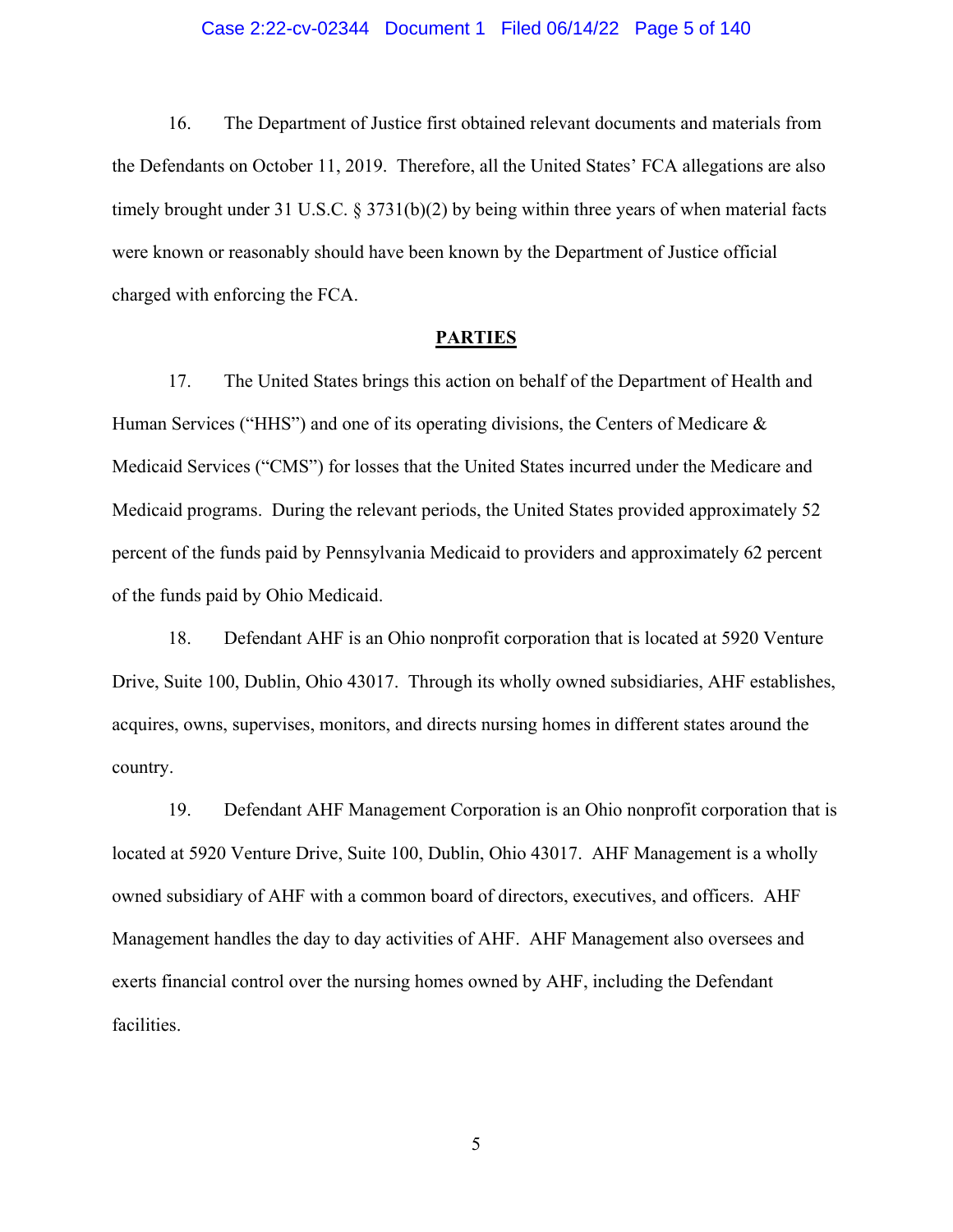#### Case 2:22-cv-02344 Document 1 Filed 06/14/22 Page 6 of 140

20. Defendant AHF Montgomery is an Ohio nonprofit corporation that is located at 5920 Venture Drive, Suite 100, Dublin, Ohio 43017. AHF Montgomery is a wholly owned subsidiary of AHF with a common board of directors, executives, and officers. AHF Montgomery does business as Cheltenham Nursing & Rehabilitation Center, a 255-bed nursing home facility located at 600 W Cheltenham Ave, Philadelphia, Pennsylvania. A substantial majority of the revenue accrued by Cheltenham comes from Medicare or Medicaid, and a substantial majority of the residents at this facility are Medicare or Medicaid beneficiaries.

21. Defendant AHF Ohio is an Ohio nonprofit corporation that is located at 5920 Venture Drive, Suite 100, Dublin, Ohio 43017. AHF Ohio is a wholly owned subsidiary of AHF with a common board of directors, executives, and officers. AHF Ohio does business as four nursing homes, including The Sanctuary at Wilmington Place and Samaritan Care Center and Villa. The Sanctuary at Wilmington Place is a 63-bed nursing home facility located at 264 Wilmington Avenue, Dayton, Ohio 45420. Samaritan Care Center and Villa is a 56-bed nursing home facility located at 806 E Washington Street, Medina, Ohio 44256. A majority of the revenue accrued by these facilities is from Medicare or Medicaid, and a majority of the residents at these facilities are Medicare or Medicaid beneficiaries.

#### **THE FALSE CLAIMS ACT**

22. The False Claims Act ("FCA") establishes liability for knowingly making, submitting, or causing false or fraudulent claims for federal funds. 31 U.S.C. § 3729(a)(1)(A).

23. Under the FCA, "knowingly" means that a person has actual knowledge that information is false, acts in deliberate ignorance of the truth or falsity of the information, or acts in reckless disregard of the truth or falsity of the information. 31 U.S.C. § 3729(b)(1)(A).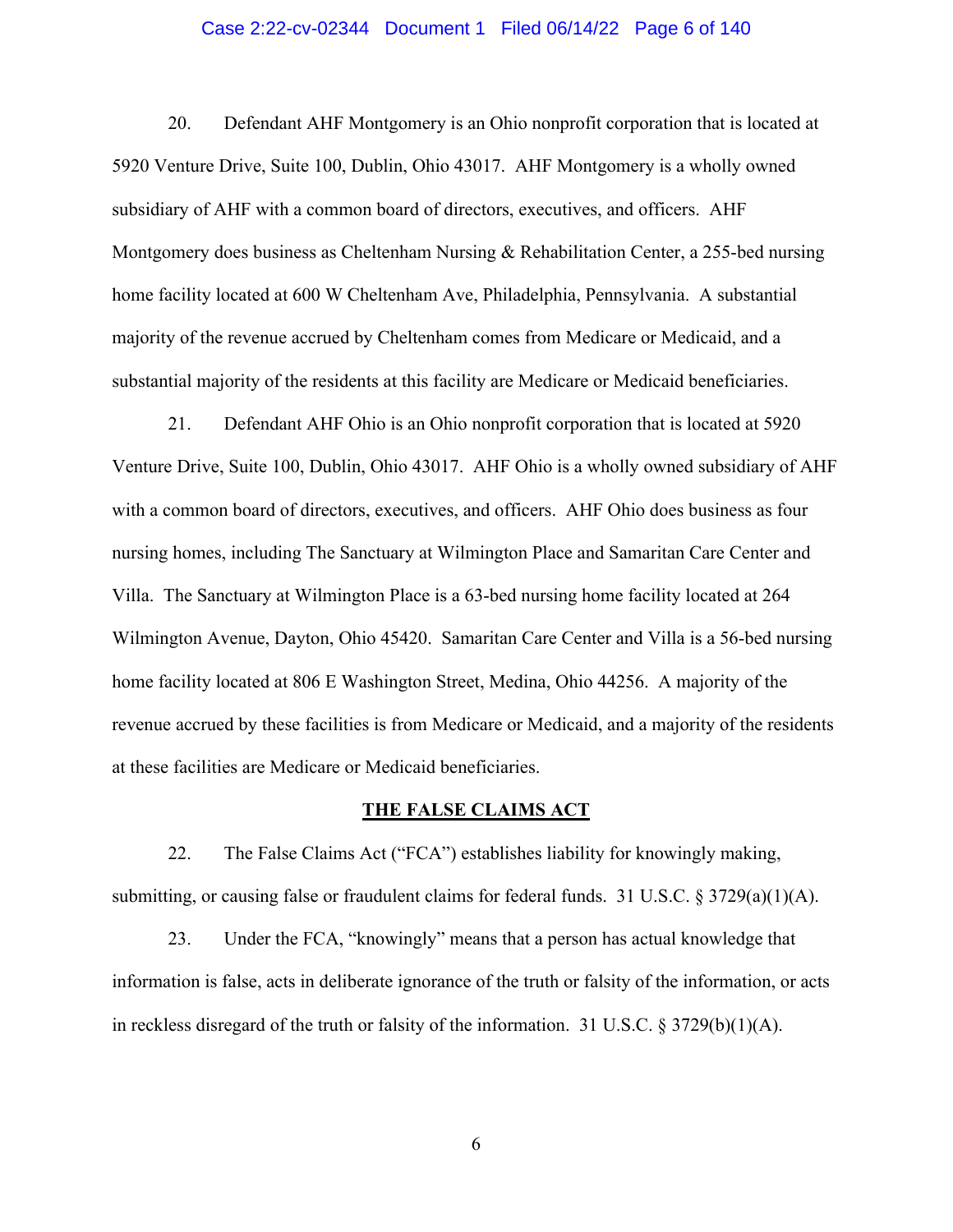### Case 2:22-cv-02344 Document 1 Filed 06/14/22 Page 7 of 140

24. No proof of specific intent to defraud is required to show that a person acted knowingly under the FCA. 31 U.S.C.  $\S 3729(b)(1)(B)$ .

25. Courts have held that only "material" false claims are actionable under the FCA. The FCA defines the term "material" as "having a natural tendency to influence, or be capable of influencing, the payment or receipt of money or property." 31 U.S.C. § 3729(b)(4).

26. The FCA provides for a recovery of three times the damages sustained by the United States, plus a civil penalty for each violation of the FCA. 31 U.S.C.  $\S 3729(a)(1)$ .

27. The FCA states that a civil penalty for a violation is to be not less than \$5,500 and not more than \$11,000. 31 U.S.C. § 3729(a)(1). These penalties, however, are to be adjusted in accordance with the inflation adjustment procedures set forth in Section 5 of the Federal Civil Penalties Inflation Adjustment Act of 1990, Public Law 101-410. *See* 28 C.F.R. § 85.3(a)(9). For all FCA violations occurring after November 2, 2015, the minimum penalty is \$12,537 and the maximum penalty is \$25,076.

28. The United States may bring an action under the FCA within 6 years of the violation or within 3 years of when material facts were known or reasonably should have been known by the Department of Justice official charged with enforcing the FCA, whichever occurs last. 31 U.S.C. § 3731(b).

### **NURSING HOME REIMBURSEMENT UNDER MEDICARE AND MEDICAID**

29. In order to participate in and receive payments under the Medicare and Medicaid programs, a nursing home must execute a Health Insurance Benefit Agreement, Form CMS-1561. *See* 42 U.S.C. § 1395cc. By doing so, a provider expressly agrees to conform with the applicable code of Federal Regulations within Title 42, which includes the standard of care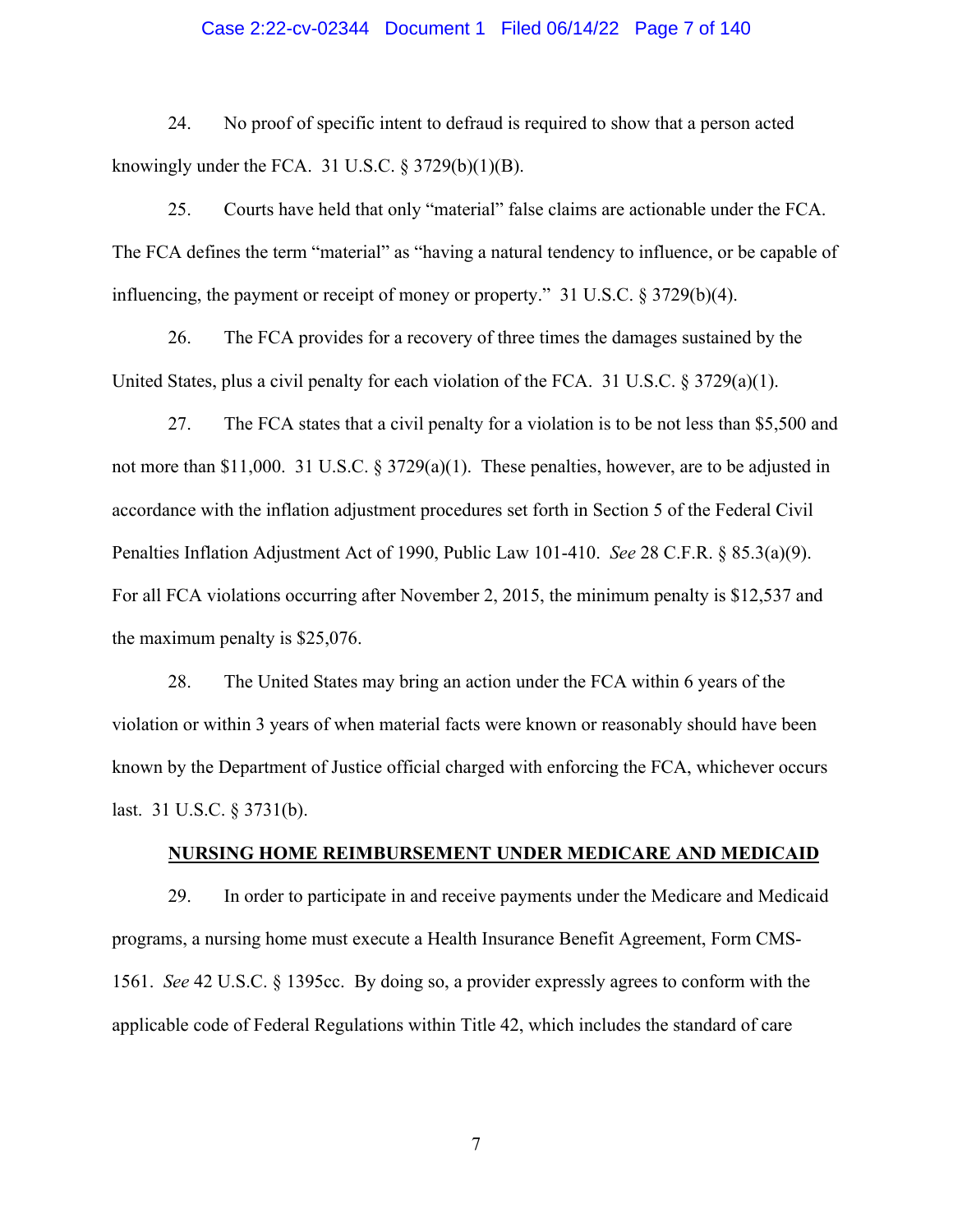### Case 2:22-cv-02344 Document 1 Filed 06/14/22 Page 8 of 140

regulations that implement the Nursing Home Reform Act, 42 U.S.C. §§ 1395i-3, 1396r *et seq*. *See* 42 C.F.R. §§ 483.1-483.95*.*

30. In order to bill Medicare electronically, providers must execute an Electronic Data Interchange Enrollment Form, in which they agree to "be responsible for all Medicare claims submitted to CMS by itself, its employees, or its agents, and to "submit claims that are accurate, complete, and truthful."

31. The standard form for Medicare and Medicare claims submitted by nursing homes is the UB-04 or CMS-1450. This form requires the submitting party to represent that the billing information on the claim form is true, accurate, and complete. The submitting party further certifies that it "did not knowingly or recklessly disregard or misrepresent or conceal material facts."

32. The Medicare and Medicaid programs use a prospective payment system to pay for a bundle of nursing home services that facilities provide to eligible residents. This means that payments are based on a predetermined, fixed amount.

33. To receive reimbursement from Medicare and Medicaid, facilities are required to complete and submit a Minimum Data Set ("MDS") form to CMS for all residents. 42 C.F.R. § 483.315. Facilities are required to complete MDS assessments for all residents upon admission and then quarterly thereafter. 42 U.S.C. § 1395i-3(b)(3)(C)(i)(I); 42 U.S.C. § 1395i- $3(b)(3)(C)(ii)$ . Facilities must also examine each resident once per quarter and revise the resident's MDS assessment accordingly. 42 U.S.C. § 1395i-3(b)(3)(C)(ii).

34. In the MDS form, facilities have to provide CMS with an accurate and comprehensive assessment of each resident's functional capabilities, identify health problems, and formulate a resident's individual plan of care.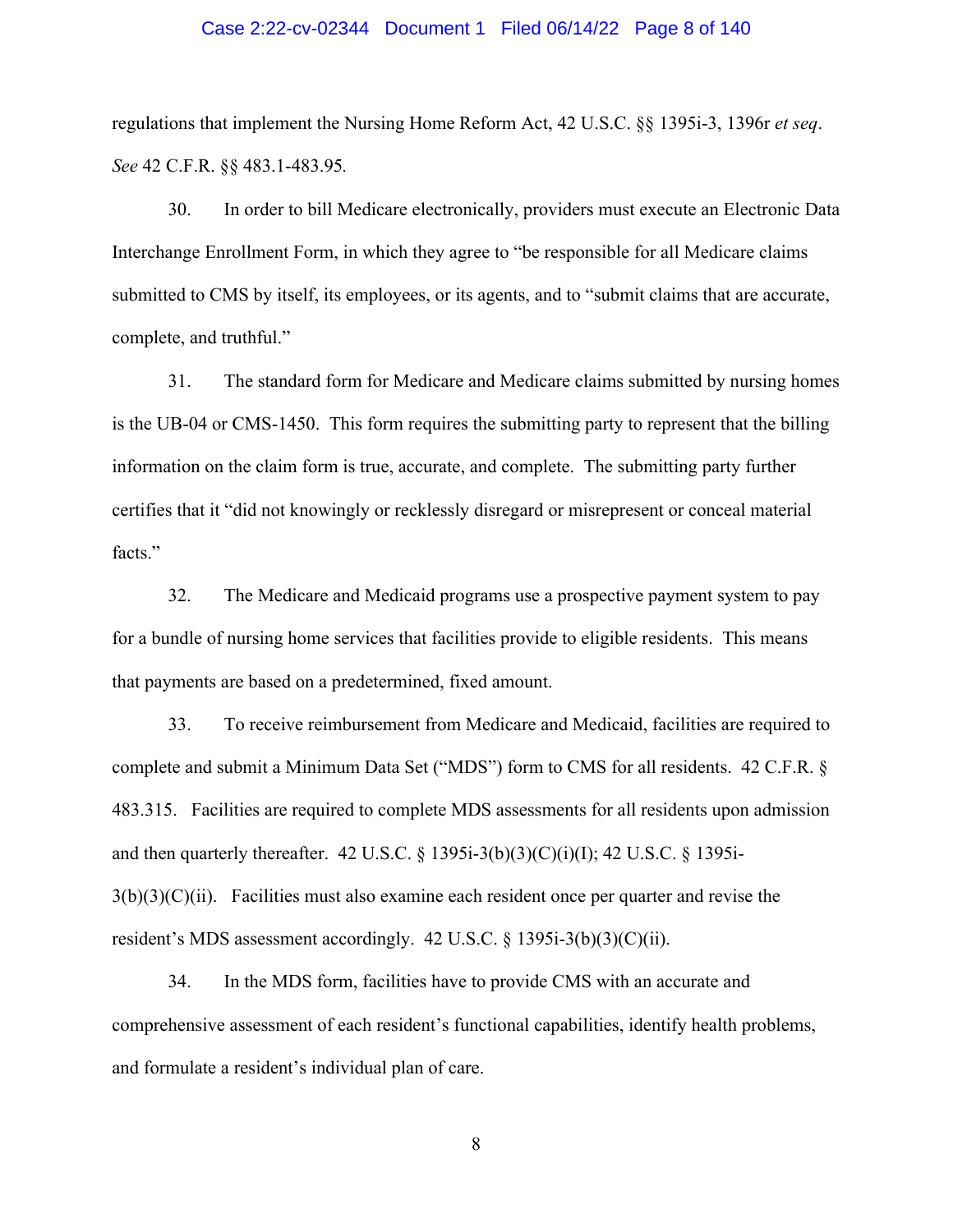### Case 2:22-cv-02344 Document 1 Filed 06/14/22 Page 9 of 140

35. Ultimately, the medical condition, nursing care needs, and other information provided in the MDS form determine the Medicare and Medicaid reimbursement rate for each resident.

36. Facilities must certify that their submitted MDS information is accurate, timely, and collected in accordance with applicable Medicare and Medicaid requirements. Facilities must also acknowledge that they understand that (a) the MDS information is used as a basis for reimbursement with federal funds, (b) their continued participation in Medicare and Medicaid is conditioned on the accuracy and truthfulness of the submitted information, and (c) the submission of false information can lead to substantial criminal, civil, or administrative penalties.

### **MEDICARE AND MEDICAID REQUIREMENTS FOR NURSING HOMES**

37. The Medicare and Medicaid programs require nursing homes to comply with rules and regulations relating to standards of care. *See* 42 C.F.R. § 483.1(b).

38. These rules stem from the Nursing Home Reform Act ("NHRA"), 42 U.S.C. §§ 1395i-3, 1396r *et seq*. The NHRA's implementing regulations are set forth at 42 C.F.R. §§ 483.1-483.95 and provide more clarity as well as additional requirements for nursing homes.

39. The NHRA defines a nursing home or "nursing facility" as an institution that is primarily engaged in providing skilled nursing care and related services, rehabilitation services, or "health related care and services" to people who require care that is "available to them only through institutional facilities and is not primarily for the care and treatment of mental diseases." 42 U.S.C. § 1396r(a).

40. During the relevant periods, each of the Defendant facilities fit this definition and was thus covered by the NHRA.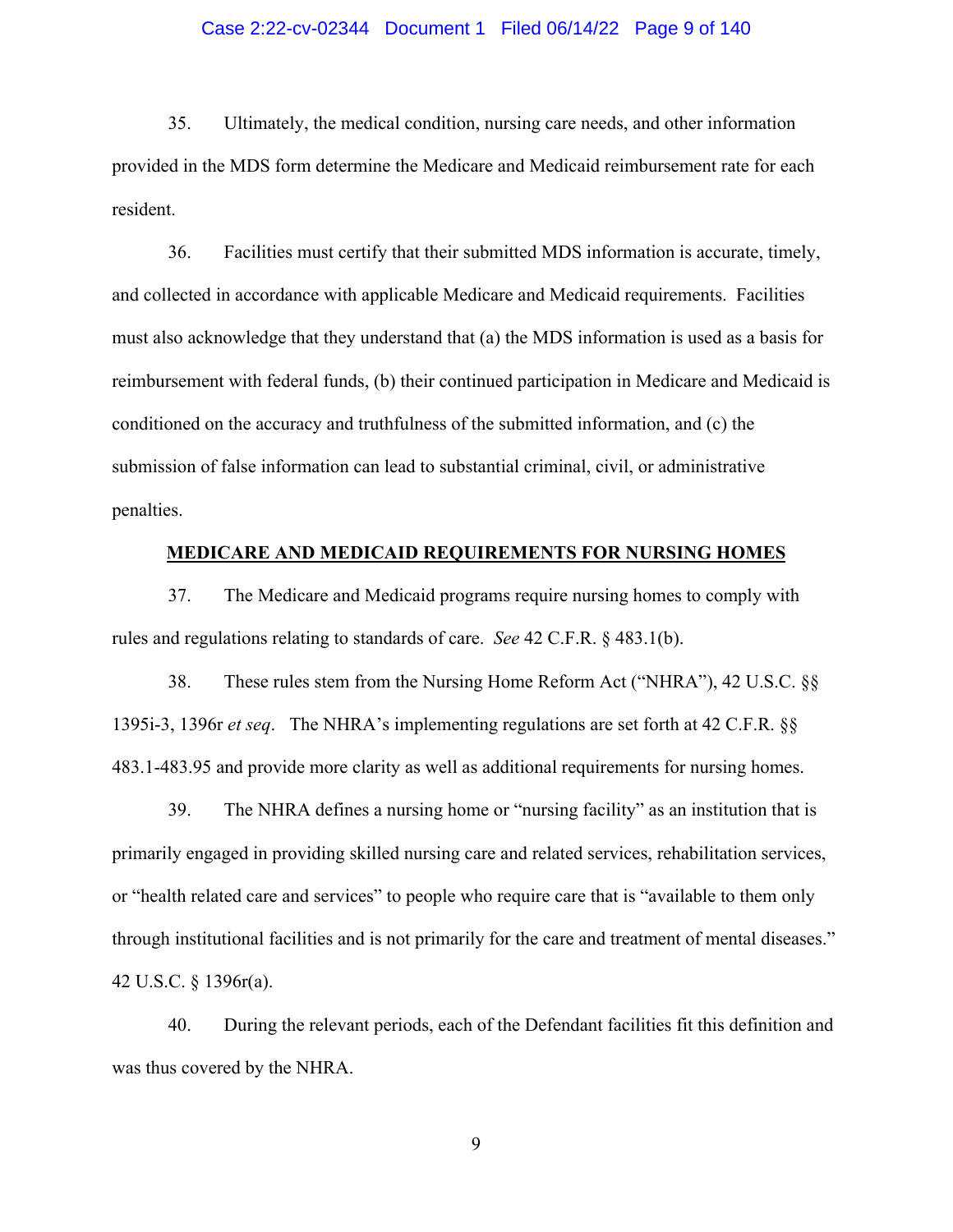### Case 2:22-cv-02344 Document 1 Filed 06/14/22 Page 10 of 140

41. Under the NHRA, nursing homes must comply with federal and state requirements relating to the provision of services, as well as applicable professional standards and principles. 42 U.S.C. § 1396r(b); 42 U.S.C. § 1396r(d)(4)(A).

42. Specifically, a nursing home "must care for its residents in such a manner and in such an environment as will promote maintenance or enhancement of the quality of life of each resident." 42 U.S.C. § 1395i-3(b)(1)(A).

43. Along these lines, a nursing home must provide nursing services and medicallyrelated social services "to attain or maintain the highest practicable physical, mental, and psychosocial well-being of each resident." 42 U.S.C. §§ 1395i-3(b)(4)(A)(i) and (ii).

44. Nursing homes must also provide pharmaceutical, dietary, and dental services sufficient "to meet the needs of each resident." 42 U.S.C. §§ 1395i-3(b)(4)(A)(iii), (iv), and (vi). Thus, facilities must help residents make dental appointments and arrange for their transportation. 42 C.F.R. § 483.55(a)(4). Facilities must also provide nourishing, palatable, and balanced diets that meet the individual needs of residents. 42 C.F.R. § 483.60(d).

45. In addition, nursing homes must provide a professionally-directed activities program "designed to meet the interests and the physical, mental, and psychosocial well-being of each resident." 42 U.S.C. § 1395i-3(b)(4)(A)(v).

46. For residents with mental disorders, facilities must provide "appropriate treatment and services to correct the assessed problem or to attain the highest practicable mental and psychosocial well-being." 42 C.F.R. § 483.40(b)(1); *see also* 42 U.S.C. § 1395i-3(b)(4)(A)(vii) (requiring facilities to provide treatment and services required by mentally ill residents that is not otherwise supplied by the state).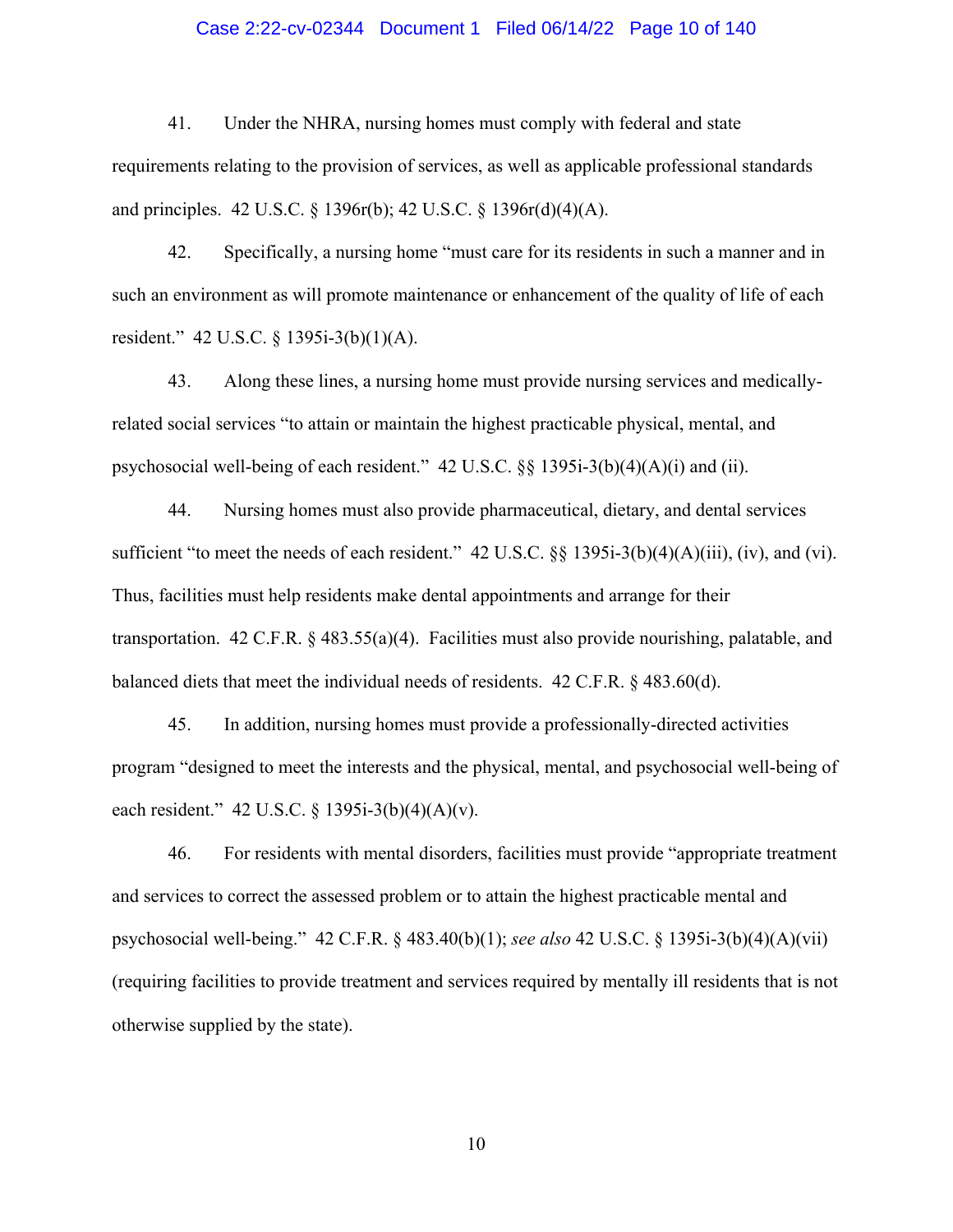### Case 2:22-cv-02344 Document 1 Filed 06/14/22 Page 11 of 140

47. In general, nursing homes must be administered in a way that uses resources effectively and efficiently to attain and maintain the highest practicable well-being for residents. 42 C.F.R. § 483.70. This includes maintaining medical records that complete, accurate, accessible, and organized.  $42$  C.F.R. §  $483.70(i)(1)$ .

48. Nursing homes are required to discern the needs of each resident through assessments. Facilities must conduct a comprehensive, accurate, and standardized assessment of the resident that describes the resident's functional abilities and identifies medical problems. 42 U.S.C. § 1395i-3(b)(3)(A). This assessment must be completed within two weeks of a resident's admission and then "promptly after a significant change in the resident's physical or mental condition." 42 U.S.C. §§ 1395i-3(b)(3)(C)(i)(I) and (II). Even if there are no obvious significant changes to a resident's condition, the facility must still assess the resident at least once per year. 42 U.S.C.  $\S$  1395i-3(b)(3)(C)(i)(III). In addition to the more comprehensive annual assessment, the facility must examine each resident once per quarter and revise the resident's assessment accordingly. 42 U.S.C. § 1395i-3(b)(3)(C)(ii).

49. The NHRA further directs nursing homes to create a written care plan for each resident that "describes the medical, nursing, and psychosocial needs of the resident and how such needs will be met." 42 U.S.C.  $\S$  1395i-3(b)(2)(A). Within 48 hours of a resident's admission, the facility needs to develop a "baseline care plan" that includes the minimum information needed to properly care for the resident.  $42 \text{ C.F.R.}$  §  $483.21(a)(1)$ . Then, once the facility has completed its initial comprehensive assessment, it must develop a corresponding comprehensive care plan that includes measurable objectives and timeframes for meeting the resident's needs, as well as the services that are to be furnished to attain or maintain the resident's highest practicable well-being. 42 C.F.R.  $\S$  483.21(b)(1)(i) and (2)(i). The nursing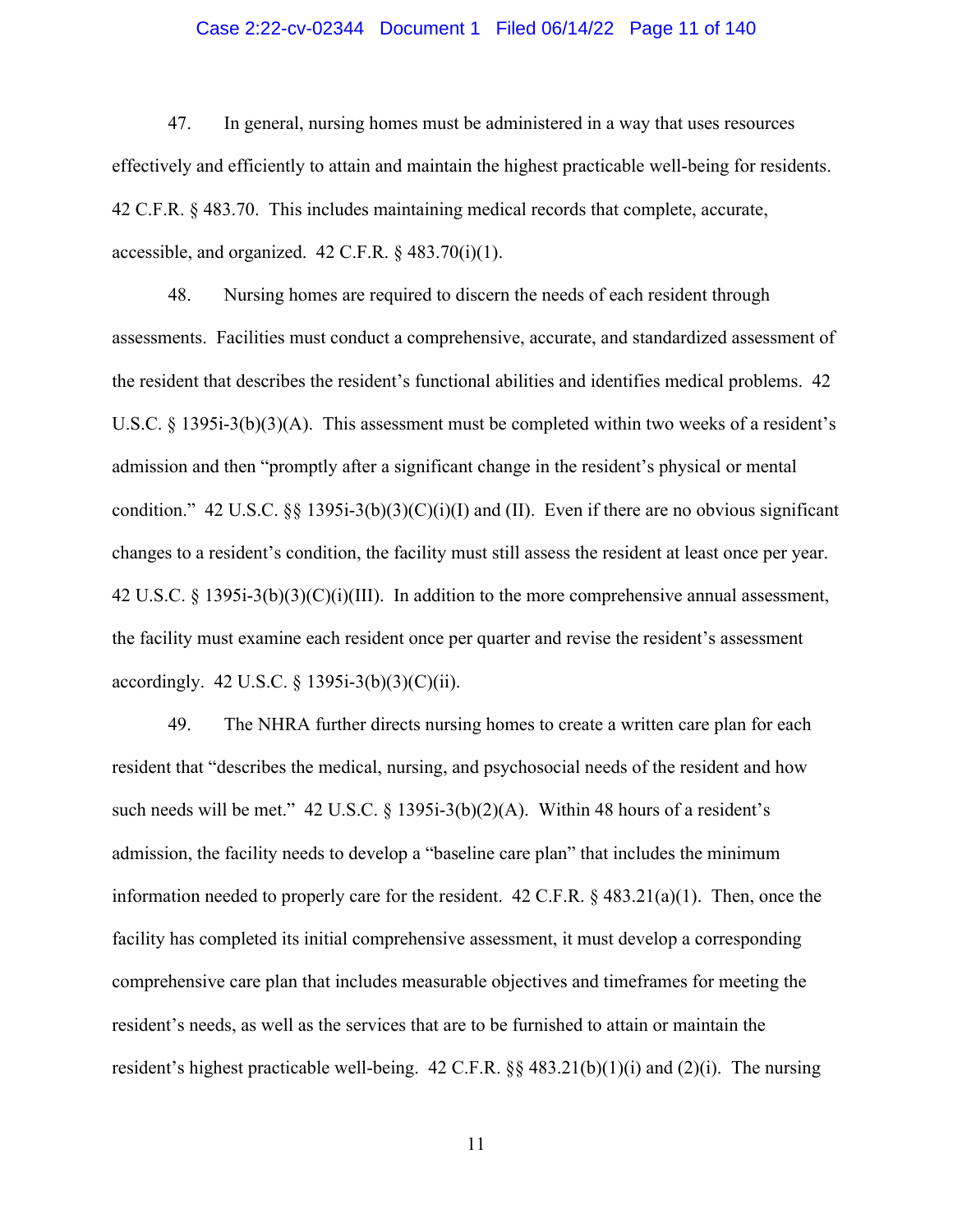### Case 2:22-cv-02344 Document 1 Filed 06/14/22 Page 12 of 140

home must then follow the care plan and provide the relevant services and activities for each resident. 42 U.S.C. § 1395i-3(b)(2)(A). These care plans must be periodically reviewed and revised each time a resident is assessed. 42 U.S.C. § 1395i-3(b)(2)(C).

50. The services provided by a nursing home must "meet professional standards of quality" and be provided by qualified personnel. 42 U.S.C. §§ 1395i-3(b)(4)(A) and (b). The implementing regulations set forth in more detail what this entails at 42 C.F.R. § 483.25. Some of the quality of care standards are as follows:

- Skin integrity. The facility must ensure that residents receive care to prevent pressure ulcers (also referred to as pressure sores or bed sores), unless they are clinically unavoidable, and receive treatment for existing pressure ulcers "to promote healing, prevent infection, and prevent new ulcers from developing." 42 C.F.R. § 483.25(b).
- Accidents. Facilities must be "as free of accident hazards as possible" and each resident must receive "adequate supervision and assistance devices to prevent accidents," like falls. 42 C.F.R. § 483.25(d).
- Respiratory care. Facilities must ensure that residents needing respiratory care, including tracheostomy care, receive the care consistent with professional standards of practice. 42 C.F.R. § 483.25(i).
- Pain management. Facilities must ensure that "pain management is provided to residents who require such services, consistent with professional standards of practice." 42 C.F.R.  $§$  483.25(k).

51. A nursing home must provide 24-hour licensed nursing services "which is sufficient to meet the nursing needs of its residents," as well as "a registered professional nurse at least 8 consecutive hours a day, 7 days a week."  $42 \text{ U.S.C.} \$   $1395\text{i} - 3(\text{b})(4)(\text{C})(\text{i})$ . This means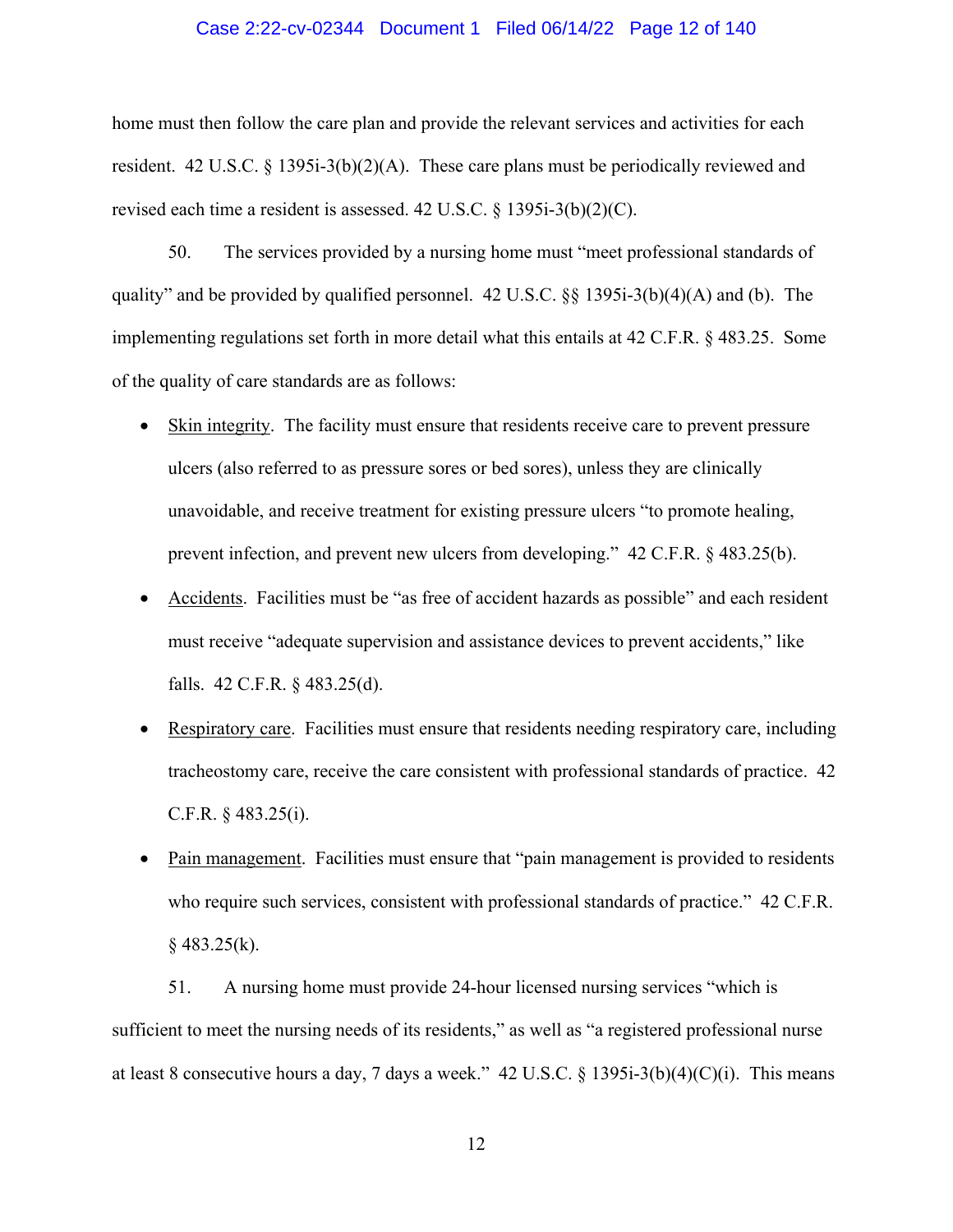### Case 2:22-cv-02344 Document 1 Filed 06/14/22 Page 13 of 140

having sufficient numbers of licensed nurses and other nursing personnel "to provide nursing care to all residents in accordance with resident care plans," along with ensuring that the licensed nurses "have the specific competencies and skill sets necessary to care for residents' needs. 42 C.F.R. §§ 483.35(a)(1) and (3). In addition, nursing aides, which are individuals who provide nursing or related services without being registered or licensed, must be trained and have demonstrated their competency. 42 U.S.C. §§ 1395i-3(b)(5)(A), (C), and (F).

52. Furthermore, the NHRA has specific provisions related to infection control. The facility must have an infection control program "designed to provide a safe, sanitary, and comfortable environment" and "to help prevent the development and transmission of disease and infection." 42 U.S.C. § 1395i-3(d)(2)(A). This includes having a system for identifying potential outbreaks and following precautions to prevent the spread of infection and disease, such as the proper handling and storage of linens. 42 C.F.R. §§ 483.80(a) and (e).

53. Nursing homes must also provide pharmaceutical services, including prescription medications, to meet the needs of each resident. 42 C.F.R. § 483.45(a). In addition, the drug regimen for nursing home residents "must be free from unnecessary drugs," which includes drugs used in excessive doses, for excessive durations, without adequate monitoring, without adequate indications, or with adverse consequences. 42 C.F.R. § 483.45(d). Nursing homes must further ensure that its medication error rate is less than 5 percent and residents are not subjected to "any significant medication errors." 42 C.F.R. § 483.45(f). Medications must be labeled with accurate and complete information and be stored safely. *See* 42 C.F.R. §§ 483.45(g) and (h).

54. Psychotropic drugs—including antipsychotic, antidepressant, antianxiety, and hypnotic medications—have additional requirements when used in nursing homes. 42 C.F.R. §§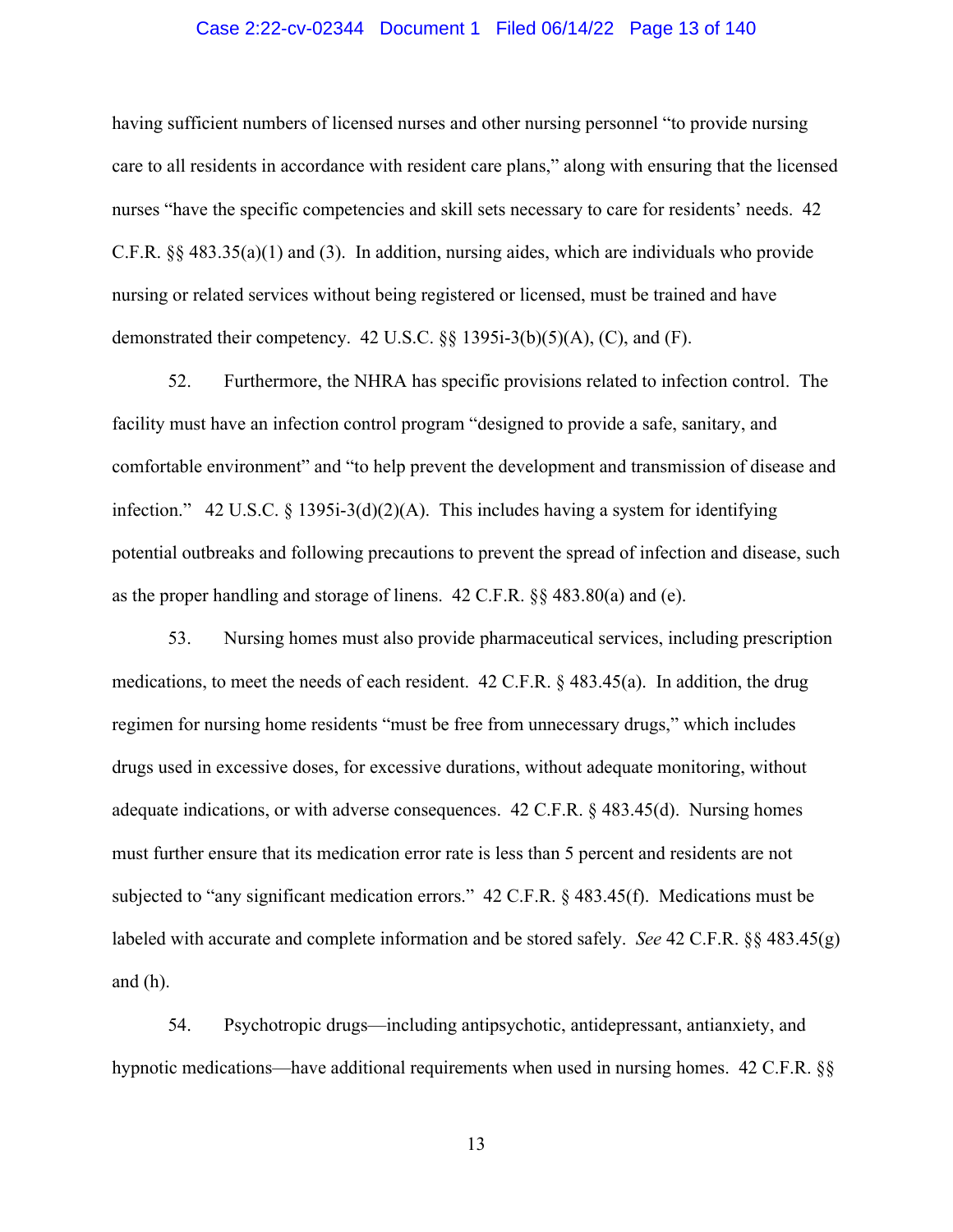## Case 2:22-cv-02344 Document 1 Filed 06/14/22 Page 14 of 140

 $483.45(c)(3)$  and (e). Facilities must ensure that residents only receive psychotropic drugs when "the medication is necessary to treat a specific condition" that is diagnosed and documented. 42 C.F.R. § 483.45(e)(1). And unless clinically contraindicated, residents who receive psychotropic drugs must also receive gradual dose reductions and behavioral interventions "in an effort to discontinue these drugs."  $42$  C.F.R.  $\S$   $483.45(e)(2)$ .

55. To help nursing homes employ appropriate pharmaceutical processes and practices, facilities must hire or retain a licensed pharmacist to, among other tasks, consult "on all aspects of the provision of pharmacy services in the facility." 42 C.F.R. § 483.45(b)(1). A licensed pharmacist must review each resident's drug regimen at least once a month and "report any irregularities to the attending physician and the facility's medical director and director of nursing."  $42 \text{ C.F.R. } \frac{8483.45(c)(4)}{1}$ . The facility must then act upon any reports of irregularities, which can include the identification of drugs that are unnecessary due to an excessive dose, excessive duration, inadequate monitoring, inadequate indications for use, or adverse consequences. 42 C.F.R.  $\S$ § 483.45(c)(4)(i) and (d)(4).

56. In addition to clinical care, nursing homes must provide necessary care for each resident's "whole emotional and mental well-being," which includes the prevention and treatment for mental health disorders and substance abuse issues. 42 C.F.R. § 483.40. The facilities must have "sufficient staff" with "appropriate competencies and skills," including "caring for residents with mental and psychosocial disorders" as well as "implementing nonpharmacological interventions." 42 C.F.R. § 483.40(a). Facilities must also ensure that residents who display or are diagnosed with mental health issues receive "appropriate treatment and services to correct the assessed problem or to attain the highest practicable mental and psychosocial well-being," and that other residents do "not display a pattern of decreased social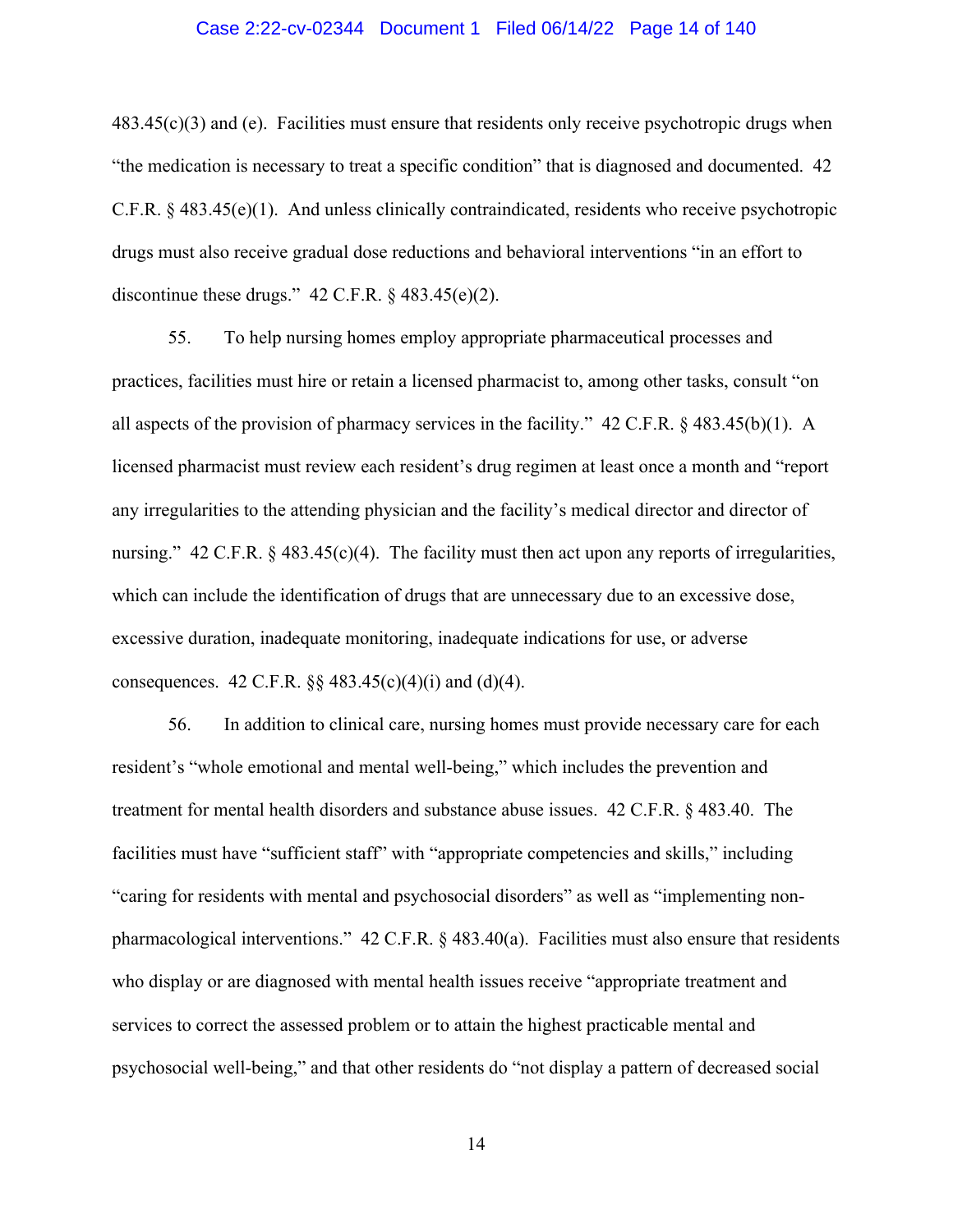### Case 2:22-cv-02344 Document 1 Filed 06/14/22 Page 15 of 140

interaction and/or increased withdrawn, angry, or depressive behaviors," unless it is clinically inevitable. 42 C.F.R. § 483.40(b); *see also* 42 U.S.C. § 1395i-3(b)(4)(A)(vii) (requiring facilities to provide treatment and services required by mentally ill residents that is not otherwise supplied by the state).

57. Relatedly, nursing homes with more than 120 beds must also have at least one full time qualified social worker. 42 U.S.C. §§ 1395i-3(b)(7). And all facilities "must provide medically-related social services to attain or maintain the highest practicable . . . well-being of each resident." 42 C.F.R. § 483.40(d).

58. Along with its other provisions, the NHRA also confers various rights on nursing home residents. For instance, residents have the right to choose their doctor, be fully informed, and participate in their care or treatment. 42 U.S.C. § 1395i-3(c)(1)(A)(i); *see also* 42 C.F.R. §§ 483.10(c) and (d). Nursing homes must also immediately inform a resident, and (if appropriate) his or her representative, as well as consult with the resident's physician when the resident is hurt in an accident, undergoes a significant change in physical or mental condition, has a need for significantly altered treatment, or is to be transferred or discharged from the facility. 42 C.F.R. § 483.10(g)(14).

59. Nursing home residents also have the right to be free from abuse, as well as physical or chemical restraints that are not required by medical symptoms and are instead imposed for discipline or convenience. 42 U.S.C. § 1395i-3(c)(1)(A)(ii). As the regulations further state, residents also have the right to be free of mental or verbal abuse, as well as "neglect, misappropriation of resident property, and exploitation."  $42 \text{ C.F.R.}$   $\frac{483.12(a)(1)}{a}$ . Facilities must develop and implement policies to prohibit, prevent, promptly report, thoroughly investigate, and address such misconduct. 42 C.F.R. §§ 483.12(b) and (c).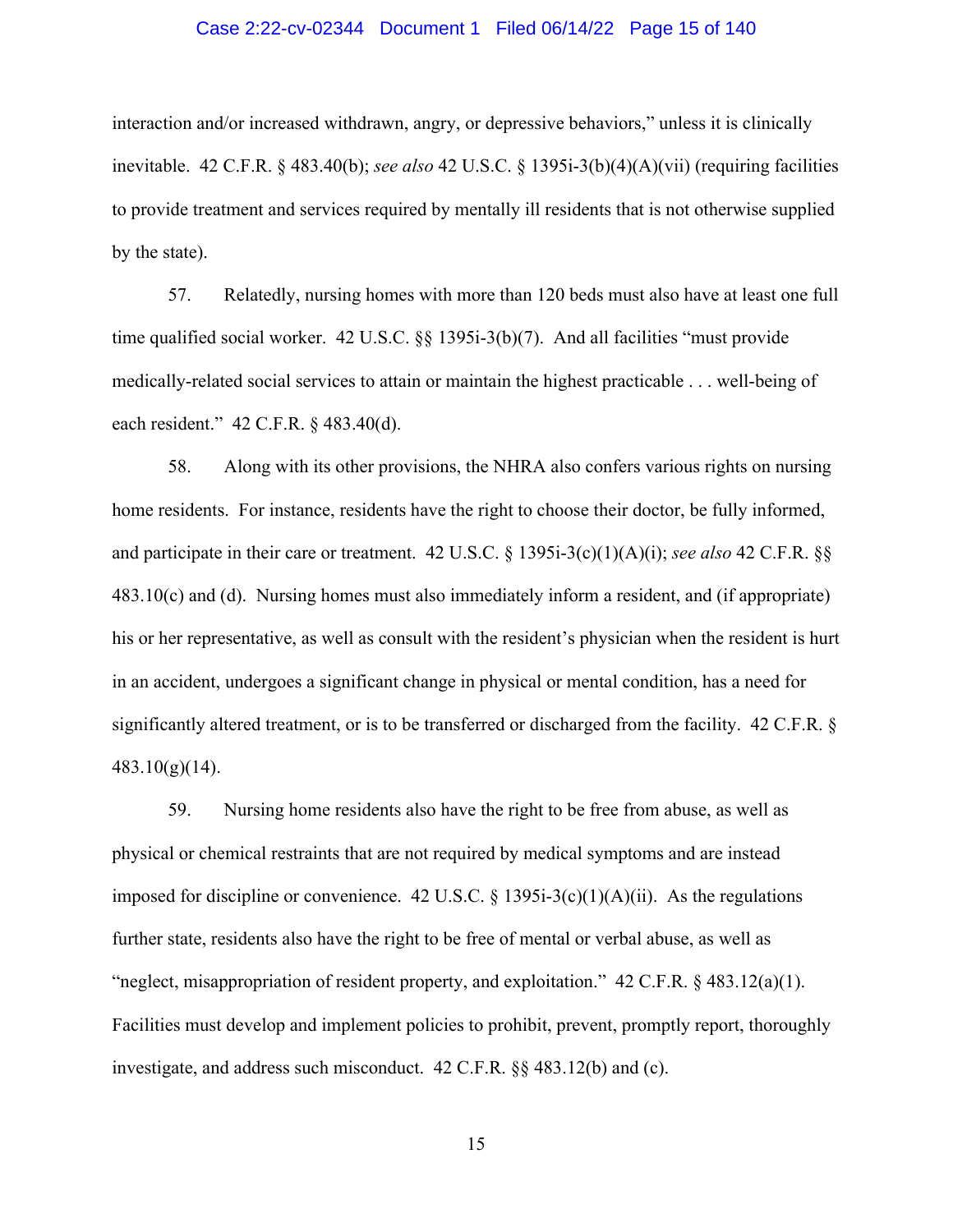### Case 2:22-cv-02344 Document 1 Filed 06/14/22 Page 16 of 140

60. Residents also have the right to a safe and orderly transfer and discharge from a nursing home. 42 U.S.C. § 1395i-3(c)(2)(C). Per the implementing regulations, this right means the facility "must provide and document sufficient preparation and orientation to residents to ensure safe and orderly transfer or discharge from the facility." 42 C.F.R. § 483.15(c)(7). The nursing home must also "ensure that the transfer or discharge is documented in the resident's medical record and appropriate information is communicated to the receiving health care institution or provider." 42 C.F.R.  $\&$  483.15(c)(2). The receiving provider must receive, at a minimum, the resident's care plan goals, contact information for the resident's representative, and all other necessary information and documentation "to ensure a safe and effective transition of care." 42 C.F.R. § 483.15(c)(2)(iii).

61. The implementing regulations explain that the NHRA also requires a nursing home to "treat each resident with respect and dignity" and to "care for each resident in a manner and in an environment that promotes the maintenance or enhancement of his or her quality of life." 42 C.F.R. § 483.10(a)(1). Accordingly, residents also have the right "to retain and use personal possessions," as long as there is sufficient space and the possessions do not endanger other residents or interfere with their rights.  $42$  C.F.R. §  $483.10(e)(2)$ . And when residents have grievances, they have the right to voice them freely and have the facility "make prompt efforts" to resolve their concerns.  $42 \text{ C.F.R.}$  §§  $483.10(i)(1)$  and (2).

62. The NHRA regulations further state, "Quality of life is a fundamental principle that applies to all care and services provided to facility residents." 42 C.F.R. § 483.24. Therefore, nursing homes "must provide the necessary care and services to ensure that a resident's abilities in activities of daily living do not diminish" unless it is clinically unavoidable. 42 C.F.R. § 483.24(a). If, however, a resident is unable to perform certain activities of daily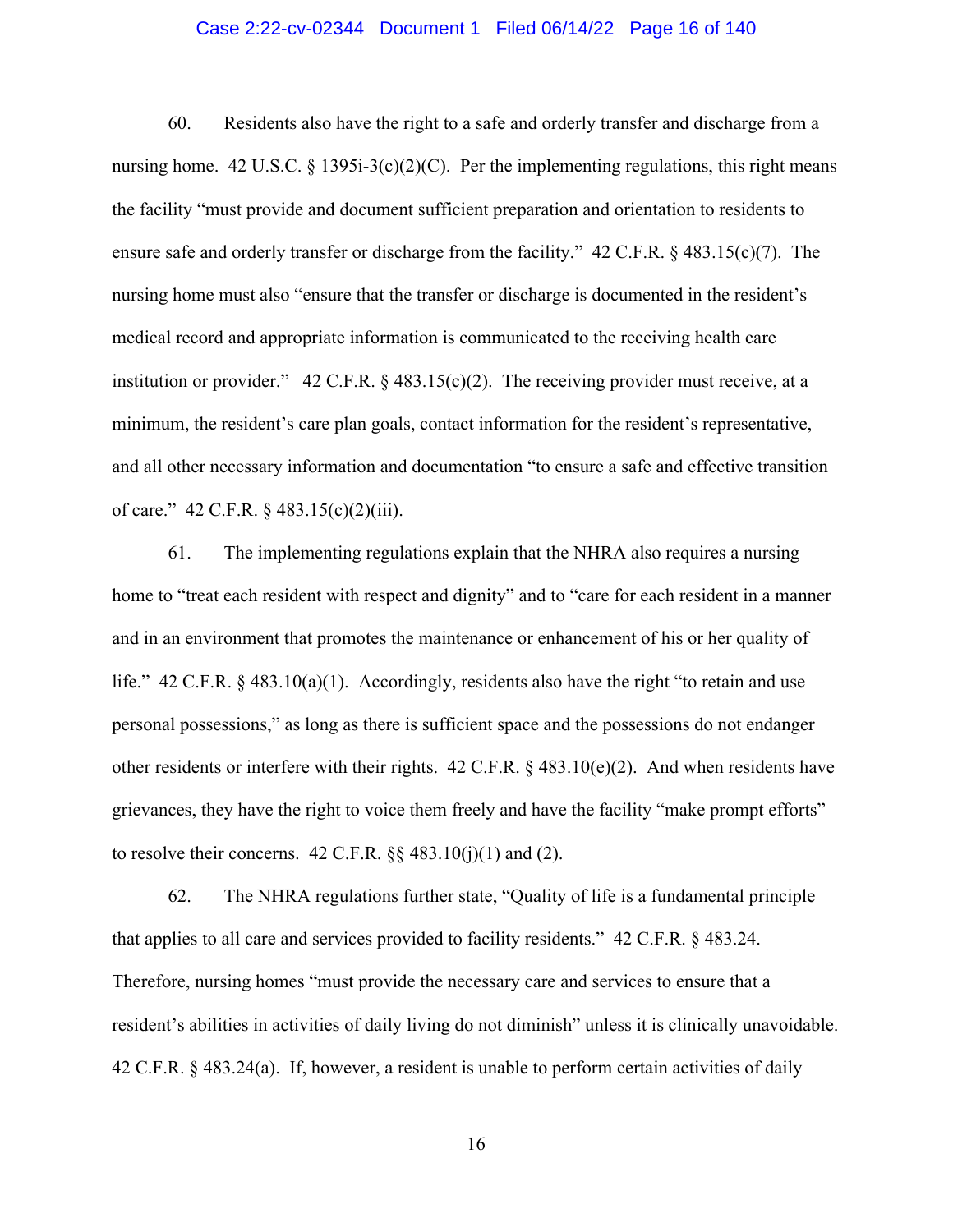### Case 2:22-cv-02344 Document 1 Filed 06/14/22 Page 17 of 140

living, the facility must provide "the necessary services to maintain good nutrition, grooming, and personal and oral hygiene." 42 C.F.R. § 483.24(a)(1). In addition, the facility must provide activities, directed by a qualified professional, that are "designed to meet the interests" and support the well-being of each resident, "encouraging both independence and interaction in the community." 42 C.F.R. § 483.24(c).

63. Finally, the NHRA and its implementing regulations set forth requirements for the nursing home building and physical environment. Under the NHRA, a nursing home must be "equipped and maintained to protect the health and safety of residents, personnel, and the general public." 42 U.S.C. § 1395i-3(d)(2)(B). The implementing regulations further state that facilities must provide an environment that is "safe, clean, and comfortable," which includes exercising "reasonable care for the protection of the resident's property from loss or theft." 42 C.F.R. §§  $483.10(i)(1)$  and (ii). Nursing homes must also provide maintenance and house keeping services "necessary to maintain a sanitary, orderly, and comfortable interior," as well as bed and bath linens that are clean and in "good condition." 42 C.F.R. §§ 483.10(i)(2) and (3). Moreover, the facility must have functional equipment and maintain an effective pest control system. 42 C.F.R. §§ 483.90(d) and (i)(4).

### **GOVERNMENT SURVEYS AND SANCTIONS**

64. Each state is responsible for certifying nursing homes' compliance with the NHRA. 42 U.S.C. § 1395i-3(g)(1)(A). States check compliance by conducting on-site surveys of each nursing home. These surveys are conducted for the purpose of determining whether a facility meets the requirements for participation in Medicare and Medicaid. 42 C.F.R. § 483.1(b).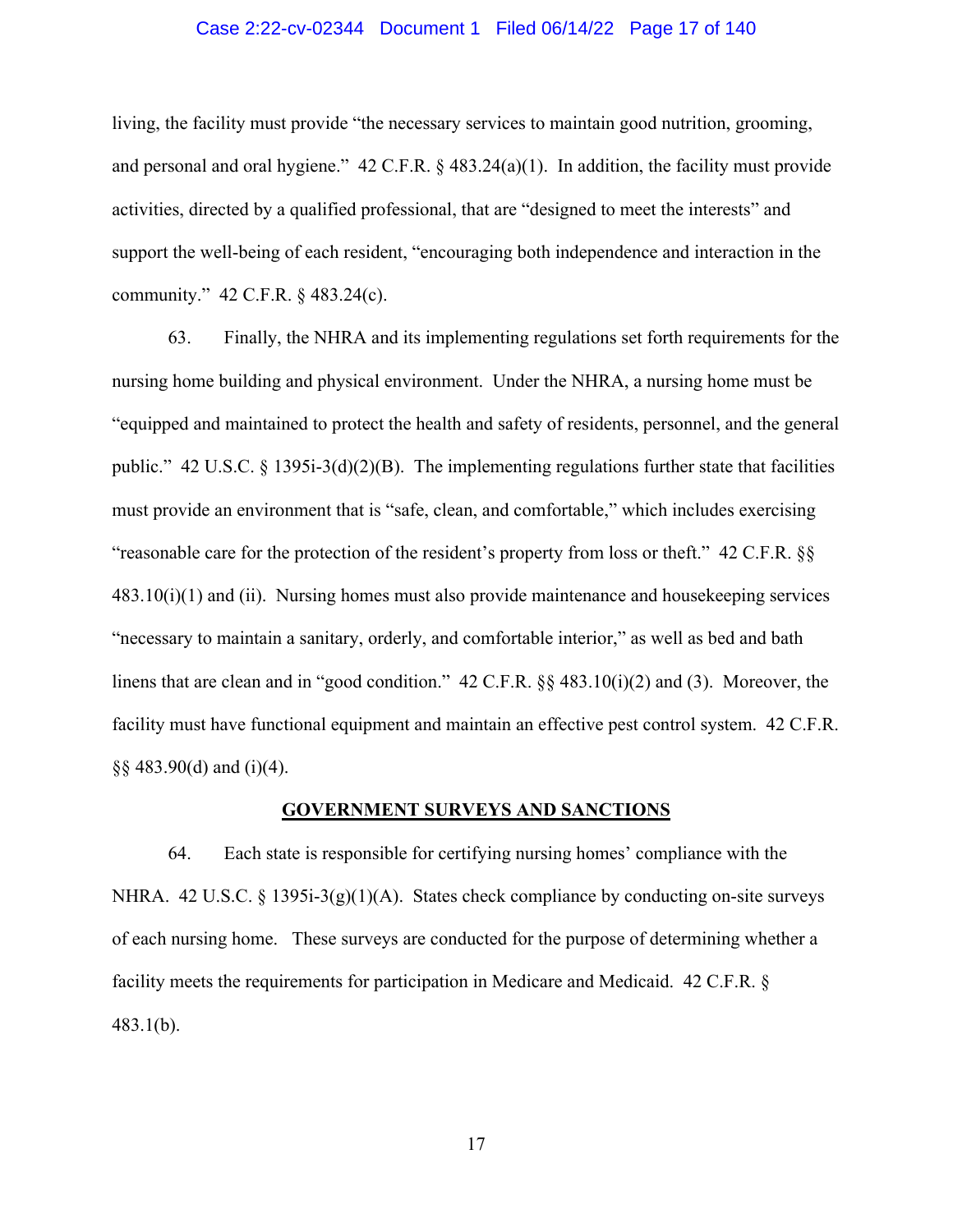### Case 2:22-cv-02344 Document 1 Filed 06/14/22 Page 18 of 140

65. The surveys are generally either "standard" surveys that are conducted roughly once a year for all facilities or "complaint" surveys in which the state investigates alleged problems at a nursing home. *See* 42 U.S.C. § 1395i-3(g)(2)(A); 42 U.S.C. § 1395i-3(g)(4)(A); 42 C.F.R. § 488.332. Facilities are not supposed to receive any notice of these surveys. 42 U.S.C. § 1395i-3(g)(2)(A)(i). However, because the standard surveys are to be conducted at roughly annual intervals, facilities often have some sense of when a standard survey may happen. *See* 42 U.S.C. § 1395i-3(g)(2)(A)(iii).

66. The standard surveys examine a sample of residents to check the quality of care furnished, review care plans, audit assessments, and determine whether resident rights have been violated. 42 U.S.C. § 1395i-3(g)(2)(A)(ii).

67. If the surveys reveal noncompliance, then CMS or the state can apply one or more administrative remedies. 42 C.F.R. § 488.402. These remedies include the termination of the nursing home's provider agreement, payment denials, and civil monetary penalties, among others. 42 C.F.R. § 488.406.

68. For example, if a state finds that a nursing home has violated the NHRA and the care deficiencies pose an immediate jeopardy to the health and safety of residents, then the state or CMS must terminate the facility's provider agreement, appoint a temporary manager to remove the immediate jeopardy, or both. 42 U.S.C. § 1395i-3(h)(4); 42 C.F.R. §  $488.408(e)(2)(i)$ ; 42 C.F.R. § 488.410(a). "Immediate jeopardy" is a situation where the provider's noncompliance has caused, or is likely to cause, "serious injury, harm, impairment, or death to a resident." 42 C.F.R. § 488.301.

69. In addition, if CMS or a state finds that a facility has widespread NHRA deficiencies that pose less than immediate jeopardy but more than minimal harm, or one or more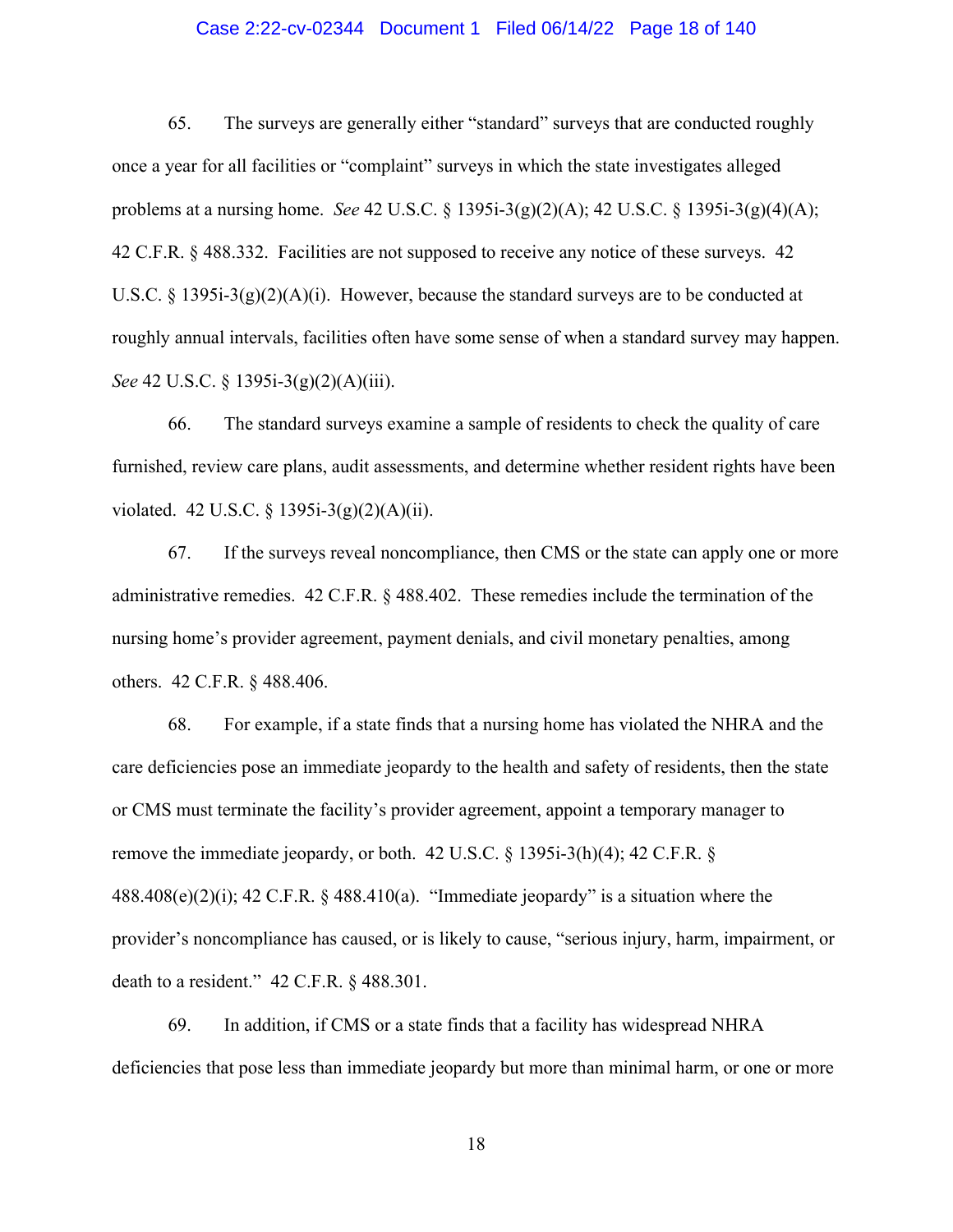### Case 2:22-cv-02344 Document 1 Filed 06/14/22 Page 19 of 140

deficiency that constitutes "actual harm" but not immediate jeopardy, then CMS can deny all payments to the facility, deny payments for new admissions, or issue civil penalties. 42 U.S.C. §§ 1395i-3(h)(2)(a) and (b); 42 C.F.R. § 488.408(d).

70. CMS also *must* deny payments for all new admissions if a nursing home is found to be noncompliant with one of the NHRA's requirements and still is not in substantial compliance with the NHRA three months later. 42 U.S.C.  $\S$  1395i-3(h)(2)(D); 42 C.F.R.  $\S$ 488.412(c); 42 C.F.R. § 488.417(b)(1). This repeated noncompliance is for any of the NHRA's facility requirements and need not be for the exact same deficiency. 42 U.S.C. § 1395i-3(h)(2)(D). "Substantial compliance" means that any NHRA violations "pose no greater risk to resident health or safety than the potential for causing minimal harm." 42 C.F.R. § 488.301.

71. Similarly, if a facility has not obtained substantial compliance by six months after the last date of the survey, then CMS must either terminate the facility's provider agreement with Medicare or discontinue Medicare and federal Medicaid payments to the facility. 42 C.F.R. § 488.450(d).

72. Finally, if a nursing home is "found to have provided substandard quality of care" in three consecutive standard inspection surveys, CMS is obligated to deny payments for all new admissions until the facility satisfactorily demonstrates its compliance. 42 U.S.C. § 1395i-3(h)(2)(E); 42 C.F.R. § 488.414(a); 42 C.F.R. § 488.417(b)(1). This repeated noncompliance is based on an overall assessment of care and does not mean that the exact same deficiencies were repeated. 42 C.F.R. § 488.414(b). "Substandard quality of care" means one or more violations of identified NHRA requirements which constitute immediate jeopardy to resident health or safety, a pattern of or widespread actual harm that is not immediate jeopardy, or widespread potential for more than minimal harm. 42 C.F.R. § 483.301.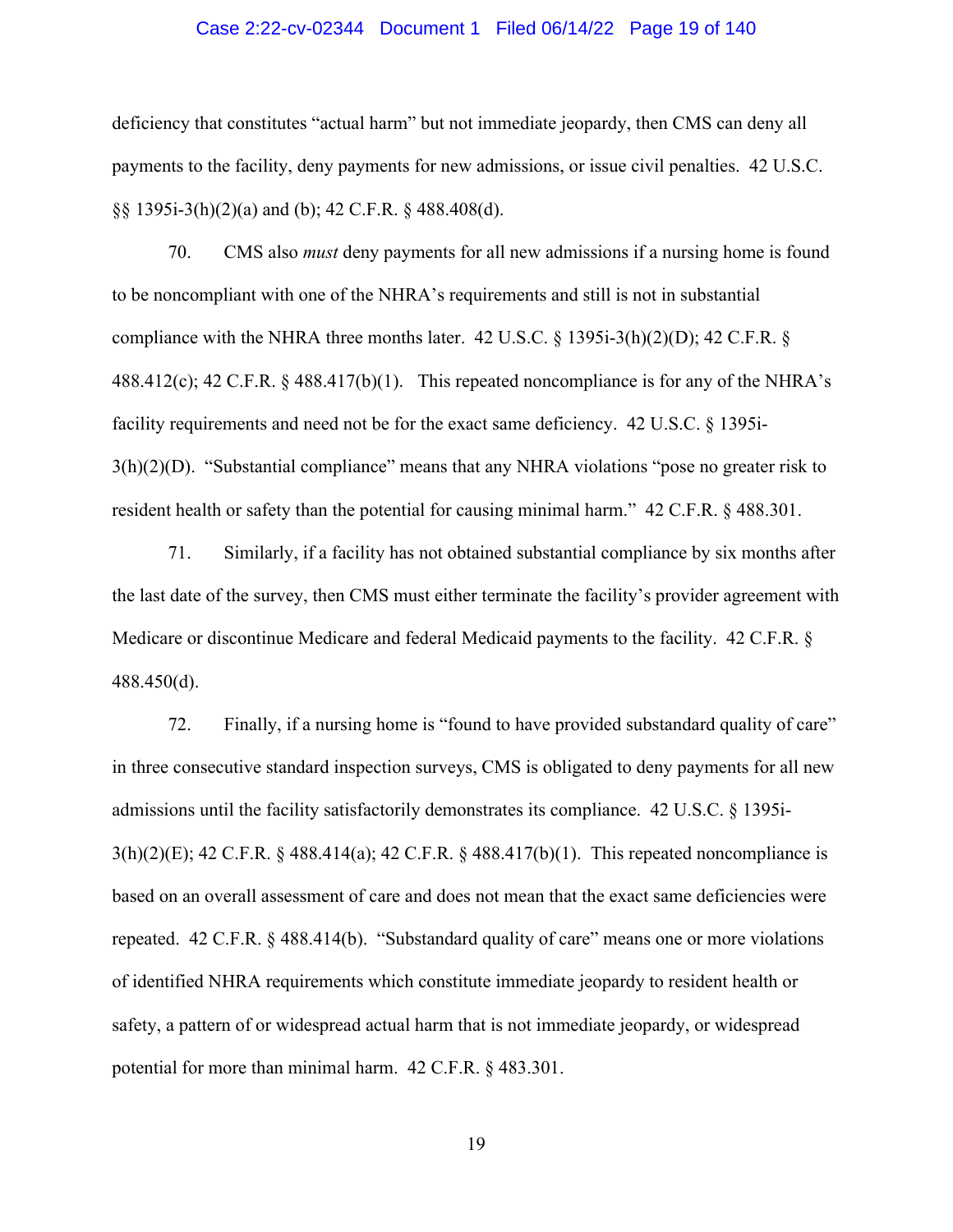#### **STATEMENT OF FACTS**

73. By virtue of the conduct alleged below, the Defendants knowingly submitted, or caused the submission of, false claims to Medicare and Medicaid for nursing home care and services that were grossly substandard or non-existent. The Medicare and Medicaid programs provided reimbursement for these claims, but these payments were by mistake because CMS did not know the true and full extent of the Defendants' grossly substandard or nonexistent care. Finally, having obtained reimbursement for these grossly substandard or nonexistent nursing home services, the Defendants were unjustly enriched for placing their residents at risk and subjecting them to mental and physical harm.

#### **I. AHF'S CORPORATE STRUCTURE**

74. All of the non-AHF Defendants are wholly owned AHF subsidiaries. In addition to owning the other Defendants, AHF also held an operating fund in reserve. AHF invested a substantial portion of this fund to increase its assets. For example, in December 2017, this reserve fund was worth approximately \$16.5 million and AHF planned to invest 70 percent, or about \$11.55 million, in various securities.

75. AHF Management is a wholly owned AHF subsidiary that was formed to provide management and support to AHF's nursing homes, including the Defendant facilities. AHF and AHF Management share office space, a common board of directors, corporate officers, and key employees.

76. AHF Montgomery and AHF Ohio are likewise wholly owned AHF subsidiaries that were formed to establish, maintain, and operate nursing homes. AHF Montgomery does business as Cheltenham, while AHF Ohio does business as Wilmington Place and Samaritan, as well as two nursing homes that are not defendants in this case.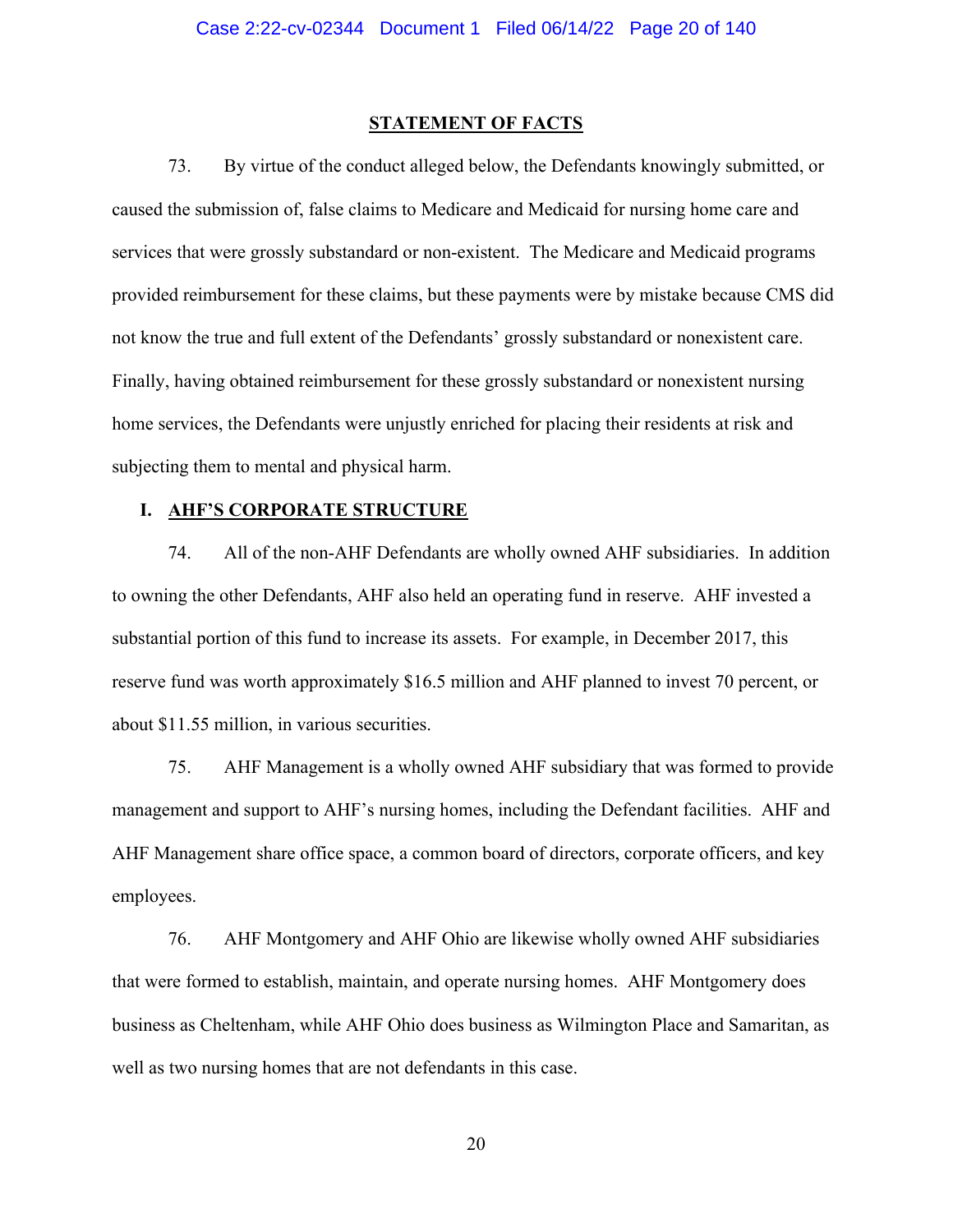### Case 2:22-cv-02344 Document 1 Filed 06/14/22 Page 21 of 140

77. From 2016 to 2018, at least, all of the Defendants shared corporate leadership and a common board of directors.

78. AHF Management handled the day to day activities of AHF, including the management and support of AHF's nursing homes.

79. AHF Management also paid for the expenses that came from AHF's corporate headquarters in Dublin, Ohio, including office space and salaries.

80. From 2016 to 2018, at least, nearly all of AHF Management's revenue came from the management fees it received from AHF's nursing homes, including the Defendant facilities. These fees were based on agreements that AHF Management established with the affiliated entities. The management fee agreements were not arm's length transactions where both sides acted independently and in their own self-interest, because both parties were owned and controlled by AHF.

81. Cheltenham also had to pay management fees to another wholly owned AHF subsidiary, AHF Home Office. AHF Home Office shared office space, a common board of directors, corporate officers, and key employees with AHF and AHF Management. AHF Home Office had no expenses during the period at issue, and its only revenue came from the management fees it received from Cheltenham. As with AHF Management, these fees were based on an agreement that AHF essentially reached with itself, because it owned and controlled both parties.

82. Cheltenham paid about \$3.75 million in management fees to AHF Management from 2016 to 2018. These fees were equal to six percent of Cheltenham's revenue. Cheltenham also paid \$183,600 to AHF Home Office during the same period. The AHF Home Office fees stemmed from a \$20 monthly charge applied to each of Cheltenham's 255 beds. In 2016 and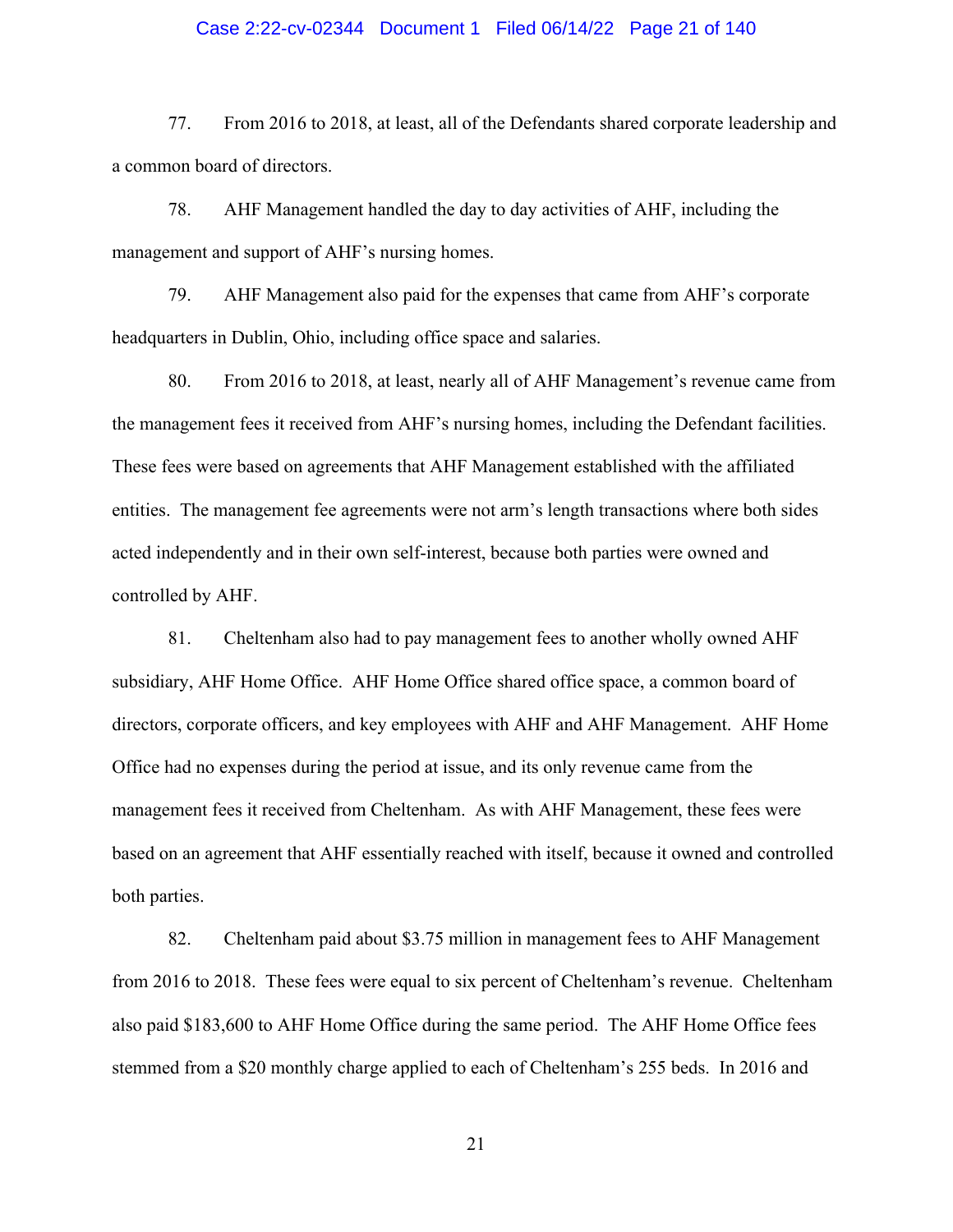### Case 2:22-cv-02344 Document 1 Filed 06/14/22 Page 22 of 140

2018, the fees that Cheltenham paid to AHF Management and AHF Home Office vastly exceeded the facility's losses. In other words, but for the fees AHF imposed on the nursing home, Cheltenham would not have suffered losses.

83. Wilmington Place and Samaritan paid AHF Management about \$700,000 and \$400,000 (respectively) in management fees in 2017 and 2018. These fees were equal to five percent of the revenue of each facility.

84. AHF Management's income was almost entirely dependent on the revenue of the facilities it managed. For example, in 2017, AHF Management increased its revenue by \$286,288. Of this amount, \$253,441 came from management fees that had increased because AHF's nursing homes had earned higher revenues.

### **II. KEY INDIVIDUALS**

85. Mark Haemmerle served as the president/secretary of AHF, AHF Montgomery, and AHF Ohio during the relevant 2016-2018 period. Haemmerle was also the treasurer/secretary of AHF Management, which paid his entire salary. In its tax returns, AHF Management claimed that Haemmerle worked 40 hours per week for that entity and did not spend any time working for related organizations, like AHF or the other Defendants.

86. Suzanne "Sue" Lehman was president of AHF Management during the relevant 2016-2018 period. In this role, Lehman was in charge of AHF's operations and functioned as co-CEO with Mark Haemmerle. Lehman oversaw all of AHF's nursing homes. Her responsibilities included, but were not limited to, the quality of care provided at the facilities, budgetary issues, plans of correction when a state survey uncovered care deficiencies, hiring and firing decisions for key roles, contract negotiations, union negotiations, and employee relations and policies.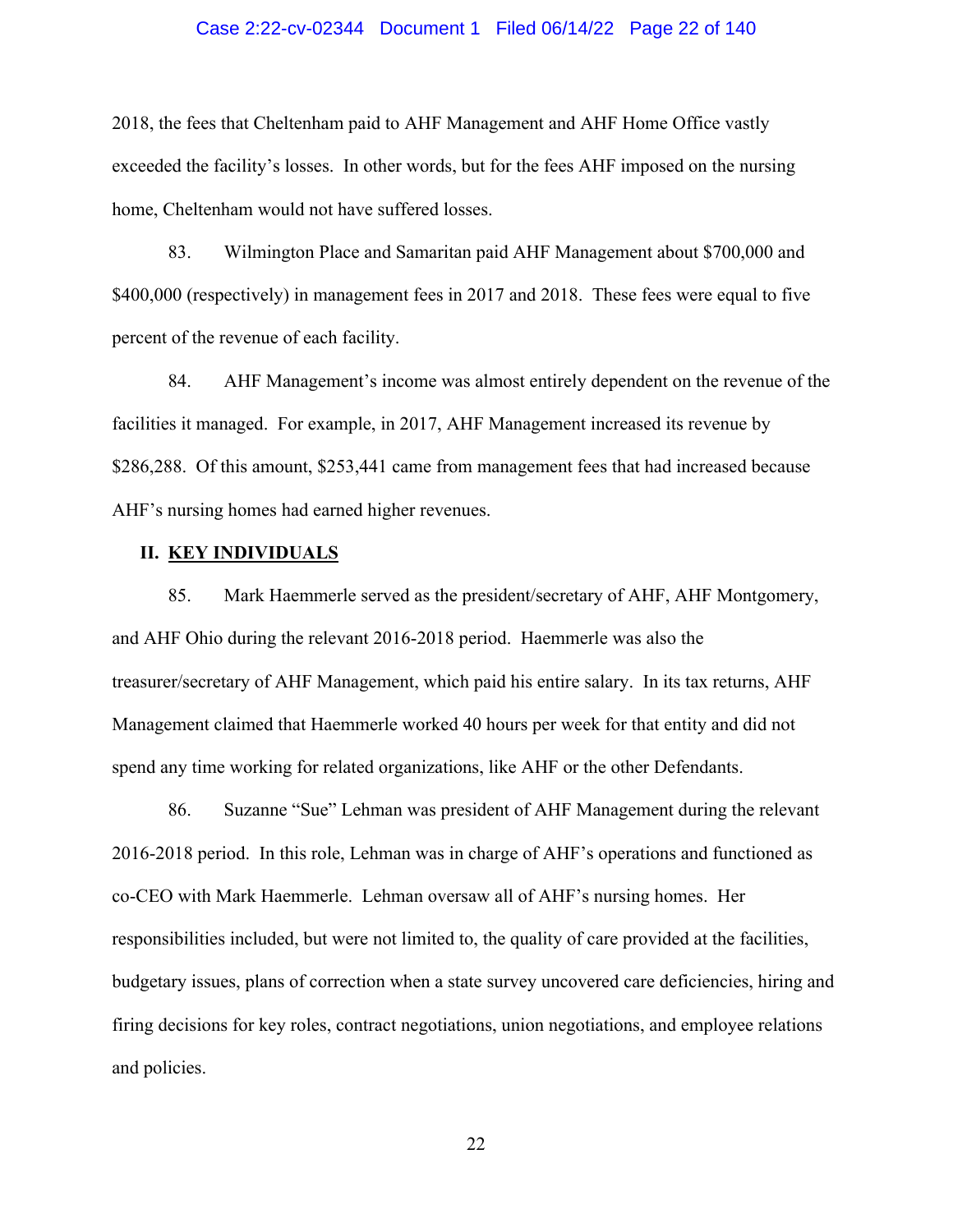### Case 2:22-cv-02344 Document 1 Filed 06/14/22 Page 23 of 140

87. Brad Towns was the vice president of operations at AHF Management from the start of the relevant period through roughly June 2017. Towns primarily oversaw the day-to-day administration of Cheltenham and periodically visited the facility.

88. Matthew "Matt" Lehman, Sue Lehman's son, was the vice president of operations at AHF Management from June 2017 through the rest of the relevant period. Although Lehman technically filled Towns' position, he was largely uninvolved with Cheltenham. Instead, Lehman primarily oversaw the day-to-day operations of AHF's Ohio facilities, such as Wilmington Place and Samaritan. This oversight included reviewing facility staffing, therapies, and programs. Lehman also provided oversight for staffing decisions, union negotiations, and contracts with vendors and payers.

89. Christina Lukezic was a registered nurse who worked for AHF Management from September 2017 through the rest of the relevant period. Lukezic primarily provided oversight and assistance regarding assessments, medical records, and other administrative functions to Wilmington Place, Samaritan, and AHF's other Ohio facilities. Lukezic also periodically obtained comparative quality measure data for the Ohio facilities.

90. Colleen Johnson was a registered nurse who worked for AHF Management as a consultant during the relevant 2016-2018 period. Johnson provided clinical oversight and assistance to Cheltenham, Wilmington Place, Samaritan, and other AHF facilities. For example, Johnson periodically visited the facilities and flagged problems that might form the basis of a deficiency finding in a state survey. Johnson also provided oversight when facilities developed plans of correction to address the deficiencies identified by state surveys.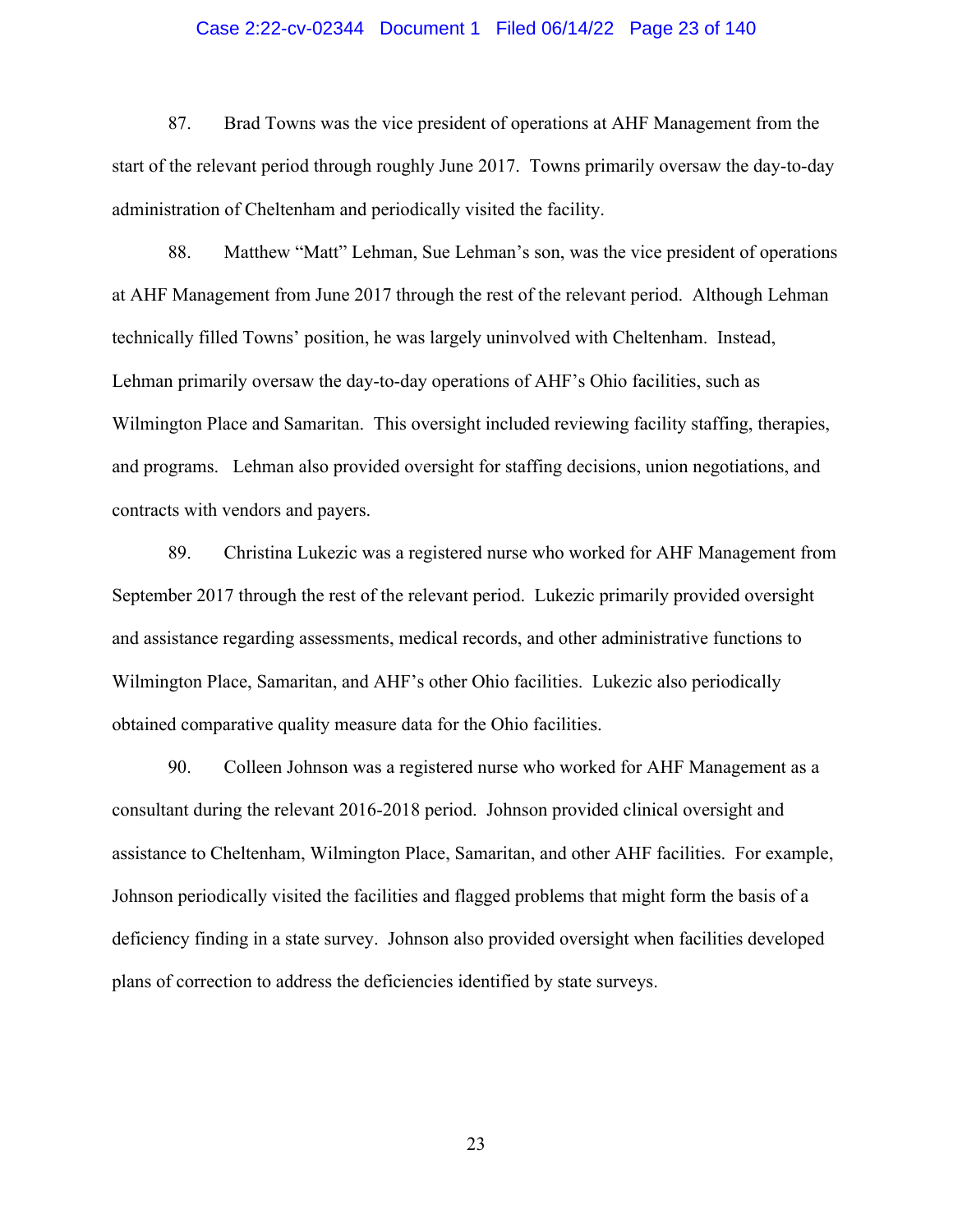### Case 2:22-cv-02344 Document 1 Filed 06/14/22 Page 24 of 140

91. Robert Murray was Cheltenham's administrator from the start of the relevant period until October 2018. He was thus responsible for supervising Cheltenham's clinical and administrative operations as well as all its departments.

92. Robert "Bobby" Mayo was Cheltenham's assistant administrator from the start of the relevant period until October 2018, at which point he succeeded Murray as the facility administrator. In this role, Mayo helped Murray supervise Cheltenham's operations and departments.

93. Annie Jacob was Cheltenham's director of nursing from the start of the relevant period until April 2017. Eileen Roberts replaced Jacob and served as Cheltenham's acting director of nursing from April 2017 to September 2017. Mary Klinger succeeded Roberts and was Cheltenham's director of nursing from September 2017 through the end of the relevant period. As directors of nursing, their responsibilities included, but were not limited to, overseeing and leading Cheltenham's nursing department, monitoring the nursing care providing, and ensuring that the facility's nursing practices complied with legal and regulatory standards.

94. Richard "Rick" Cordonnier was Wilmington Place's administrator from the start of the relevant period until about June 2017. Vicki Hickman replaced Cordonnier, but only served until October 2017. Jeffrey Weiner succeeded Hickman as Wilmington Place's administrator in October 2017 and served through the end of the relevant period. As facility administrators, these individuals were responsible for supervising the facility's clinical and administrative operations and overseeing all its departments.

95. In 2017 and 2018, E.J. Boggs, Rhonda Holmes, and Janice Collins each held the position of administrator at Samaritan. They were responsible for supervising the facility's clinical and administrative operations and overseeing all its departments.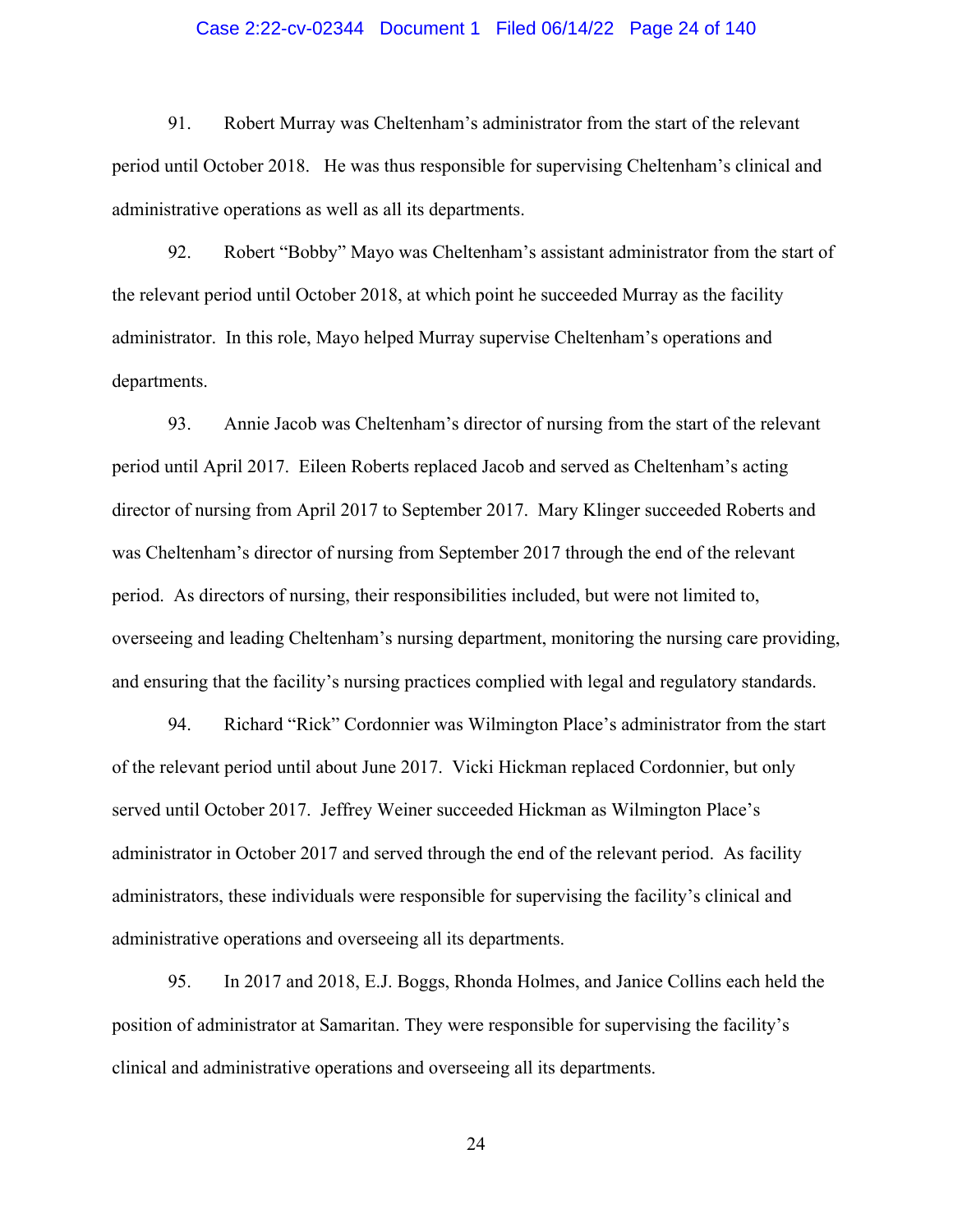### **III. AHF'S CONTROL AND OVERSIGHT OVER ITS FACILITIES**

96. AHF, acting through AHF Management, exerted extensive control over the Defendant facilities. For example, throughout the relevant period, AHF Management made budgetary decisions, picked facility leadership, certified financial statements, maintained possession of facility financial records, signed tax returns, established care policies and protocols, set compensation rates, oversaw union negotiations, and approved plans of correction for care deficiencies. Facility staff even had to get approval from AHF Management to attend educational seminars.

97. A July 16, 2018, email exchange between Matt Lehman, AHF's Management's vice president of operations, and Wilmington Place's human resources manager aptly demonstrated AHF's control. The human resources manager had been helping Samaritan for the past few months and offered to go to the facility to provide further assistance because Samaritan was in its "survey window" (meaning the period where Ohio was likely to conduct an annual survey), but Lehman denied the offer because he felt "it is time they figure it out on their own." In addition, the Wilmington Place manager reported that she had been asked about possible wage increases for dietary and housekeeping staff at Wilmington Place, many of whom were only paid \$9 and \$9.50 an hour. Lehmann responded, "We will review rates at some point, but financials need to improve before we can do anything more right now."

98. AHF Management also had final approval over the types of residents the Defendant facilities could admit and the types of services the facilities could provide. For example, in January 2018, Robert Murray, the administrator at Cheltenham, asked Lehman to allow the facility to accept residents with tracheostomies or dialysis needs. Lehman responded, "It does no good to increase census with residents that will cost us more than the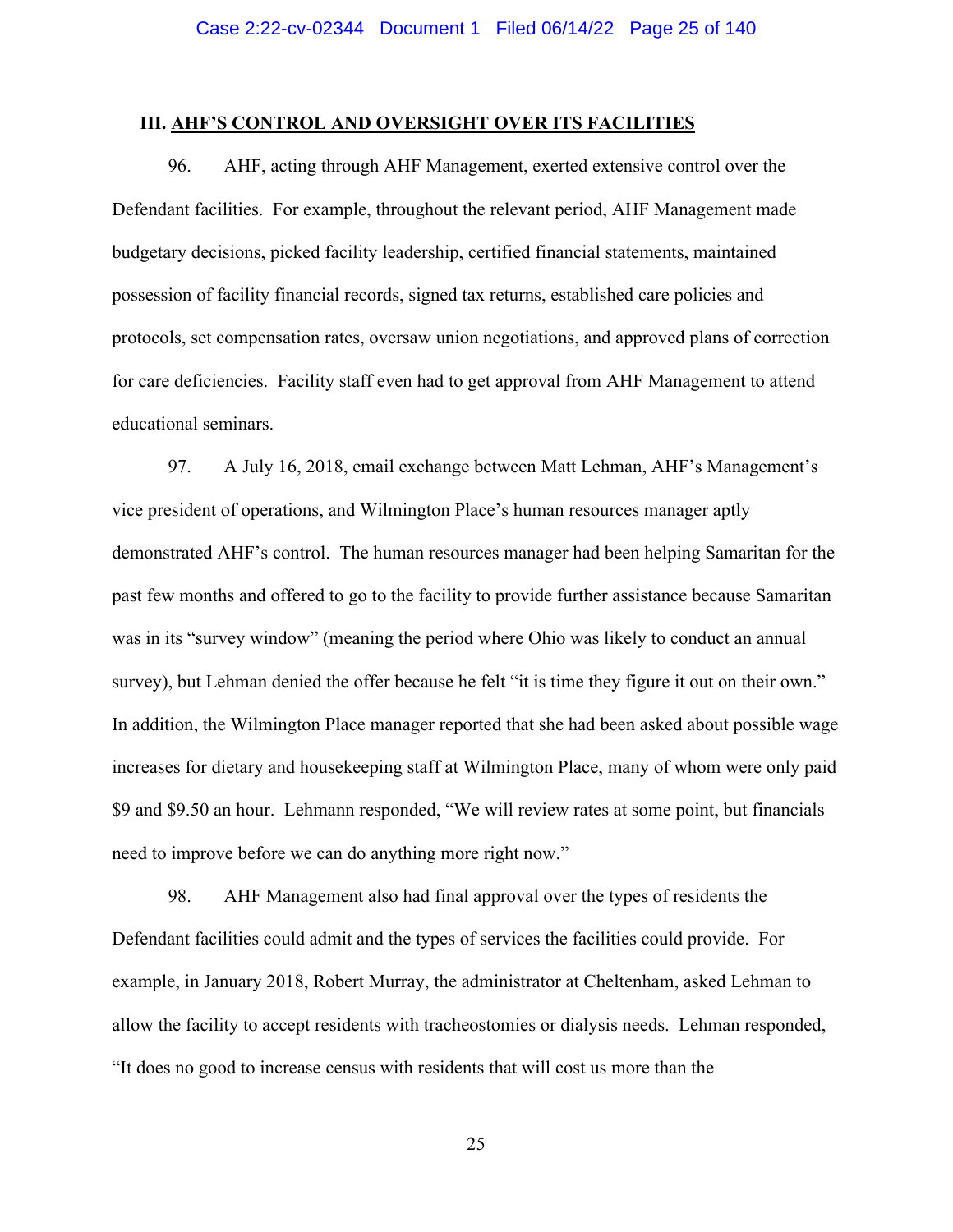#### Case 2:22-cv-02344 Document 1 Filed 06/14/22 Page 26 of 140

reimbursement." Similarly, in August 2018, Murray sought permission from Sue Lehman and Matt Lehman for Cheltenham to provide on-site dialysis services.

99. AHF Management likewise had final approval over facility capital expenditures. For example, when Cheltenham wanted to paint its lobby in 2016, it had to get permission from AHF Management. AHF Management also provided substantial input on which colors to use. Similarly, when Rhonda Holmes asked Matt Lehman in March 2018 if she could order business cards for Samaritan employees, Lehman told her, "Send the name of the person and position and I will get the cards ordered. We are trying to limit cards to just the Admin, DON, and Admissions."

100. In addition, AHF Management had final approval over the budgets at the Defendant facilities. AHF Management required facilities to prepare budget proposals for review. If AHF Management considered the initial proposal to be unsatisfactory, then it required facility managers to come to the AHF Management office in person to complete the budget under AHF Management's supervision.

101. Notwithstanding their control over the Defendant facilities, AHF and AHF Management permitted these facilities to continually provide nonexistent or grossly substandard care without significant remedial actions or consequences. As alleged in more detail below, AHF, acting through AHF Management, was routinely alerted to serious problems at the Defendant facilities throughout the relevant period. Yet AHF Management's primary action to bolster resident care was simply to dispatch Colleen Johnson, a clinical nursing consultant, to the facilities to identify and fix care deficiencies. AHF Management knew, however, that these visits often did not lead to improved resident care. Johnson herself admitted in an email to Sue Lehman dated March 24, 2017, that most facility staff "don't take me as a serious threat."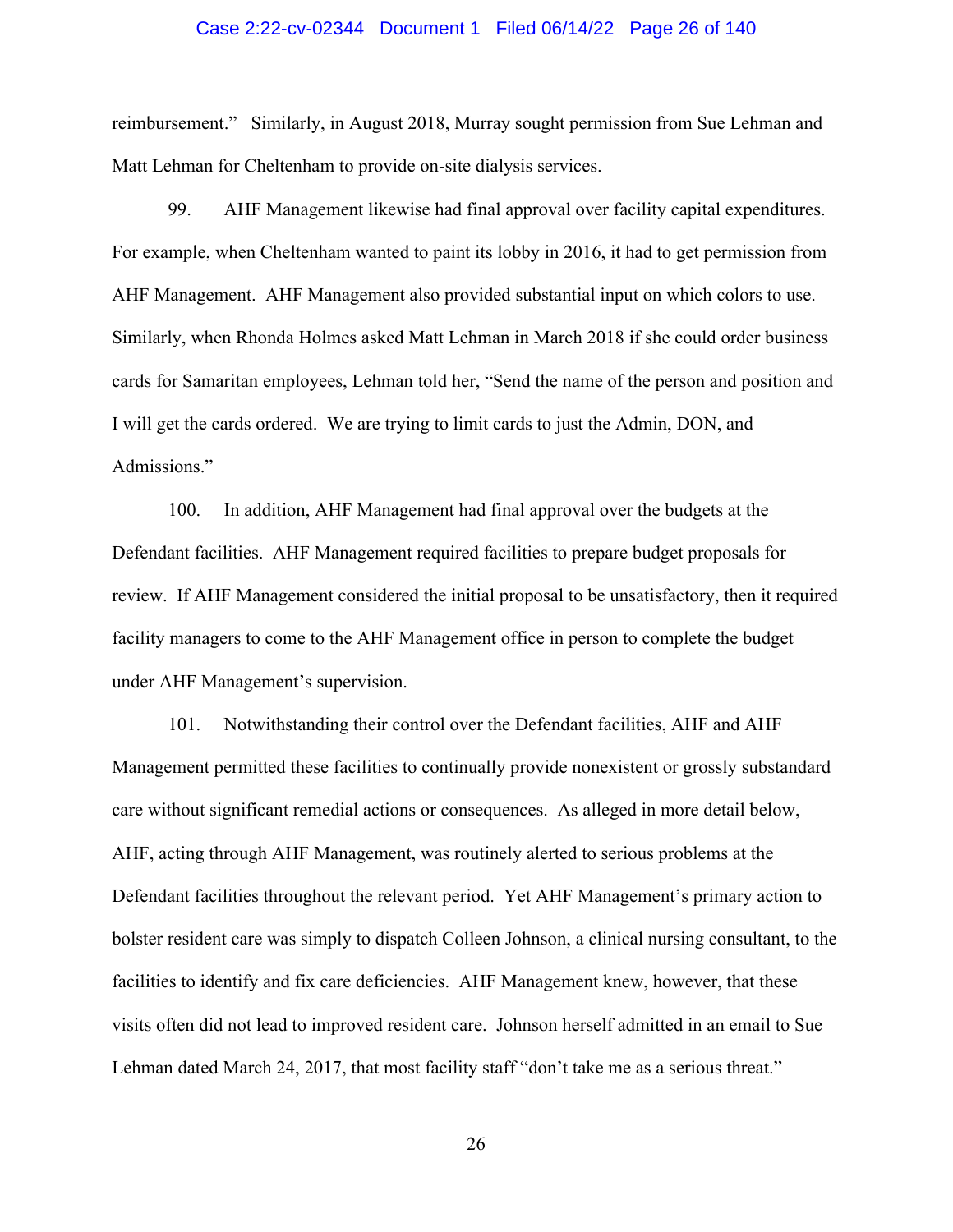#### Case 2:22-cv-02344 Document 1 Filed 06/14/22 Page 27 of 140

Moreover, as alleged below, AHF and AHF Management knew that care deficiencies at the Defendant facilities—whether identified by Johnson, other consultants, facility staff, or state health inspectors—often lingered for months, if not years.

102. Beyond their inaction, AHF and AHF Management repeatedly exhorted the Defendant facilities to do more with less by cutting costs while admitting more residents. For example, when a consultant reviewed the compensation of AHF and AHF Management executives to ensure their salaries were within industry norms, evidence of Matt Lehman's value to the company included that he had helped to implement policies that increased facility occupancy rates and decreased nursing care hours "to levels that contain staffing costs." Yet, as alleged in more detail below, the Defendant facilities were often understaffed and struggling to provide adequate care to their existing residents, which itself stemmed in large part from AHF Management setting wages at the facilities that were below the market rate.

103. Moreover, the financial struggles at the Defendant facilities were often caused or exacerbated by the policies and management fees that AHF Management unilaterally imposed on the facilities. For example, on January 26, 2017, Murray noted in an email to Brad Towns that Cheltenham facility would have been close to the budget that AHF Management had set, "[i]f not for financing issues and management fees." Indeed, it did not have to pay management fees to AHF Management (and AHF Home Office), Cheltenham would not have suffered losses in 2016 and 2018.

104. The grossly substandard care provided by the Defendant facilities was thus a natural consequence of this corporate environment that AHF and AHF Management created.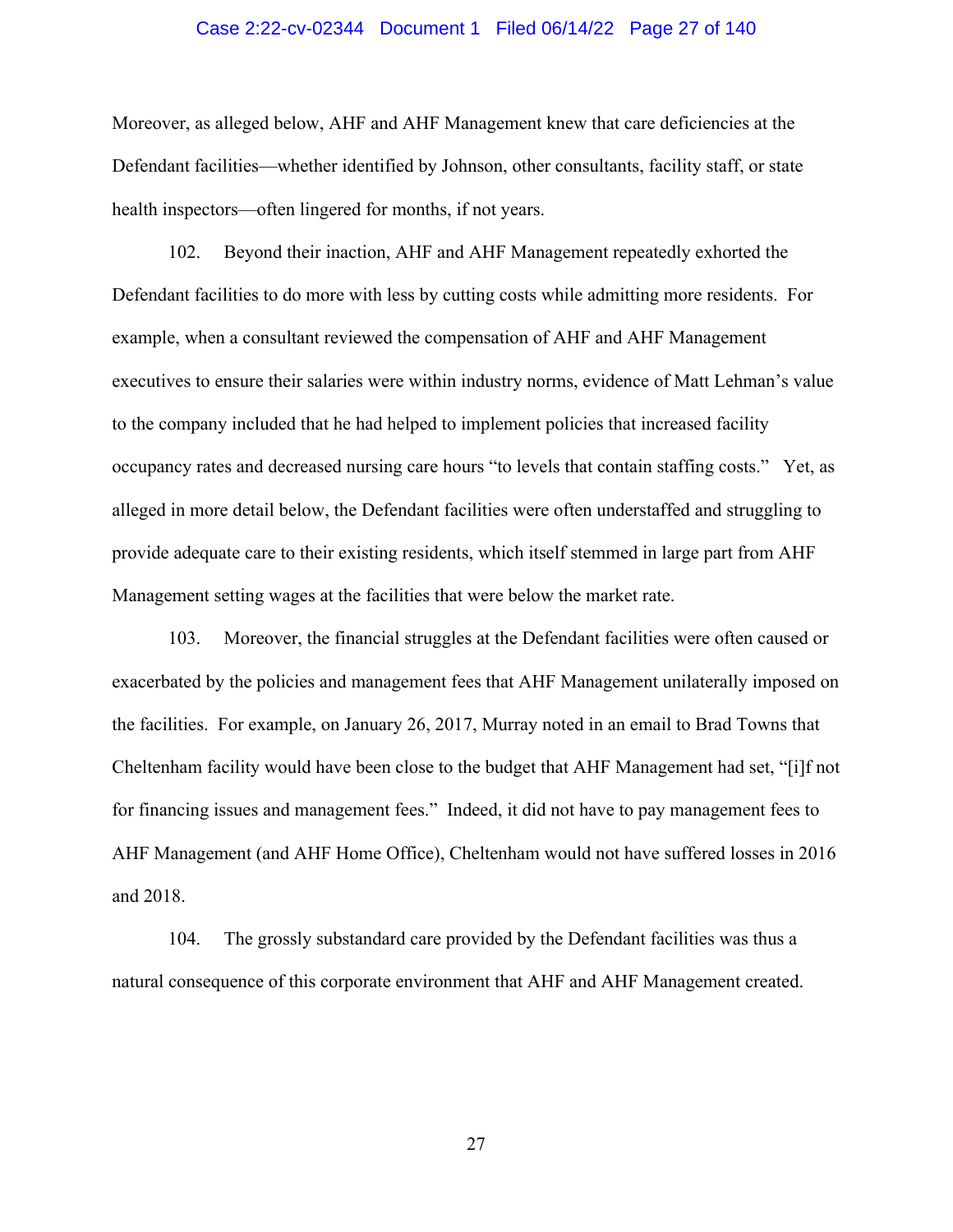### **IV. CHELTENHAM NURSING AND REHABILITATION CENTER**

105. From 2016 through at least 2018, Cheltenham Nursing and Rehabilitation Center provided its residents with grossly substandard care in a building that was regularly filthy, pest ridden, and foul smelling. Cheltenham residents were often deprived of their dignity by the facility's failure to safeguard their personal items or address their concerns. In addition, Cheltenham also had repeated problems with staffing, medications, and mental health care.

106. Meanwhile, during this period AHF and AHF Management were typically more focused on Cheltenham's financial health than the actual health of Cheltenham's residents.

107. For 2016 to 2018, Cheltenham paid AHF Management and AHF Home Office a combined \$3.55 million in management fees, even though the facility was suffering losses in those years that totaled about \$2.5 million.

108. AHF Management and AHF Home Office had no such financial difficulties, as they accrued about \$4 million in excess revenue during the same period. AHF also possessed an operating reserve fund that was worth \$16.5 million in December 2017. Yet rather than reduce or restructure their management fees, AHF Management regularly pressed Cheltenham's facility management to cut costs and simultaneously increase the number of residents in the building (commonly referred to as the building's "census"). AHF Management even required Cheltenham to submit a bi-weekly payroll report to monitor the facility's costs. Yet, as alleged in more detail below, even without a higher census, Cheltenham had struggled for years to field sufficient staff and provide adequate care for its residents.

109. For example, in an email sent on March 1, 2018, Sue Lehman told Robert Murray, Cheltenham's administrator, that cutting expenses needed to be "an immediate priority, you do not have the luxury of taking time to [look] into this." In another email from later in March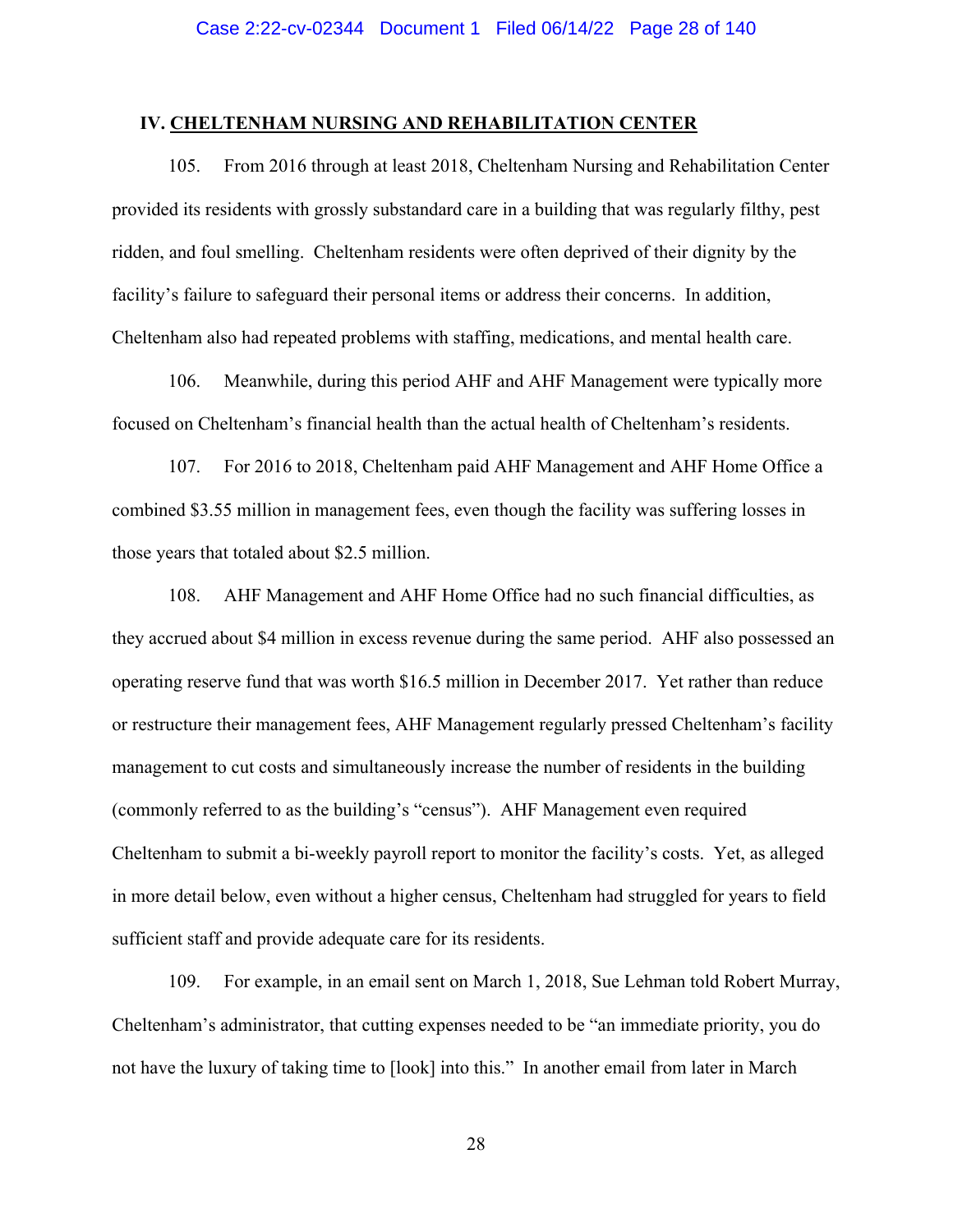#### Case 2:22-cv-02344 Document 1 Filed 06/14/22 Page 29 of 140

2018, Lehman characterized the facility's nursing budget as "deplorable" and directed Murray to reduce staffing expenses. In April 2018, Lehman further instructed Murray that Cheltenham's resident census "needed" to average 234 to hit the facility's financial targets.

110. On October 9, 2018, Lehman told Murray and other Cheltenham managers that the facility's census was still too low. Lehman wrote, "I question if there is any sense of urgency with census . . . while we are in the 'people' business, it is still a business and needs to operate as such."

111. In the same email, Lehman directed Murray to "tighten up and hold people accountable – no excuses, no exceptions," and to enact "a very aggressive plan starting immediately" to increase Cheltenham's census. Lehman further instructed that this plan needed to be "reviewed daily along with total census, admissions and discharges emailed to me . . . so that I know you are least looking at the numbers timely." In response, Bobby Mayo, Cheltenham's assistant administrator, reassured Lehman that the facility's census was its "number one priority and that is our main focus."

112. In addition to pushing for a higher census, AHF Management also urged Cheltenham to admit residents in worse condition who accordingly required more extensive, and thus expensive, care. AHF Management did so because residents requiring more care can boost a facility's case mix index, or "CMI." CMI is the numeric score that reflects the relative resources predicted to be necessary to provide care for residents, and a higher CMI generally leads to higher reimbursements from Medicare and Medicaid. For example, on November 16, 2017, an AHF Management employee advised Murray that Cheltenham could increase its reimbursement rate for Medicaid if it admitted fewer "Walkie Talkie" patients—meaning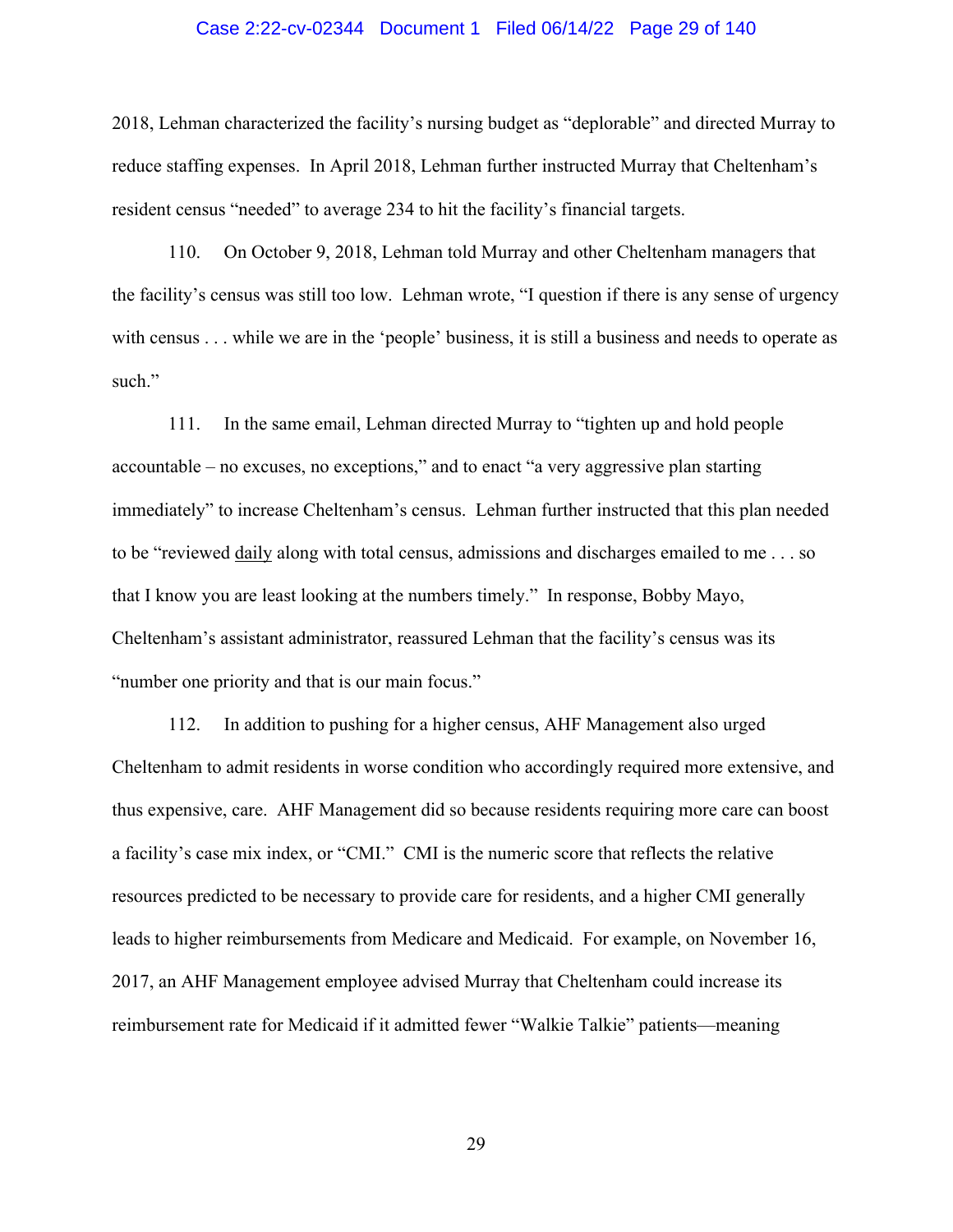### Case 2:22-cv-02344 Document 1 Filed 06/14/22 Page 30 of 140

patients who could walk and talk—and thus improved its case mix by increasing the proportion of residents whose care needs were more extensive.

113. Similarly, on March 13, 2018, Murray sent an email to Lehman and another AHF Management employee in which he reported reduced reimbursement rates. Lehman responded, "This is going to result in significant decrease in revenues so need an action plan to address," and that Cheltenham needed "to look into case mix." Lehman further instructed Murray and Mary Klinger, then the director of nursing at Cheltenham, to meet with an outside consultant as soon as possible to address this issue and to let Lehman know when the meeting was scheduled.

114. On May 4, 2018, an AHF Management employee again emailed Murray, with Sue Lehman copied, about the importance of Cheltenham's case mix index in the context of its Medicaid reimbursement rate, stating "Every .01 [in the case mix index] is \$1.41 – that is significant." Murray responded, "I think CMI will go up eventually . . . we're taking on more complex residents."

115. And on June 19, 2018, an AHF Management employee emailed Lehman that Cheltenham's latest financial results would have Mark Haemmerle, AHF's president, "bouncing off the ceiling." Lehman forwarded this message to Murray. In response, Murray noted that although Cheltenham's census was "not where we want to it be," the facility was "taking on more complex cases" in an effort to boost its CMI.

116. All this time, and as alleged in more detail below, AHF Management knew that Cheltenham had been providing its residents with grossly substandard care. Yet AHF Management exhibited far less urgency regarding the quality of care provided to Cheltenham residents than it did for the facility's finances.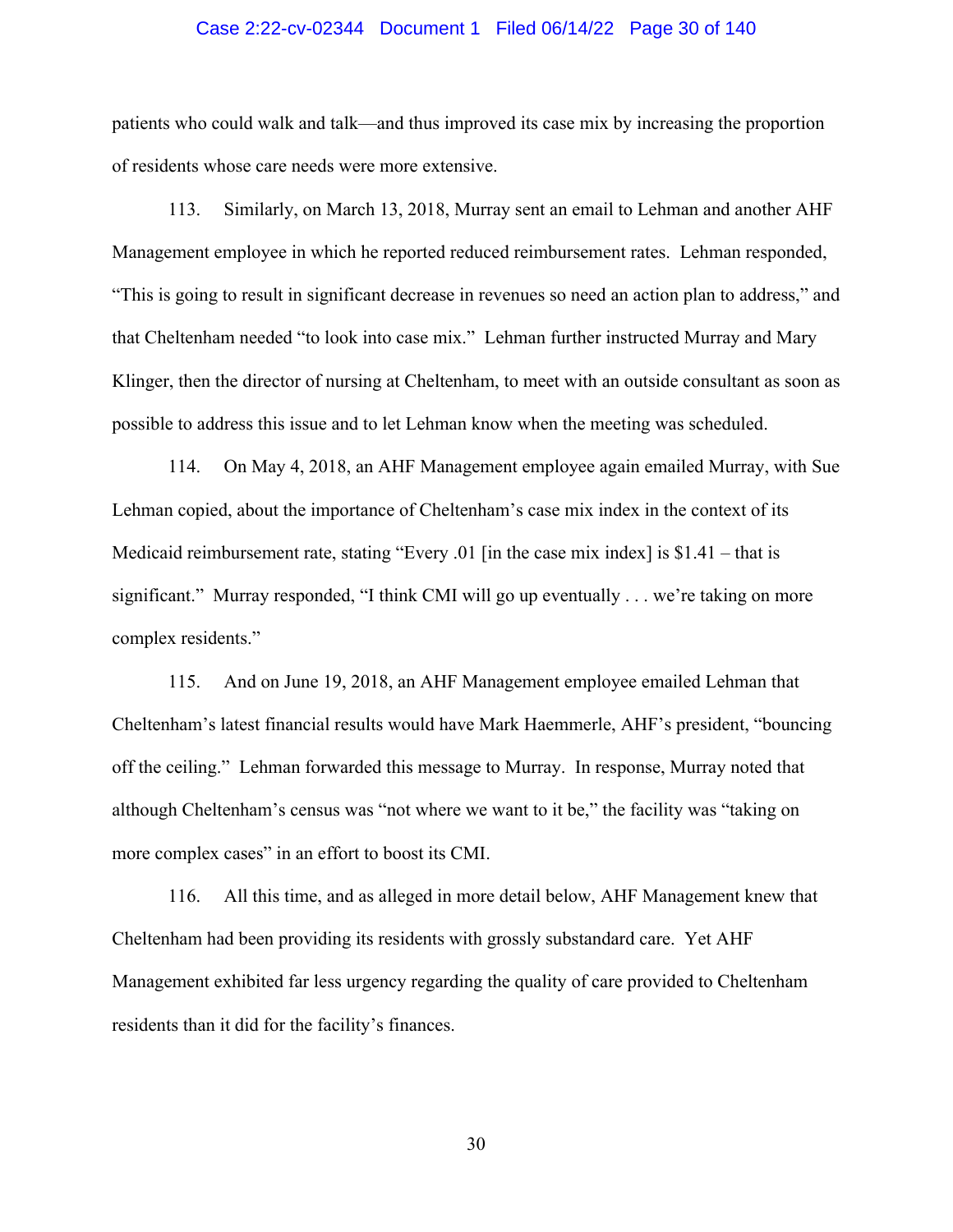### Case 2:22-cv-02344 Document 1 Filed 06/14/22 Page 31 of 140

117. Indeed, AHF's financial focus adversely affected resident care at Cheltenham. For example, in November 2016, the facility submitted a proposal to AHF Management to dually certify all the resident beds at Cheltenham for Medicare and Medicaid coverage. At the time, Cheltenham had only 60 beds certified for Medicare beneficiaries.

118. In a memo submitted to Lehman and Brad Towns, Murray sought approval for this dual certification because the limited number of Medicare beds meant that Medicare beneficiaries were only located on the facility's fourth floor and had to be moved once they transitioned off Medicare at the end of their benefit period.<sup>1</sup> This was of particular concern for Cheltenham residents who were readmitted to the facility after a hospital stay, because the limited amount of Medicare beds often caused these residents to move from their original room to a Medicare room, and then move again from a Medicare room when they transitioned to a different type of insurance.

119. As Murray explained, every room change involved "the packing up and moving of the residents' belongings" which often led to missing items as well as "great confusion" for residents, family, and staff. Murray further noted that the room changes kept nursing aides away from "actual direct care" and disturbed "continuity of care." Furthermore, Murray noted, "Residents with memory issues look for familiar faces and surroundings, and these are all disturbed when they must return to a different unit due to certified bed status. They are already battling hospital disorientation; and when they are stable and ready to return to previous levels of care, they are disrupted with re-orientation to nursing, activities, [and] sounds."

<sup>&</sup>lt;sup>1</sup> Medicare Part A (hospital coverage) covers nursing home care for a limited period in certain circumstances. If the relevant conditions are met, Medicare fully covers the first 20 days of a nursing home stay. Medicare also partially covers days 21-100, with the resident being responsible for the remainder of the cost.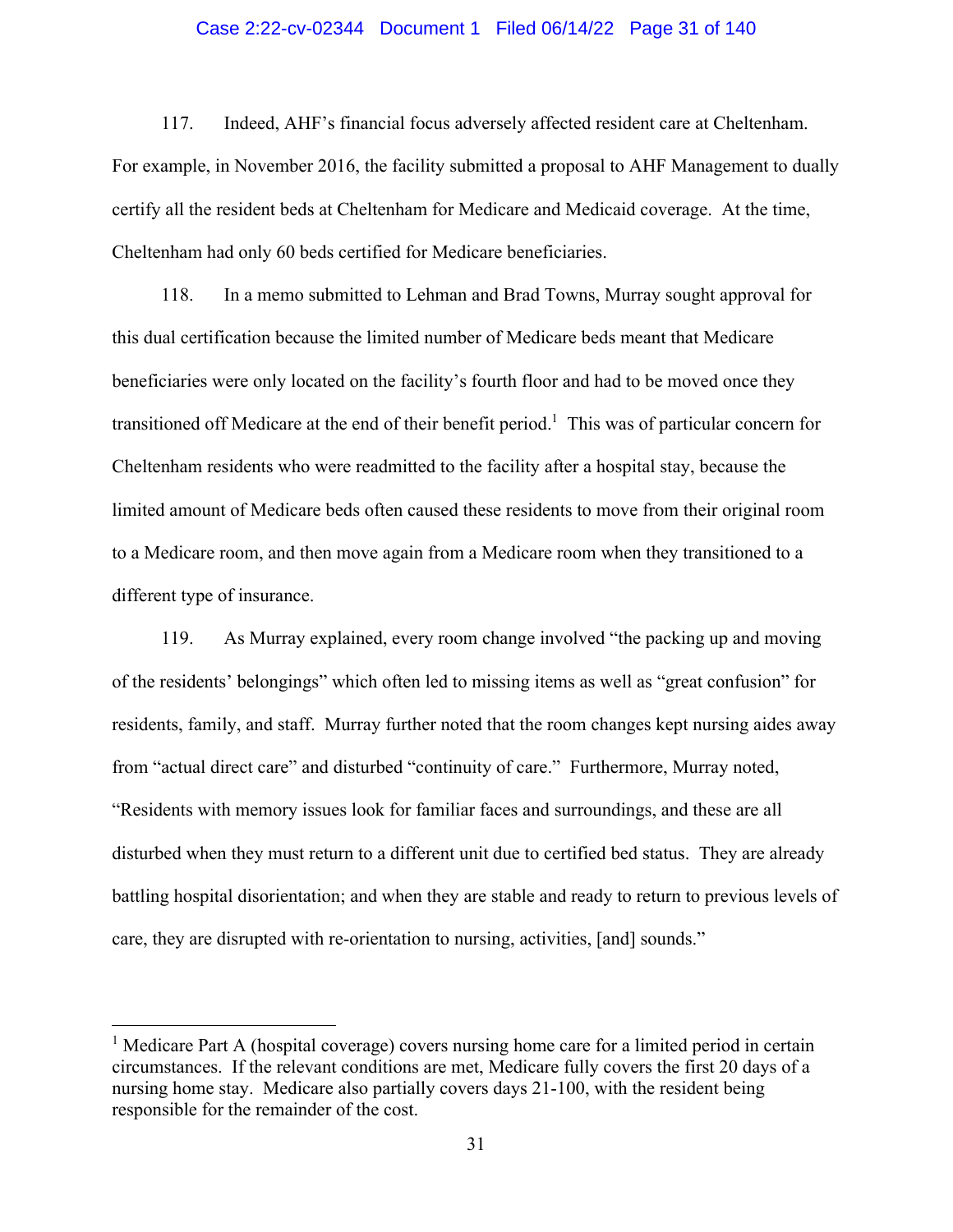### Case 2:22-cv-02344 Document 1 Filed 06/14/22 Page 32 of 140

120. Murray concluded that Cheltenham "can do better than this for our residents, and they deserve it."

121. However, Lehman responded that AHF Management would deny Cheltenham's request for dual certification, because it was easier and more efficient to have just one unit of Medicare beds.

122. When Murray forwarded this response to other Cheltenham managers, he observed, "If you look at my proposal and Sue's response, you will notice that her response is all about cost and my proposal is all about customer's needs." Annie Jacob, then the facility's director of nursing, further commented, "I can assure you, we can better serve our residents and they will be happy in their bed without moving to [an]other environment with strange faces."

123. This issue arose again in April 2018, when Lehman informed Murray, Bobby Mayo, and Mary Klinger that she was now reconsidering AHF Management's position. Klinger responded that dual certification "would be a great idea for the residents" because "they could return to their room instead of having to be placed on the 4<sup>th</sup> floor!" Klinger further noted that being hospitalized was already hard on residents, and then they would "return to the facility to be placed on a different floor for reimbursement reasons and then to be changed again [once] they are cut from insurance. I am sure you are all aware of how difficult change is for the residents." In a separate email to Klinger and Mayo, Murray just commented, "Lordy, lordy."

124. Another example of finances outweighing resident care was Cheltenham's continued use of its medical director, Dr. Jerry Cohen. Cheltenham retained Dr. Cohen because he was affiliated with a large nearby hospital and was believed to be able to assist with increasing the nursing home's census by obtaining more resident referrals.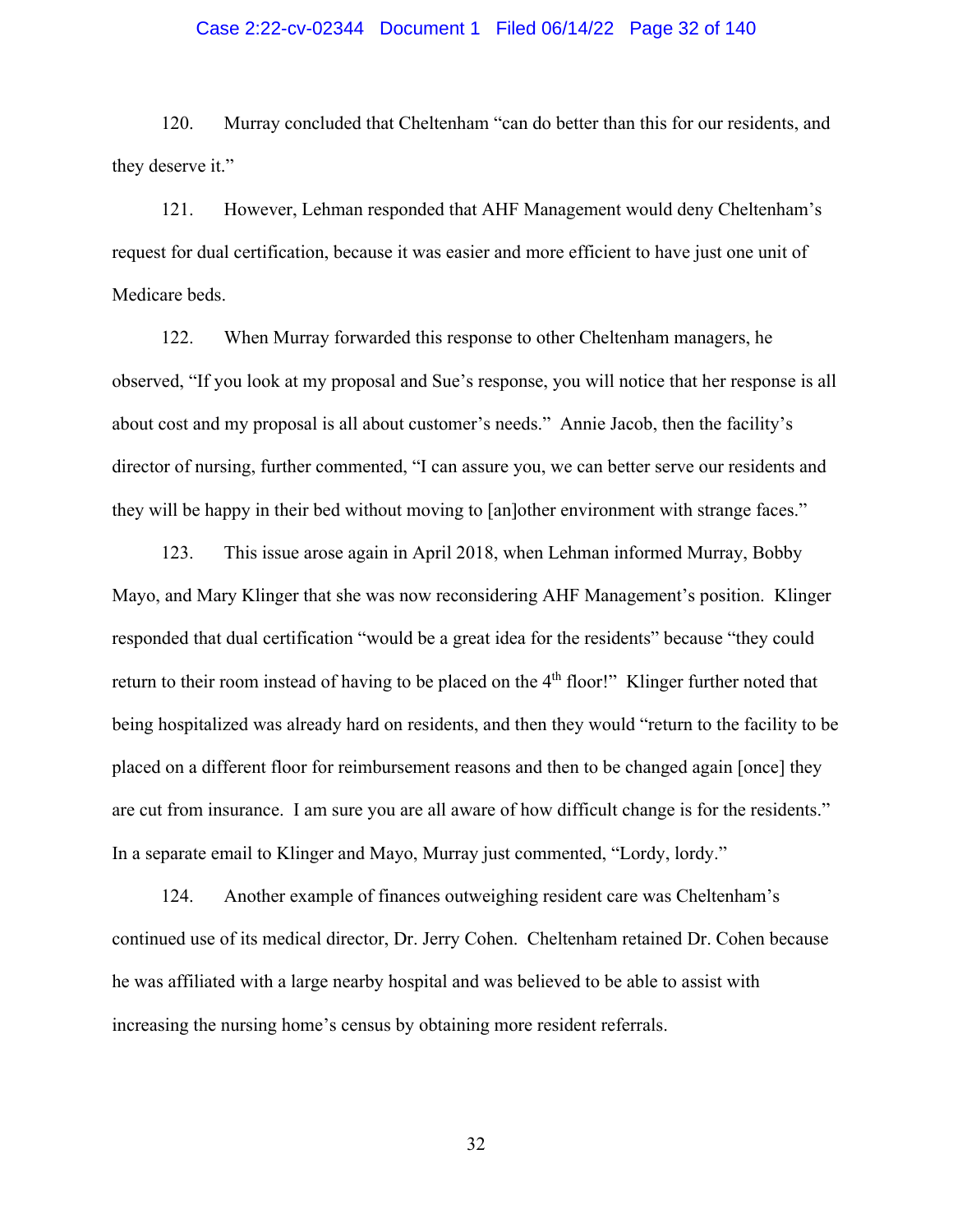### Case 2:22-cv-02344 Document 1 Filed 06/14/22 Page 33 of 140

125. However, Dr. Cohen's actual performance as a physician was problematic. He also tried to prevent residents from dropping his services and seeing a different physician.

126. For example, in September 2018, Mary Klinger, the director of nursing at that time, complained to Murray and Bobby Mayo that Dr. Cohen did "his best to drive other doctors from the building and feels that he should get all the referrals," even though in the past year he had "really done nothing positive for the building . . . or our residents."

127. For their part, Cheltenham's managers and staff allowed problems to linger, recur, and worsen with little accountability. This led Colleen Johnson to comment to Sue Lehman in a March 13, 2017, email that Cheltenham was supposed to be a "serious business and not "a 'relief station' for employees." On July 5, 2017, Johnson also wrote to Lehman that the "management style at Cheltenham" was troubling, as there continued to be "no sense of urgency." Finally, in an August 14, 2018, email to Sue Lehman and Matt Lehman, Johnson observed, "What is it with [the] lack of resident safety here . . . they don't care about the residents [sic] needs."

128. Cheltenham also tended to address concerns when pressed by state health inspectors or AHF Management, only to backslide when the facility was no longer under scrutiny. For example, on July 26, 2017, which was less than a week after Pennsylvania had completed a survey of the facility, one Cheltenham employee sent an internal email with the message: "Ain't nobody faker than a nursing home when state is in the building . . . #Factz." Another employee replied, and copied Murray and Mayo on her email, with a picture of person laughing that had the caption, "I'm dead," indicating that she thought this was so funny she had died laughing.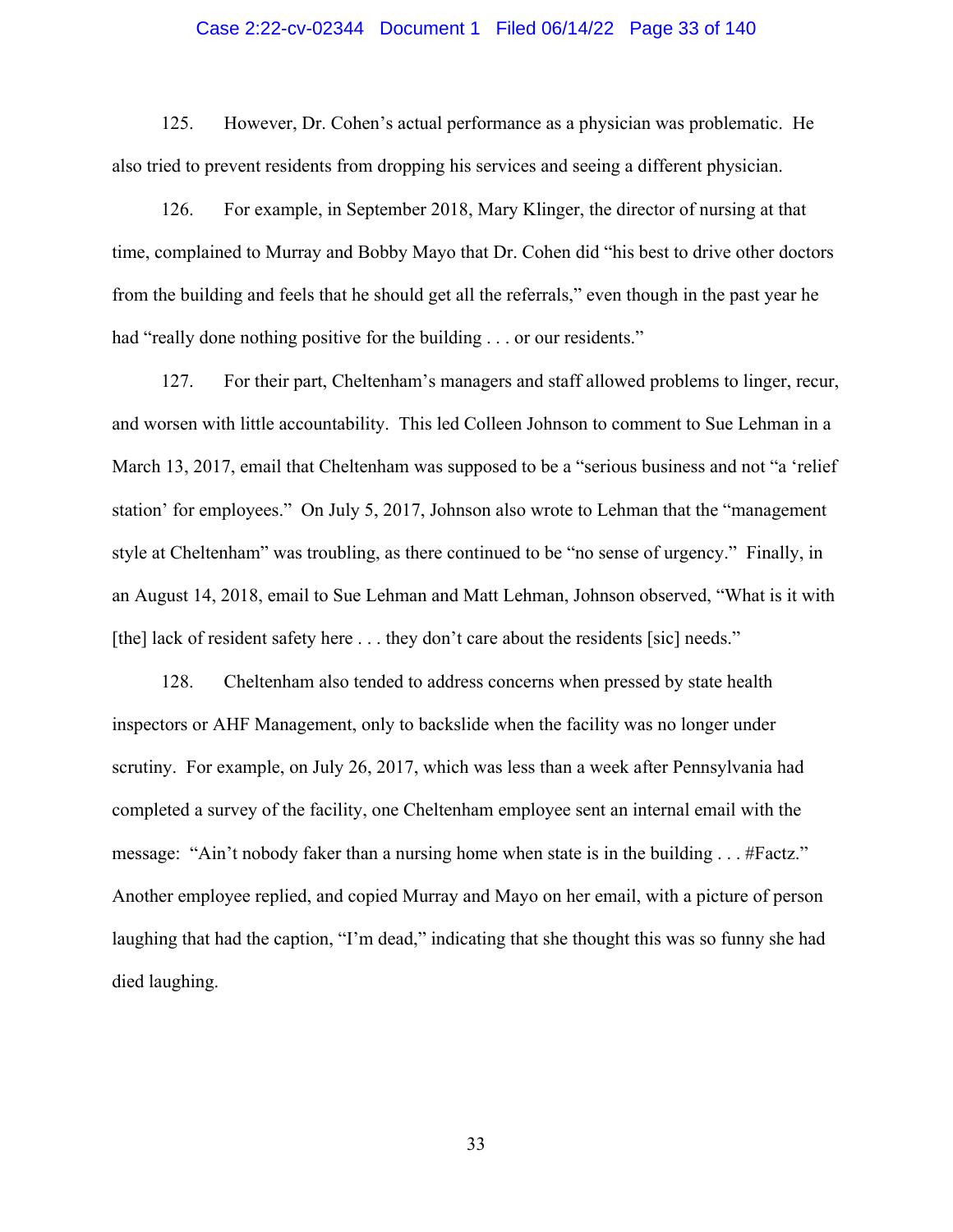### **A. Basic Resident Care**

129. Cheltenham provided its residents with grossly substandard care. In addition to general care deficiencies, the facility had recurring and substantial problems with infection control, pressure ulcers, and falls.

# **i. General Care Deficiencies**

130. In a survey completed on February 5, 2016, Pennsylvania health inspectors observed that Cheltenham failed to ensure that its residents received ordered or recommended dental services. Likewise, the facility also failed to follow physician orders for some of its residents. For example, an ophthalmologist recommended that a resident have a cataract removed on November 9, 2015, but nearly three months later the facility still had not obtained clearance for the surgery from the resident's responsible party.

131. In April 2016, Cheltenham had to remind its staff that leaving residents unattended in a common area was a safety risk.

132. On October 4, 2016, Annie Jacob, then Cheltenham's director of nursing, informed Colleen Johnson and Robert Murray that a resident had been neglected. A nursing aide did not feed the resident breakfast or lunch and "it was found out that [the] resident was not even changed as her brief and bed line[n] was soaked in urine."

133. Johnson visited Cheltenham in early November 2016. She found so many serious problems that on November 18, 2016, she informed Sue Lehman, Brad Towns, Murray, and other facility managers that "training and counseling alone will not keep us in compliance."

134. For example, Johnson found that Cheltenham was not administering residents' insulin correctly. Residents receiving insulin in the morning were supposed to be fed within 15 minutes, but often did not receive breakfast for at least 60-90 minutes. When one resident did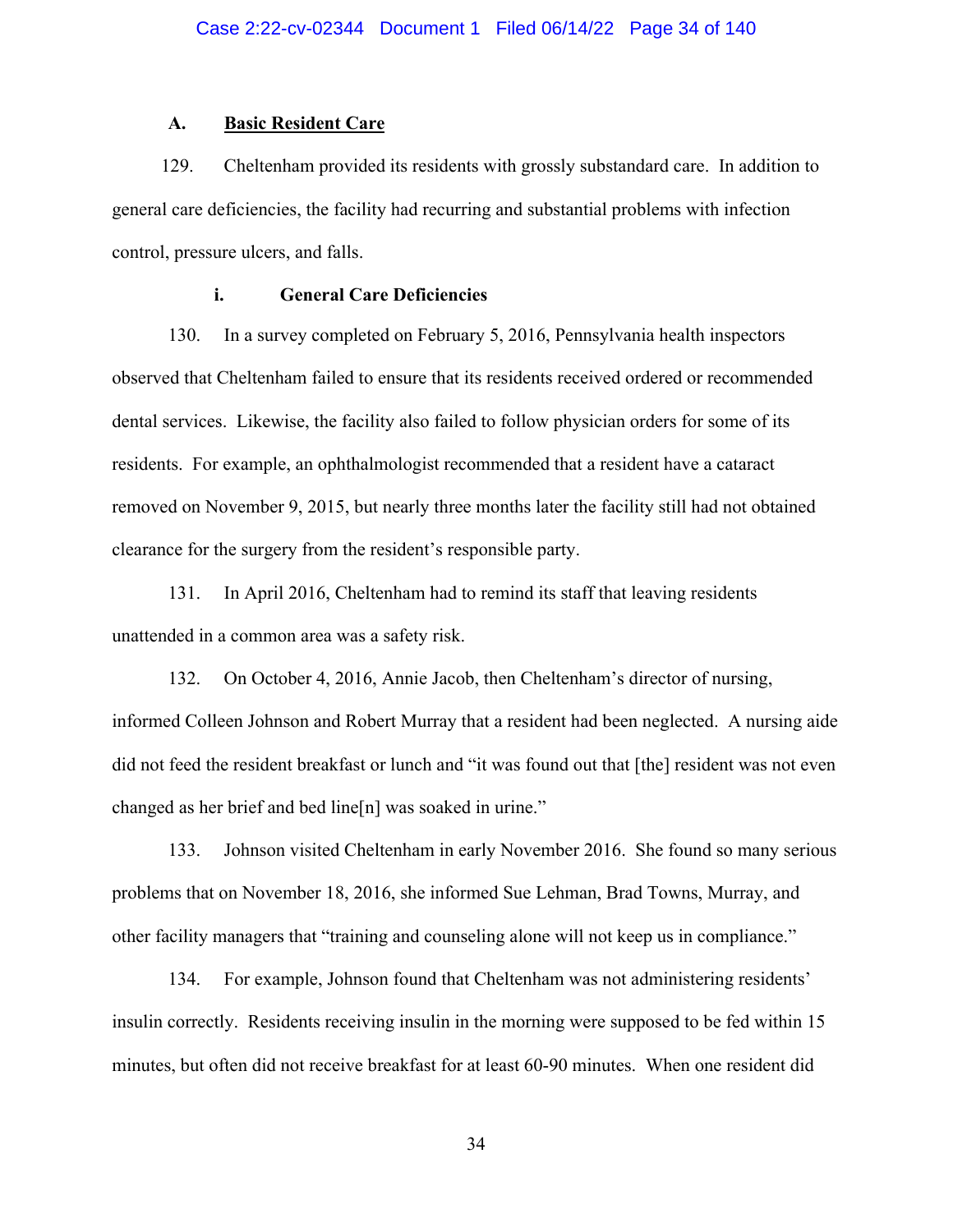### Case 2:22-cv-02344 Document 1 Filed 06/14/22 Page 35 of 140

not receive breakfast for over two hours, his blood sugar dropped to dangerous levels and he required an emergency injection.

135. Johnson further observed that residents were receiving wrong nutritional supplements that could cause them harm. One resident—who was on a physician ordered fluid restriction—had on her bedside table two large glasses of water, one large glass partially full of soda, the rest of the soda in a can, a health milkshake (labeled for a different resident who needed help with weight loss), and a "container of nectar thick liquid" (also labeled for a yet another resident and without a valid, current order for the supplement). Cheltenham staff did not know why the supplements and extra liquids had been provided to the resident on a liquid restriction, nor why they had been left there for two days. This same resident on a fluid restriction was also served "several liquids" with her regular meals.

136. An outside consultant conducted a mock state health department survey in December 2016. Among other deficiencies, the mock survey found that Cheltenham had many resident assessments that were either not completed at all, only partially completed, or had wrong information. On December 12, 2016, the consultant shared her findings with Towns, Johnson, Murray, and Jacob.

137. On January 17, 2017, Jacob informed Murray that nursing aides were not giving showers to residents who lived in one wing of the facility.

138. Colleen Johnson returned to Cheltenham at the end of January 2017 and again found numerous care deficiencies. For example, there was no evidence that care conferences were set up for high risk or high concern residents relating to "wound development, weight loss and behavior management."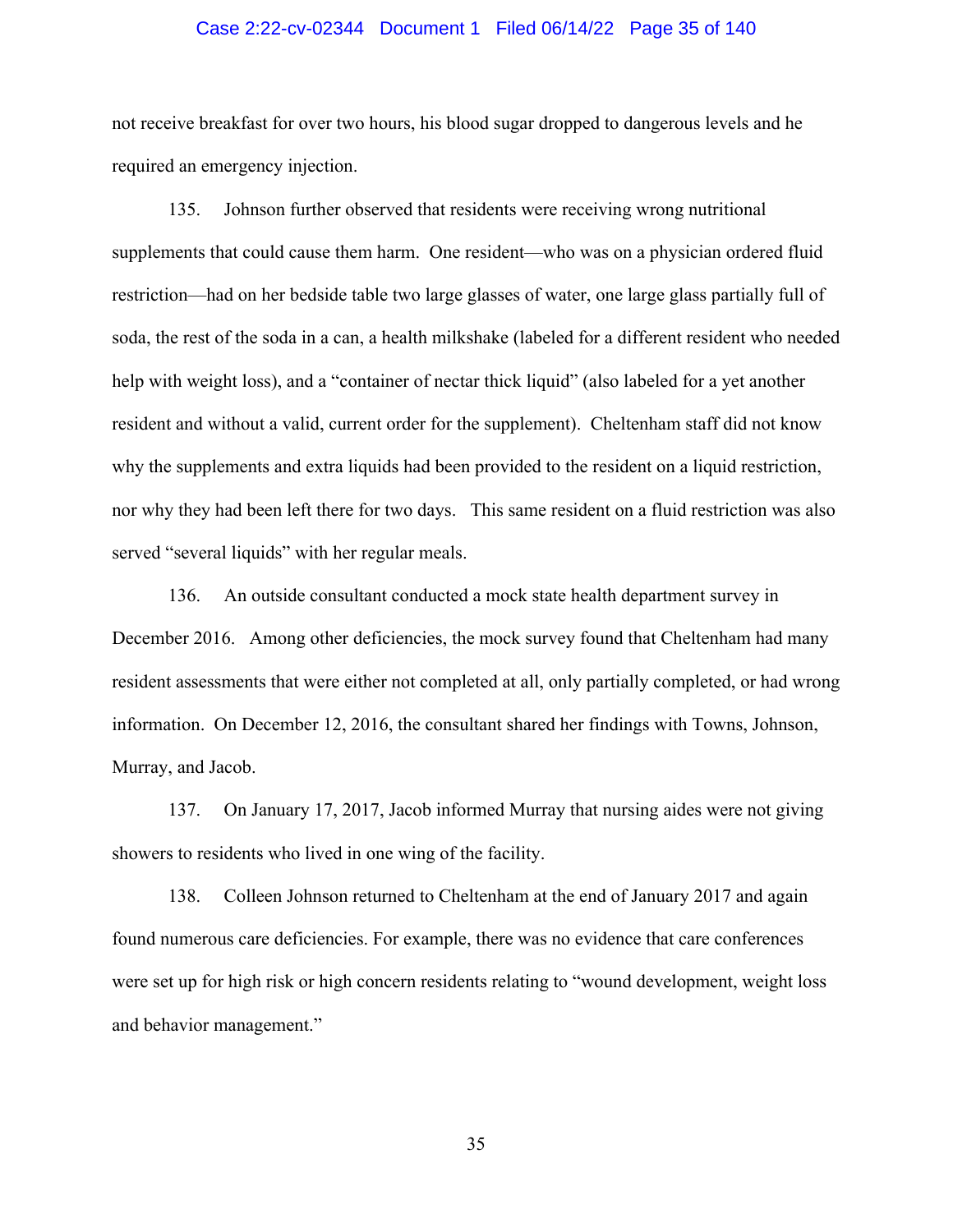### Case 2:22-cv-02344 Document 1 Filed 06/14/22 Page 36 of 140

139. Johnson also observed that some residents were not receiving their necessary diet supplements or the snacks needed to help them meet their nutritional needs.

140. Another resident complained about sitting in her own urine on February 22, 2017. This resident was a new admission who told the social services director that "she was sitting in her own urine all night until this morning" and that she had tried using her call bell but no one answered. A staff member later told Murray that the social services director was "being a pain in the . . . \*\*\*" regarding this incident.

141. Pennsylvania health inspectors returned to Cheltenham and found multiple health deficiencies in a survey completed on March 8, 2017. For example, even though an outside consultant had flagged this issue only a few months earlier, the facility still failed to have accurate assessments and comprehensive care plans for all of its residents.

142. In addition, Cheltenham failed to follow physician orders for medication administration, the provision of oxygen, wound dressings, cardiac monitoring, and dialysis. Moreover, the facility was found to have failed to adequately monitor two residents with significant and undesired weight loss.

143. On March 8, 2017, Sue Lehman, Towns, and Johnson received an informal summary of the survey findings from Jacob. Lehman forwarded this summary to Matt Lehman and commented, "We got slammed at Cheltenham." Sue Lehman later had final approval of the language the facility used in its resulting plan of correction.

144. The Pennsylvania Department of Health ultimately imposed a civil monetary penalty of \$13,005 on Cheltenham as a result of this survey. When Robert Murray informed Sue Lehman and Colleen Johnson about this penalty, he commented that "they finally caught up with us."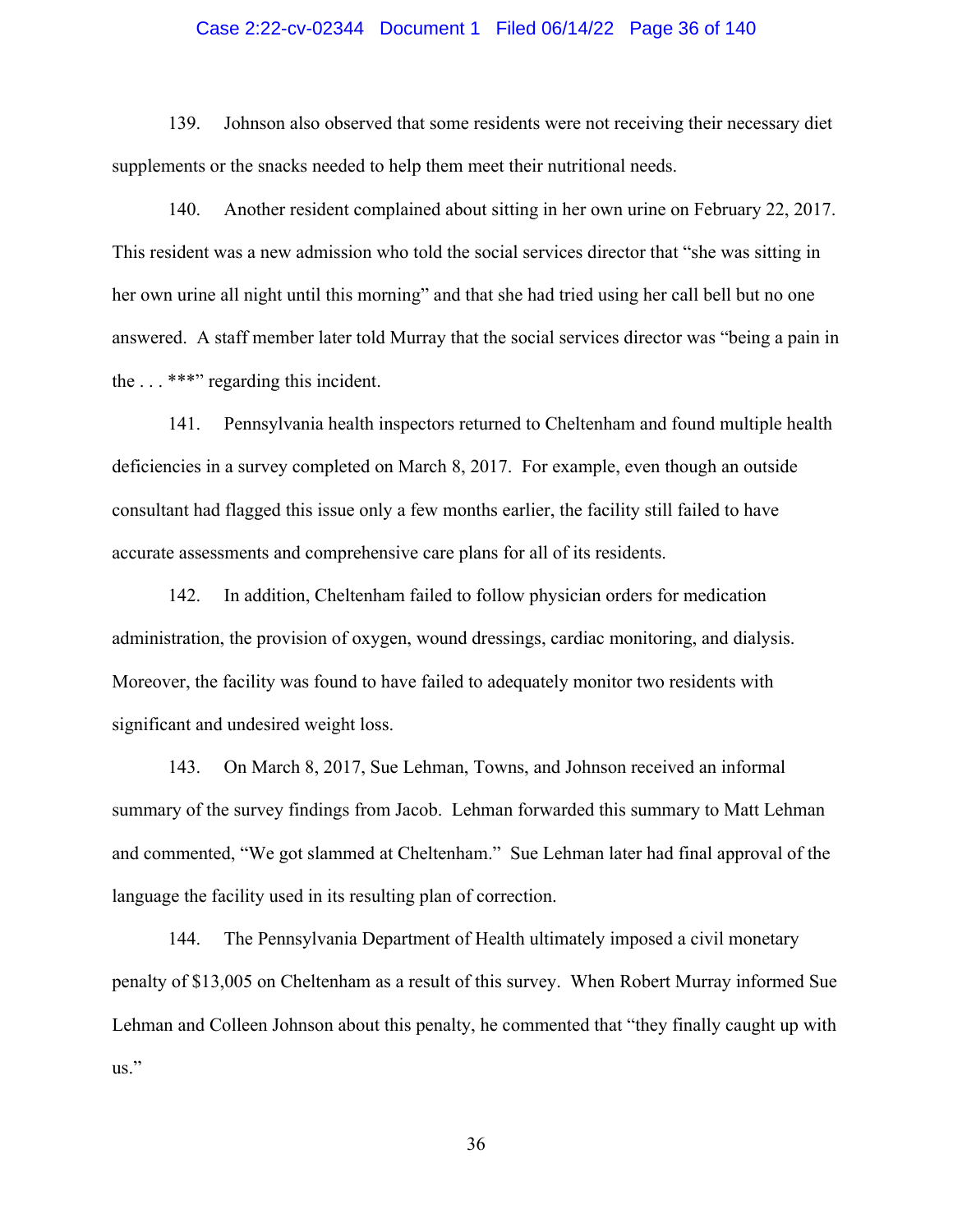# Case 2:22-cv-02344 Document 1 Filed 06/14/22 Page 37 of 140

145. Following the survey, Lehman emailed Towns, Johnson, and Murray that there was "no denying there are some serious operational deficits." Lehman also emailed Johnson that Cheltenham deserved "a wake up call and they need to step it up!"

146. Pennsylvania health inspectors returned to Cheltenham in July and again found numerous care deficiencies in a survey completed on July 20, 2017. For example, the facility had restrained a resident's wrists without any documentation to indicate the this was necessary or to show that the staff had tried alternative interventions before applying the physical restraints.

147. Cheltenham was also found to have failed to adequately monitor residents at risk for unwanted weight changes, provide needed dental services in a timely manner, provide appropriate rehab services, thoroughly investigate a resident's allegation of neglect, and develop and implement comprehensive care plans.

148. On or around August 21, 2017, a local dialysis center complained to Cheltenham that it had been sending a resident to dialysis with inadequate or empty oxygen tanks. The dialysis center further noted that it had supplied the resident with one of their tanks on three different occasions, but Cheltenham never returned the tanks. These complaints were conveyed to Robert Murray, Eileen Roberts (the new director of nursing), and other Cheltenham managers.

149. Murray learned that protective services had contacted Cheltenham on September 25, 2017, because a resident had long and dirty fingernails, generally looked unkempt, and there were concerns relating to pain management and the resident's wounds.

150. On the same day, Murray was also informed that another resident's family member came to pick him up, only to find that the resident was "not dressed appropriately" and smelled. In addition, there was so much urine in the resident's wheelchair that it had to be dumped out before he could sit in it.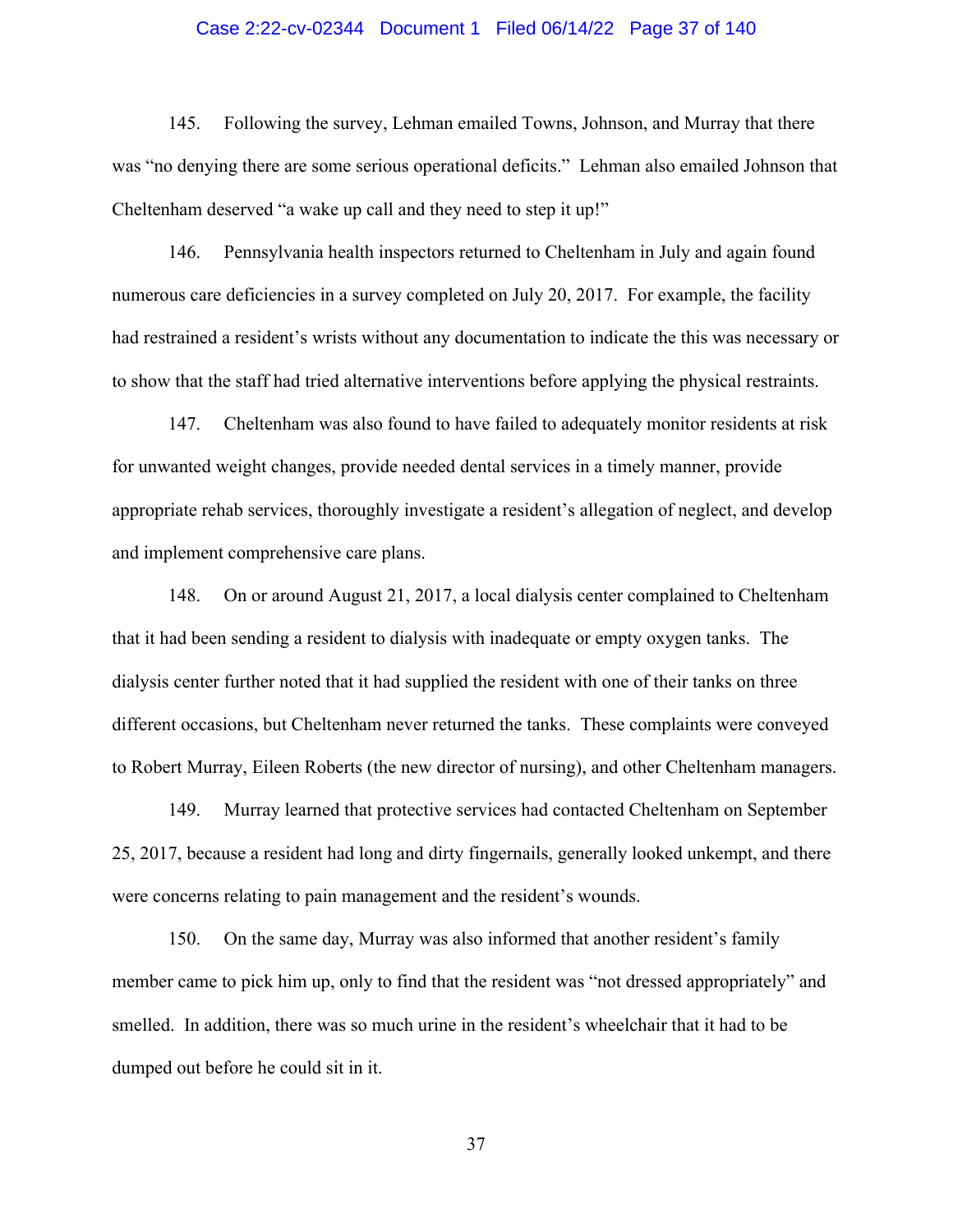# Case 2:22-cv-02344 Document 1 Filed 06/14/22 Page 38 of 140

151. There were also regular allegations of abuse against Cheltenham's staff. On February 9, 2018, Colleen Johnson reported to Sue Lehman that she had reviewed one abuse allegation and the facility had started investigating another allegation. In response, Lehman wrote, "OH [sic] geez . . . it never ends there." Johnson replied that one of the facility's managers was "getting good" at writing abuse allegation reports, because such allegations were common.

152. On or around March 16, 2018, a Cheltenham staff member left a confused resident on a different floor without any supervision. As a manager emailed Robert Murray, this could have left the resident "permanently injured or worse."

153. A resident's family member complained on July 16, 2018, that the resident had a new pressure ulcer, that there was no supervision from nursing on the weekends, and that "NO ONE KNOWS WHAT THEY ARE DOING AND NO ONE CARES TO HELP."

154. On October 19, 2018, a resident was put in bed using a ripped sling and fell, sustaining an injury. After this incident, the ripped sling went missing and staff failed to record or report the incident. Murray emailed internally that this was "[n]ot a good look."

155. Pennsylvania health inspectors found continued care problems in a survey completed on November 6, 2018. For example, the facility failed to transfer a resident to the hospital in a timely manner, despite transfer requests from the resident (who was cognitively intact), as well as family and friends.

156. Cheltenham also failed to develop individualized care plans that addressed one resident's urinary incontinence and another resident's refusal of dental care. In addition, the facility left a resident, who was totally dependent on staff for all activities of daily living, to lie in bed all day.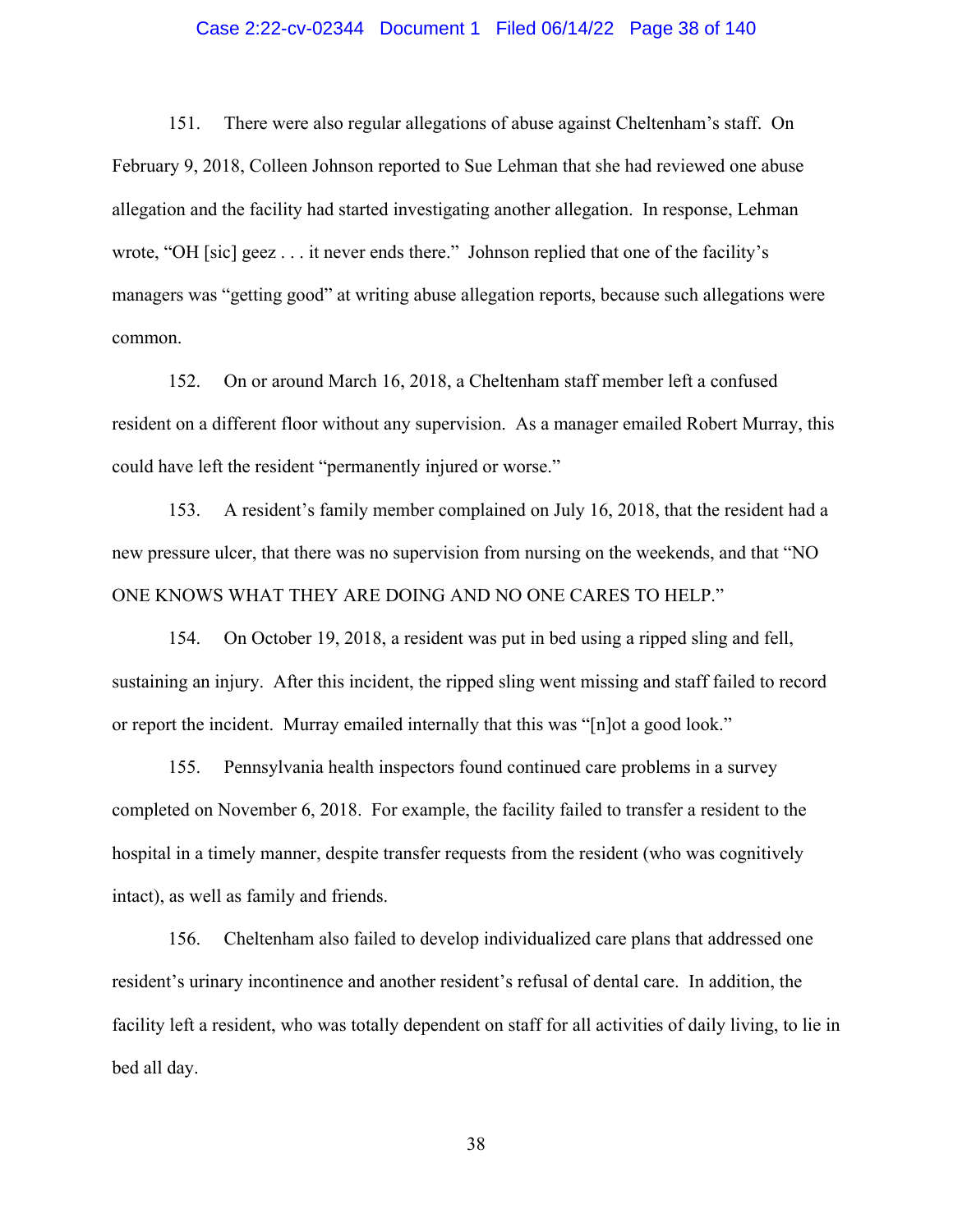# Case 2:22-cv-02344 Document 1 Filed 06/14/22 Page 39 of 140

157. Finally, the facility continued to have problems following physician orders. For instance, a dentist diagnosed a Cheltenham resident with tooth abscesses and severe gum disease and recommended a course of treatment. But the state health inspectors found that Cheltenham failed to follow up with the dentist after this diagnosis and ultimately failed to provide the recommended treatment. The facility also had failed to follow a physician's order to administer insulin to a different, diabetic resident.

# **ii. Infection Control**

158. In a survey completed on February 5, 2016, Pennsylvania health inspectors cited Cheltenham for failing to follow proper infection control protocols during wound treatments. The facility failed to safely dispose of bloody or otherwise soiled dressings by putting them in the proper hazardous waste receptacle. In addition, the facility had a biohazard bin that was open, as well was open, unlined, or overflowing trash cans. For example, a "trash bin inside the biohazard room was overfilled with soiled linens and was open to air," while the room itself had an odor that "unacceptable" and "repugnant."

159. On November 18, 2016, Colleen Johnson informed Sue Lehman, Brad Towns, Robert Murray, and Annie Jacob that Cheltenham staff were not following proper hand hygiene protocols in the kitchen.

160. An outside consultant similarly informed Johnson, Towns, Murray, and Jacob on December 12, 2016, that there was "no hand hygiene" as a nurse went from one resident to the next during morning medication administration.

161. On January 18, 2017, Jacob informed Murray and Bobby Mayo that the housekeeping department did not have bleach wipes for wiping commonly touched surfaces.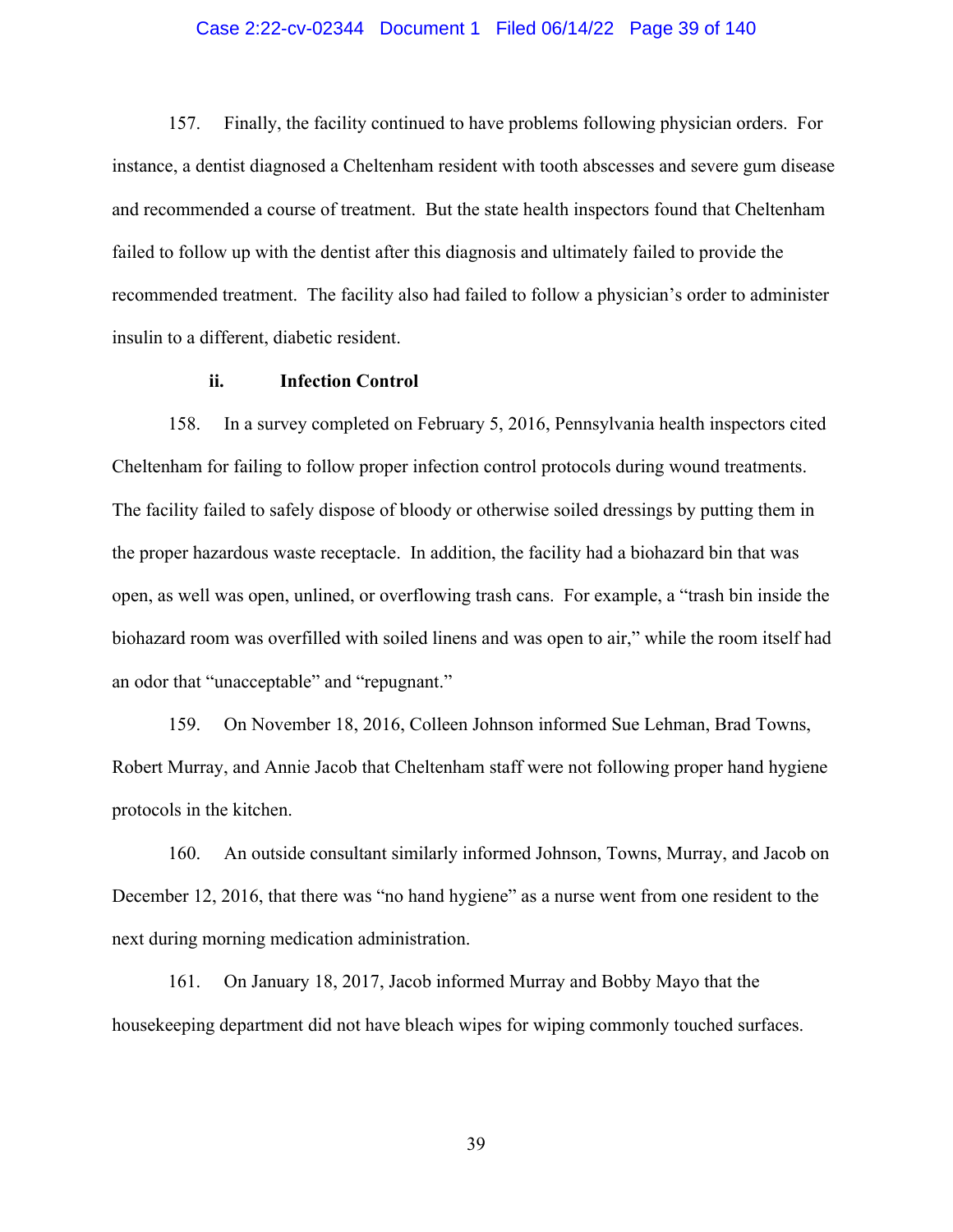#### Case 2:22-cv-02344 Document 1 Filed 06/14/22 Page 40 of 140

This was a problem, as the facility had "just got control" of flu and pneumonia outbreaks. Jacob wrote that she was "upset because there is no follow up, including my nursing department."

162. The same day, a Cheltenham nurse focused on infection control informed Jacob, Murray, and Mayo that she had witnessed several instances where supervisors "watched staff breach infection control knowingly."

163. Several Cheltenham residents in one hallway developed diarrhea on or around June 16, 2017. In an email sent the same day, Eileen Roberts, Jacob's successors as the director of nursing, commented that the staff had "a lot of misunderstanding . . . regarding transmission based precautions . . . It is becoming quite problematic."

164. In September 2017, Colleen Johnson informed Murray and Mary Klinger, who had replaced Roberts as the director of nursing, that the facility needed to place an advertisement for an infection control nurse. Johnson noted that this was "a critical position and we have to have someone for that large facility." Yet the position had been vacant for months and would continue to go unfilled.

165. In an email sent to Johnson and Murray on November 16, 2017, Klinger reported that wound care at the facility was "very disturbing." According to Klinger, the wound care nurse practitioner was removing wound dressings, measuring the wound, and then "putting the same dirty dressing back on!!!" Klinger noted that this conduct was an infection control breach and observed that the nurse practitioner's immediate supervisor did not seem concerned.

#### **iii. Pressure Ulcers**

166. In a survey completed on February 5, 2016, Pennsylvania health inspectors determined that the facility failed to implement proper interventions for pressure ulcers. One resident developed a pressure ulcer on or around October 29, 2015. This wound grew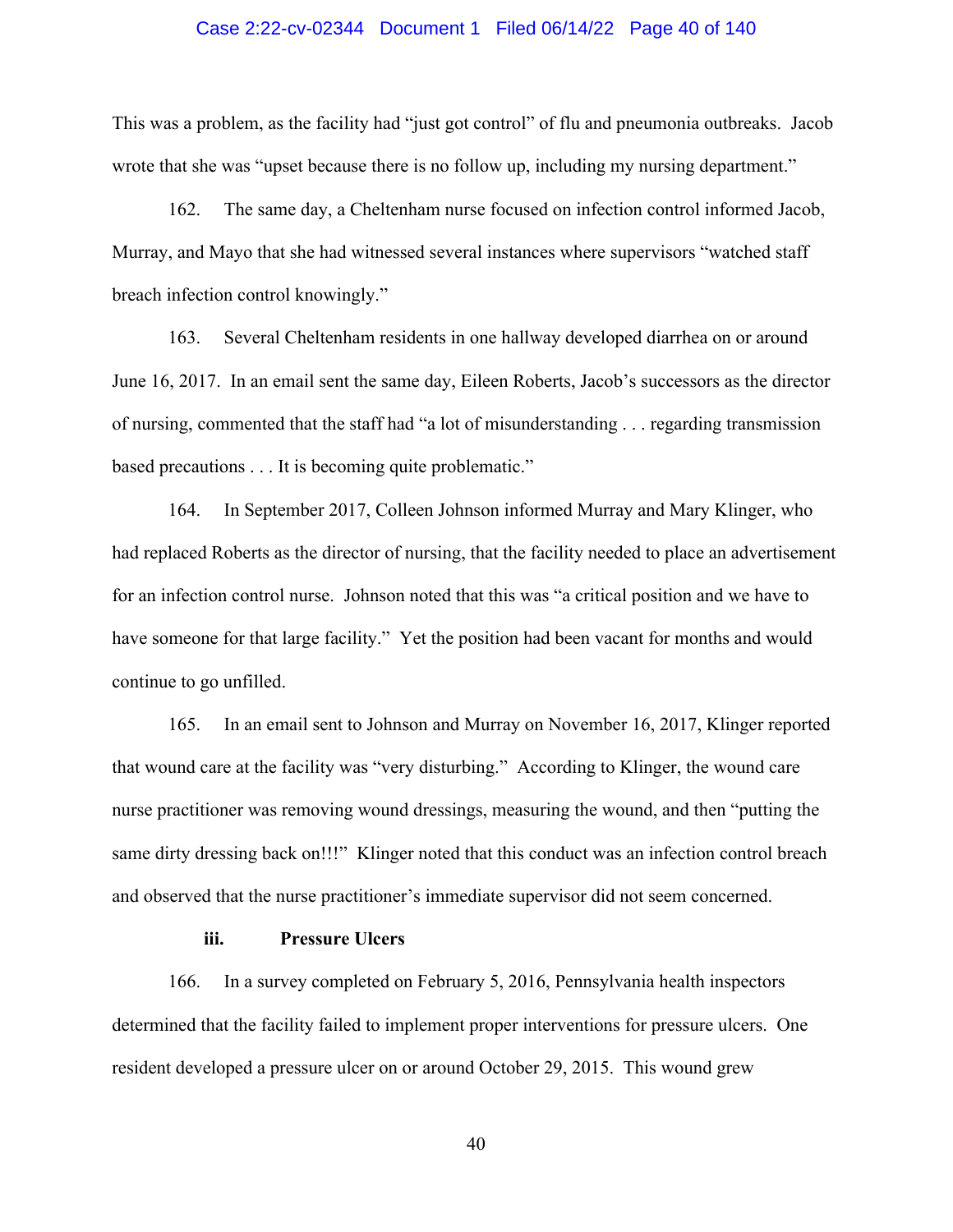# Case 2:22-cv-02344 Document 1 Filed 06/14/22 Page 41 of 140

exponentially over the next three months, in part due to the facility's grossly substandard care. For example, Cheltenham failed to apply a pressure relieving mattress to the resident's bed, as ordered by a physician. In addition, when the health inspectors visited the facility in February 2016, they found that the resident's low air loss mattress had been turned off—wrongly—for an undetermined length of time. One Cheltenham employee stated, "Someone giving care never put [the mattress] back on. I don't know how long it has been off." A different employee observed that the resident's family wanted her out of bed months ago, and since then moisture in her sacral area had turned into a pressure ulcer.

167. In December 2016, Cheltenham managers and staff also contributed to a different performance improvement exercise regarding pressure ulcers at the facility. Among the findings were that high risk residents were not always turned and repositioned as often as they should be, that residents were not consistently provided the correct amount of food and liquid, that staff were not consistently following residents' care plans, and that needed linens and pillows were not always available. In addition, Cheltenham's risk assessments for pressure ulcers were "not completed on a timely basis and lack[ed] accuracy." This information was conveyed to Brad Towns, Colleen Johnson, Robert Murray, and Annie Jacob on December 11, 2016.

168. On February 16, 2017, a resident's representative submitted a complaint to Jacob, who forwarded it to Johnson and Murray on the same day. The resident's representative wrote that the resident had "been neglected again in your facility." The resident had been admitted to the hospital staff with pressure ulcers and his representative "was told by [hospital] staff that this is from sitting in his own urine for too long." The representative further noted that even though he had requested that the resident not be sedated, and the resident's VA hospital also directed Cheltenham to lower his sedatives, the facility had "medically restrained" the resident by putting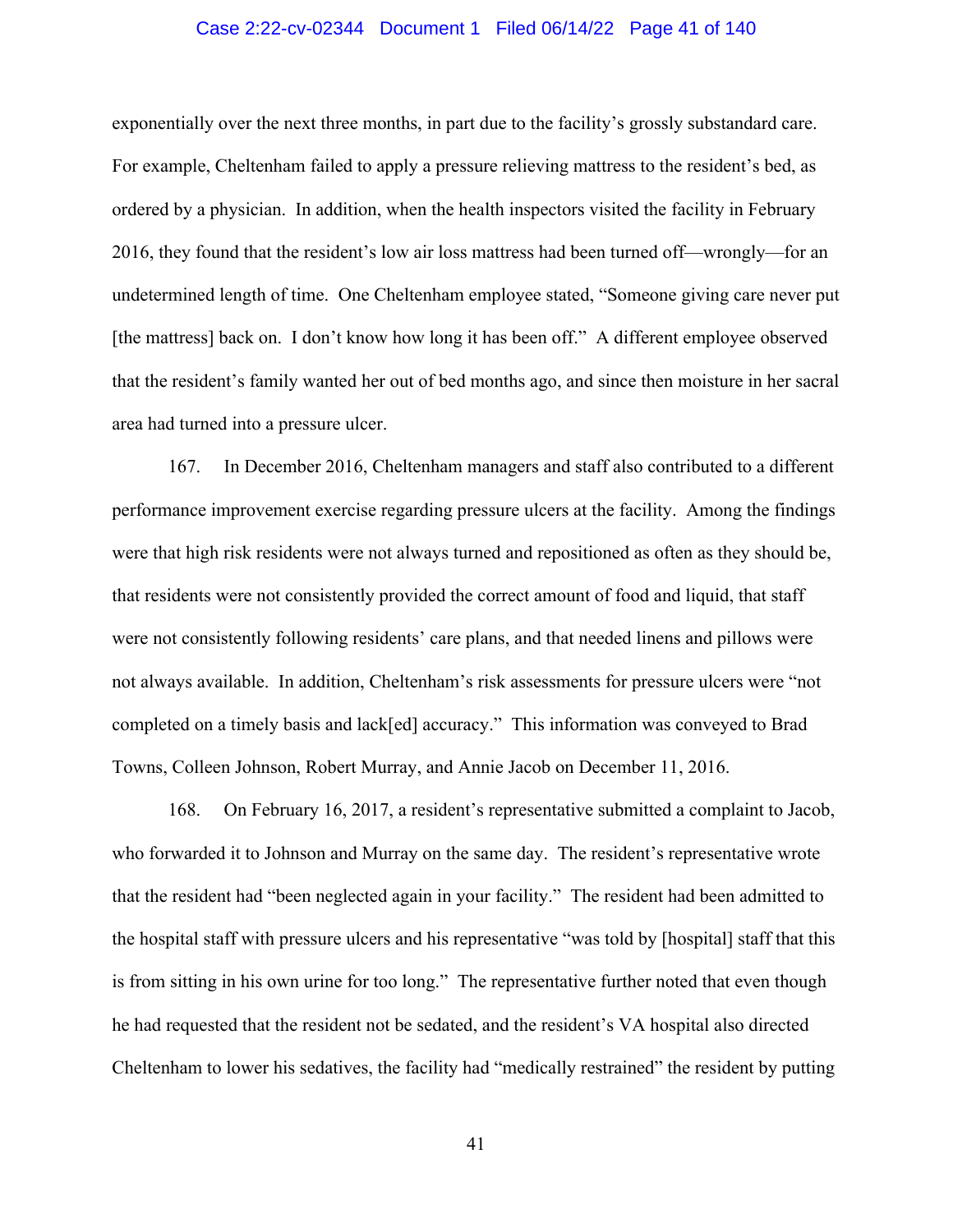# Case 2:22-cv-02344 Document 1 Filed 06/14/22 Page 42 of 140

him on three different sedatives. The representative asserted that this was "unacceptable," as "all your doctors keep doing is drugging him" and the resident's condition had only declined in Cheltenham's care.

169. Eileen Roberts sent a different performance improvement form related to pressure ulcers to Johnson, Murray, and Mayo on or around June 23, 2017. The form indicated that Cheltenham had noticed a rash "of new pressure ulcers and lack of progress on community acquired pressure ulcers." This problem stemmed from communications breakdowns, a lack of documentation, staffing issues, and a lack of skill, knowledge, and competency. Barriers to fixing these problems included the staff's reluctance to learn, a lack of training, and scant orientation.

170. In June 2019, an outside consultant found that Cheltenham's performance improvement plans for wounds, including pressure ulcers, were just "paper compliance" and not used to achieve genuine improvement. Residents were also not put on individualized turning and repositioning schedules. Cheltenham also was not identifying root causes for pressure ulcers. Finally, there was no evidence that Cheltenham was reviewing the performance improvement plan for wounds and submitting meeting notes to the corporate office. The consultant shared this report with Bobby Mayo, Mary Klinger, Sue Lehman, Matt Lehman, and Colleen Johnson.

# **iv. Falls**

171. On November 18, 2016, Colleen Johnson reported to Sue Lehman, Brad Towns, Robert Murray, and Annie Jacob that Cheltenham did not always find the possible cause of a resident's fall. This information would allow the facility to implement an appropriate intervention.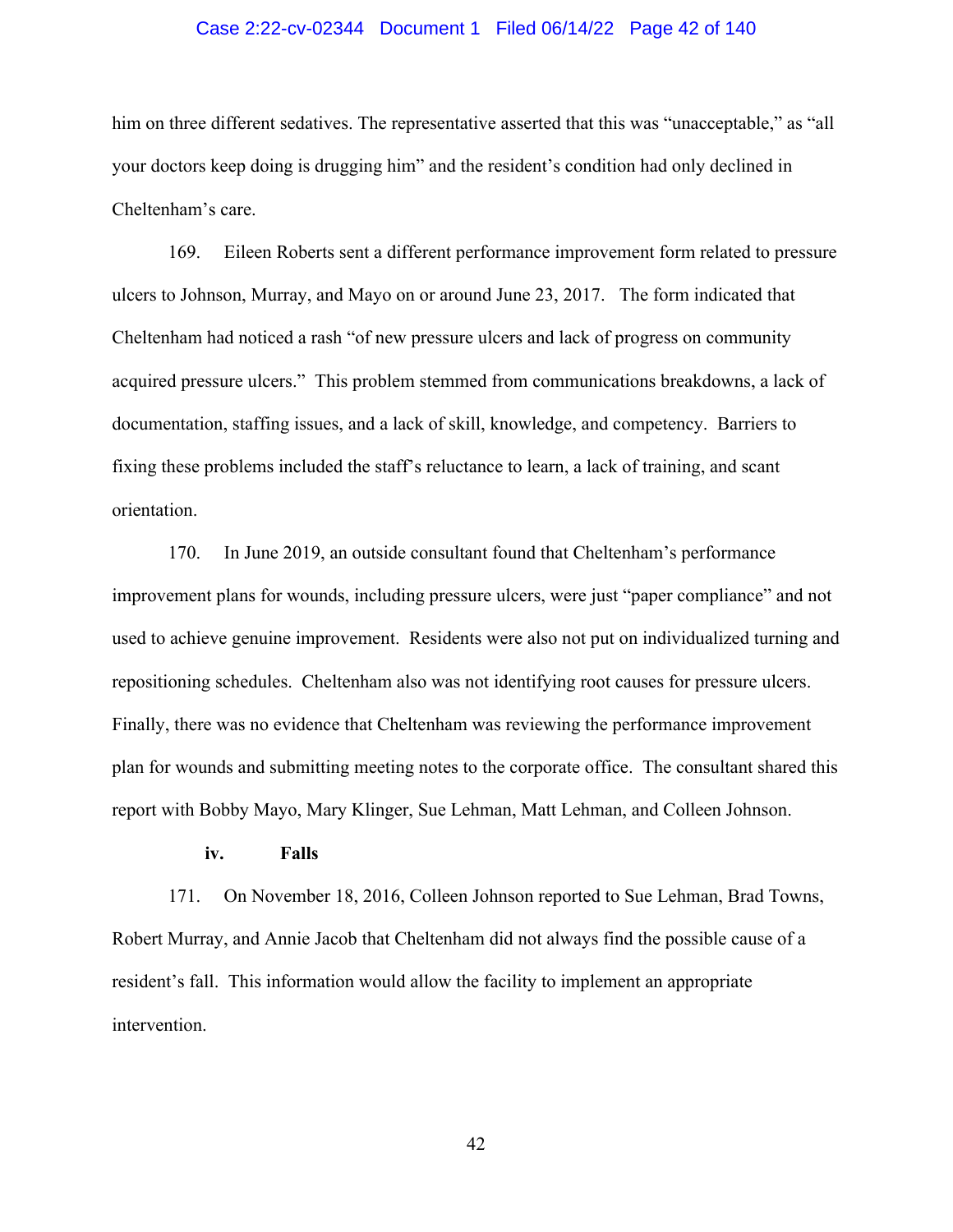# Case 2:22-cv-02344 Document 1 Filed 06/14/22 Page 43 of 140

172. Later that month, on November 28, 2016, Jacob told Johnson that a resident had fallen and fractured her femur. The facility was already supposed to be providing one-to-one supervision and care for this resident because she had bruises with an unknown origin. However, the nurse assigned to this resident claimed that "he did not know this resident was on  $1:1.$ "

173. This caused Jacob to write to Johnson that there was "[a]bsolutely something wrong with nursing. They [are] all in la la land or day dreaming."

174. In December 2016, Cheltenham managers and staff contributed to a performance improvement form that recognized the facility had a problem with an increased number of falls each month during staff shift changes. Among the causes of this problem, and barriers to fixing it, were facility staff not identifying residents at high risks for falls and not implementing individualized interventions. In addition, Cheltenham was "not prepared for new admissions," who were "not identified and treated as fall risk at admission." This information was provided to Towns, Johnson, Murray, and Jacob on December 11, 2016.

175. In June 2019, an outside consultant found that Cheltenham's performance improvement plans for falls and wounds were just "paper compliance" and not used to achieve genuine improvement. The facility had last reviewed the falls plan in January 2017 and had not been submitting its related meeting notes to AHF Management as required. Likewise, there was no evidence that Cheltenham was reviewing the performance improvement plan for wounds and submitting meeting notes to the corporate office. The consultant shared this report with Bobby Mayo, Mary Klinger, Sue Lehman, Matt Lehman, and Colleen Johnson.

176. Numerous Cheltenham residents suffered from repeated falls. At a minimum, these repeated falls demonstrated a care deficiency related to the NHRA's requirement that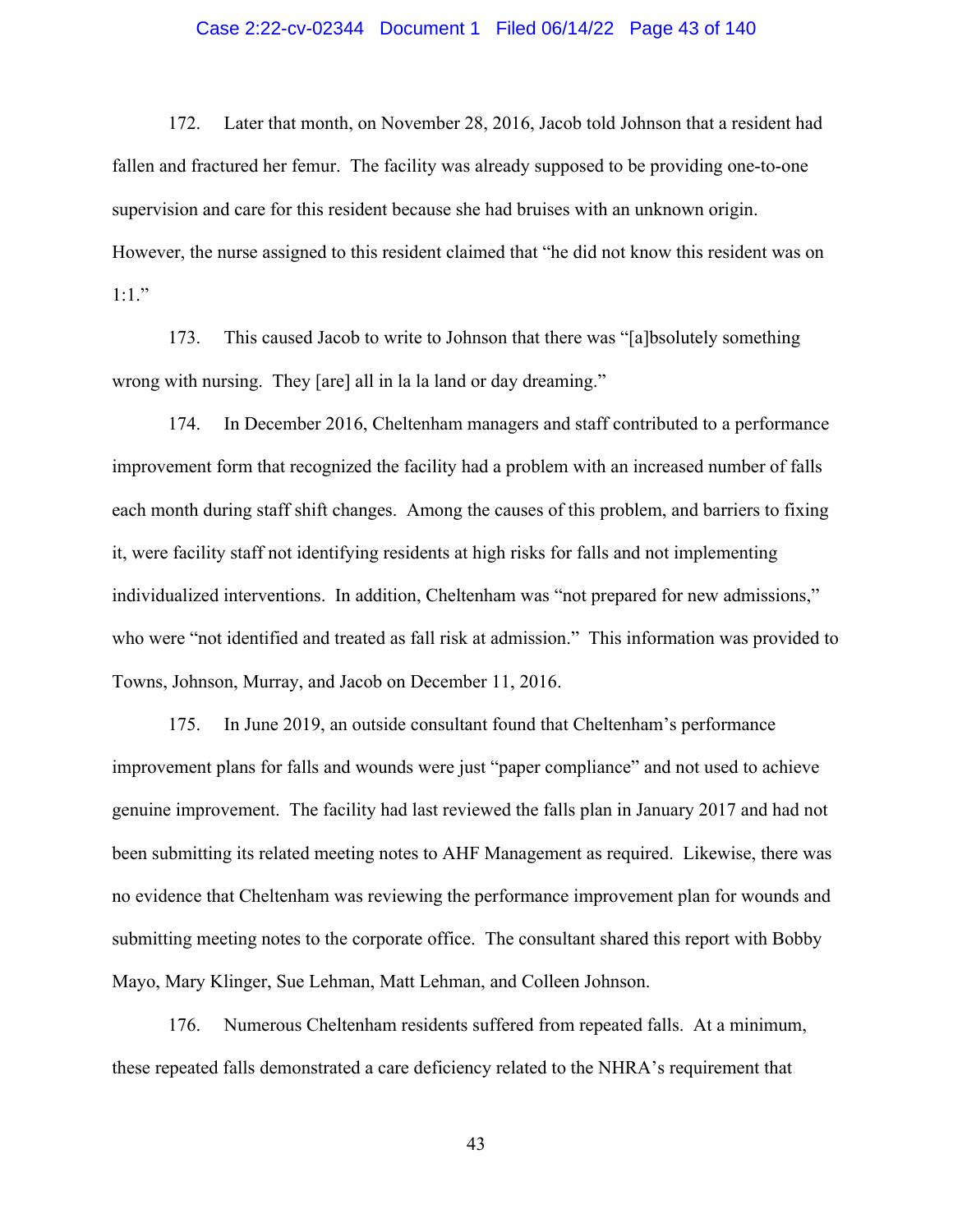# Case 2:22-cv-02344 Document 1 Filed 06/14/22 Page 44 of 140

facilities be "as free of accident hazards as possible" and each resident must receive "adequate supervisions and assistance devices to prevent accidents." 42 C.F.R. § 483.25(d). Cheltenham also failed to ensure that these residents had a drug regimen that was free from unnecessary drugs, as some of the residents received medications that can cause falls. 42 C.F.R. § 483.45(d).

336. For example, MC, a Medicare and Medicaid beneficiary, was admitted to the facility in 2017. MC suffered three falls in four days on December 4-7, 2017. MC also fell three times in six days on February 5-11, 2018. In addition, Omnicare—a national pharmacy that specializes in providing services to numerous homes and served as Cheltenham's consultant pharmacist for much of the relevant period—cautioned Cheltenham in monthly reports for May 2017, August 2017, December 2017, January 2018, and February 2018 that MC was receiving medications that may have contributed to a recent fall.

177. WJ, another Medicare and Medicaid beneficiary, suffered seven falls in fourth months. WJ reported on June 5, 2018, that he had fallen two days ago. He also suffered falls on July 3, 2018, and July 10, 2018. He then fell and was found on the floor on August 2, 2018; August 10, 2018; and August 21, 2018. WJ also suffered a fall on September 27, 2018, when he was found lying next to his wheelchair.

178. CC, a Medicaid beneficiary, fell nine times in a twelve month period. Specifically, she suffered falls on December 18, 2017; February 6, 2018; February 17, 2018; March 30, 2018; March 31, 2018; April 21, 2018; July 18, 2018; November 23, 2018; and December 25, 2018. When she fell on February 17, 2018; CC was found on the floor calling for help. Notably, Omnicare cautioned Cheltenham in monthly reports for November 2017, February 2018, and April 2018 that CC was receiving medications that may have contributed to a recent fall.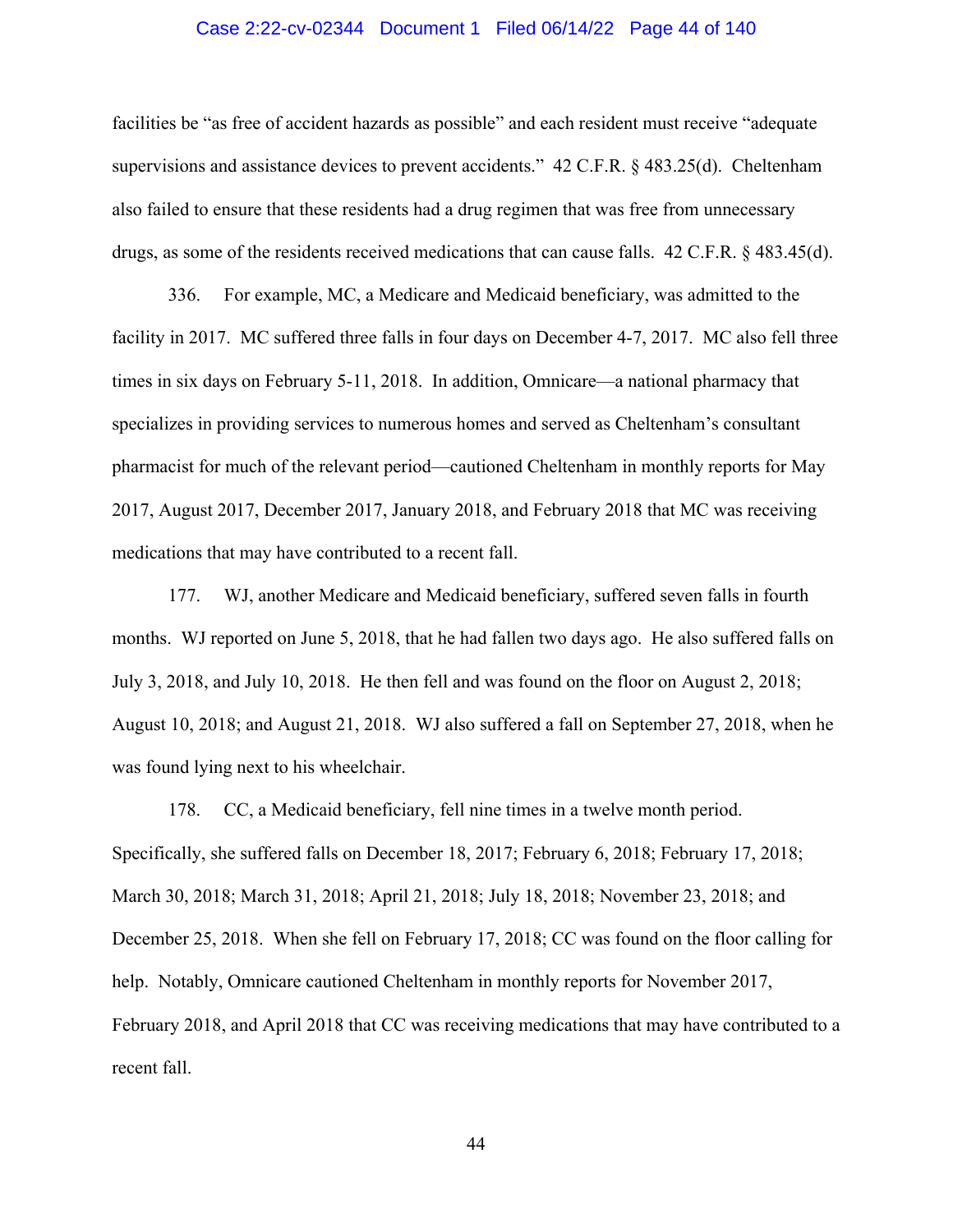# Case 2:22-cv-02344 Document 1 Filed 06/14/22 Page 45 of 140

179. RF, a Medicaid beneficiary, suffered three falls in three days on November 7-9, 2018. She also suffered five other falls in 2018 on February 4, 2018; April 4, 2018; June 9, 2018; June 26, 2018; October 29, 2018. Omnicare informed Cheltenham in monthly reports for September 2016, November 2016, and July 2017 that RF was receiving medications that may have contributed to a recent fall.

180. Finally, JW, a Medicare and Medicaid beneficiary, fell three times in two days on January 4-5, 2018. She also fell twice in three days on April 21-23, 2018; and fell twice in three days again on September 6-8, 2018. She was found crawling on the floor on September 6, 2018. Finally, JW fell trying to get to the bathroom on August 17, 2018. Omnicare informed Cheltenham in monthly reports for July 2016, September 2016, August 2017, and April 2018 that RF was receiving medications that may have contributed to a recent fall.

181. False claims submitted to Medicare and Medicaid for providing nursing home services to these residents are included in Attachment A.

#### **B. Psychiatric and Mental Health Services**

182. Cheltenham had a large number of residents with psychiatric or mental health issues. Yet Cheltenham provided these residents with grossly substandard care, even after a resident committed suicide in June 2018.

183. Cheltenham had a recurring problem with connecting its residents with specialists who could provide crucially needed mental health care services. For example, on or around November 22, 2016, a resident was admitted to the hospital after an altercation with another resident. Annie Jacob informed Colleen Johnson of this incident and further noted that the residents had been fighting since August 2016. A psychiatric consultation had been recommended then, but they were not contacted until one of the residents was hospitalized.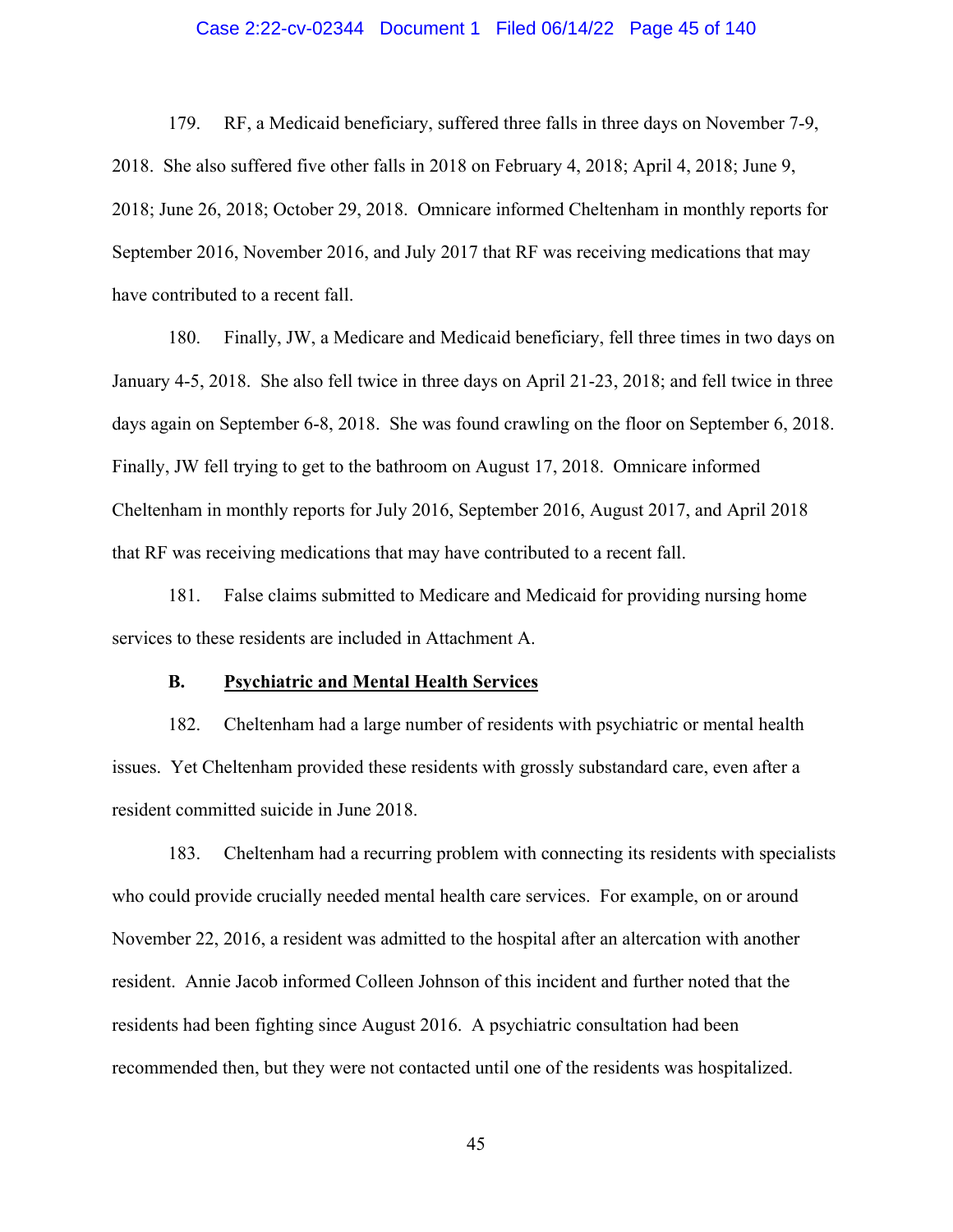# Case 2:22-cv-02344 Document 1 Filed 06/14/22 Page 46 of 140

184. Cheltenham also had problems monitoring, assessing, and documenting residents' psychiatric issues. For example, in March 2017, Pennsylvania health inspectors informally told Jacob that the facility was failing to routinely monitor or assess mentally ill residents. Jacob conveyed this information to Sue Lehman, Brad Towns, Johnson, Murray, and Bobby Mayo.

185. In March 2018, a resident accused a nursing aide of pushing her into bed. Mayo shared this allegation with Johnson, Lehman, Murray, and Mary Klinger on March 6, 2018. When reviewing the resident's chart, Johnson noted that her required psychosocial assessment was never started or completed. The resident's sister had also recently died, but the facility had not updated her care plan for her grief. In response, Lehman wrote to Murray on March 8, 2018, and told him that Cheltenham's social services department could not "continue to be noncompliant" with respect to its resident assessments.

186. On May 9, 2018, Mayo informed Johnson that a resident "stabbed another resident in the eye with a plastic fork." The attacking resident had recently been put on an antiseizure medication to address aggressive behavior, but per Johnson's subsequent review of his records, there was no monitoring of whether this treatment was effective or alternative interventions were needed. Johnson also told Mayo, Murray, and Klinger that she could not find any evidence that this resident had been seen by a psychiatric provider after the incident.

187. Cheltenham's nonexistent or grossly substandard mental health care came to a head when a resident committed suicide in June 2018.

188. This resident was admitted to the facility in November 2017 after being hospitalized for a change in mental status and potential suicide. The resident had wrapped a cord around his neck while living at a prior nursing home and the hospital recommended that the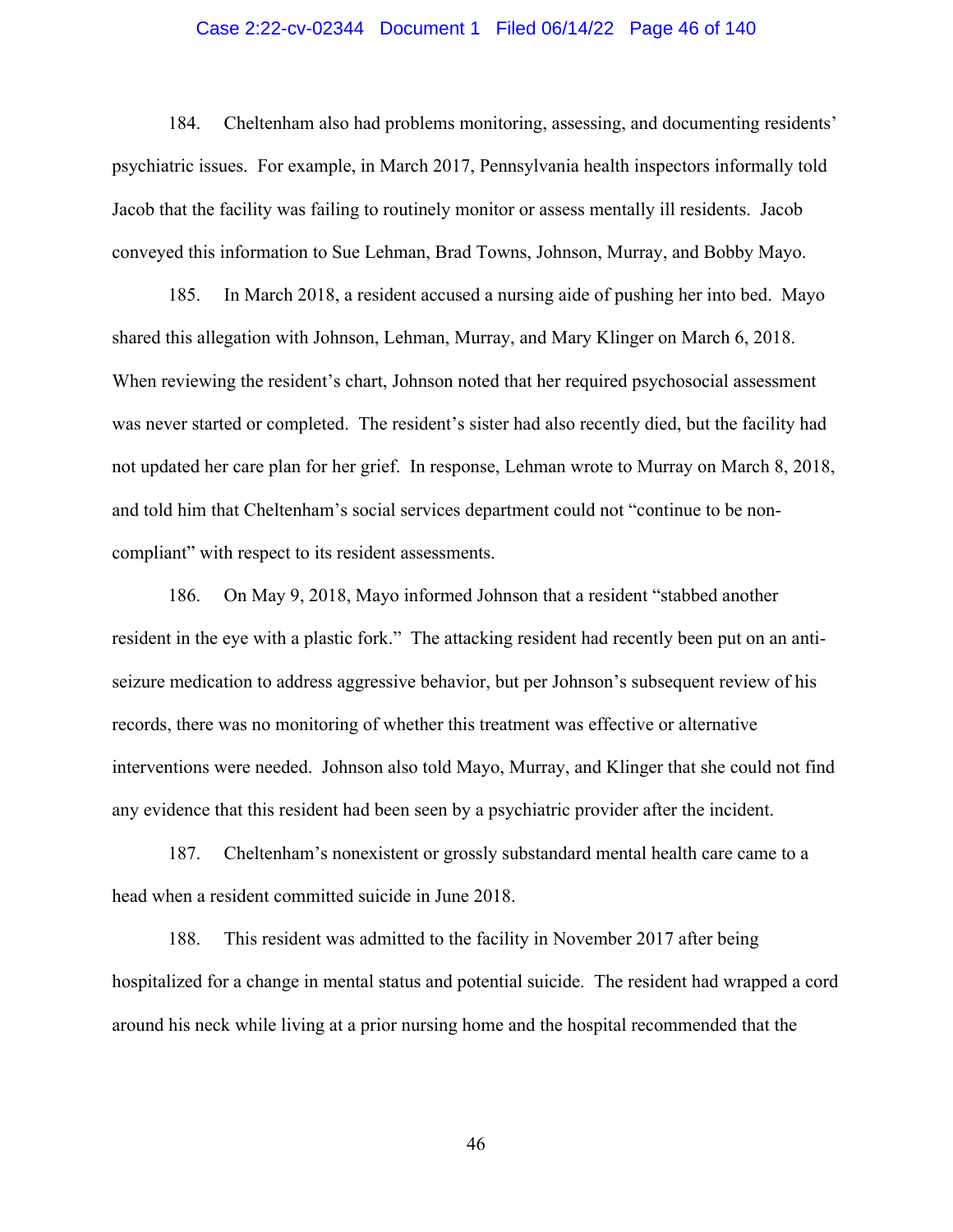# Case 2:22-cv-02344 Document 1 Filed 06/14/22 Page 47 of 140

resident remain in the care of psychiatrist while at Cheltenham. However, Cheltenham did not include the resident's history of potential suicide in his care plan.

189. As noted by Pennsylvania health inspectors in a subsequent survey, on February 16, 2018, "the resident was observed to be sad . . . refusing to associate with anyone, just staying by himself . . . [he] denies pain or discomfort but still looks sad and angry." A message was left for a certified registered nurse practitioner to re-evaluate the resident's mental health, but there was no evidence this evaluation ever occurred.

190. The resident attempted to slash his wrists on March 7, 2018, and later admitted that this had been a deliberate attempt to hurt himself. Mayo shared this information with Johnson, Lehman, Murray, and Klinger. Mayo also stated that the resident had "showed no indications of wanting to harm himself prior to this incident," which was not consistent with the resident's history of wrapping a cord around his own neck.

191. After being hospitalized due to his self-harm, the resident was readmitted to Cheltenham on March 20, 2018. Shortly thereafter, the resident began refusing his morning medications. A physician was notified, but there was no evidence of any resulting orders.

192. On or around May 2, 2018, Cheltenham sent a psychology referral for the resident to obtain additional support from behavioral health services. The resident was never seen by behavioral health services and never obtained this support.

193. On May 24, 2018, it was observed that the resident was only getting out of bed to go the bathroom. The resident refused dinner and, when asked how he was, just shook his head from side to side. There was no evidence of any additional inquiry or intervention.

194. Less than two weeks later, on June 5, 2018, the resident hung himself with a bedsheet in one of Cheltenham's shower rooms. The resident was non-responsive when he was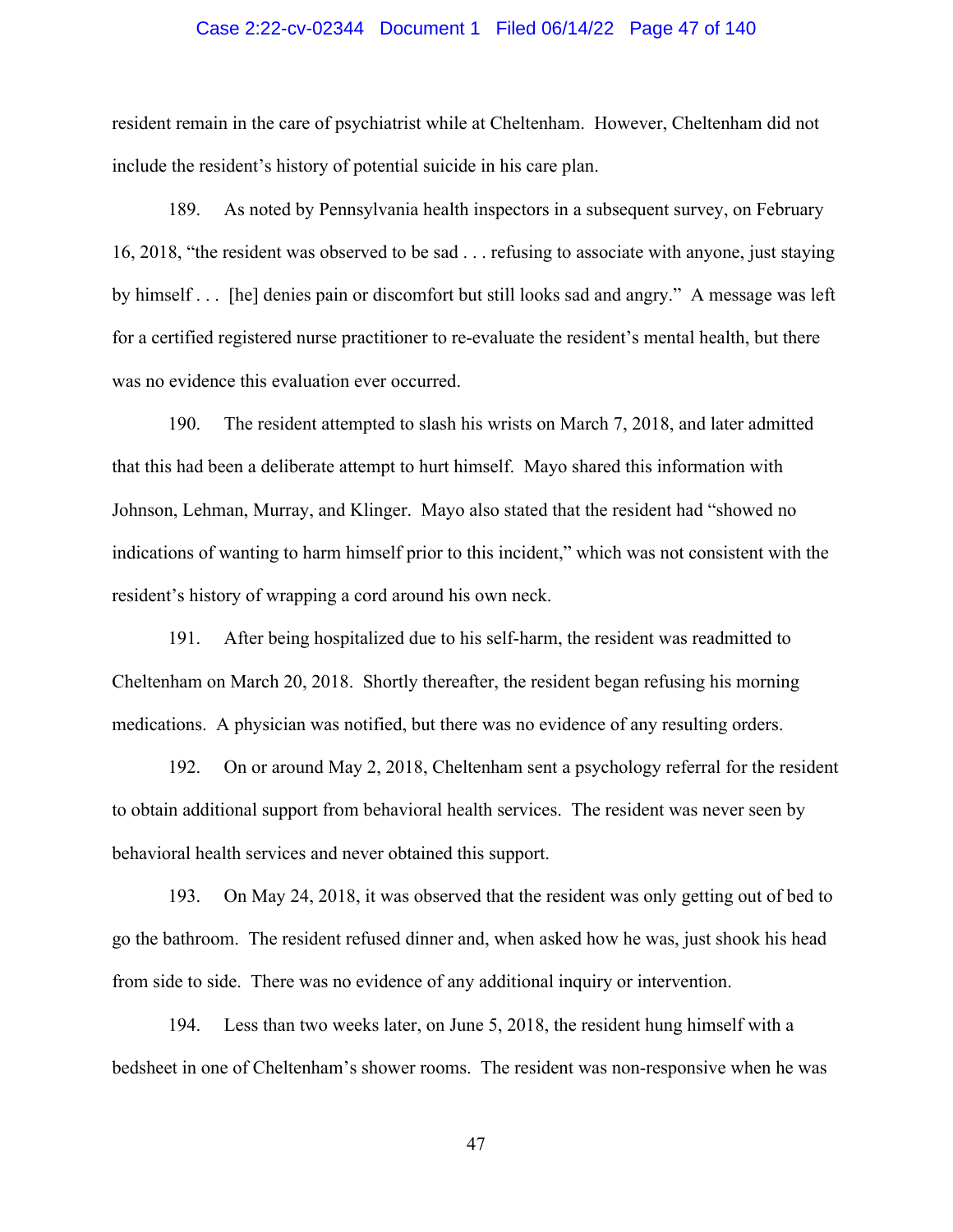# Case 2:22-cv-02344 Document 1 Filed 06/14/22 Page 48 of 140

discovered. The resident was transported to the hospital, where he was placed on a ventilator. The resident died in the hospital on June 12, 2018.

195. On June 10, 2018, Pennsylvania health inspectors visited Cheltenham to investigate this incident. In an internal email sent on June 11, 2018, to Lehman, Murray, Klinger, and Mayo, Colleen Johnson suggested that it was "best to be proactive as we know we will not have a case" to dispute the forthcoming survey findings. Lehman agreed.

196. In a survey completed on June 12, 2018, the Pennsylvania health inspectors ultimately determined that "the facility had no system in place to ensure that other residents in the facility with similar needs were receiving the appropriate mental health services, placing residents in the facility in an Immediate Jeopardy situation."

197. As a result of this survey, the Pennsylvania Department of Health imposed a civil monetary penalty on Cheltenham on June 27, 2018. The penalty was worth \$109,992 per day.

198. Cheltenham's psychiatrist notified the facility that he was terminating his contract on June 11, 2018. After learning this, Johnson sent an email to Lehman, Murray, Mayo, and Klinger, in which she wrote that she was not sorry because a nurse practitioner actually "did all the work," while the psychiatrist just "seemed to want our nurses to complete his work and would sign."

199. The facility had a contract with a psychologist, but as of June 14, 2018, none of his notes were in Cheltenham's medical records.

200. A nurse practitioner working with the psychologist visited the facility on July 26, 2018, but Cheltenham did not make sure that she examined a different resident with suicidal thoughts.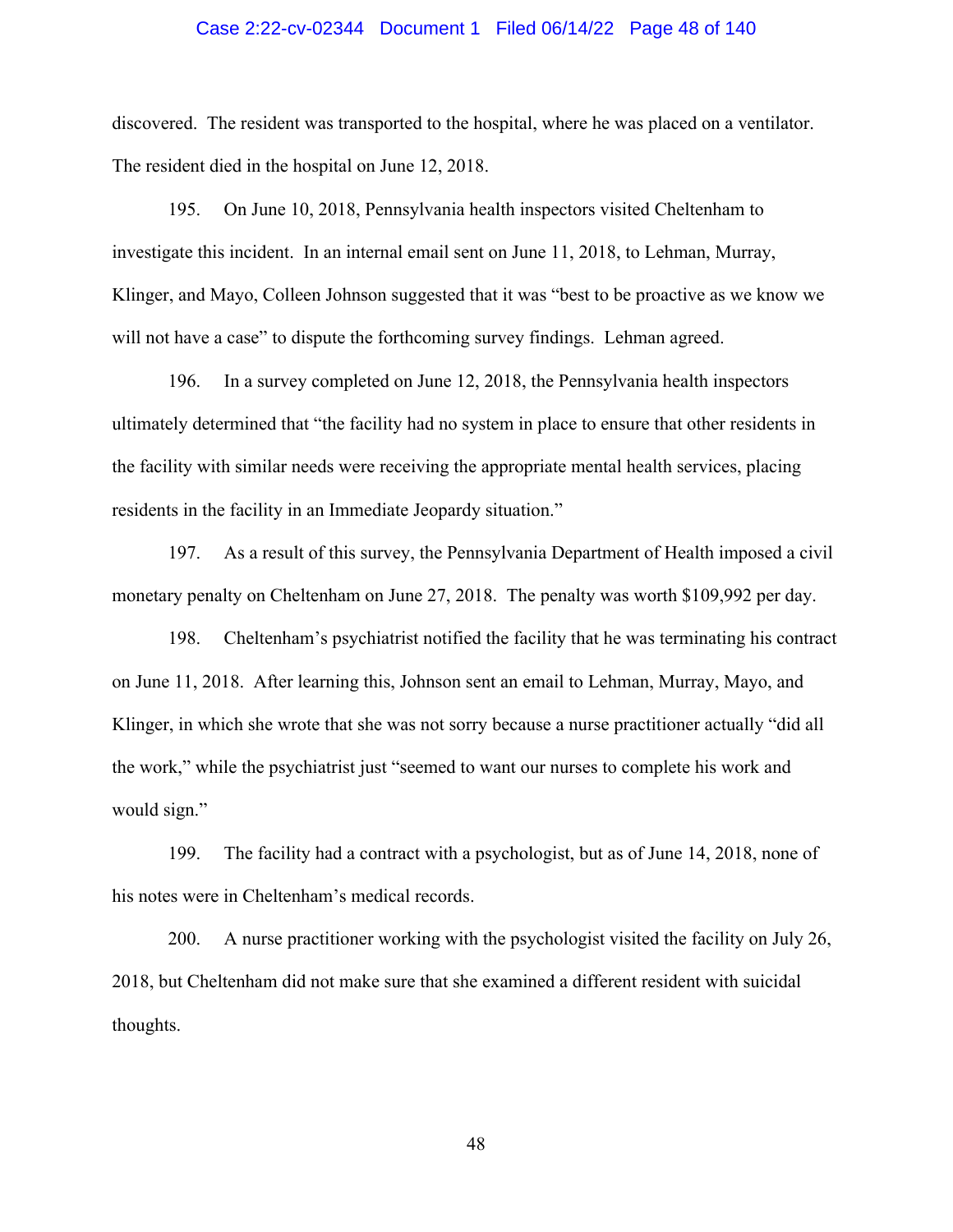# Case 2:22-cv-02344 Document 1 Filed 06/14/22 Page 49 of 140

201. More than two months after the June 2018 suicide, Cheltenham still had not completed the audits it promised as part of its plan of correction for the deficiencies identified by the Pennsylvania health inspectors. On August 22, 2018, Johnson emailed to Murray, Klinger, and Mayo, "Everyone has to understand by now we have to complete and document as per [the] POC."

202. On September 7, 2018, Johnson noted to Murray, Klinger, and Mayo that several residents with mental health issues still did not have important information in their care plans. For example, one resident had stated that she was going to commit suicide, but her care plan did not include that Cheltenham staff were supposed to check on her every 15 minutes, change her room, and have an additional visit from a psychiatric provider.

203. On September 20, 2018, Johnson emailed Murray because Cheltenham was still not properly implementing its plan of correction. The facility was not sufficiently reviewing and updating care plans for residents with psychiatric issues, which Johnson described as "just not acceptable." Johnson further observed that "nobody is updating the psych log with next scheduled visits." Johnson also stated, "We cannot afford not to complete the required plan of correction or have another serious situation because we are not following the POC."

204. Johnson again emailed Murray, Klinger, and Mayo about these problems on September 27, 2018. Johnson noted that the log of residents needing psychiatric care had all of the residents on an as needed schedule for psychiatric provider visits, which meant that "nobody will be seen unless they have an issue." As Johnson explained, if all the residents were only seen as needed, then Cheltenham was "back to not knowing when the residents at risk need [to be] seen again."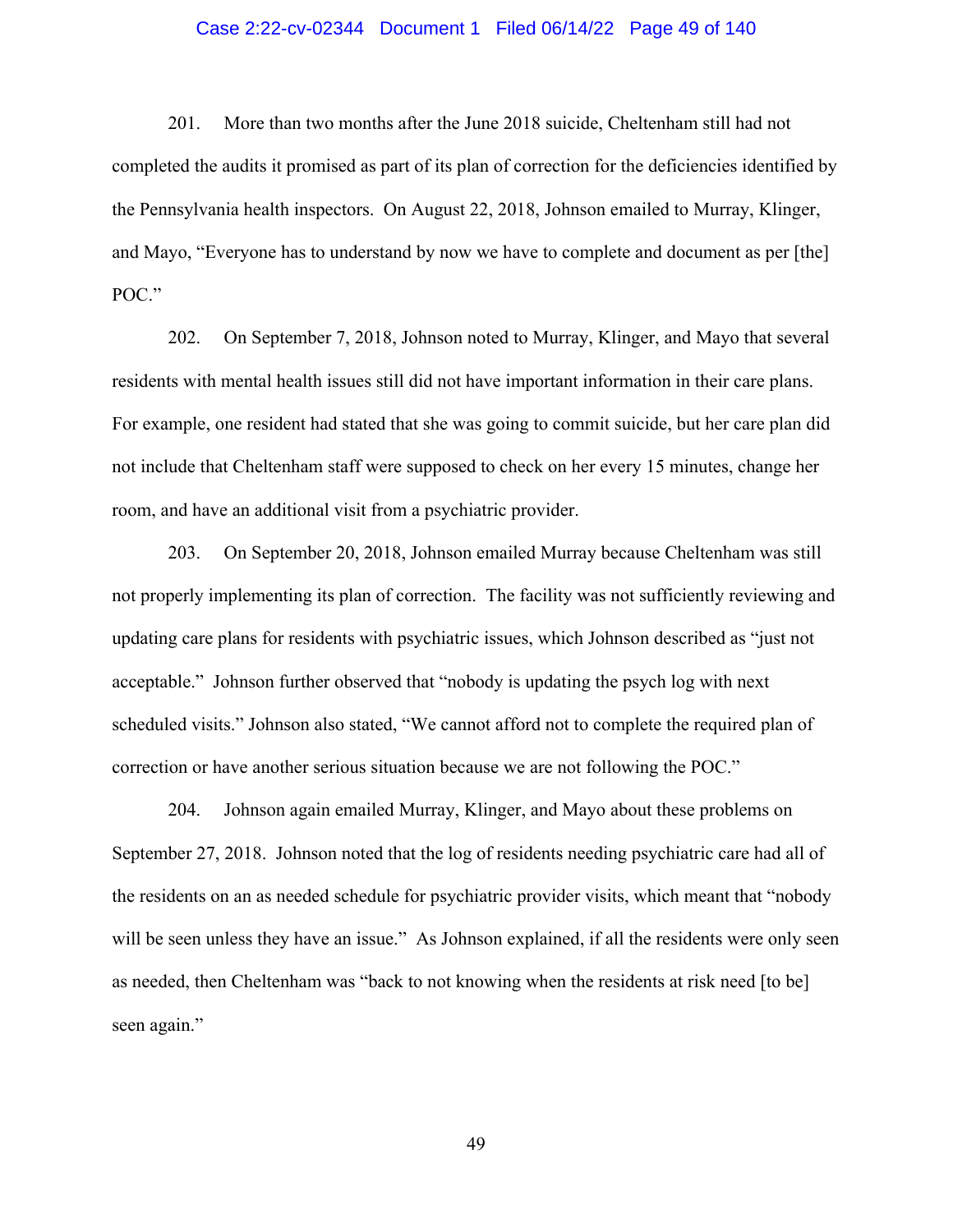# Case 2:22-cv-02344 Document 1 Filed 06/14/22 Page 50 of 140

205. The facility also continued to have problems updating its care plans for residents with psychiatric needs. On October 8, 2018, Johnson sent an email to the Murray, Klinger, and Mayo that provided specific examples of this failure. For instance, a psychiatric provider recommended a follow-up visit for a resident in one to three months, but Cheltenham did not include this in the resident's care plan or update the scheduled list of visits to make sure the visit did not get missed. As Johnson noted, this was exactly what the Pennsylvania Department of Health had cited as a deficiency in the June 2018 survey following a resident's suicide. Johnson also observed that two other residents did not have an activity care plan to help decrease their social isolation, even though this was recommended by their psychiatric provider. Finally, all residents were still being seen only as needed rather than proactively.

206. Despite Johnson's instructions, Cheltenham had not yet fixed these problems on October 12, 2018. As Johnson emailed to Sue Lehman, Pennsylvania's "immediate jeopardy" finding "was mainly due to [no] follow up from psych and we didn't know it, or have interventions to assist him." As a result, Cheltenham set up a log "to track so nobody is missed," but this was meaningless if all the residents were only seen as needed. Johnson further noted that, in an audit of only ten residents, she had found a resident who required a follow-up psychiatric visit but had not actually been seen. This suggested to Johnson that additional residents were not receiving necessary psychiatric care.

207. According to Johnson, Cheltenham just did not "understand that this is serious . . . This is why they stay in trouble."

208. On October 19, 2018, Johnson emailed Murray, Klinger, and Mayo to exhort them to keep the log current because they could not "take any chances that even one resident is missed." In response, Murray wrote that the facility had audited all residents diagnosed with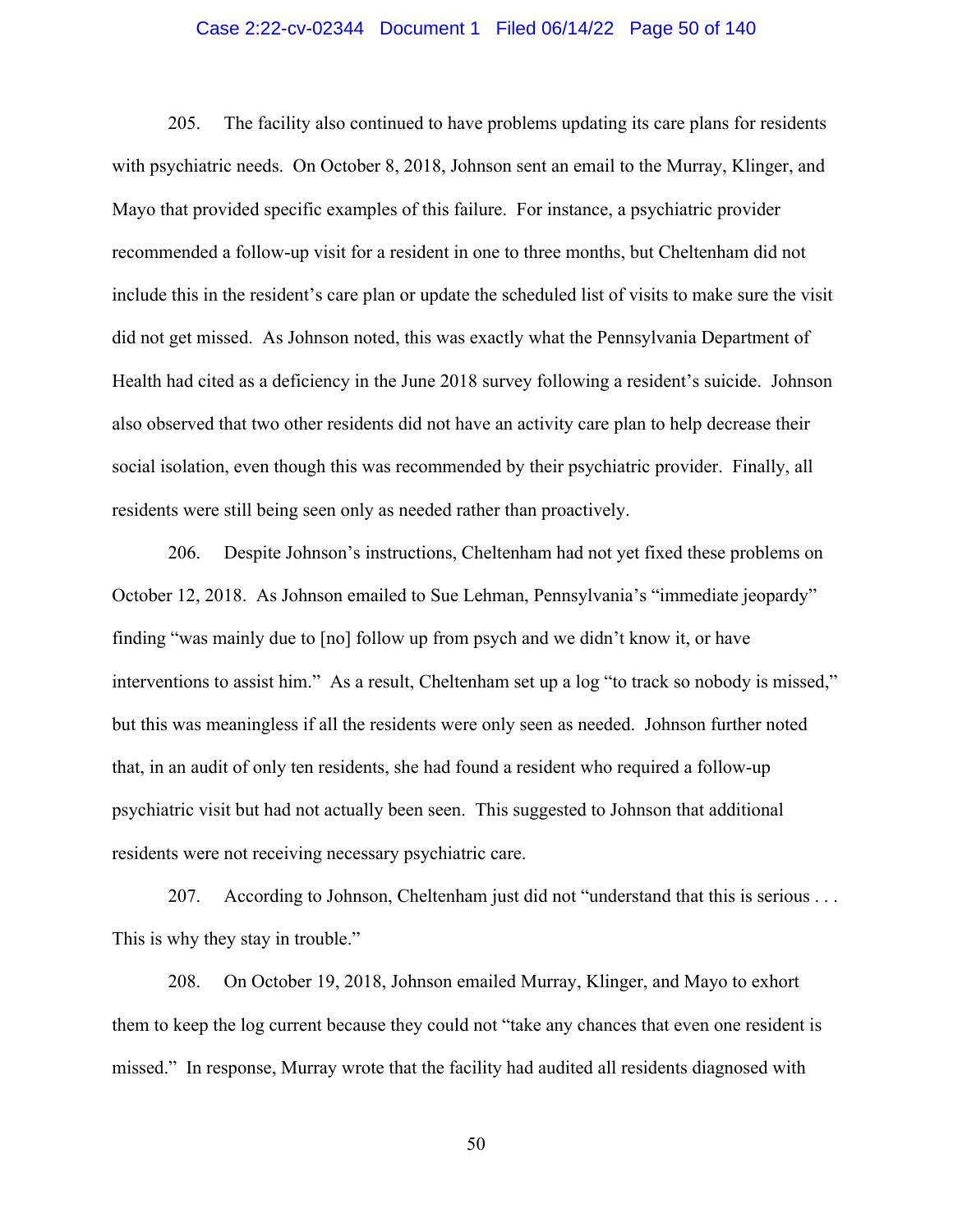# Case 2:22-cv-02344 Document 1 Filed 06/14/22 Page 51 of 140

depression, bipolar disorder, schizophrenia, anxiety, dementia, impulsive disorder, and ethanol alcohol abuse. The facility had found that seven such residents had not been seen by a psychiatric provider since the resident suicide in June and that four "were last seen before June."

209. This meant that even after a resident did not receive adequate psychiatric care and committed suicide, Cheltenham had not—three months later—ensured that all its residents with serious psychiatric needs were seen and treated by a mental health professional.

# **C. The Building and Physical Environment**

210. Cheltenham's building was plagued with problems during the relevant period. As a result, it was often not a healthy and safe environment for its residents.

211. Pennsylvania health inspectors completed a survey on February 5, 2016, that found that the facility failed to provide adequate maintenance and housekeeping services. There were, for instance, "areas of pooling water and accumulation of debris in the dietary kitchen." The central communal shower room on the third floor also did not have sufficient curtains to provide privacy for the residents when they bathed. In addition, the ceiling tiles and vents "throughout the resident dining room on the first floor were heavily soiled with a covering of dirt and dust."

212. In resident council meetings from May 2016 to at February 2017, residents made numerous and repeated complaints about the environment at Cheltenham, including the following:

- Soiled bathrooms, including bad odors and blood on the floor and toilets
- Soiled shower rooms that were not cleaned, including feces left on the floor
- Pest infestations, including cockroaches and ants
- Insufficient washcloths, towels, toilet paper, and paper towels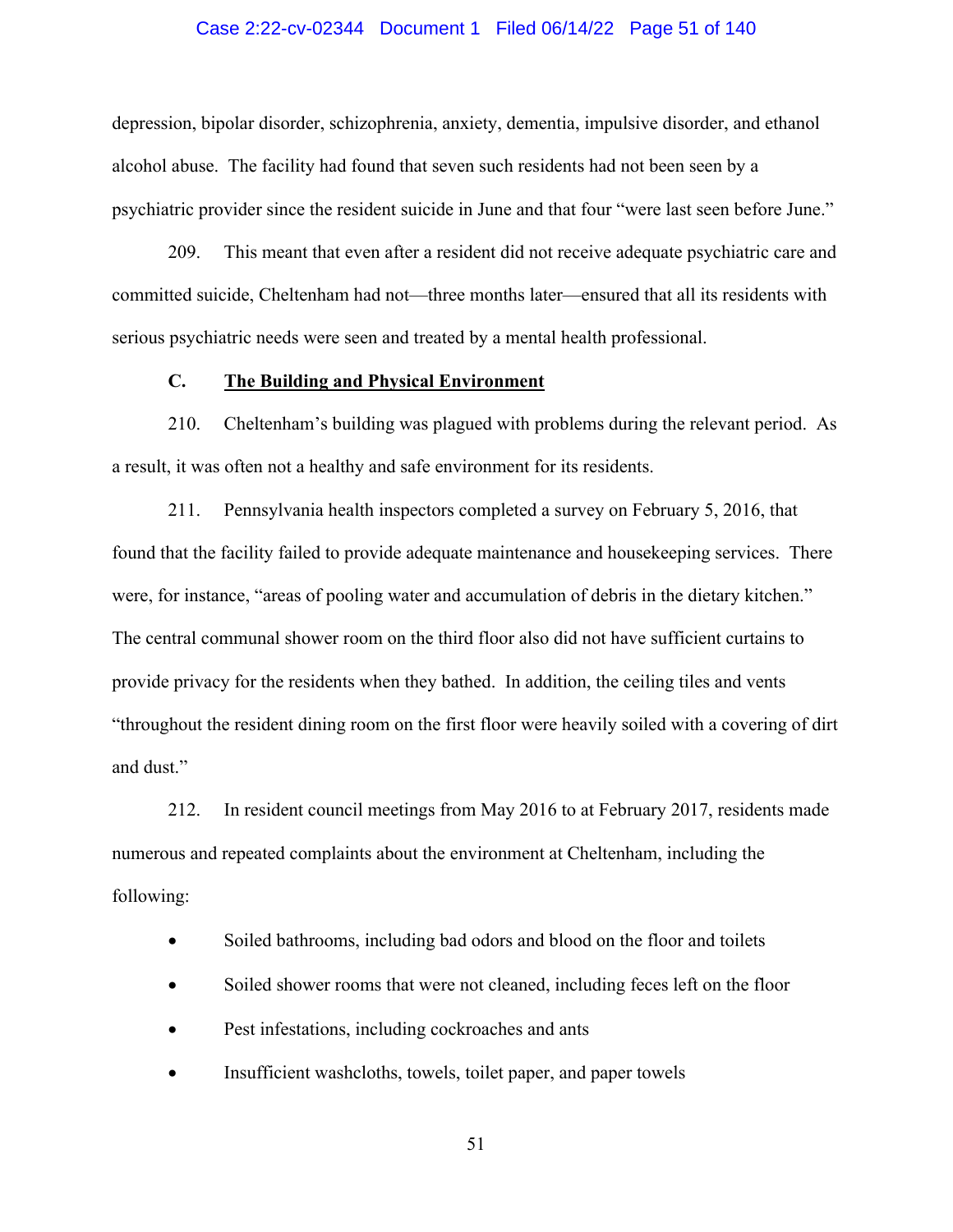- Staff throwing soiled diapers on the floor and walls
- Electrical sockets that did not work
- Leaky ceilings

213. For example, Cheltenham ran out of clean linens in August 2016, including towels and pillows. This was a problem for at least two weeks and greatly inhibited the ability of the staff to clean and care for the facility's residents, as they were forced to dry residents with washcloths and blankets after showers. There also continued linen shortages in the following months. On December 29, 2016, Annie Jacob sent an internal email in which she asked whether the "linen problem [could] ever be corrected?"

214. Beyond the resident council complaints, there was internal recognition that the physical environment at Cheltenham had serious problems. For example, Colleen Johnson visited Cheltenham in November 2016 and provided a report of her experience to Sue Lehman, Brad Towns, Robert Murray, Jacob, and Bobby Mayo on November 18, 2016. Although Johnson stated that she had not intended to look for environmental issues, she identified numerous problems while making her clinical care assessments. Johnson observed that resident clothes had been "left for days in bags on the floor in their rooms" and a hallway. She also witnessed cockroaches in a housekeeping room next to the kitchen and noted that a contemporaneous city health inspection had likewise found cockroaches in the kitchen. Johnson further stated that there were "[n]umerous heating/ac units with trash/debris on top," which posed a respiratory health concern. In addition, Johnson saw linen rooms with trash and other items on the floors, as well as dining room tables were not be cleaned after meals. Finally, Johnson noted that there were resident bathrooms "with urine odor" and soiled walls.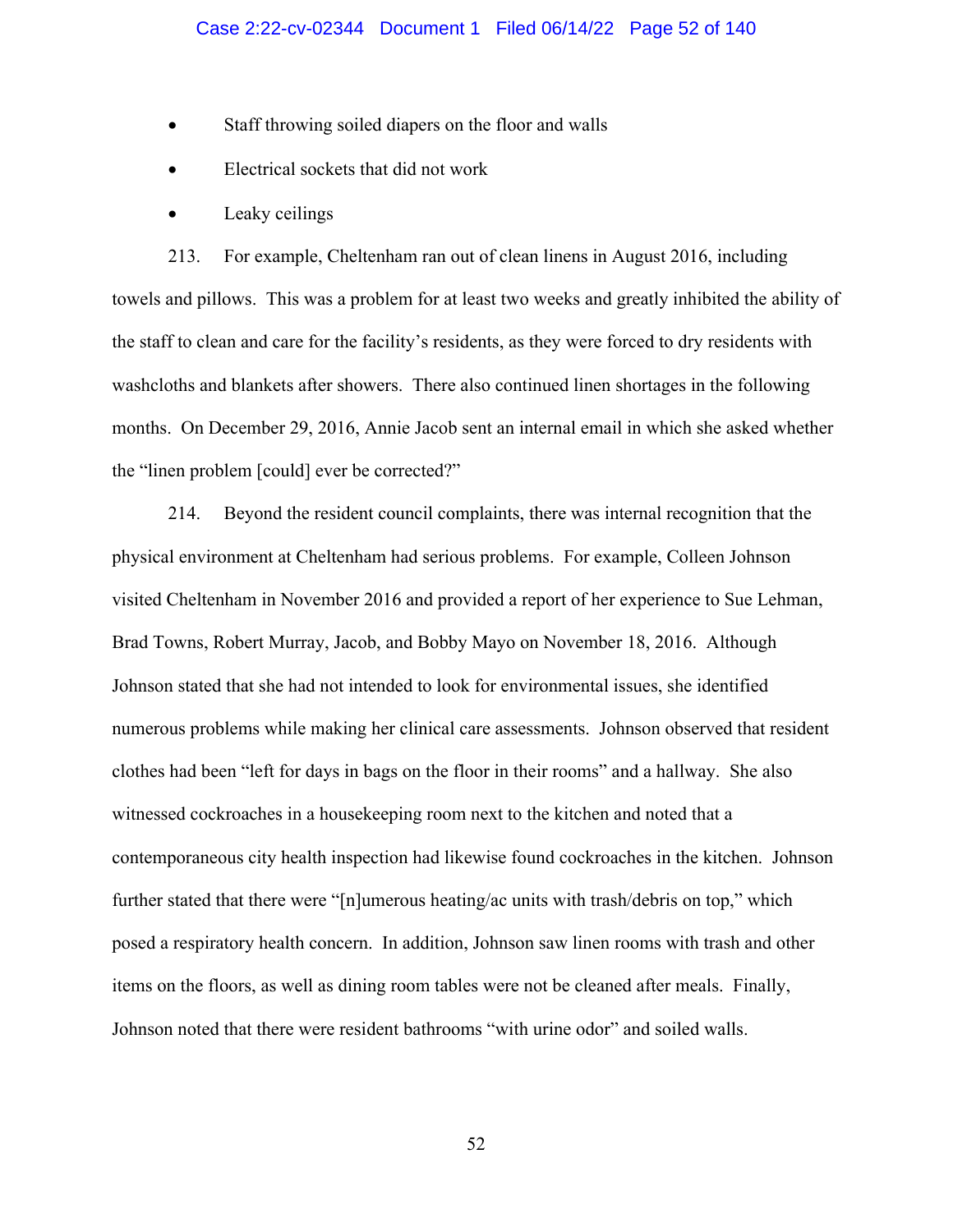# Case 2:22-cv-02344 Document 1 Filed 06/14/22 Page 53 of 140

215. Pennsylvania health inspectors returned to investigate resident complaints in a survey completed on November 16, 2016. A resident had complained that "she refused to take her showers because they were so dirty," and the inspectors found bathrooms "with dirty floors, dried feces, [and] urine odor," in addition to "all shower rooms" being soiled and having clogged drains with "hair and stuff."

216. On November 21, 2016, Jacob emailed Johnson that even after the survey one of the shower drains was still clogged and there was no urgency to fix the problem.

217. On December 4, 2016, Murray emailed facility staff that there was a "mouse sighting" in a pantry. Murray reminded staff that "one mouse sighting is an IJ [immediate jeopardy]!" Immediate jeopardy is the most serious deficiency level for government nursing inspections.

218. On January 25, 2017, Murray contacted the facility's rehabilitation provider to inform her that the microwave used by the rehabilitation group was "infested with roaches."

219. Johnson returned to the facility at the end of January 2017. In her subsequent report, she noted that one shower room had a "urine odor," and there were soiled items in various shower rooms including shower chairs, linens, and dried washcloths left in a shower stall. One shower chair was also missing one of its safety straps. In addition, Johnson observed dining tables that had not been cleaned after meals and overflowing linen hampers with soiled laundry. Finally, there were "[n]o cleaning supplies available for use in any of the shower/bathrooms used by residents. Interview with staff revealed none [were] available."

220. Johnson observed hazards as well. She found one medication cart "left unlocked and unattended." She also saw a "[l]arge flooded area" in a bathroom that had been there for at least a day.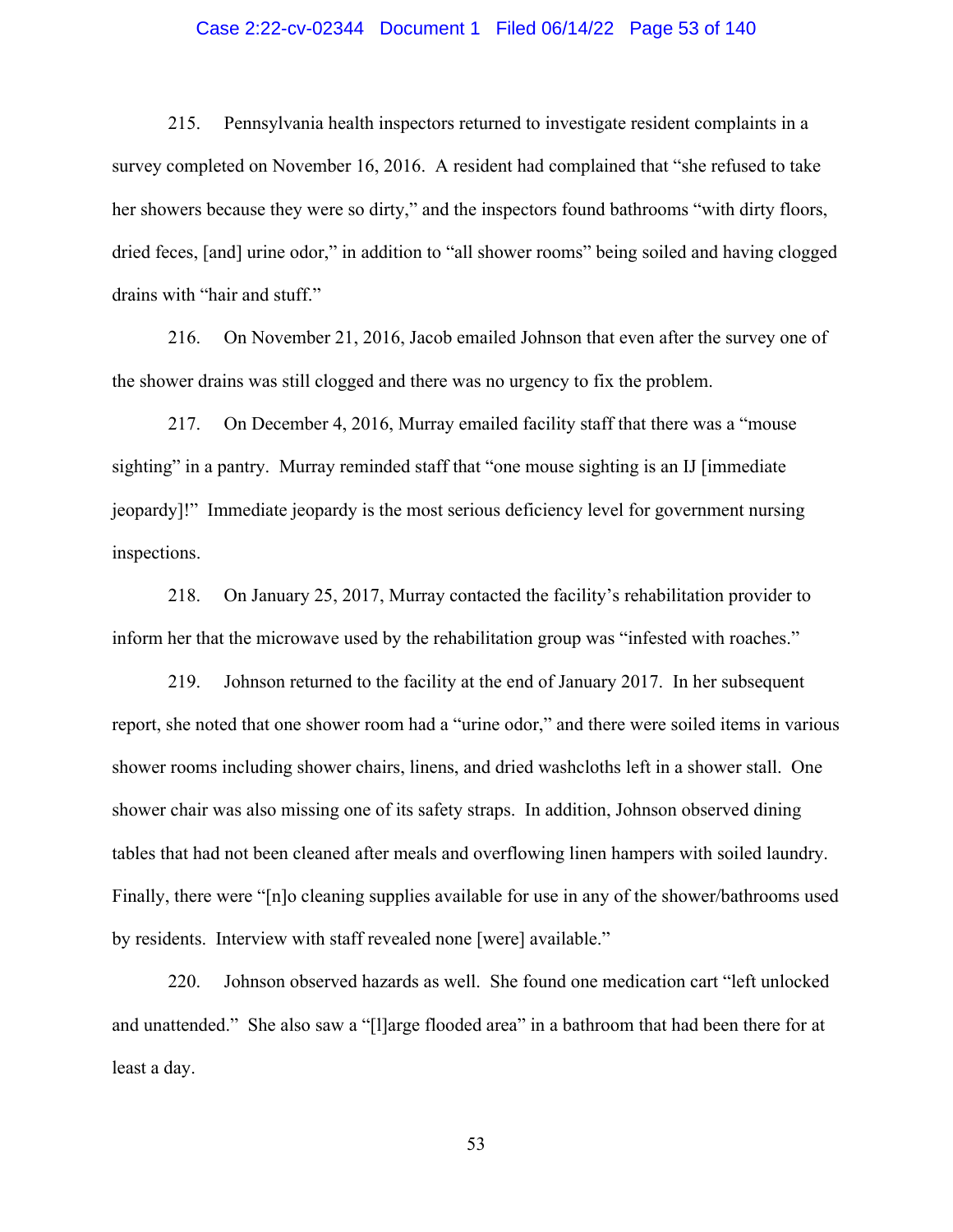# Case 2:22-cv-02344 Document 1 Filed 06/14/22 Page 54 of 140

221. Per an internal email sent to Sue Lehman, Brad Towns, and Murray on February 17, 2017, the shower room floors were still dirty and there was no soap.

222. Another internal email sent to Towns and Murray on February 24, 2017, described new reports of ants and "an increase in roaches."

223. Cheltenham continued to have issues with pests, including cockroaches, ants, and flies from at least March 2017 to June 2017.

224. Cheltenham continued to have other environmental problems as well. In a visit completed on July 20, 2017, Pennsylvania health inspectors found that Cheltenham "failed to dispose of garbage and refuse properly." The facility's outdoor dumpster was located next to the sewage drainage system and "was leaking a malodorous liquid substance" that had "accumulated around the sewage drainage system." In addition, "[a]n infestation of household flies was present at the foul smelling pooling liquid drainage from the dumpster unit," as well as near the sewage drainage system.

225. The health inspectors also found that Cheltenham failed to store, prepare, distribute, and serve foods under sanitary conditions. The floor in the food preparation, storage, and distribution area "was heavily soiled with dirt, food spillage, water, and debris." The heavily soiled floor "provided food/feeding for common household pests (roaches, ants, flies, and mice)." In addition, six food carts used by dietary staff to deliver food for residents were also "heavily soiled with dried food spillage, coffee stains, and white dried substances."

226. Moreover, a "pungent, sour, malodorous smell was noted near the floor inserted grease trap," which was located where food carts were stored. There was also "[v]isible physical evidence" that small flies were living in the janitor closet in Cheltenham's dietary department. Health inspectors further noted there were large bins of uncovered food in the dry food storage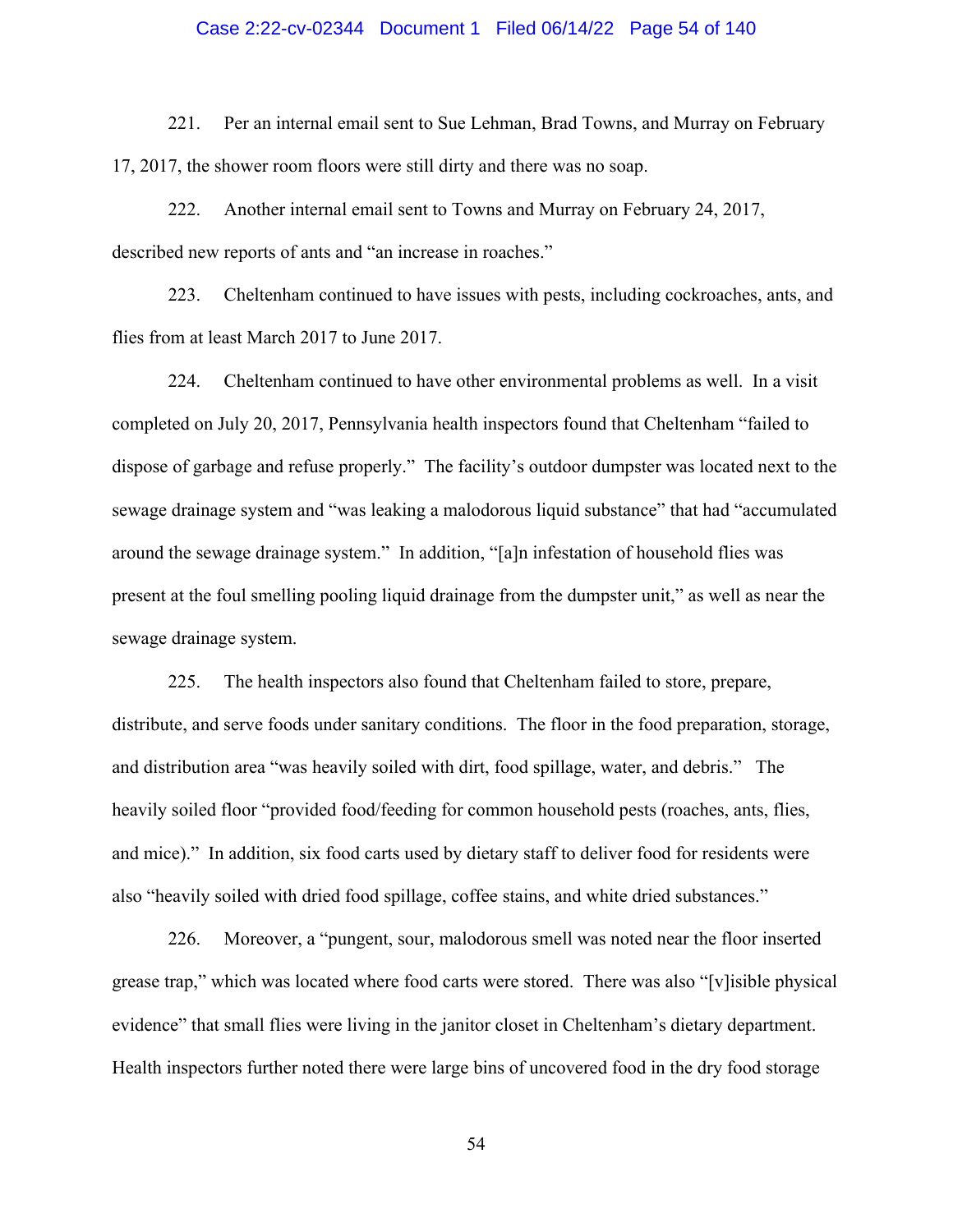# Case 2:22-cv-02344 Document 1 Filed 06/14/22 Page 55 of 140

area and observed "small flying insects" nearby. Finally, a "green/black colored mold like substance" was visible in multiple locations in the kitchen.

227. Outside the kitchen area, the health inspectors found that Cheltenham "failed to ensure a safe, functional, and sanitary environment on three of the four nursing units, general public areas, and facility maintenance areas." For example, the inspectors observed that the "receptacle used to empty bedpans in the biohazard room was stopped up and water was dripping out of the faucet." Among an array of other problems, the inspectors also noted bathrooms with "a strong urine odor," a floor that was "visibly soiled" and "coated with a sticky substances," and a toilet seat "soiled with dried feces."

228. On August 25, 2017, Lehman, Johnson, and Murray received a report that one resident's room had an extremely strong urine odor. Lehman commented that, with an odor so strong, "urine has most likely gotten under the flooring and into the concrete or sub flooring." Lehman also noted that one of Cheltenham's courtyards seemed to be "a dumping ground" for trash.

229. In an email dated September 20, 2017, Murray informed Lehman that fourteen of the facility's eighteen exhaust fans were not working. Thus, according to Murray, "It's no wonder we have an odor problem."

230. On November 13, 2017, a resident complained to Cheltenham staff that his assigned room smelled like urine, had "piles of linen under the sink, and was generally not clean." This complaint was conveyed to Murray, Mary Klinger, and Bobby Mayo.

231. On March 30, 2018, a resident's daughter complained to Murray that the "smell on the 3rd floor [was] so foul, I could not stomach it."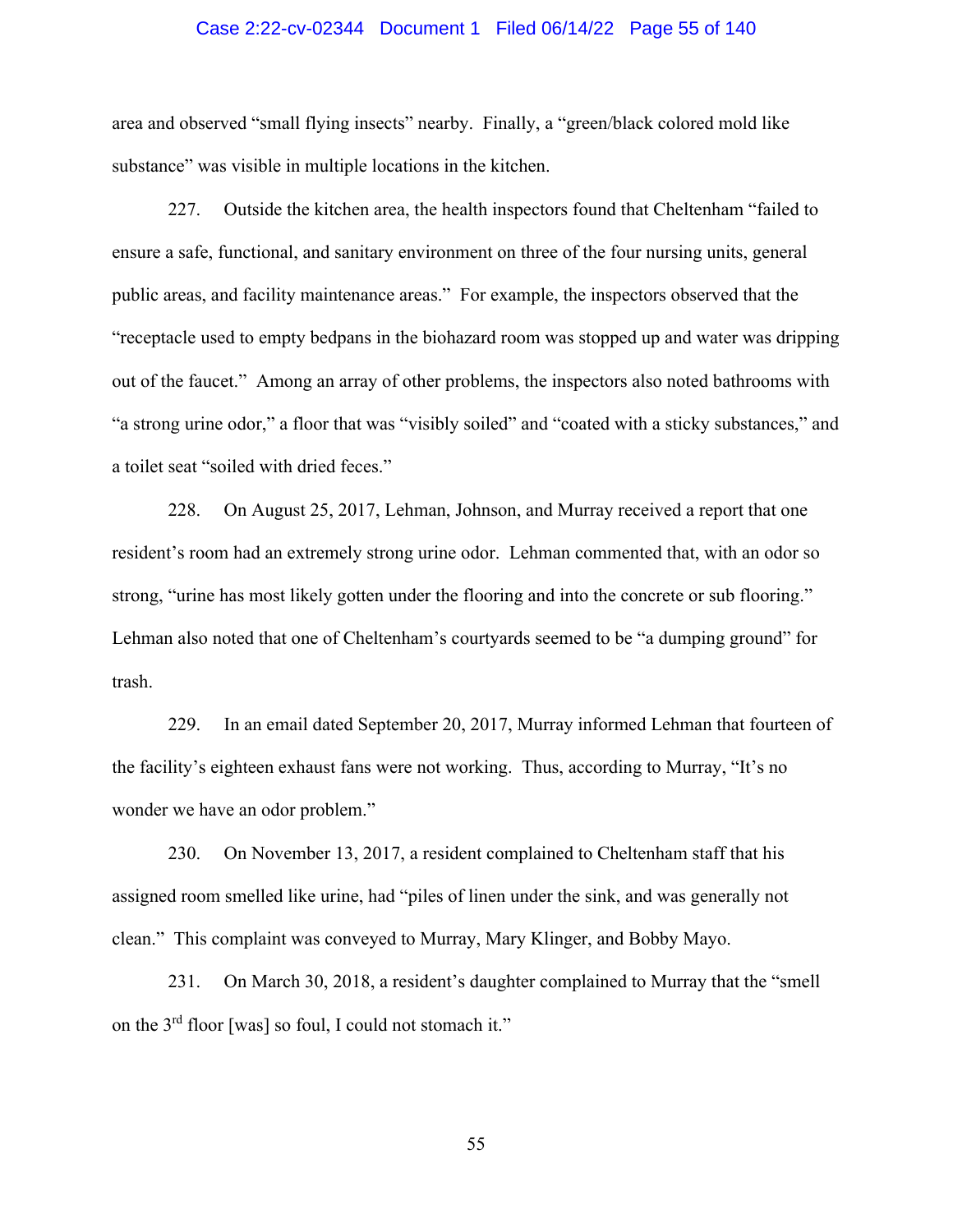# Case 2:22-cv-02344 Document 1 Filed 06/14/22 Page 56 of 140

232. On August 10, 2018, Cheltenham's former maintenance director sent an email to Murray with a "brief report" of some of the issues at the facility. In addition to "a lot of other items not being done that are monthly life safety requirements," the former maintenance director found that Cheltenham had not been testing its generator, carbon monoxide detectors, emergency lighting, and exit signs. He also found other problems, including blocked fire exits, smoke/fire doors that did not close completely, resident doors that did not latch, and cleaning chemicals left accessible to residents.

233. Pennsylvania health inspectors substantiated a complaint about Cheltenham's pest control on August 11, 2018. The inspectors interviewed residents who said they had seen cockroaches, as well as one resident who had personally killed a cockroach in his room and saved it for the inspectors to see.

234. In an email to Sue Lehman dated August 13, 2018, Johnson further reported that when she visited Cheltenham it "was so nasty when I got there, the sour/sewer smell was awful toward the offices by the kitchen" and when she opened the office door "it just got worse." Johnson also found leaking or standing water in the halls, standing water in the kitchen, and standing water in the cooler. Johnson then described the facility's housekeeping as "nasty."

235. Pennsylvania health inspectors returned to the facility for a survey completed on November 6, 2018. While they were there, residents discussed the continued problem of pests at Cheltenham, including flies, ants, gnats, and mice. One resident stated that "she killed a mouse in the dining room with her wheelchair," while another reported "seeing wasps in her room." The inspectors also verbally told facility managers that there were noticeable smells "throughout the building."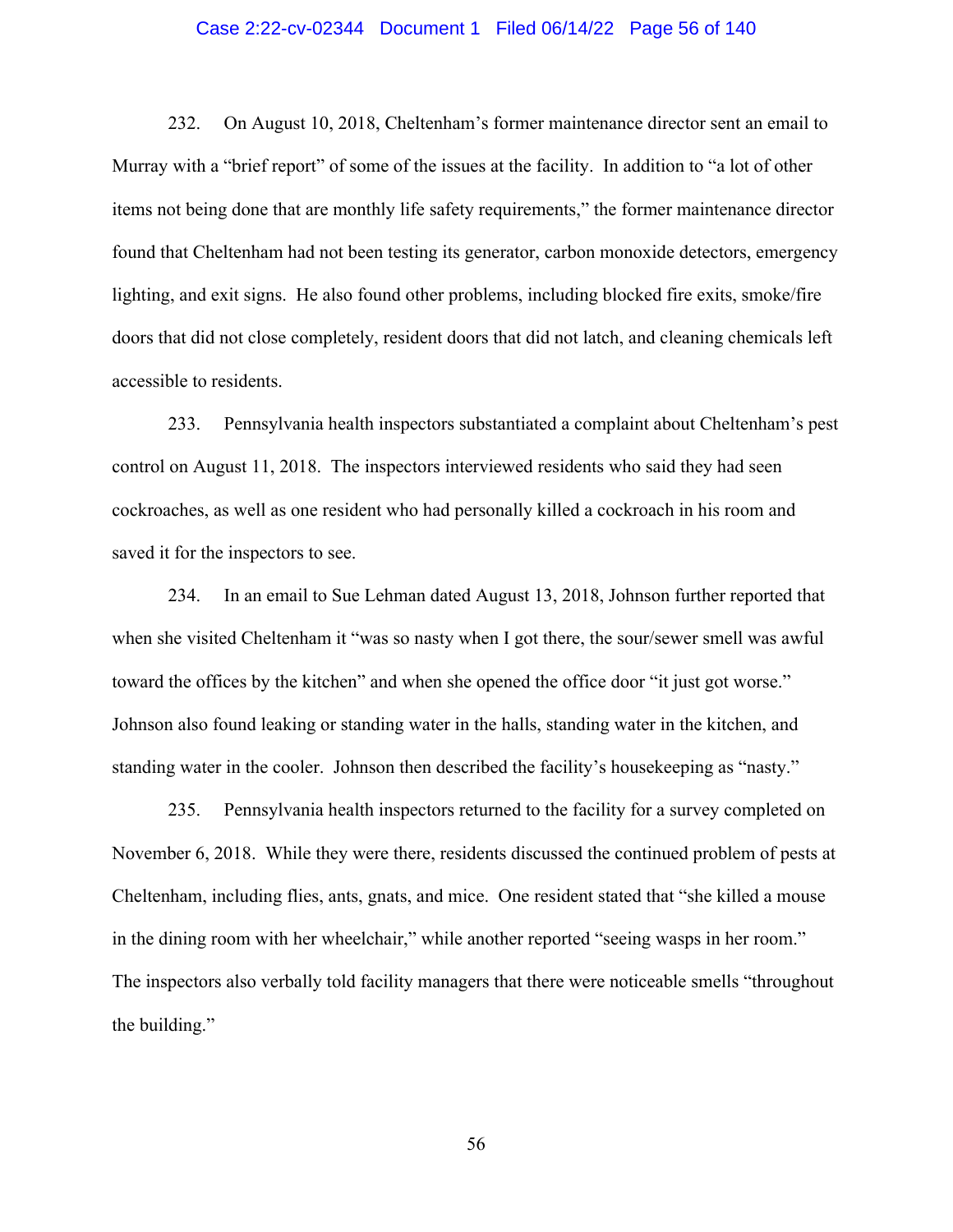# Case 2:22-cv-02344 Document 1 Filed 06/14/22 Page 57 of 140

236. In Pennsylvania's formal survey findings, the inspectors "determined that the facility failed to provide adequate housekeeping and maintenance services to maintain a safe, functional, sanitary, and comfortable environment for residents, staff, and the public." Cheltenham also "had a significant amount of paper cups, paper plates, plastic water bottles, and scraps of paper scattered across the entire property." Moreover, "the floor in the lobby area was dirty, the overhead vent was covered with dust, several tiny black flying insects were seen on the wall, and the room had a foul odor." There were also "urine odors" on the third floor, as well as damage and debris in various resident rooms.

237. The inspectors further noted that Cheltenham "failed to maintain an effective pest control program related to flying insects on four of four nursing units." Flying insects "resembling fruit flies" and gnats were observed throughout the building.

238. In a different "life safety" survey, Pennsylvania inspectors found numerous problems, including smoke doors that failed to latch, an emergency lighting system that failed its test, and missing electrical circuit breakers in a boiler room.

239. Cheltenham continued to have environmental problems in 2019. A city inspection from April 2019 uncovered dirty shower rooms and rodent droppings in the kitchen storeroom, among other issues.

#### **D. Resident Quality of Life and Dignity**

240. Cheltenham's misconduct often deprived its residents of their dignity and significantly reduced their quality of life.

241. In a survey completed on February 5, 2016, Pennsylvania health inspectors found that Cheltenham failed to investigate and try to resolve a resident's complaint regarding missing clothing and a motorized wheelchair that had been missing since November 2015. When the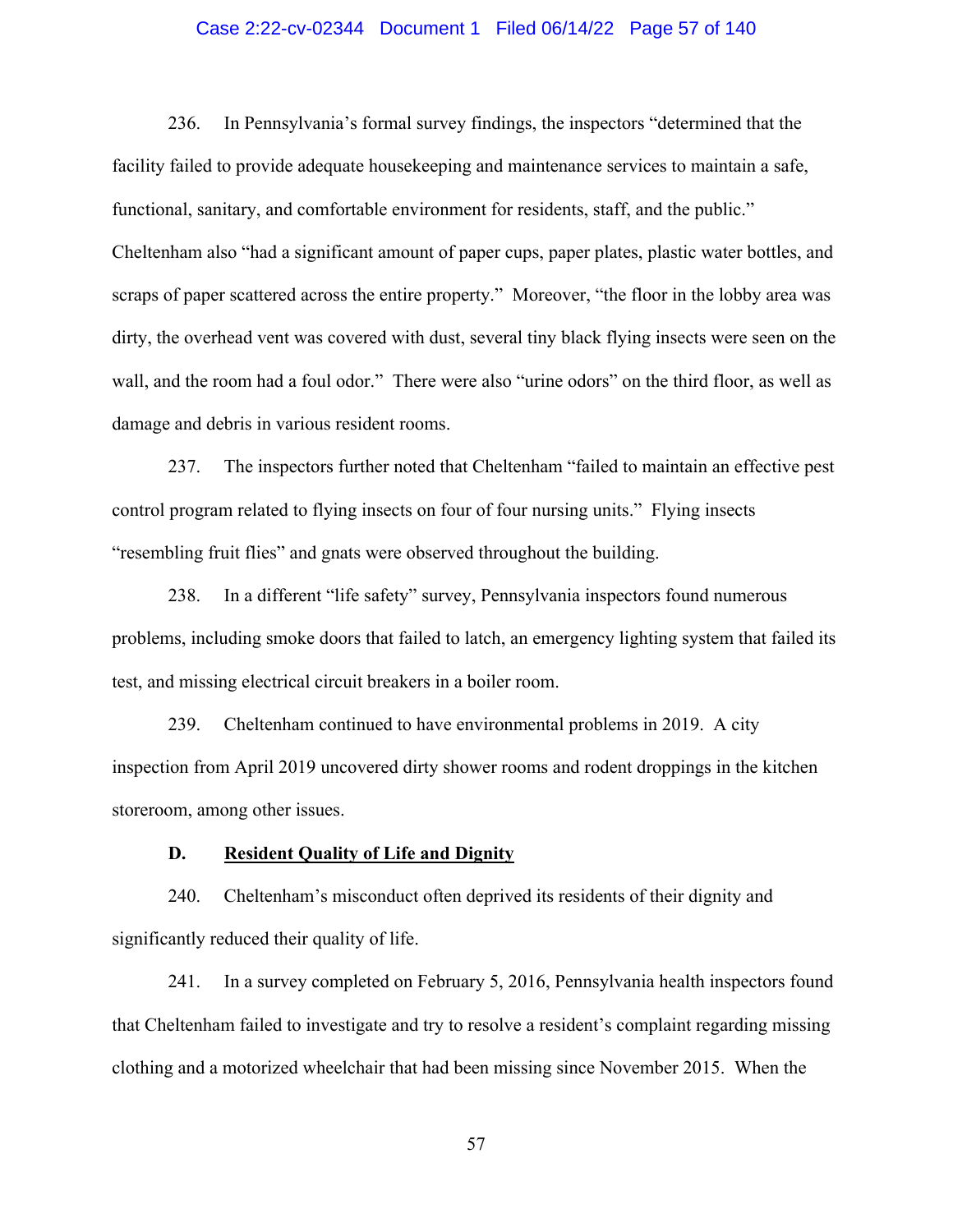# Case 2:22-cv-02344 Document 1 Filed 06/14/22 Page 58 of 140

survey was completed, Cheltenham still had not decided whether it would replace the missing wheelchair, even though it had been missing for months.

242. In April 2016, Cheltenham had to remind its staff that residents had "the right to get out of bed any time they want." This instruction was necessary because staff were refusing resident requests for assistance getting up from their beds.

243. Cheltenham's resident council repeatedly complained to the facility that their clothes or personal items were going missing. The residents expressed these concerns in resident council meetings in February 2016, March 2016, April 2016, May 2016, August 2016, September 2016, October 2016, and November 2016.

244. Pennsylvania health inspectors found similar problems in a survey completed on March 8, 2017. The health inspectors determined that Cheltenham had "failed to thoroughly investigate and promptly resolve resident grievances" expressed during resident council meetings. In an interview with eight alert and oriented residents, all of the residents stated that the facility did not follow up on their concerns. In particular, the facility had not addressed four different resident's concerns about missing clothes. When the health inspectors visited Cheltenham's laundry room, they observed "numerous racks of residents' lost clothing and a dozen or more boxes filled with residents' belongings." There was, however, no process in place that allowed residents to look for their items.

245. On May 17, 2017, a Cheltenham staff member reported to Robert Murray and Bobby Mayo that four residents were reporting missing money. The staff member further stated, "At this point I'm unsure what to do to assist the resident's [sic] with keeping their money safe."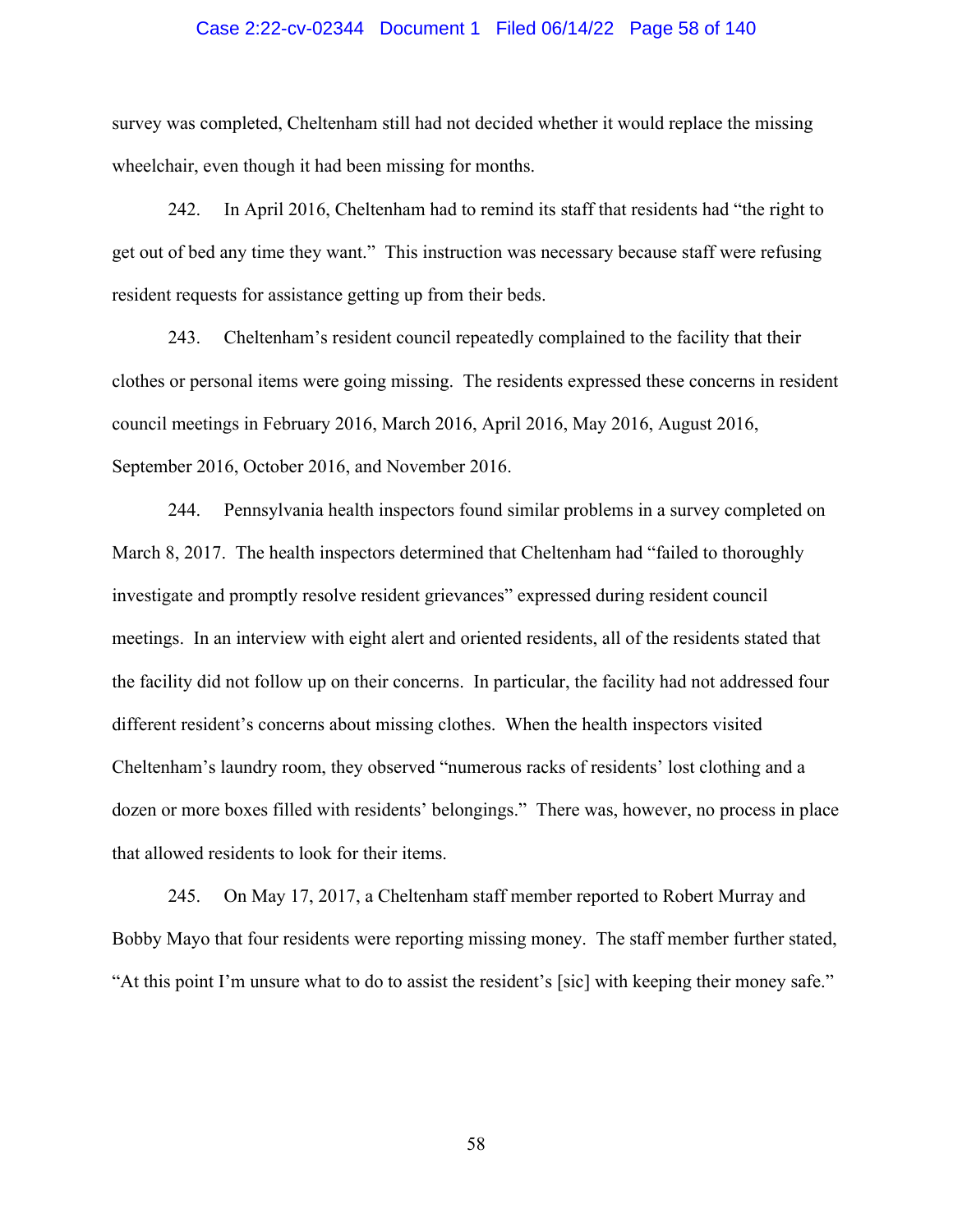#### Case 2:22-cv-02344 Document 1 Filed 06/14/22 Page 59 of 140

246. On June 9, 2017, Murray was told that another resident's wallet had been stolen from a locked drawer in his room and that someone had seemingly taken a different resident's phone. The additional four complaints about missing money were also still unresolved.

247. When a resident's daughter visited her mother at Cheltenham on August 8, 2017, she found her mother dressed inappropriately. The resident's family had complained about this before and even put an explanatory sign on her wardrobe, but Cheltenham staff still did not dress her properly. The resident was found in a public lounge, underdressed, and wearing a different resident's pants. She also complained of having no clothes. When her family checked her closet, they did not find any clothes except garments belonging to her roommate. As stated in an email to Murray and Eileen Roberts, facility staff went to the laundry room and identified "a few items and will be getting them upstairs so the resident will have clothes for [the] next couple of days." The rest of the resident's clothes were considered lost.

248. According to an internal email sent to the Murray, Roberts, and Mayo on August 14, 2017, a different resident also had missing clothes and was being dressed inappropriately. Cheltenham staff looked for the missing clothing but could not find them. Eventually, one staff member found a labeled bag of the resident's clothes and put them in her closet—only for those items to go missing as well. According to a different internal email, this problem had "been going on for a while."

249. Another internal email dated August 16, 2017, reported that a resident had lost baseball tickets that had been in a white envelope. Murray and Bobby Mayo were told that a staff member thought that "maybe staff took them thinking it was money." Murray replied that this suspicion was "a sad commentary."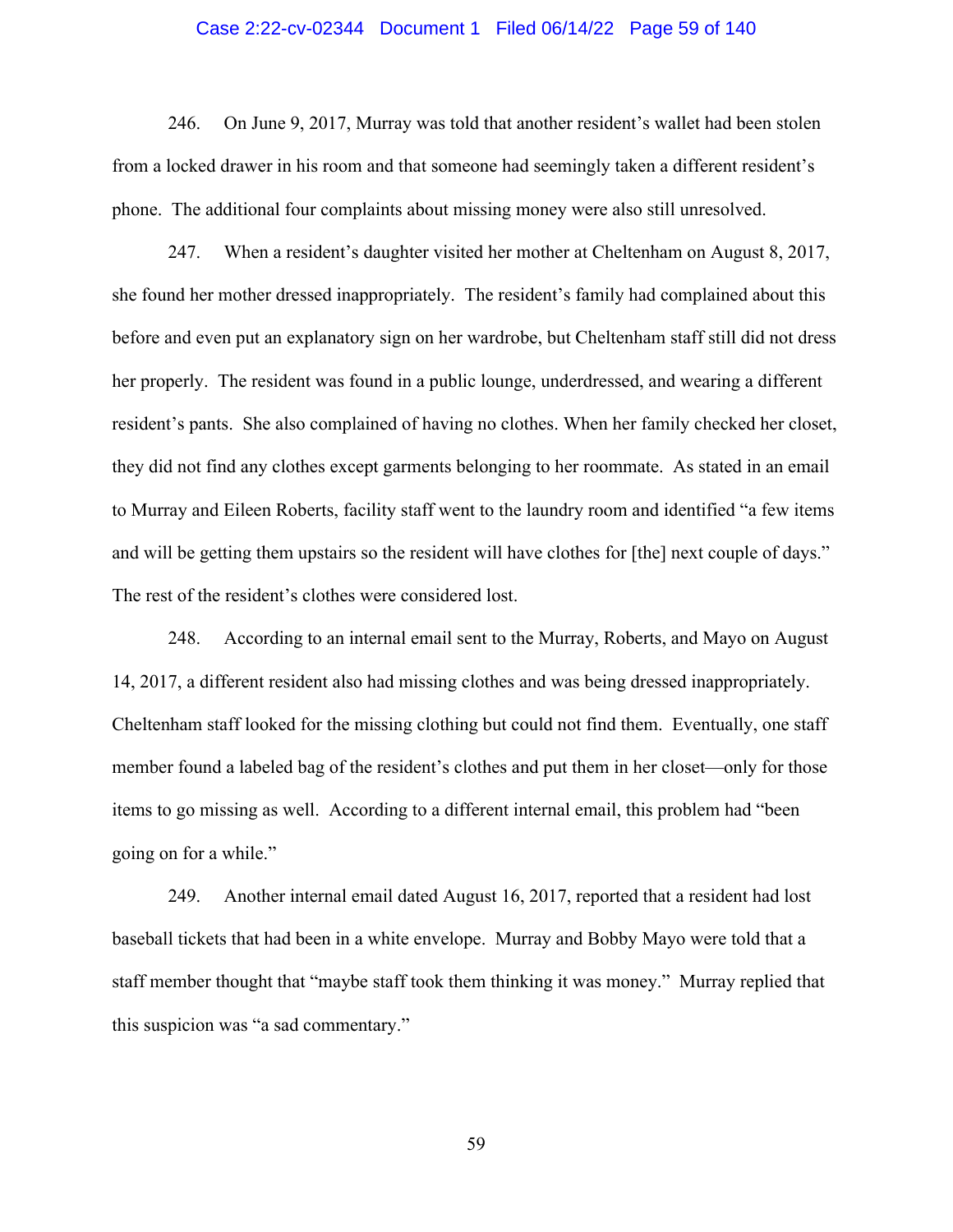# Case 2:22-cv-02344 Document 1 Filed 06/14/22 Page 60 of 140

250. In addition to missing personal items, residents also were not always treated respectfully by Cheltenham staff. Colleen Johnson visited the facility in November 2016 and observed unkempt residents, staff entering residents' rooms without knocking, and staff pulling residents backwards in their reclining chairs. A mock survey conducted in December 2016 also witnessed staff entering residents' rooms without either knocking or waiting for a response after knocking.

251. There were also multiple reports of Cheltenham staff verbally abusing residents. On April 26, 2018, Murray reported that a resident was worried because two nurses were giving her a "hard time" and were "always annoyed with her when she asks for colostomy bags or medicine on time." The resident stated that when she could not get her antianxiety medication in time "she began to cry and they made fun of her."

252. That same day, a Cheltenham manager spoke with different residents about their interactions with a different staff member and had "so much to write as far as what was said, how it was said, [and] how often this occurs." The manager wrote in an internal email to Murray and Bobby Mayo that the information she received "had me near tears."

253. A subsequent internal investigation of the staff member revealed that she had been abusive with several residents. For example, one resident stated that this staff member had recently told her and other residents to "[g]et the fuck out of here, I'm sick of all of you." This outburst had been witnessed by at least one other member of the Cheltenham staff.

254. Finally, Cheltenham failed to ensure that its residents had activities or other types of stimulation. For example, in a survey completed on February 5, 2016, Pennsylvania health inspectors found that the facility had failed to provide a blind resident with a radio. Cheltenham had documented that listening to the music and keeping up with the news were very important to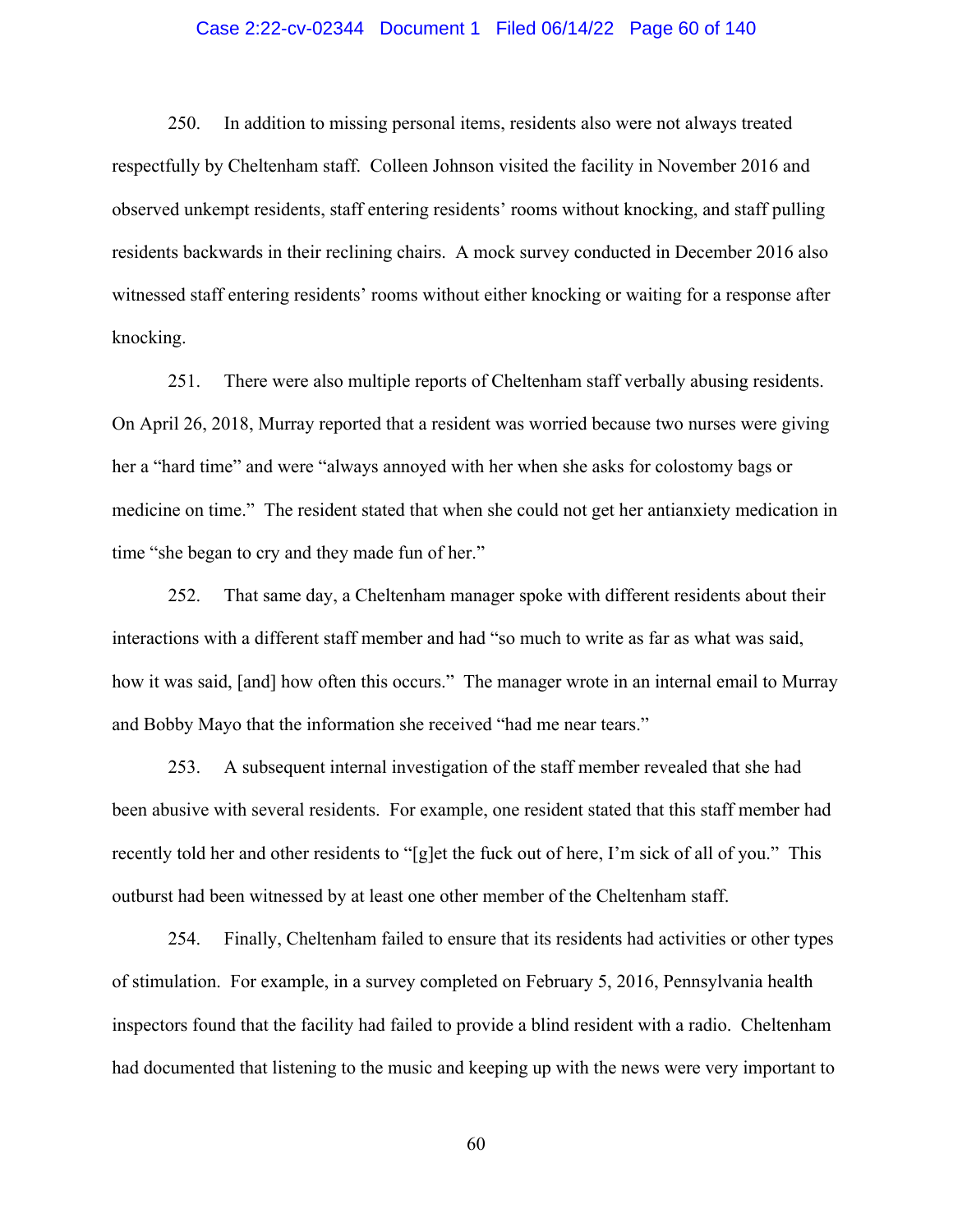# Case 2:22-cv-02344 Document 1 Filed 06/14/22 Page 61 of 140

this resident, yet the resident told the health inspectors that he had been without a radio for some time. The facility eventually confirmed that the resident had not had a radio for more than two months.

255. This survey also documented that Cheltenham failed to assess a resident's adjustment to a room change and whether the resident had become distressed. This resident had been moved to a different room in January 2016 when there was a fire in her old room. The resident informed the health inspectors that "she could not move her right side at all" and that her furniture and wheelchair were on her right side. The resident further stated that she missed her old roommates and was visibly upset about not being with them. The resident also said that on a typical day, she "just lay here and watch the folks go up and down the hall." Cheltenham later acknowledged that the resident should have been returned to her old room after it was repaired.

256. On April 19, 2016, Annie Jacob sent Colleen Johnson an email regarding allegations that a nursing aide was not getting a resident out of bed. At times, this meant the resident stayed in bed all day. On one instance, this caused the resident to miss attending church.

257. Jacob sent Johnson another email on June 16, 2016, in which she noted that the activity department was "not good at all." Jacob stated that Cheltenham needed "real activity people," as opposed to "someone from dietary or housekeeping" who "just dance on Fridays." Jacob further observed that when residents with mental health issues got agitated or loud they were removed from any recreational therapy.

258. In a subsequent November 2016 visit, Johnson observed residents in common areas without "any type of stimulation or programming or any items for them to read/color/touch etc. available."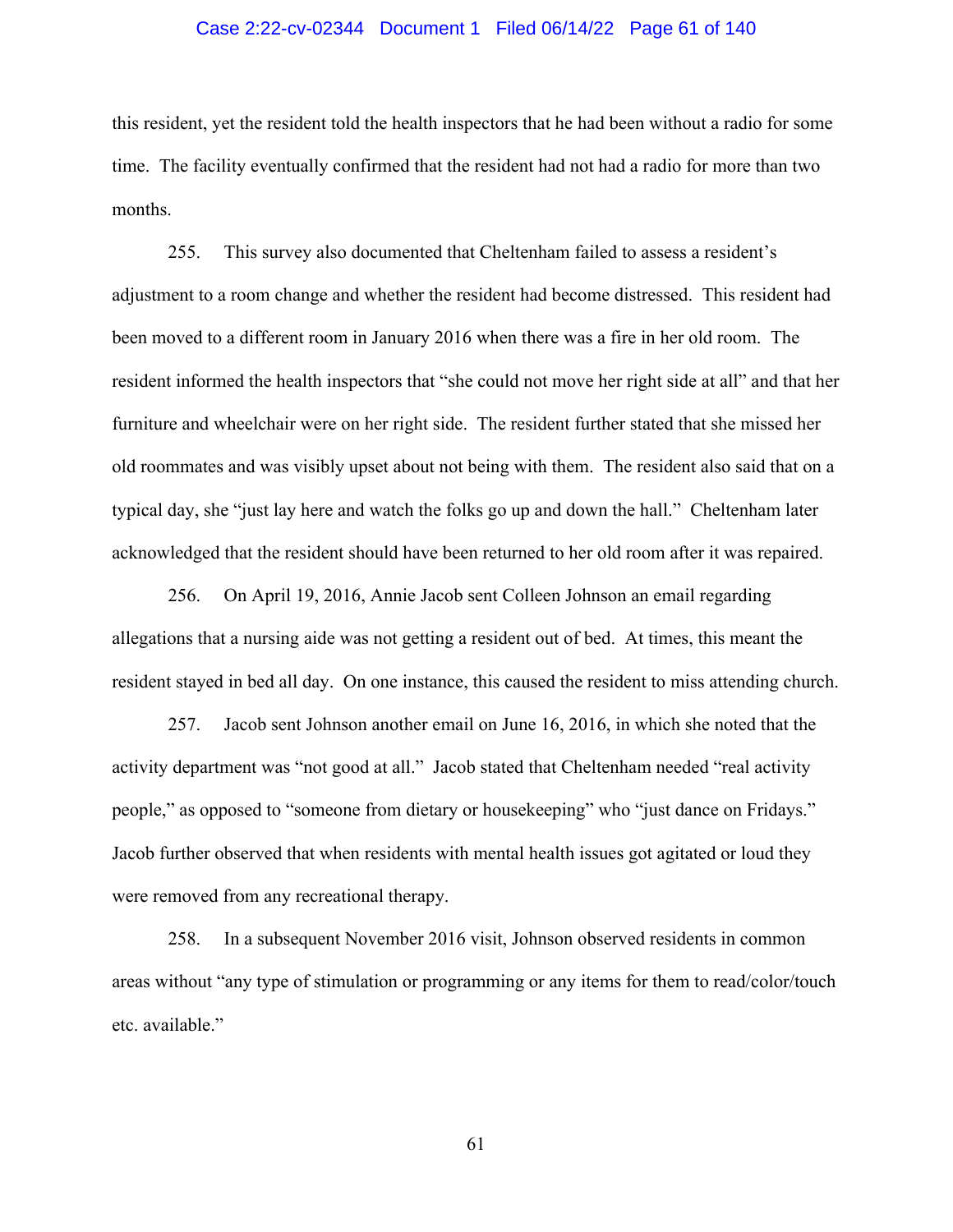# Case 2:22-cv-02344 Document 1 Filed 06/14/22 Page 62 of 140

259. A survey completely by Pennsylvania health inspectors on March 8, 2017, similarly found that Cheltenham "failed to provide an ongoing activities program on weekends for residents that was meaningful" and designed to meet the residents' needs. Residents informed the health inspectors that the facility did not have enough staff to run planned activities and that Cheltenham just offered the same activities all the time. Further investigation confirmed these problems.

260. Pennsylvania health inspectors found related problems in a subsequent visit in November 2018. They informed the facility in an informal debriefing that they had observed no stimulation when residents were in common area lounges, two residents "with their heads on the table and nothing going on," and dementia residents that did not have enough activities. Finally, the inspectors mentioned that they saw "activities posted" but that there was "not much going on."

# **E. Prescription Medications**

261. Cheltenham regularly provided grossly substandard care related to its residents' prescription medications.

262. In a survey completed on February 5, 2016, Pennsylvania health inspectors found that Cheltenham failed to ensure that a resident did not receive "unnecessary drugs." Cheltenham had given one of its residents various antipsychotic medications even though the medical record indicated the sole justifying behavior was yelling on two particular evening shifts. The facility confirmed that there was no documentation indicating that the resident was danger to himself or others. The resident was observed "sleeping and slumped over in his wheelchair," during an activity in a common room. The facility also confirmed that it failed to attempt a gradual dose reduction of the resident's medication.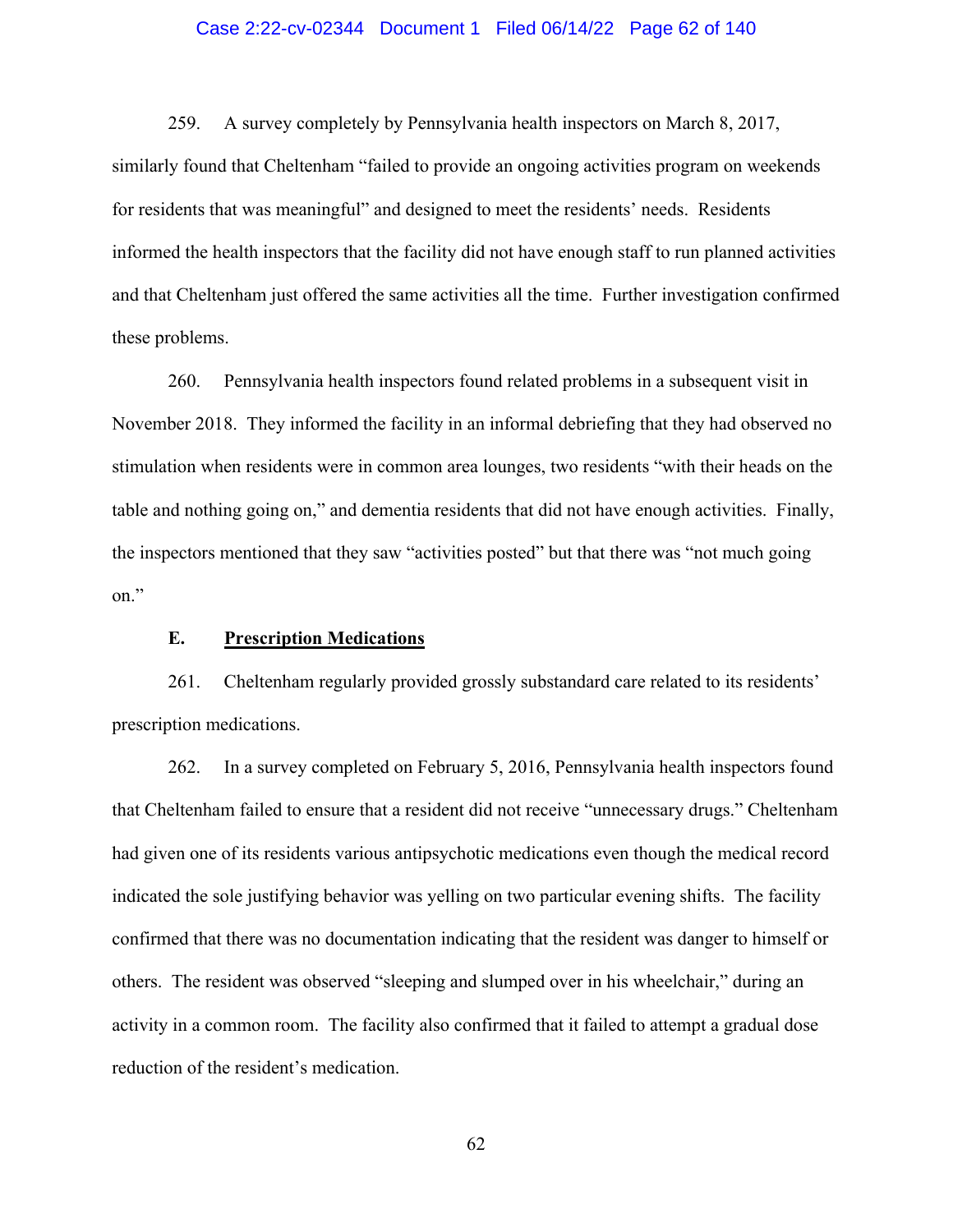#### Case 2:22-cv-02344 Document 1 Filed 06/14/22 Page 63 of 140

263. In April 2016, Cheltenham instructed its staff that agitation was not a behavior sufficient to justify the administration of psychotropic medications, like antipsychotics.

264. Cheltenham also continued to provide unnecessary drugs and have problems implementing gradual dose reductions. In December 2016, a mock survey found that some residents were receiving unnecessary drugs. Several residents were given multiple psychotropic drugs without documentation indicating that these residents had any "significant behaviors" warranting such medication. In addition, Cheltenham's infection control log identified "a number of residents this quarter who were administered antibiotics without proof of an actual infection."

265. The December 2016 mock survey also found that that the care plans for multiple residents lacked a plan for gradual dose reductions of psychotropic medication and "a behavior management plan for the purpose of replacing psychotropic medication."

266. Similarly, Cheltenham's contracted psychiatrist was scheduled to visit the facility to review residents' medications for a gradual dose reduction on September 12, 2017. However, as a Cheltenham employee told Robert Murray in an email, when the psychiatrist came to Cheltenham the facility was not prepared, so he "came her[e] for nothing." According to the employee, this meant that the facility was "[a]gain out of compliance."

267. According to a report provided to Cheltenham by Omnicare, the facility's consultant pharmacist, in the last quarter of 2016 Cheltenham was a significant outlier in its administration of antipsychotic, anxiolytic, and hypnotic medications. The percentage of Cheltenham residents receiving antipsychotic and anxiolytic medications was more than twice as the state average, and the percentage of Cheltenham residents receiving hypnotics roughly three times higher than the state average. The exact percentages were as follows: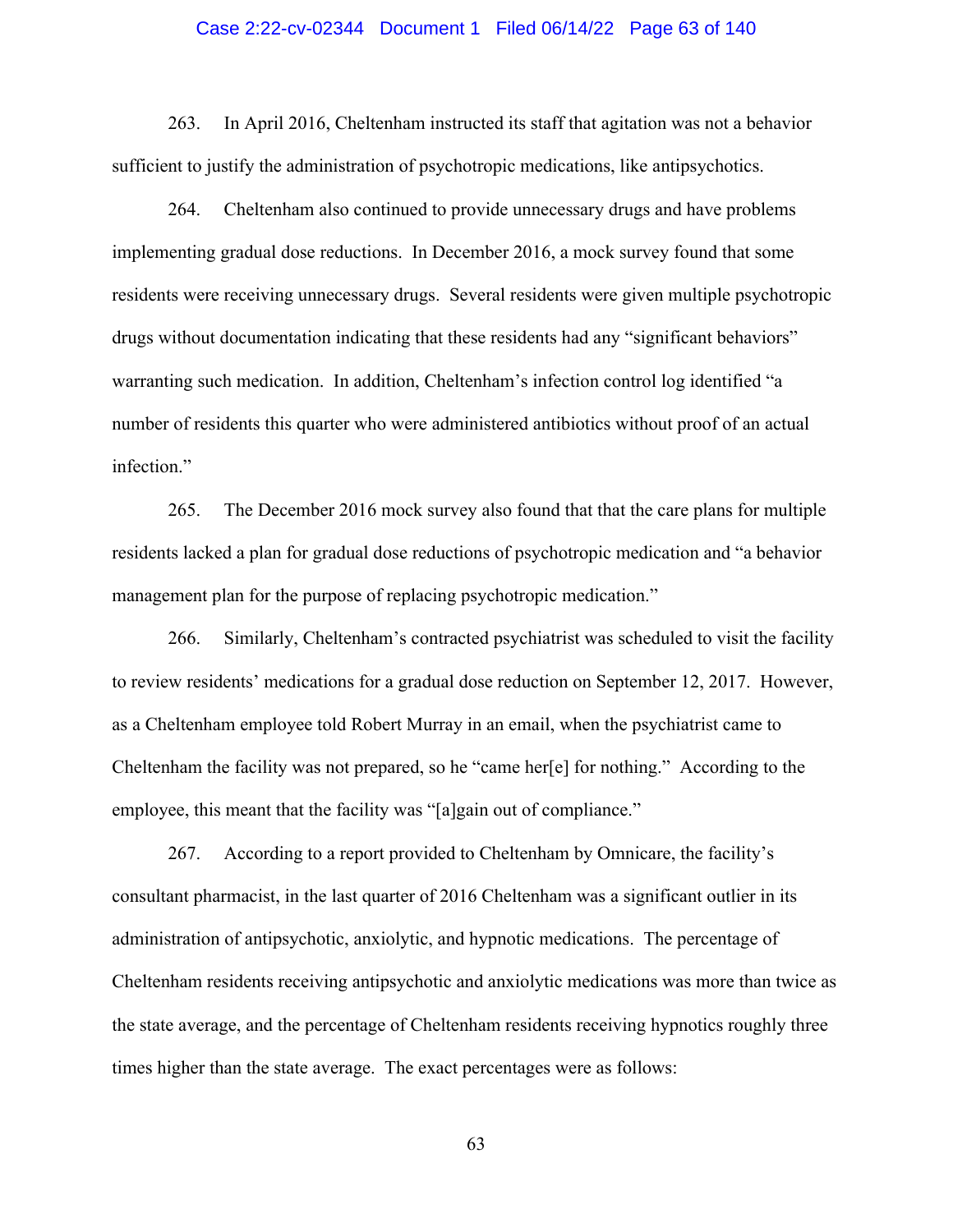# Case 2:22-cv-02344 Document 1 Filed 06/14/22 Page 64 of 140

| <b>Medication Type</b> | Cheltenham   | Pennsylvania Average |
|------------------------|--------------|----------------------|
| Antipsychotics         | 43.8 percent | 19.6 percent         |
| Anxiolytics            | 48.2 percent | 23.5 percent         |
| <b>Hypnotics</b>       | 11.9 percent | 3.7 percent          |

268. These trends continued in the first quarter of 2017, as Cheltenham continued to administer antipsychotic, anxiolytic, and hypnotic medication to a significantly higher portion of its residents than the typical Pennsylvania facility. Per Omnicare's report provided to Robert Murray, the exact percentages were as follows:

| <b>Medication Type</b> | Cheltenham   | Pennsylvania Average |
|------------------------|--------------|----------------------|
| Antipsychotics         | 40.9 percent | 19.6 percent         |
| Anxiolytics            | 44.9 percent | 23.5 percent         |
| <b>Hypnotics</b>       | 11.1 percent | 3.7 percent          |

269. On or around March 30, 2017, Cheltenham received a gradual dose reduction tracking report from Omnicare. The report noted that 72 percent of Cheltenham residents were receiving a psychotropic medication, including antipsychotics, anxiolytics, and hypnotics.

270. Following a June 2017 bulletin from the Pennsylvania Department of Human Services regarding pre-authorization rules for certain narcotics, one staff member commented to Murray that, "We like narcotics…." Murray responded, "I know…."

271. On July 24, 2017, Murray, Bobby Mayo, and Eileen Roberts received Omnicare's consultant pharmacy report that indicated Cheltenham was still a psychotropic drug outlier for the second quarter of 2017. The exact percentages were as follows: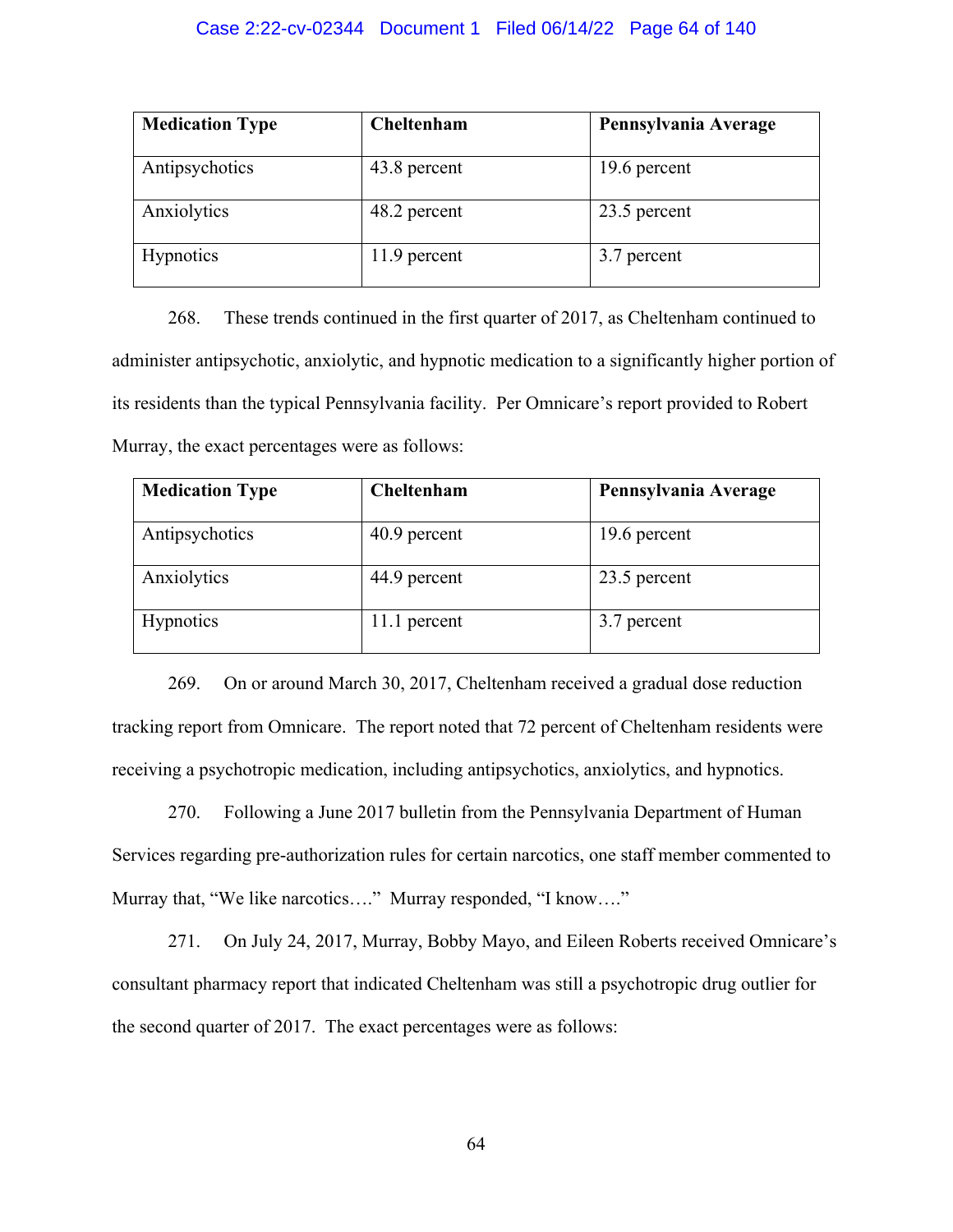# Case 2:22-cv-02344 Document 1 Filed 06/14/22 Page 65 of 140

| <b>Medication Type</b> | Cheltenham   | Pennsylvania Average |
|------------------------|--------------|----------------------|
| Antipsychotics         | 41.9 percent | 19.6 percent         |
| Anxiolytics            | 44.5 percent | 23.5 percent         |
| <b>Hypnotics</b>       | 11.5 percent | 3.7 percent          |

272. Cheltenham continued to be psychotropic drug outlier in the third quarter of 2017, according to the report Omnicare provided to Murray and Mary Klinger. The exact percentages were as follows:

| <b>Medication Type</b> | Cheltenham   | Pennsylvania Average |
|------------------------|--------------|----------------------|
| Antipsychotics         | 43.2 percent | 19.8 percent         |
| Anxiolytics            | 40.5 percent | 23.7 percent         |
| <b>Hypnotics</b>       | 10.4 percent | 3.7 percent          |

273. Cheltenham was again a psychotropic drug outlier in the fourth quarter of 2017, as confirmed by Omnicare's consultant pharmacist report that was shared with the facility. The exact percentages were as follows:

| <b>Medication Type</b> | Cheltenham   | Pennsylvania Average |
|------------------------|--------------|----------------------|
| Antipsychotics         | 39.7 percent | 19.8 percent         |
| Anxiolytics            | 41.1 percent | 23.7 percent         |
| <b>Hypnotics</b>       | 13.7 percent | 3.7 percent          |

274. These trends continued in the first quarter of 2018, as Cheltenham continued to administer antipsychotic, anxiolytic, and hypnotic medications to a significantly higher portion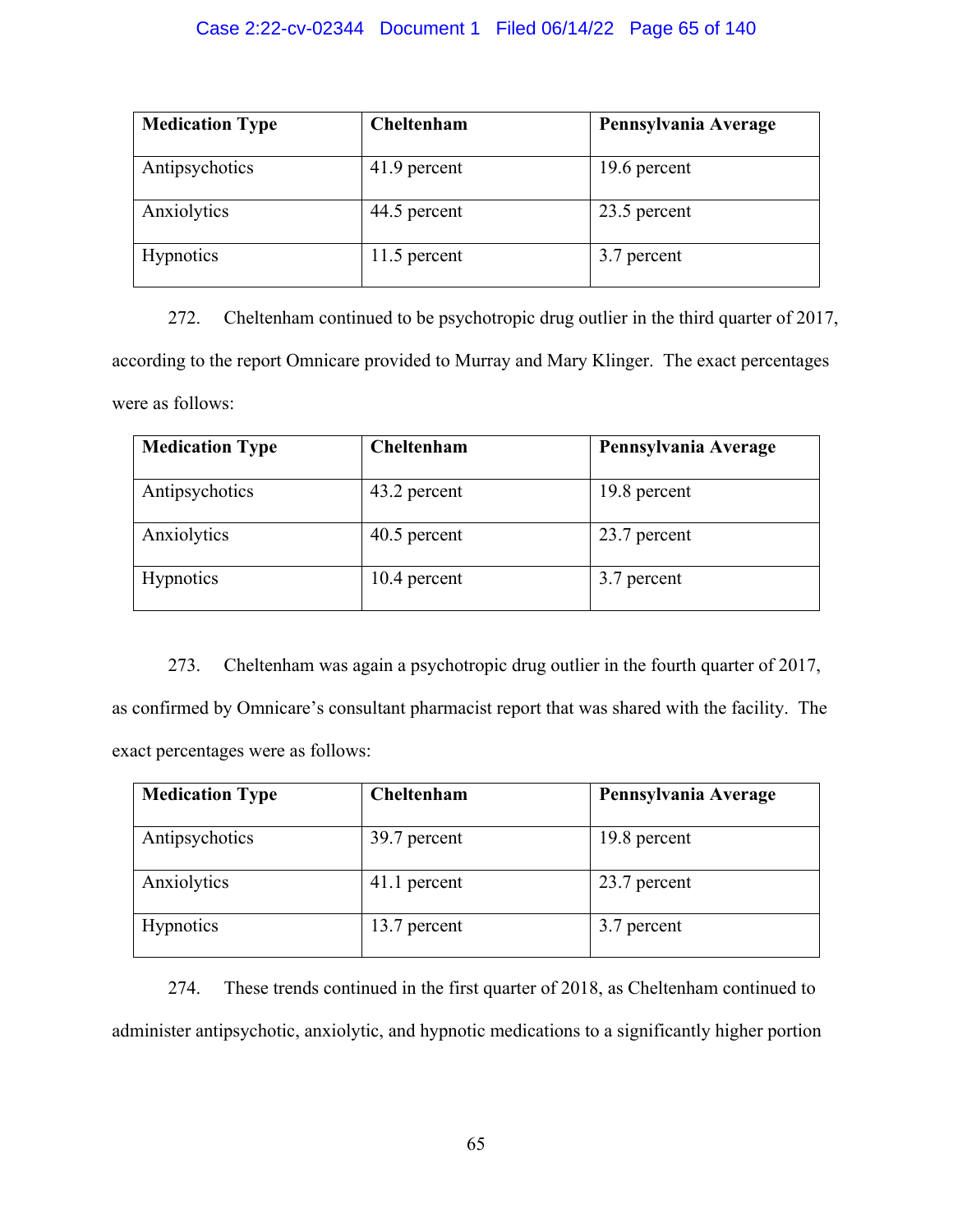# Case 2:22-cv-02344 Document 1 Filed 06/14/22 Page 66 of 140

of its residents than the typical Pennsylvania facility. Per the consultant pharmacist report that Omnicare provided to the facility, the exact percentages were as follows:

| <b>Medication Type</b> | Cheltenham   | Pennsylvania Average |
|------------------------|--------------|----------------------|
| Antipsychotics         | 38.8 percent | 19.8 percent         |
| Anxiolytics            | 37.9 percent | 23.7 percent         |
| <b>Hypnotics</b>       | 11.5 percent | 3.7 percent          |

275. These metrics improved slightly in the second quarter of 2018, but Cheltenham was still an outlier with respect to antipsychotic, anxiolytic, and hypnotic medications. Per that consultant pharmacist report that Omnicare provided to Murray and Klinger, the exact percentages were as follows:

| <b>Medication Type</b> | Cheltenham   | Pennsylvania Average |
|------------------------|--------------|----------------------|
| Antipsychotics         | 37.6 percent | 19.8 percent         |
| Anxiolytics            | 35.7 percent | 23.7 percent         |
| <b>Hypnotics</b>       | 5.9 percent  | 3.7 percent          |

276. On August 29, 2018, Klinger, Murray, and Mayo received reports from a different consultant pharmacist. This consultant pharmacist expressed concerns about the medication regimen for 116 residents and again noted that Cheltenham was an outlier with respect to its use of antipsychotic medications.

277. In a survey completed on November 6, 2018, Pennsylvania health inspectors determined that Cheltenham had failed to adequately monitor residents receiving psychotropic medications to see whether their doses could be gradually reduced or attempt nonpharmacological, behavioral interventions. For example, after one psychiatric mental health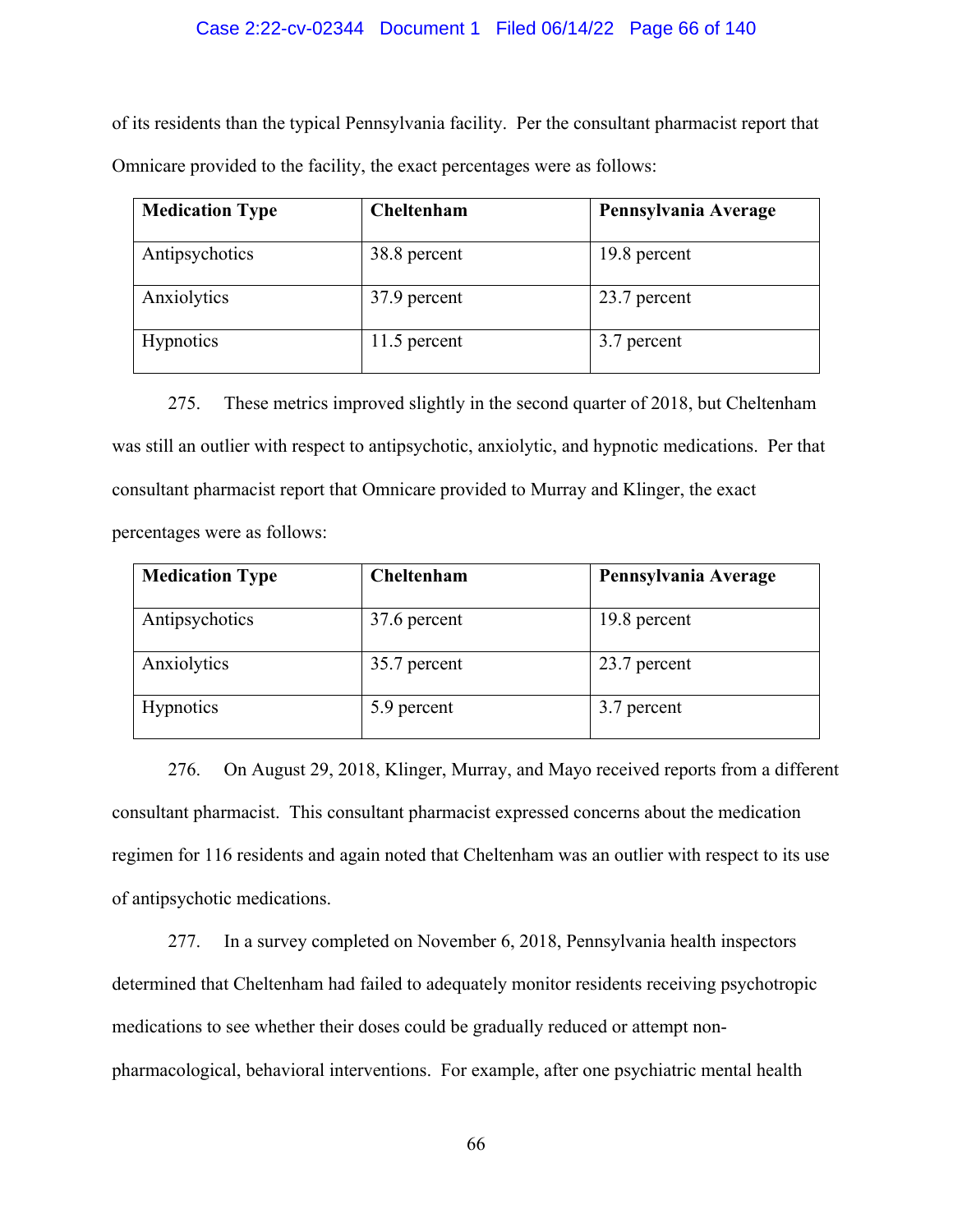# Case 2:22-cv-02344 Document 1 Filed 06/14/22 Page 67 of 140

nurse practitioner documented that she was unsure as to why a resident was on certain medications, the health inspectors found that "the facility had no tool or method developed for the monitoring of the resident's target symptoms or behaviors." Similarly, another resident was taking two antianxiety medications even though "[n]o indication was noted for either medication." The also facility had no existing means of monitoring the resident's target symptoms or behaviors.

278. Medication monitoring continued to be an issue in 2019. Cheltenham's pharmacy consultant performed a mock survey in June 2019 and found that the facility was not documenting adverse reactions when residents were taking psychotropic medications.

279. Cheltenham also had a persistent problem with needed medications not always being available for residents. For example, on April 4, 2017, a Cheltenham staff member emailed Murray, Mayo, and Annie Jacob to inform them that a resident claimed that she had not received her daily pain patch for two days. Jacob later described this as a "serious problem" and noted that this had been a care deficiency in the past.

280. Yet two weeks later, a Cheltenham staff member conducted medication audits and found some residents were not receiving their medications, even though there was signed documentation that the medications had been administered.

281. In March 2018, Cheltenham managers also recognized that the facility was having difficulty obtaining needed medications from their pharmacy in a timely fashion. For example, Mary Klinger noted in an email sent to Colleen Johnson and Murray on March 30, 2018, that most of Cheltenham's new residents "recently have not received their meds until 5 PM the next day!" In addition, the pharmacy also was not always sending the right medications.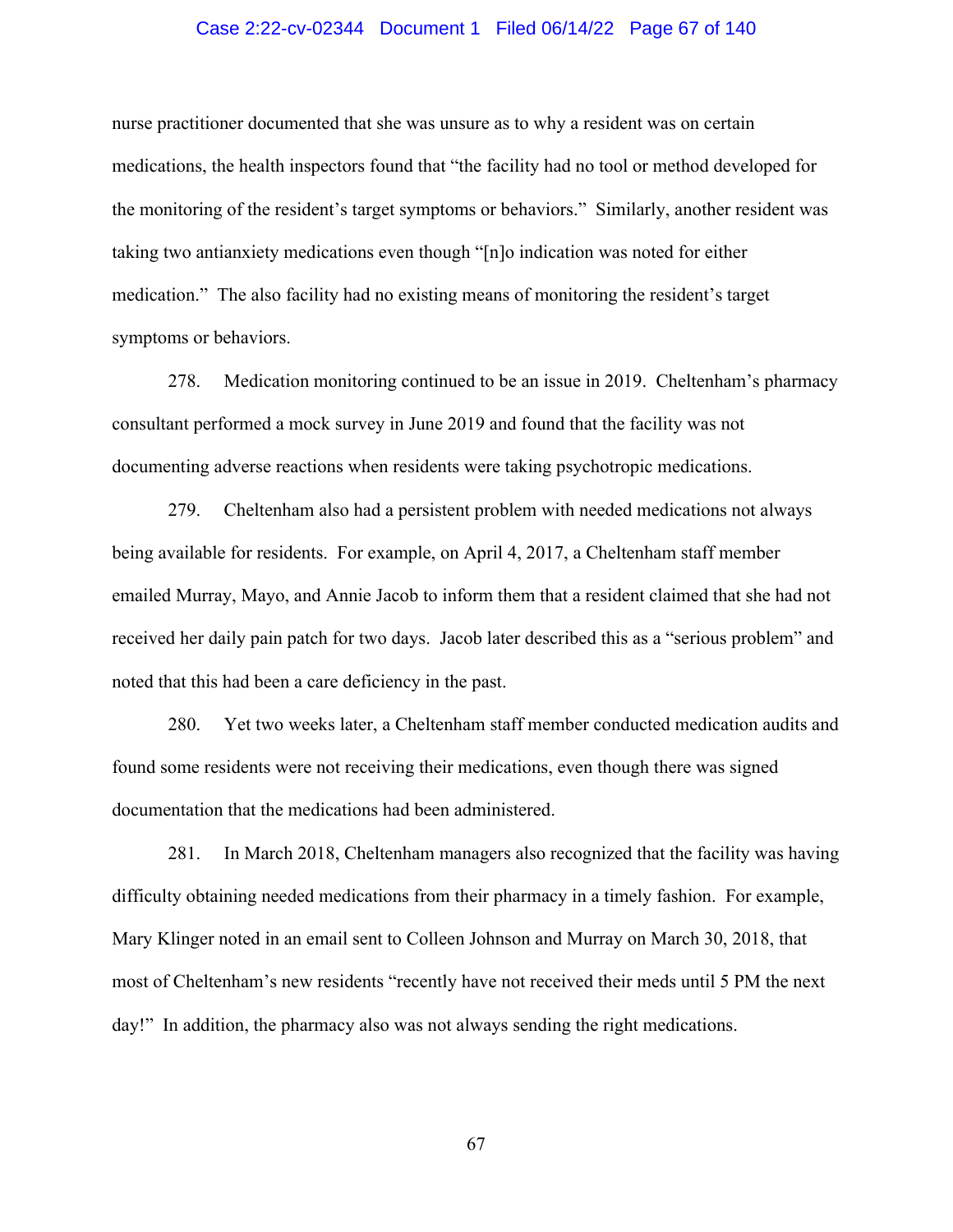# Case 2:22-cv-02344 Document 1 Filed 06/14/22 Page 68 of 140

282. On April 10, 2018, Johnson described the pharmacy issues in an email to Sue Lehman and Matt Lehman. Johnson noted that Cheltenham was still not receiving medications in a timely fashion. According to Johnson, it was "truly too long for the residents" to go without their medications.

# **F. Staffing and Staff Competencies**

283. Cheltenham was regularly understaffed during the relevant period. In addition, the staff working at Cheltenham often lacked the competencies needed to provide sufficient care to the facility's residents.

284. For example, in a survey completed on February 5, 2016, Pennsylvania health inspectors found that Cheltenham failed to provide adequate supervision for cognitively impaired residents. The health inspectors observed twenty-five such residents in a common room with only one nursing aide providing supervision. There was also no call bell or other mechanism to communicate outside the room for help. Accordingly, a resident wanting to leave the room was prevented from doing so, as the aide would have to accompany the departing resident and could not leave the other twenty-four residents unattended. Two days later, the same common room had twenty-six cognitively impaired residents with only one nursing assistant.

285. In an email to Colleen Johnson dated August 17, 2016, Annie Jacob noted that the facility had "lost 18 licensed nurses since February 2016" because the workload was too demanding.

286. As a result of these "continuing nursing staffing issues," Robert Murray informed Brad Towns on August 20, 2016, that Cheltenham needed to consider supplementing its regular employees with temporary, "agency" staff.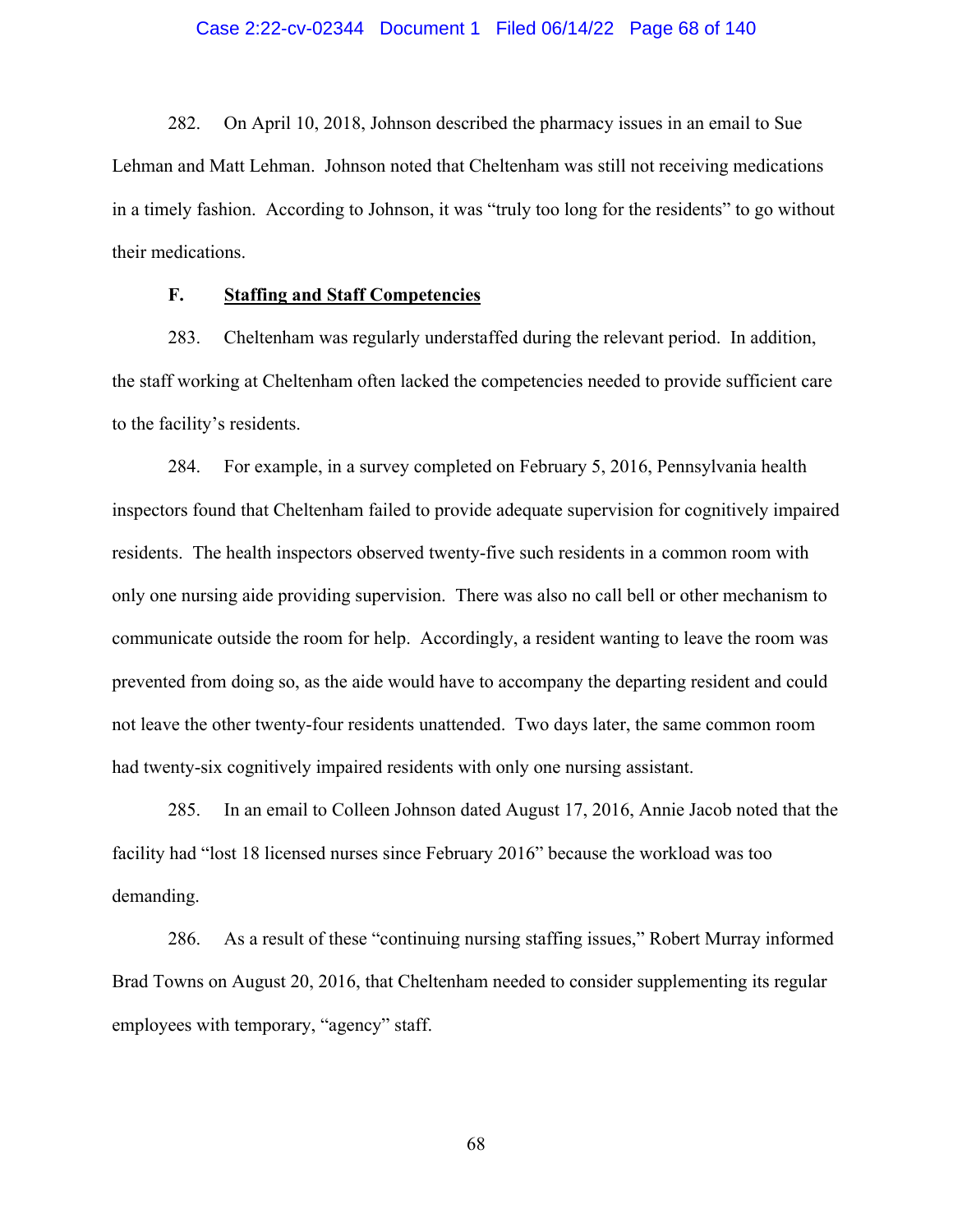# Case 2:22-cv-02344 Document 1 Filed 06/14/22 Page 69 of 140

287. Johnson received an anonymous complaint from a Cheltenham employee on October 1, 2016. Among other concerns, the employee stated that nurses were "not getting enough orientation," because the facility was understaffed and needed new employees to start working before they were ready. As a result, the anonymous employee asserted that "new nurses did not know what they [were] supposed to do and what [was] not supposed to be done," which in turn meant that "problems happen."

288. Johnson forwarded this complaint to Towns, who responded it that it was "hard to say how" the complaint should be taken because it was unsigned. Instead of trying to determine whether the allegations were true, Towns asked Johnson if she could uncover the anonymous employee's identity.

289. After Johnson visited the facility in early November 2016, she sent a report to Towns, Jacob, Murray, Mayo, and Sue Lehman in which she observed that there was a "lack of supervision for nursing staff to validate care/safety." She also wrote that there was "no evidence of follow-up or monitoring to note that training was effective."

290. On November 22, 2016, a Cheltenham staff member told Murray and Jacob that there were "not enough staff to cover the floors."

291. A Cheltenham staff member further informed Murray and Jacob on December 16, 2016, that "without [additional] nursing staff," she was unable to make schedules for the facility. Staffing was so short that nursing aides were "working on their days off and doing doubles throughout the week." She further stated, "You guys need to hire staff" in order to fully staff the facility and that she would "not be held accountable for Cheltenham not having the amount of staff needed."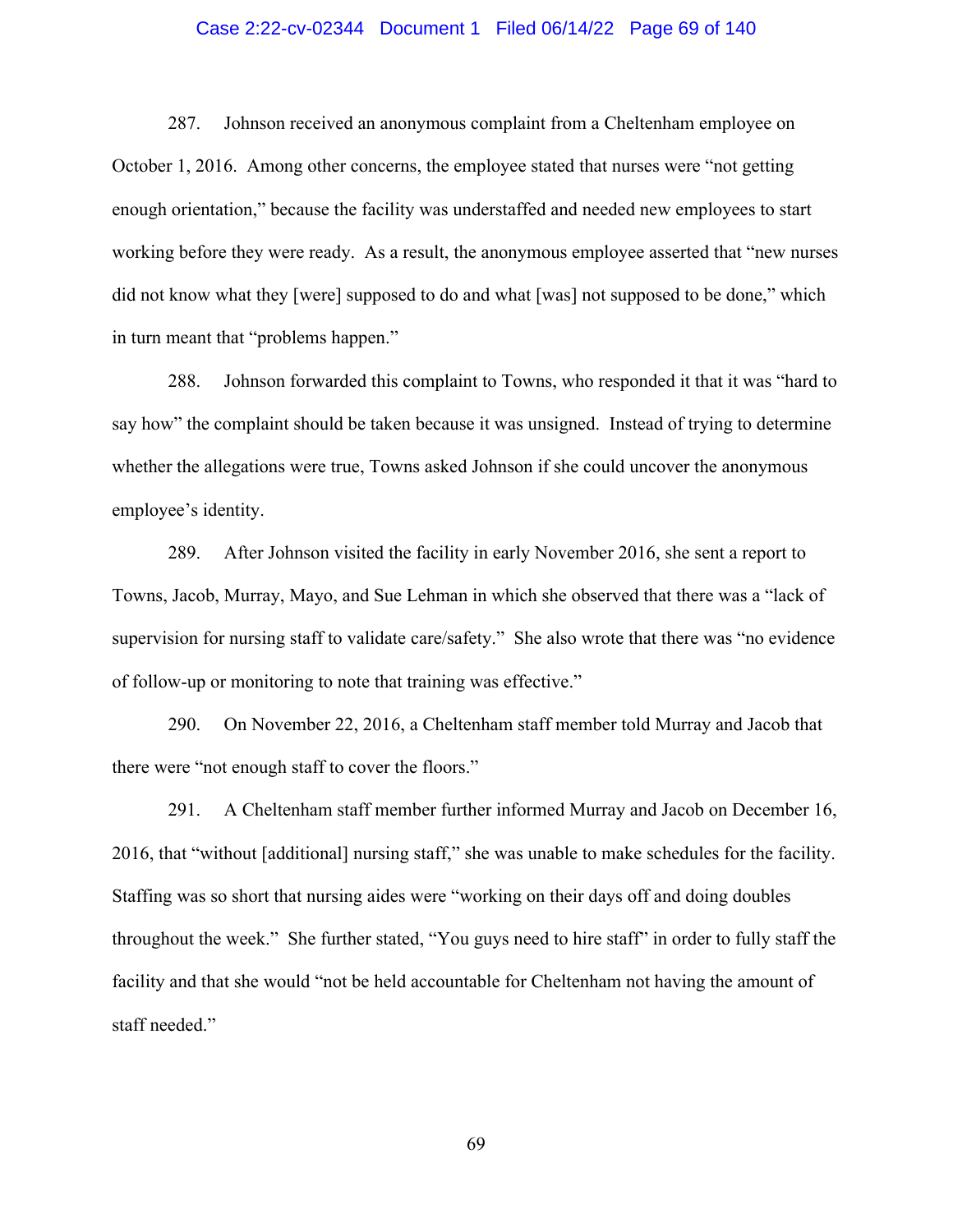# Case 2:22-cv-02344 Document 1 Filed 06/14/22 Page 70 of 140

292. On January 9, 2017, Jacob informed Murray and Mayo that there were no employment applications at the front desk and candidates had been turned away as a result. This was "not good," according to Jacob, because the facility was "really short" of nurses, nursing assistants, and other staff.

293. Later in the month, a staff member informed Jacob that "due to staffing shortages," Cheltenham had new nurses start working before their orientation was complete. Another nurse had been at the facility for month but had never completed her wound care competencies.

294. On February 22, 2017, Murray informed Sue Lehman and Brad Towns that the facility needed to hire 1 registered nurse, 7 licensed practical nurses, and 40 nursing aides. Murray also noted that Cheltenham was conducting a survey to see if its salaries for nursing aides were competitive.

295. Jacob eventually informed Colleen Johnson on February 24, 2017, that she was only "working with just enough staff" and did not know how she would function if there were additional cuts. For example, a nurse working in the facility's west wing had just told Jacob that current staffing levels were so low as to be unsafe.

296. By May 2017, Jacob had resigned and Eileen Roberts was Cheltenham's new director of nursing. Roberts proposed an improvement plan on May 10, 2017, to Johnson, Towns, Murray, and Mayo, in which she called for Cheltenham to "[s]tablize staffing and fill our open positions," because "critical staffing levels are counterproductive to maintaining clinical processes."

297. The next day, Mayo wrote in an email to a Cheltenham staff member that the facility could not "pass up on good referrals," because the facility had been "census challenged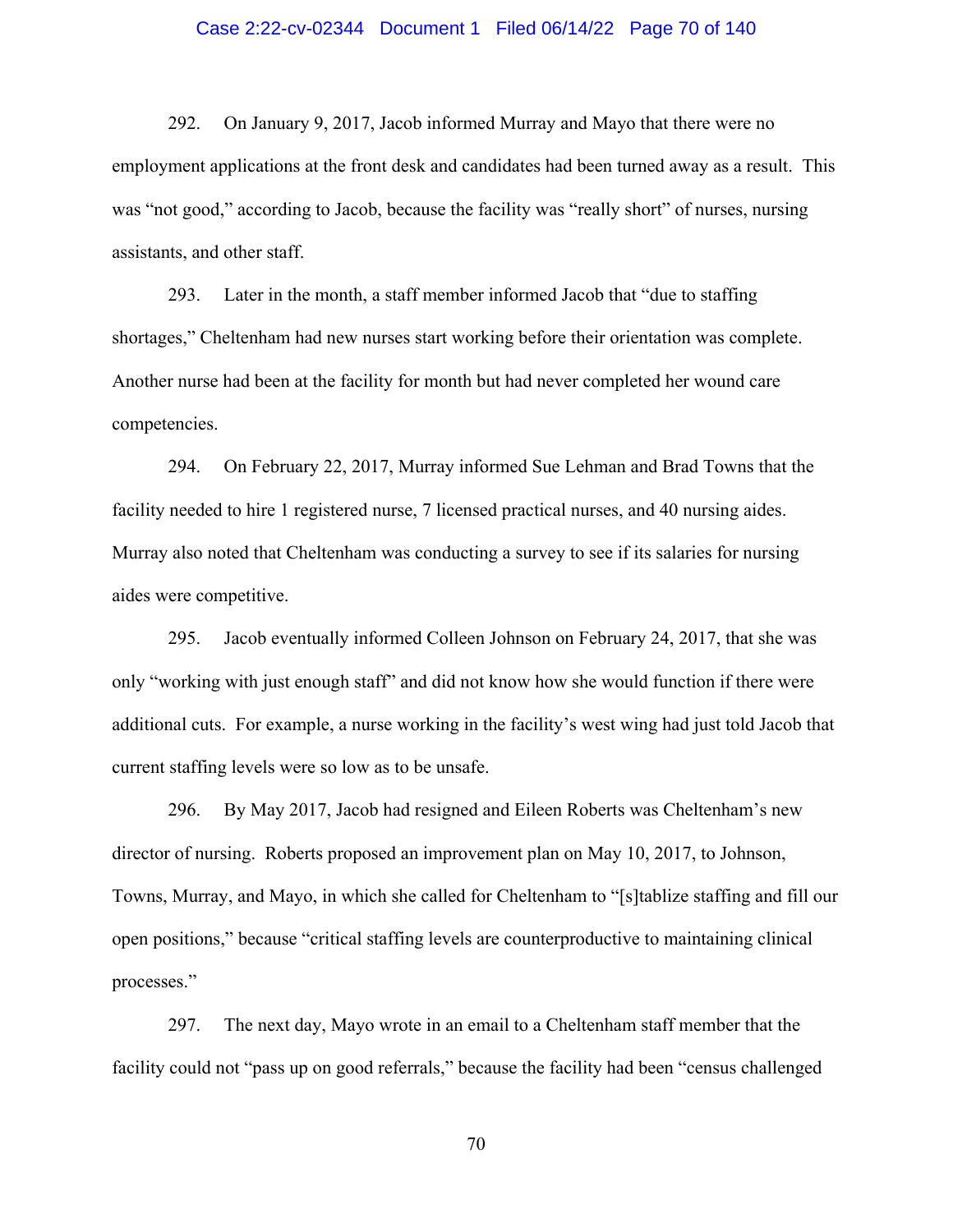# Case 2:22-cv-02344 Document 1 Filed 06/14/22 Page 71 of 140

for far too long not to accept good payers." The staff responded, "No idea what beds are available or if we can manage staffing wise."

298. Later that day, Cheltenham staff member reported to the Roberts, Murray, and Mayo that because the facility's census had increased, there was not enough staff to cover the facility during the weekend. Referring to the 3 PM to 11 PM shift, she wrote, "THERE ARE 5-6 HOLES FOR SATURDAY AND SUNDAY 3-11 ALONE AND I CANNOT FIND ANYONE TO WORK."

299. Just a few days later, on May 15, 2017, Brad Towns complemented Murray and Roberts because the facility's last payroll "showed that overall the direct care was under budget." Towns further commented that Cheltenham's higher census, and thus revenue, should allow for direct staff to "continue to remain on budget."

300. On July 7, 2017, Roberts emailed Murray that Cheltenham had been short-staffed the last few days because she suspected the staff member in charge of the schedule was sabotaging the facility after putting in her two weeks' notice. Roberts reported that this was "causing great chaos" and that staff were "getting sent home and we are short." She further begged Murray to fire the scheduler because she was "causing major damage," including staff "getting pissed that they come in and find out they are not on schedule." However, Murray indicated he would keep the employee on staff until her previously scheduled departure date.

301. Murray later acknowledged in an email dated July 26, 2017, to Sue Lehman that there had been "a scheduling problem due to the departing scheduler giving too many people off" around the July 4 holiday. However, Murray further stated, "The real problem of course is a shortage of staff."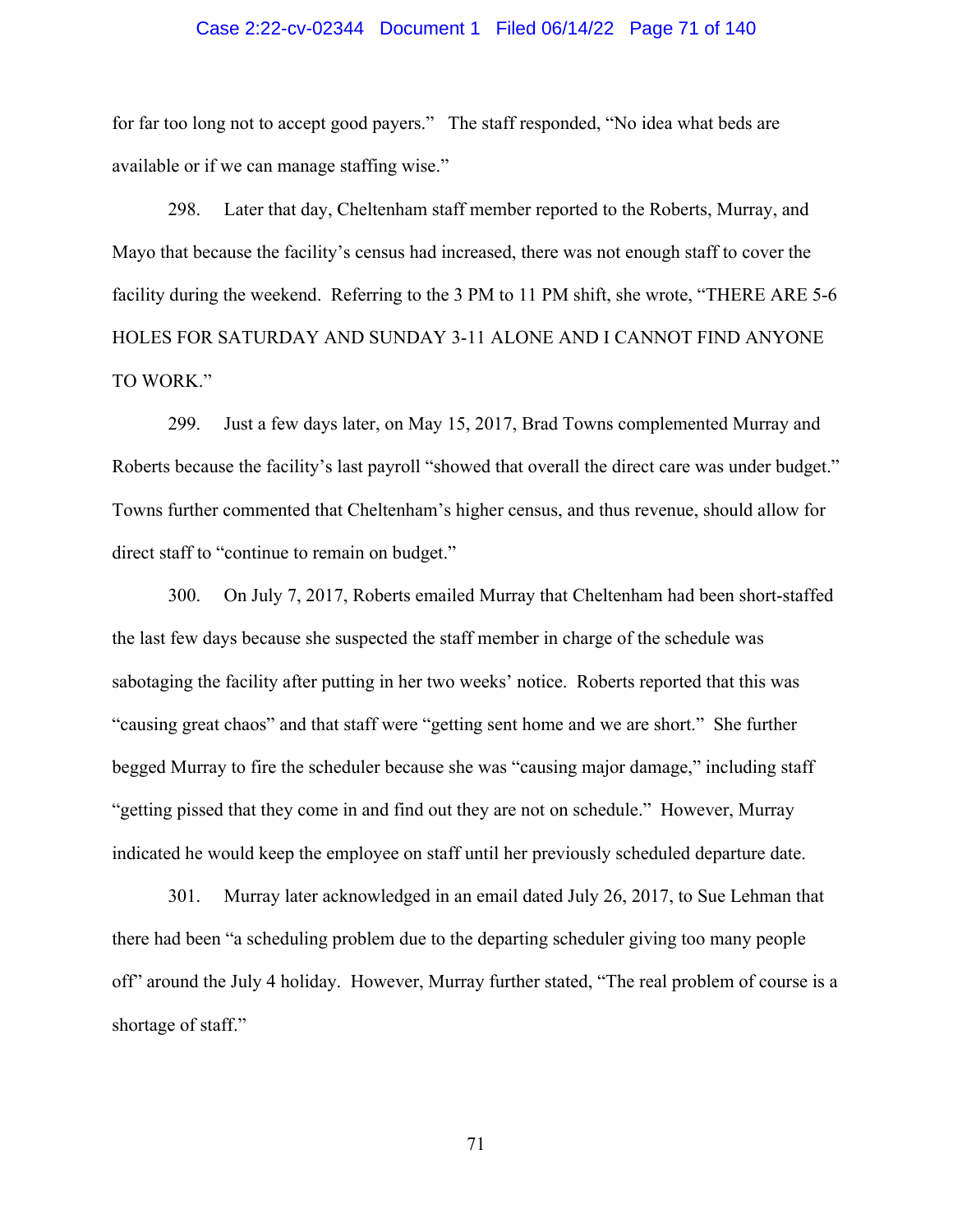# Case 2:22-cv-02344 Document 1 Filed 06/14/22 Page 72 of 140

302. On September 29, 2017, Murray sent an email to Lehman and Cheltenham managers in which he noted that efforts to hire more nursing aides had been "hampered by our pay rate which is at least a dollar [per hour] lower than our local competitors."

303. On March 19, 2018, Cheltenham received a list of concerns from its employees' union representative. Among them were complaints about the facility "being understaffed" and regular employees being reassigned or denied overtime in order to accommodate temporary, agency workers.

304. Cheltenham managers had to complete a questionnaire for the facility's lender in March 2018. In a draft he shared with Mayo and Mary Klinger, Murray acknowledged the facility's staffing difficulties, noting that recruiting nursing aides had "been a challenge for about a year." Murray also wrote that the most important factor to the facility's success was adequate funding. In another draft that he shared with Mark Haemmerle, AHF's president, Murray noted, "Rate of pay is an issue," for recruiting nursing aides. Haemmerle forward the questionnaire to Sue Lehman.

305. On July 13, 2018, Murray emailed Sue Lehman about the facility's payroll. In this email, Murray noted that staffing difficulties meant that the facility had been using temporary, agency staff on the weekends. He further stated that some newly hired nursing aides had already quit and speculated that the recent "pay boost will help with recruiting better candidates."

306. On July 16, 2018, a resident's sister complained about the resident's new pressure ulcer and stated that there was no supervision from nursing on the weekends.

307. Notwithstanding these understaffing concerns, there were continued efforts to pare down Cheltenham's staffing. On December 27, 2018, Bobby Mayo sent an email to Sue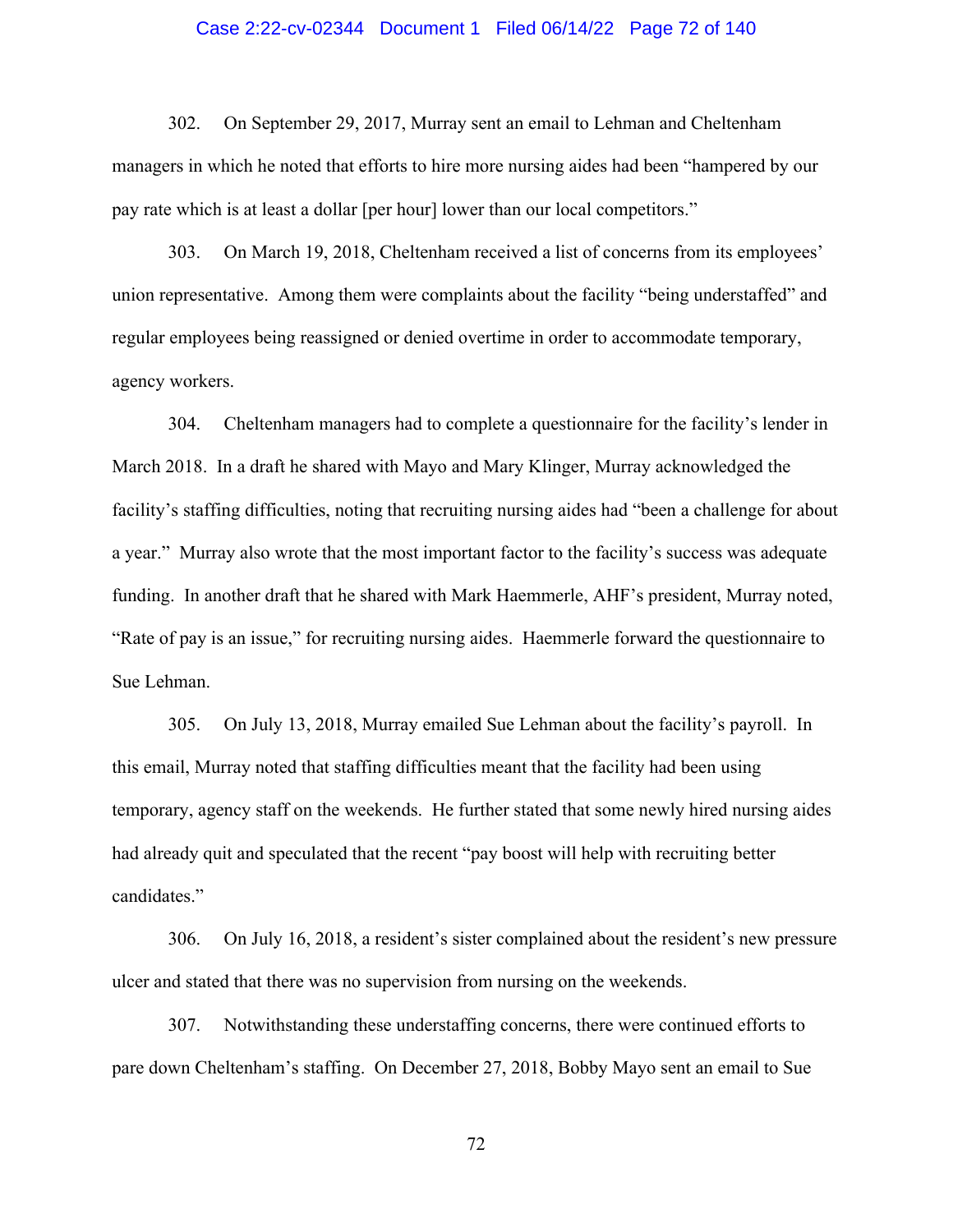# Case 2:22-cv-02344 Document 1 Filed 06/14/22 Page 73 of 140

Lehman and Matt Lehman in which he stated that Klinger would "develop a plan to cut down on Nursing hours."

308. In 2017 and 2018, CMS gave Cheltenham a rating of two out of five stars for its staffing, indicating that the facility's staffing levels were "below average." Cheltenham's registered nursing staffing received 2.5 stars, and 1.75 stars, respectively, in 2017 and 2018. In 2019 and 2020, Cheltenham's staffing rating was one star for both overall and registered nurse staffing. A one star rating meant that the facility's staffing levels were "much below average." Cheltenham currently has a one star rating for both overall and registered nurse staffing. These ratings were based on quarterly payroll data submitted to CMS, the number of residents at the facility, and the facility's case mix.

309. In addition to its understaffing issues, Cheltenham's staff continued to lack basic competencies.

310. For example, in February 2017, a Cheltenham nurse responsible for training and educating staff identified a "knowledge deficit" that was "clearly observable" regarding care for residents who had a tracheostomy, which is a surgically created opening in the neck that allows a breathing tube to be placed in the patient's windpipe. The nurse identified this knowledge deficit in an email she sent to Jacob and Murray on February 13, 2017.

311. On February 20, 2017, a resident who had tracheostomy tube died while in Cheltenham's care. A nurse left her at 6:30 p.m. and returned at 7:45 p.m. to find that the resident's tracheostomy tube was out and the resident had no pulse. The resident was pronounced dead at 8:33 p.m.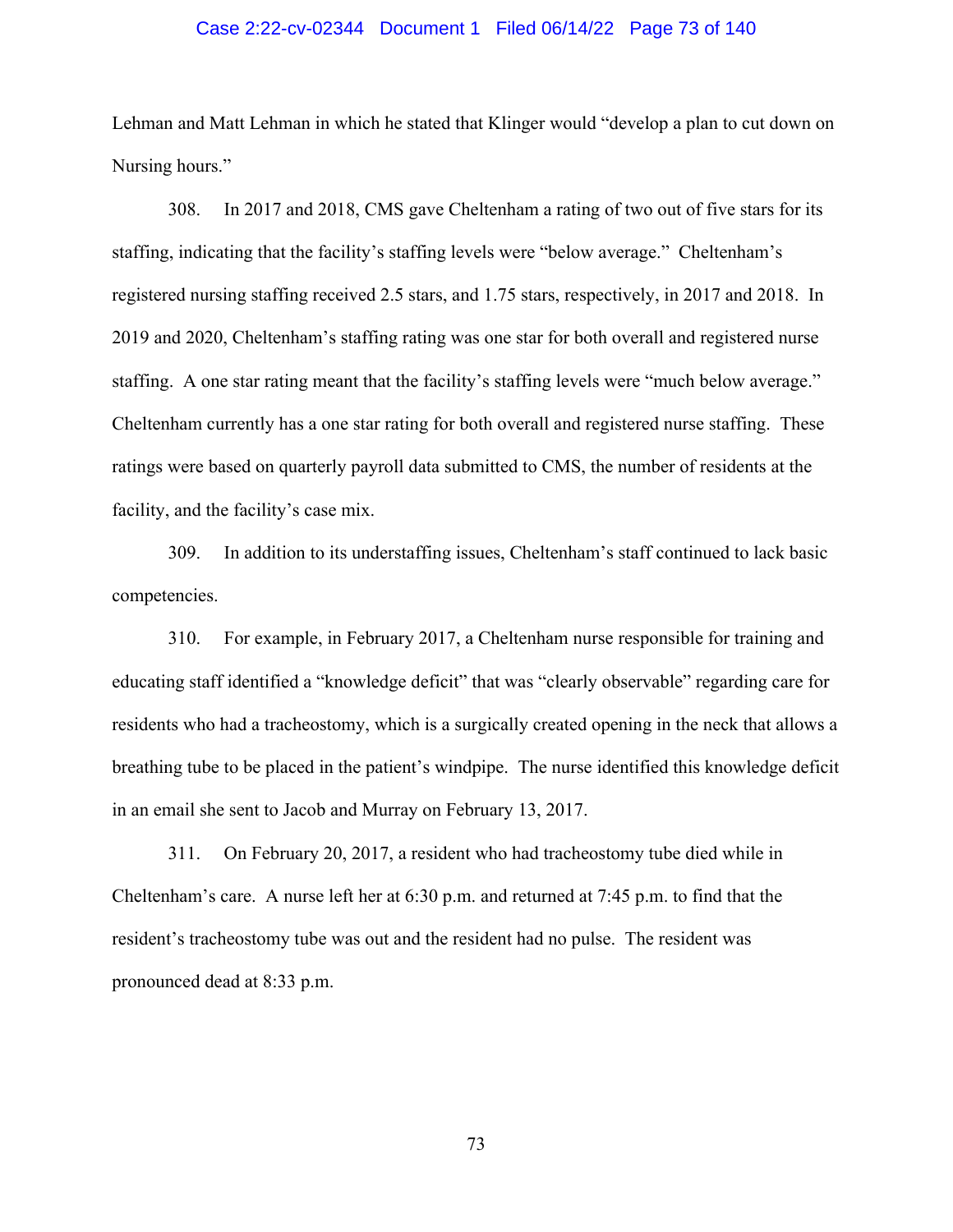# Case 2:22-cv-02344 Document 1 Filed 06/14/22 Page 74 of 140

312. In a subsequent survey stemming from this incident, Pennsylvania concluded that Cheltenham "failed to implement interventions and supervision to prevent" the resident from harming herself.

313. Moreover, in March 2017, the facility was failing to scan and process hospital records for admitted residents. As Colleen Johnson wrote in an email to Murray dated March 13, 2017, it was "critical" that records were maintained properly and this was "not an option, but a requirement." Yet as Johnson noted to Sue Lehman in an email from the same day, the person responsible for Cheltenham's medical records had been so incompetent in previous roles that she was nearly terminated. Lehman responded that it was "so frustrating that they just 'fill a hole' without regard for the person's ability to do the job. Historically this has happened over and over."

314. Murray later emailed Johnson that he thought the medical records employee "might be a little dyslexic." Johnson forwarded this to Lehman, writing that she believed this employee was illiterate "and have mentioned that on several occasions, but she is still full time and filing." Lehman replied that she was "actually speechless on this . . . no common sense!"

315. On June 14, 2017, a Cheltenham nurse informed Murray, Roberts, and Mayo that there seemed "to be a knowledge deficit pertaining to basic first aid implementation."

316. Similarly, on June 20, 2017, Johnson informed Lehman that Roberts was having to educate nursing unit managers "like they were still in nursing school."

# **G. Examples of Federal Health Care Program Beneficiaries**

317. The following are examples of Medicare and Medicaid beneficiaries who received grossly substandard care at Cheltenham during the relevant period. The care deficiencies for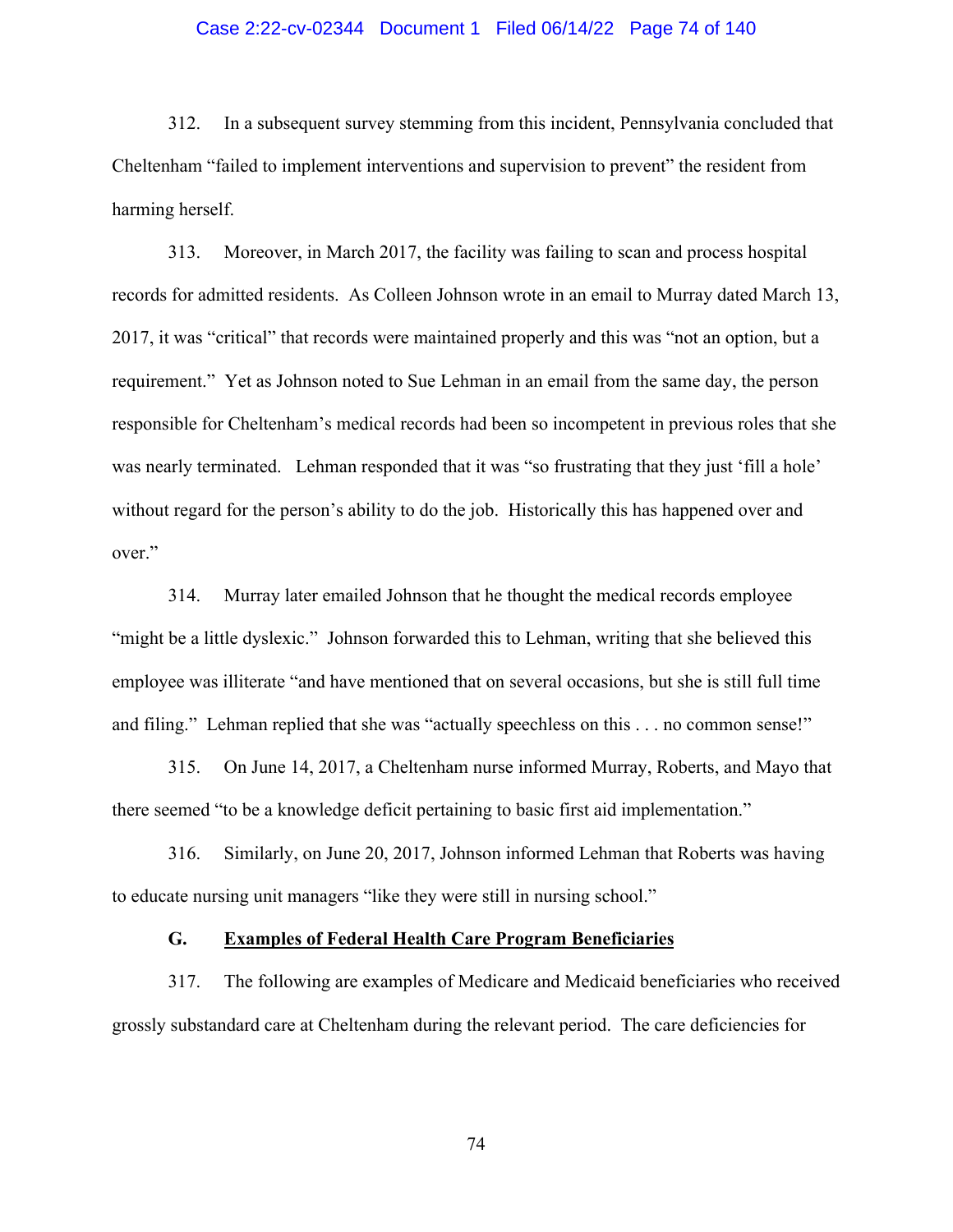# Case 2:22-cv-02344 Document 1 Filed 06/14/22 Page 75 of 140

these residents included, but were not limited to, the following violations of the Nursing Home Reform Act and its implementing regulations:

- Failing to provide appropriate mental health treatments and services, in violation of 42 § 1395i-3(b)(4)(A)(vii) and 42 C.F.R. § 483.40(b);
- Failing to create a comprehensive and current written care plan for each resident that "describes the medical, nursing, and psychosocial needs of the resident and how such needs will be met," in violation of 42 U.S.C. § 1395i-3(b)(2)(A); 42 C.F.R. § 483.21(b); and 42 U.S.C. § 1395i-3(b)(2)(C);
- Failing to be keep residents free from abuse and neglect, in violation of 42 C.F.R. § 483.12;
- Failing to provide routine and emergency dental services sufficient to meet the needs of resident, including helping residents make dental appointments and arrange for their transportation, in violation of 42 U.S.C. § 1395i-3(b)(4)(A)(vi) and 42 C.F.R. § 483.55(a)(4);
- Failing to keep the resident (or the resident's representative) properly informed and failing to appropriately consult with the resident's physician, in violation of 42 U.S.C. § 1395i-3(c)(1)(A)(i); 42 C.F.R. § 483.10(c); and 42 C.F.R.  $\S$  483.10(g)(14);
- Failing to provide "adequate supervision and assistance devices to prevent accidents," including resident falls, in violation of 42 C.F.R. § 483.25(i);
- Failing to ensure the residents do not receive unnecessary drugs, in violation of 42 C.F.R. § 483.45(d);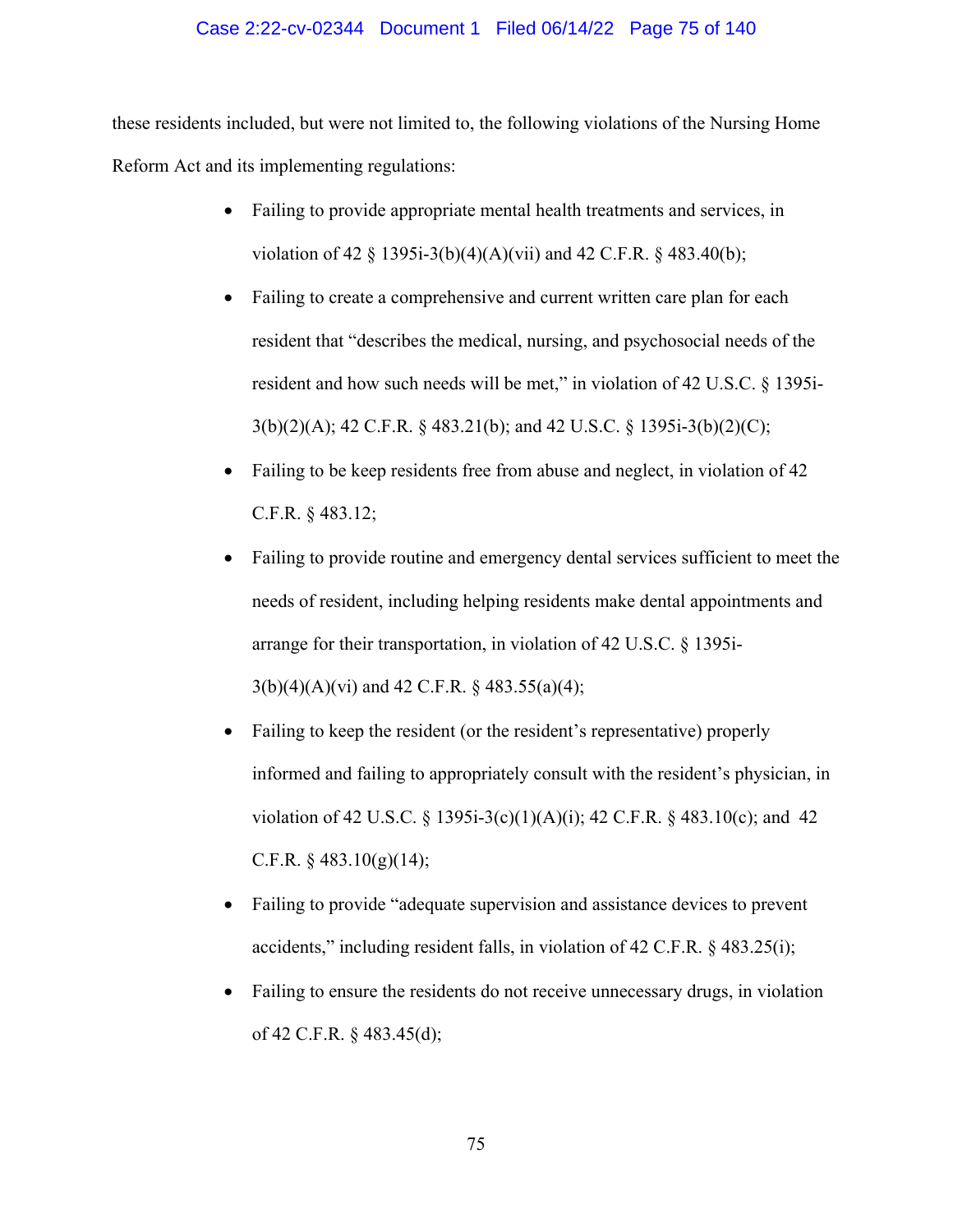- Failing to provide nursing services "sufficient to meet the nursing needs of its residents," in violation of 42 U.S.C.  $\S$  1395i-3(b)(4)(C)(i) and 42 C.F.R.  $\S$ § 483.35(a)(1); and
- Failing to provide respiratory care, including tracheostomy care, consistent with professional standards of practice, in violation of 42 C.F.R. § 483.25(i).

318. False claims submitted to Medicare and Medicaid for these beneficiaries are included in Attachment A.

## **ii. JM**

319. JM was a Medicaid beneficiary who was admitted to the facility in November 2017. At a minimum, Cheltenham failed to provide JM with appropriate mental services and treatments and failed to create a comprehensive and accurate care plan for him, in violation of 42 § 1395i-3(b)(4)(A)(vii); 42 C.F.R. § 483.40(b); 42 U.S.C. § 1395i-3(b)(2)(A); and 42 C.F.R. § 483.21(b).

320. Prior to his admission, JM had been hospitalized for a change in mental status and potential suicide, as he had wrapped a cord around his own neck while at another nursing home. The hospital recommended that JM remain in the care of a psychiatrist while at Cheltenham.

321. On February 16, 2018, JM was observed refusing to associate with anyone and appearing visibly sad and angry. There is no evidence that this behavior caused JM to receive a psychiatric evaluation. On March 7, 2018, JM was hospitalized after he slashed his wrists in a deliberate attempt to hurt himself. It was only after this episode that Cheltenham included JM's history of potential suicide in his care plan.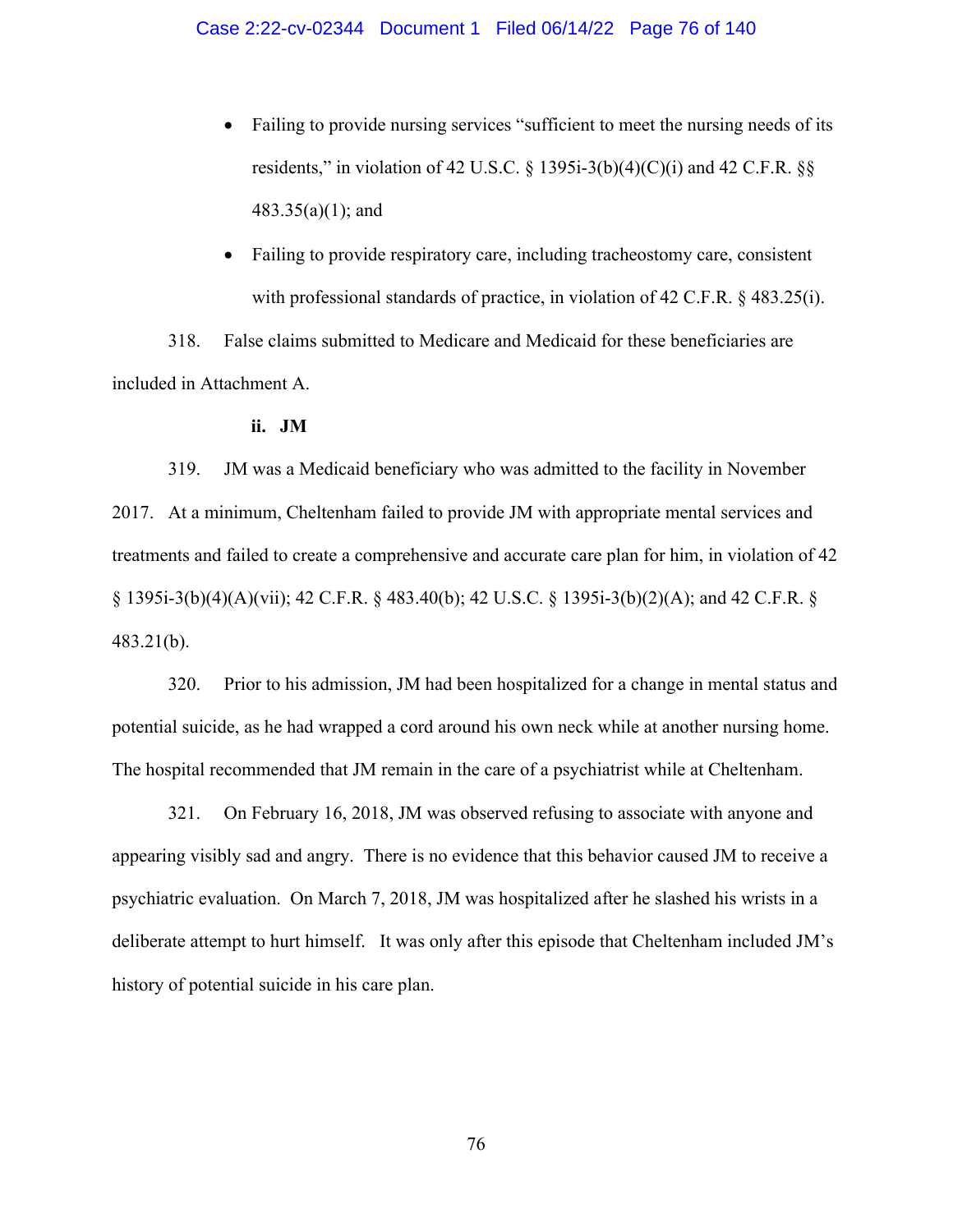# Case 2:22-cv-02344 Document 1 Filed 06/14/22 Page 77 of 140

322. JM was readmitted to Cheltenham on March 20, 2018. Shortly thereafter, he began refusing his morning medications. A physician was notified, but there was no evidence of any resulting orders.

323. On or around May 2, 2018, Cheltenham sent a psychology referral for JM to obtain additional support from behavioral health services, but he was never seen by these specialists and never received the support. On May 24, 2018, JM was observed only getting out of bed to go the bathroom. JM refused a dinner and, when asked how he was, just shook his head from side to side. There was no evidence of any additional inquiry or intervention by Cheltenham staff.

324. Less than two weeks later, on June 5, 2018, JM was found "hanging from a piece of bedsheet from the shower pole in the shower room." JM was non-responsive and transported to the hospital, where he was placed on a ventilator. JM died on June 12, 2018.

## **ii. CH**

325. CH was a Medicaid beneficiary. At a minimum, Cheltenham failed to provide CH with appropriate mental services and treatments and failed to create a comprehensive and current care plan for her, in violation of 42  $\S$  1395i-3(b)(4)(A)(vii); 42 C.F.R.  $\S$  483.40(b); 42 U.S.C. § 1395i-3(b)(2)(A); 42 C.F.R. § 483.21(b); and 42 U.S.C. § 1395i-3(b)(2)(C).

326. On June 9, 2018, CH informed Cheltenham staff that she was suicidal and had a plan to kill herself. Cheltenham sent her to the hospital, where CH was admitted for psychiatric evaluation and treatment. She subsequently returned to Cheltenham, but when a psychiatric nurse practitioner visited the facility on July 27, 2018, CH was not evaluated.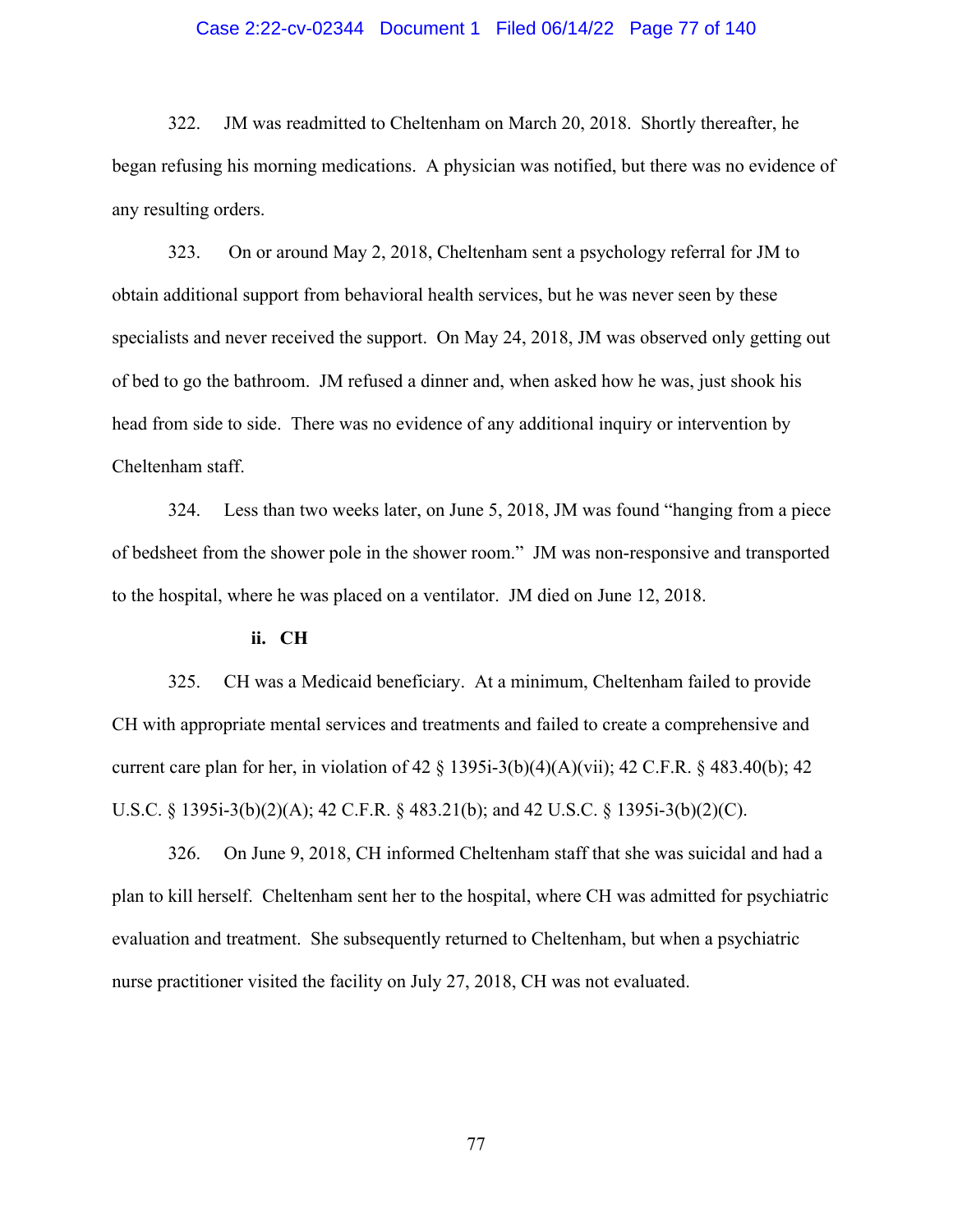## Case 2:22-cv-02344 Document 1 Filed 06/14/22 Page 78 of 140

327. As of September 7, 2018, CH's care plan had not been updated to reflect that staff was supposed to check on her every 15 minutes, change her room, and arrange an additional visit from a psychiatric provider.

328. On September 27, 2018, CH was only being seen by a mental health professional "as needed," even though Cheltenham still considered her to need regularly scheduled evaluations. She was still only being seen "as needed" on October 8, 2018, and Cheltenham was not tracking whether she needed more psychiatric care. According to Colleen Johnson, this represented a failure to address the problems that lead to JM's suicide in June 2018, which were insufficient interventions and psychiatric evaluations.

## **iii. RG**

329. RG was a Medicaid beneficiary. At a minimum, Cheltenham failed to keep RG free from neglect; failed to provide her with adequate dental services; failed to create a comprehensive and current care plan for her; and failed to keep her, her representative, and her physician properly informed and able to participate in the planning of her treatment, in violation of 42 C.F.R. § 483.12; 42 U.S.C. § 1395i-3(b)(4)(A)(vi); 42 C.F.R. § 483.55(a)(4); 42 U.S.C. § 1395i-3(b)(2)(A); 42 C.F.R. § 483.21(b); 42 U.S.C. § 1395i-3(c)(1)(A)(i); 42 C.F.R. § 483.10(c); and 42 C.F.R. § 483.10(g)(14).

330. In October 2016, RG was placed in isolation due to fears of a staph infection in her craniotomy site. RG was neglected during her isolation, as one day she was not fed breakfast or lunch, her brief was not changed, and she was found soaked in urine.

331. RG also had a history of refusing to see the dentist in August 2017, September 2017, and October 2018. Her care plan, however, did not contain any specific interventions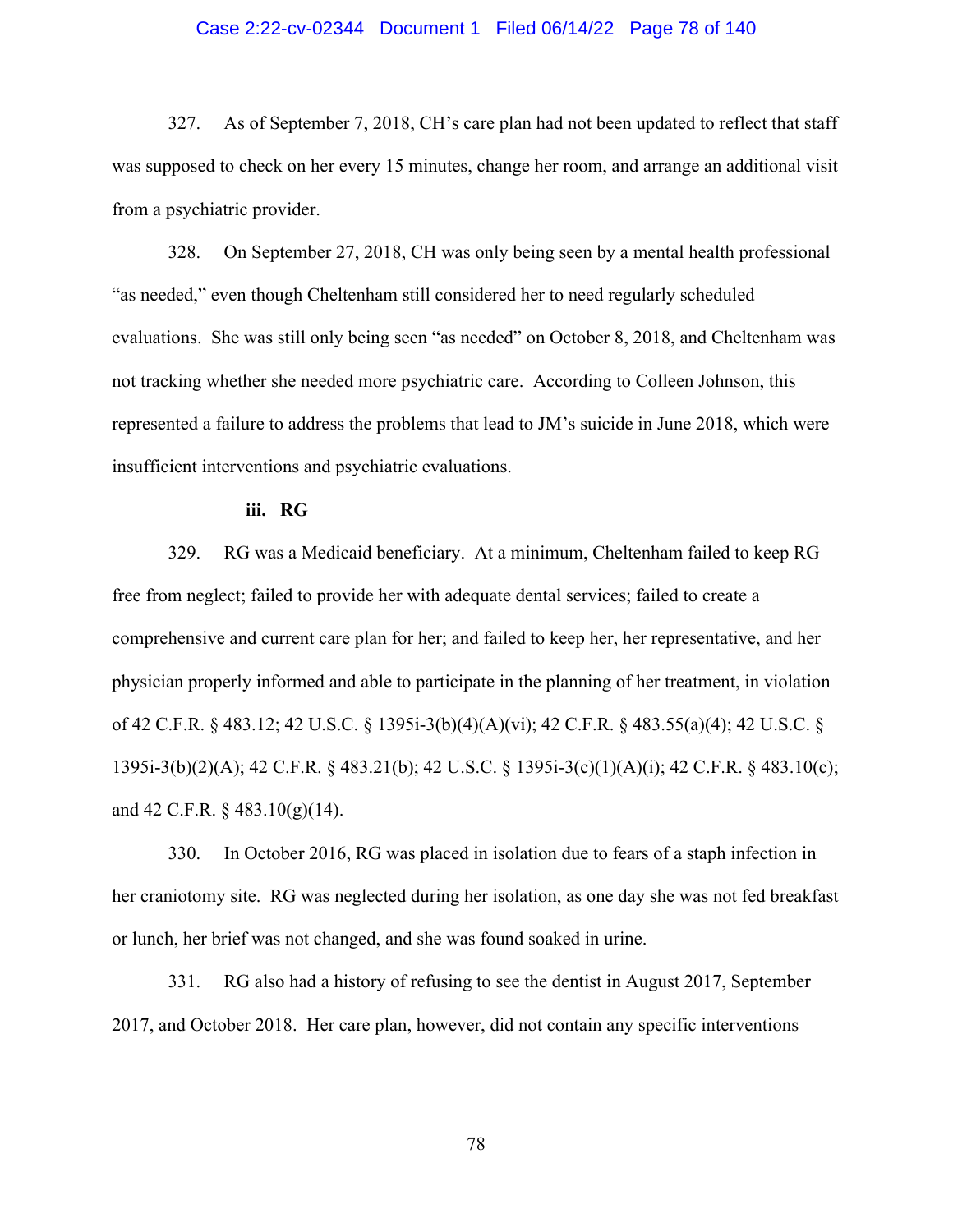# Case 2:22-cv-02344 Document 1 Filed 06/14/22 Page 79 of 140

developed to address this problem, any attempts to find care alternatives, or any efforts to educate RG or her representative about the risks posed by her refusal of dental care.

332. By July 2018, RG was severely cognitively impaired. On July 11, 2018, RG's gums were observed to be swollen, bleeding, and containing pus. The next day, a dentist identified abscesses on three of her teeth, determined that these teeth were not restorable, and diagnosed her with severe periodontal disease and "gross" amounts of plaque.

333. RG was to be referred to an oral surgeon for tooth extractions and prescribed additional dental treatments, including medication and additional dental treatments. However, as of November 5, 2018—nearly four months later—Cheltenham had not provided the recommended medication or followed up with the dentist for additional treatments. Cheltenham also did not notify the resident's physician about the dentist's recommendation.

#### **iv. JD**

334. JD was a Medicare and Medicaid beneficiary first admitted to Cheltenham on November 30, 2015. At a minimum, Cheltenham failed to keep JD free from abuse and neglect, failed to provide adequate supervision to prevent accidents, failed to ensure she did not receive unnecessary drugs, and failed to provide nursing services sufficient to meet JD's needs, in violation of 42 C.F.R. § 483.12; 42 C.F.R. § 483.25(i); 42 C.F.R. § 483.45(d); 42 U.S.C. § 1395i-3(b)(4)(C)(i); and 42 C.F.R. §§ 483.35(a)(1).

335. On February 15, 2016, JD was hit in the chest by another resident. On February 17, 2016, she was kicked in the shin by a nursing aide and suffered a bruise. She was also found with different bruises on her body on April 11, 2016; April 16, 2016; April 25, 2016; May 30, 2016; June 10, 2016; and June 22, 2016.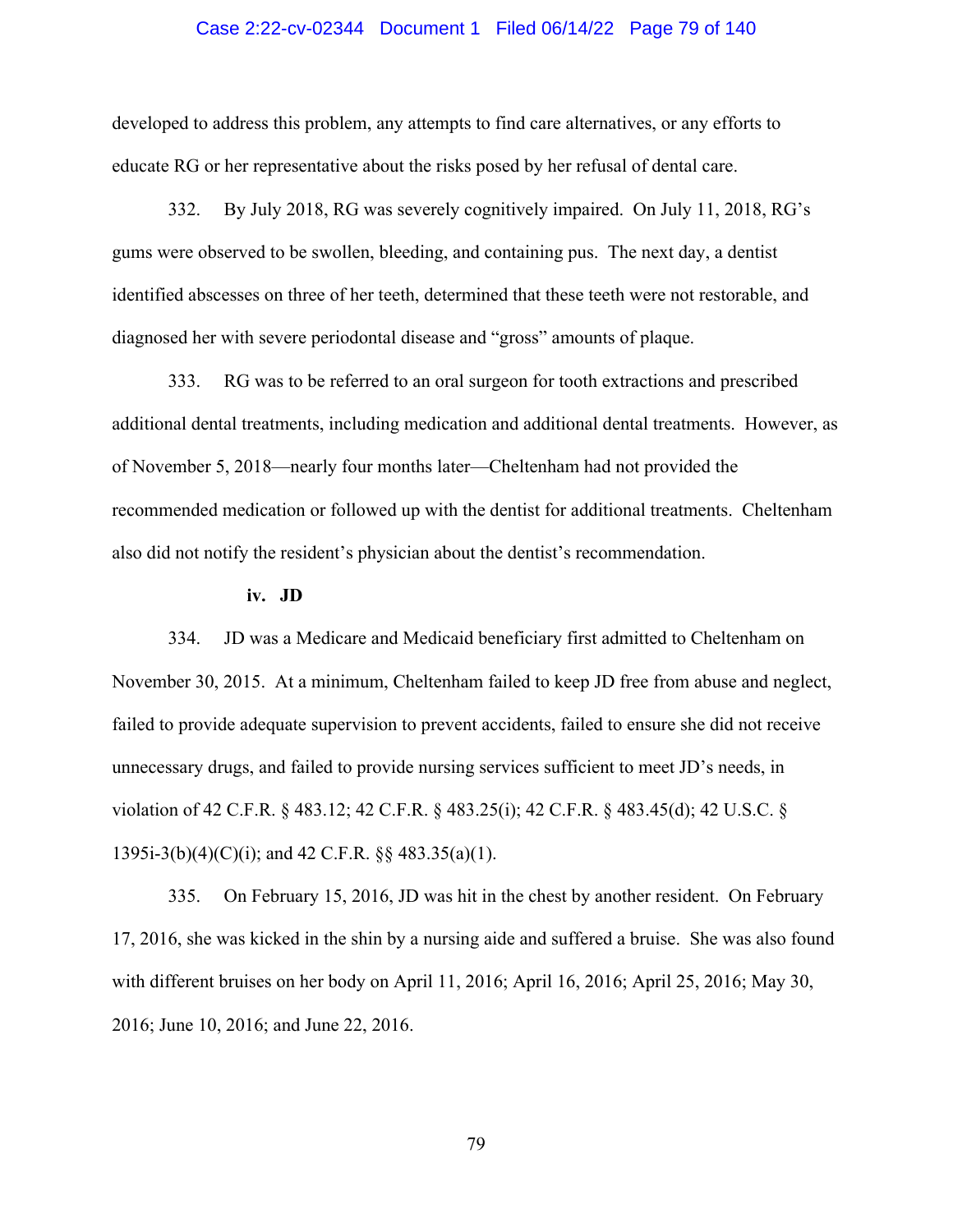# Case 2:22-cv-02344 Document 1 Filed 06/14/22 Page 80 of 140

336. In a monthly report for April 2016, Omnicare recommended that Cheltenham reevaluate and potentially discontinue JD's receipt of lorazepam, an antianxiety drug, because the 2015 American Geriatric Society Beers Criteria strongly recommended avoiding such medications for individuals with agitation, insomnia, or delirium due to an increased risk of serious, negative side effects, including falls and fractures.<sup>2</sup>

337. Omnicare repeated this recommendation in September 2016.

338. Eventually JD was put on one-on-one supervision due to her accumulating bruises. But even after supposedly receiving this one-on-one supervision, she fell and was hospitalized with a fractured hip. On information and belief this injury occurred on or around November 1, 2016.

339. After returning to Cheltenham from the hospital on November 4, 2016, JD fell again and fractured her femur on or around November 28, 2016. The nurse who was supposed to be supervising her claimed that he did not know she was supposed to receive one-on-one supervision.

340. JD also suffered additional falls on October 26, 2018, and on December 15, 2018.

341. Finally, Omnicare informed Cheltenham in monthly reports for January 2016, July 2016, January 2018, and June 2018 that JD was receiving appetitive suppressing medications even though she had experienced unintentional weight loss or been diagnosed with anorexia or malnutrition. In monthly reports for May 2016 and February 2018, Omnicare also recommended reducing and hopefully discontinuing JD's antipsychotic medication, because the

 $2$  The Beers Criteria was established in 1991 to help identify potentially inappropriate medications for the elderly.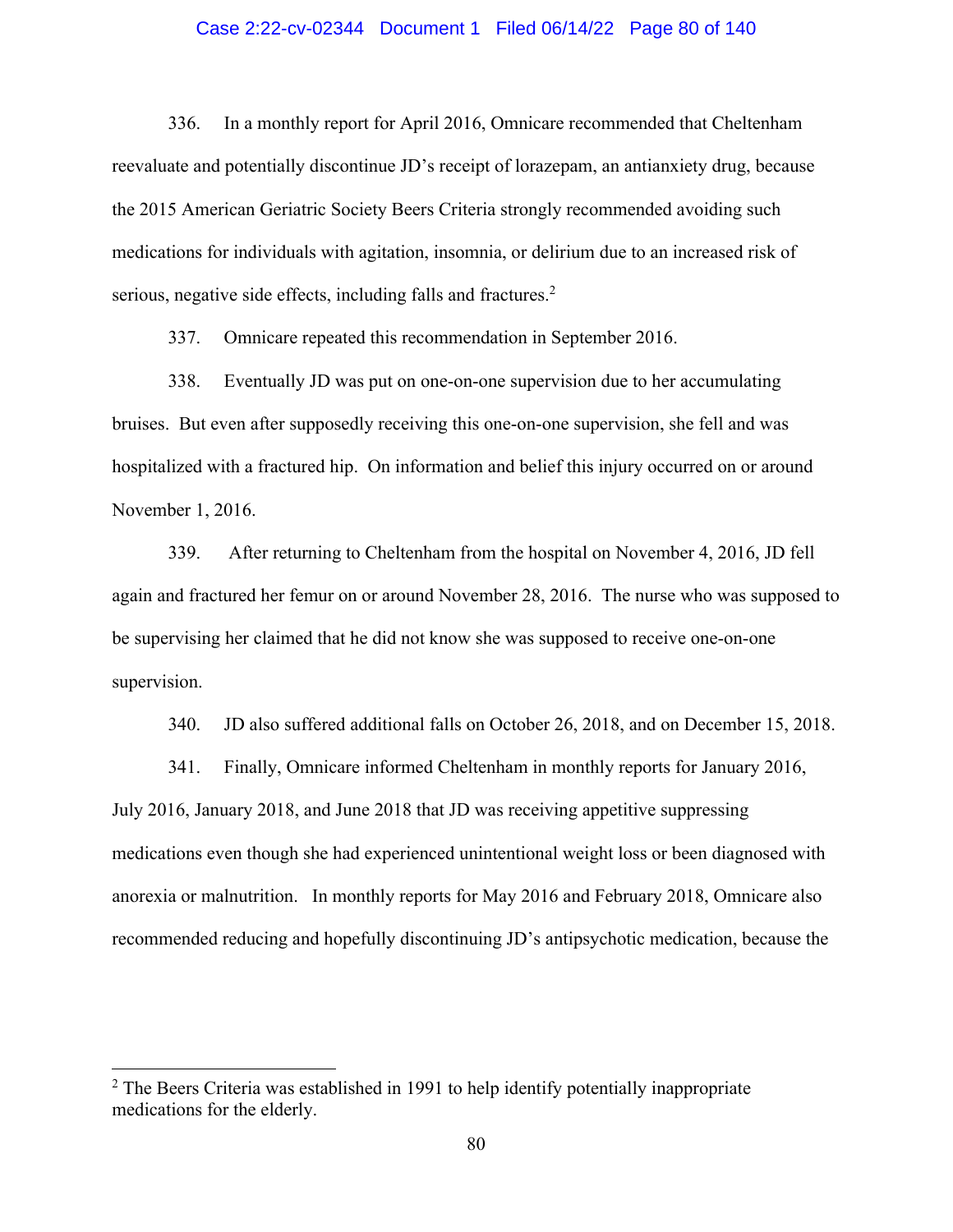# Case 2:22-cv-02344 Document 1 Filed 06/14/22 Page 81 of 140

medication's label contained a warning from the FDA that antipsychotics posed an increased risk of mortality for individuals who had dementia.

**v. LC** 

302. LC was a Medicaid beneficiary who was admitted to Cheltenham on February 16, 2017, after three months in acute care for a massive stroke. At a minimum, Cheltenham failed to provide nursing services sufficient to meet LC's needs and failed to provide her respiratory care consistent with professional standards of practice, in violation of 42 U.S.C. § 1395i-

3(b)(4)(C)(i); 42 C.F.R. §§ 483.35(a)(1); and 42 C.F.R. § 483.25(i).

303. LC was non-verbal, but could communicate by nodding or shaking her head. LC had a tracheostomy, or a surgically created hole through the front of the neck and into the windpipe which provides an air passage for a breathing tube.

304. On February 17, 2017, LC was observed attempting to pull her breathing tube out of her windpipe. Cheltenham ordered hand mittens in response.

305. On February 19, 2017, LC was found in bed with her breathing tube completely out. Cheltenham staff were able to put the tube back in by hyperextending the resident's neck, but LC was in respiratory distress. In response, the facility's only interventions were to increase supervision and continue with the hand mittens. However, LC continued to have periodic episodes of agitation in which she attempted to remove her breathing tube.

306. On February 20, 2017, at 2:48 pm, LC attempted to pull her breathing tube out. At 6:30 pm on the same day, the resident was found with one mitten off. The mitten was replaced and the resident left alone in her room. At 7:45 the resident was found to be unresponsive and without her breathing tube. LC died at 8:33 pm.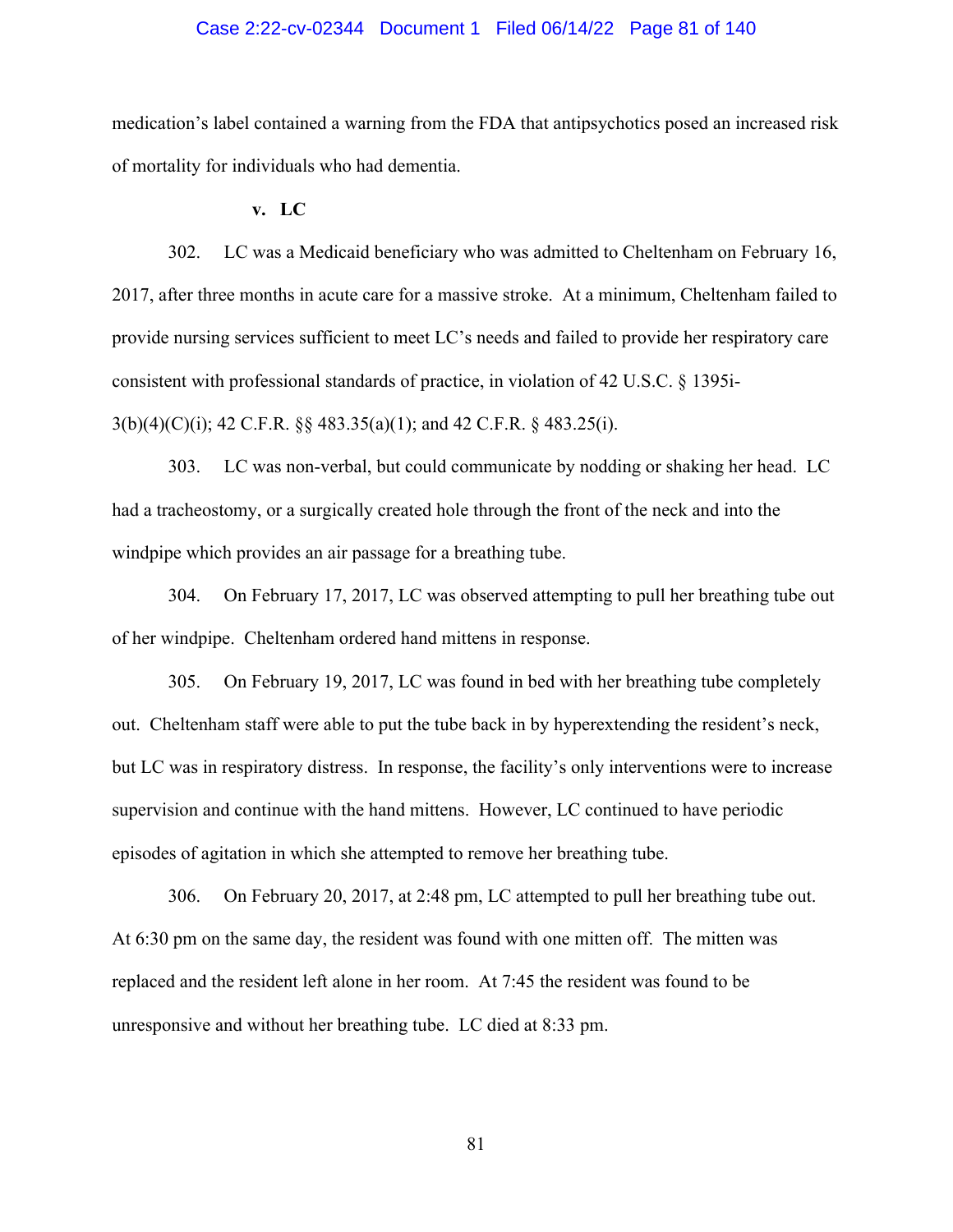## **V. THE SANCTUARY AT WILMINGTON PLACE**

307. From at least January 1, 2017, through December 31, 2018, the Sanctuary at Wilmington Place provided grossly substandard care to its residents. Throughout this period, the facility had pervasive and significant deficiencies relating to general resident care, prescription medications, staffing, and medical records.

308. However, during this time, Matt Lehman and others at AHF Management were largely focused on Wilmington Place's financial health, instead of the well-being of its residents. This was a substantial factor in causing the worthless and grossly substandard care that Wilmington Place provided.

309. For instance, on April 18, 2017, Colleen Johnson informed Matt Lehman that there were still significant problems with Wilmington Place's clinical care, including medication errors, a failure to document and address resident falls, missing skin assessments, and incorrect care plans and orders. Johnson further stated that she was concerned "that we are not correcting or following up from same items from previous visits . . . I wanted to give you a heads up so we can come up with some kind of plan to get this on track here."

310. On April 24, 2017—less than a week after Johnson informed him of repeated care deficiencies at the facility—Matt Lehman wrote an email to Rick Cordonnier, Wilmington Place's administrator, in which he did not mention the facility's various care problems. Instead, Lehman told Cordonnier that the "March financials" indicated "it was an awful month and year to date is not any better." Lehman continued his admonishment, writing that Wilmington Place "should be making money every month. Let me know what your plan is to get it back on track."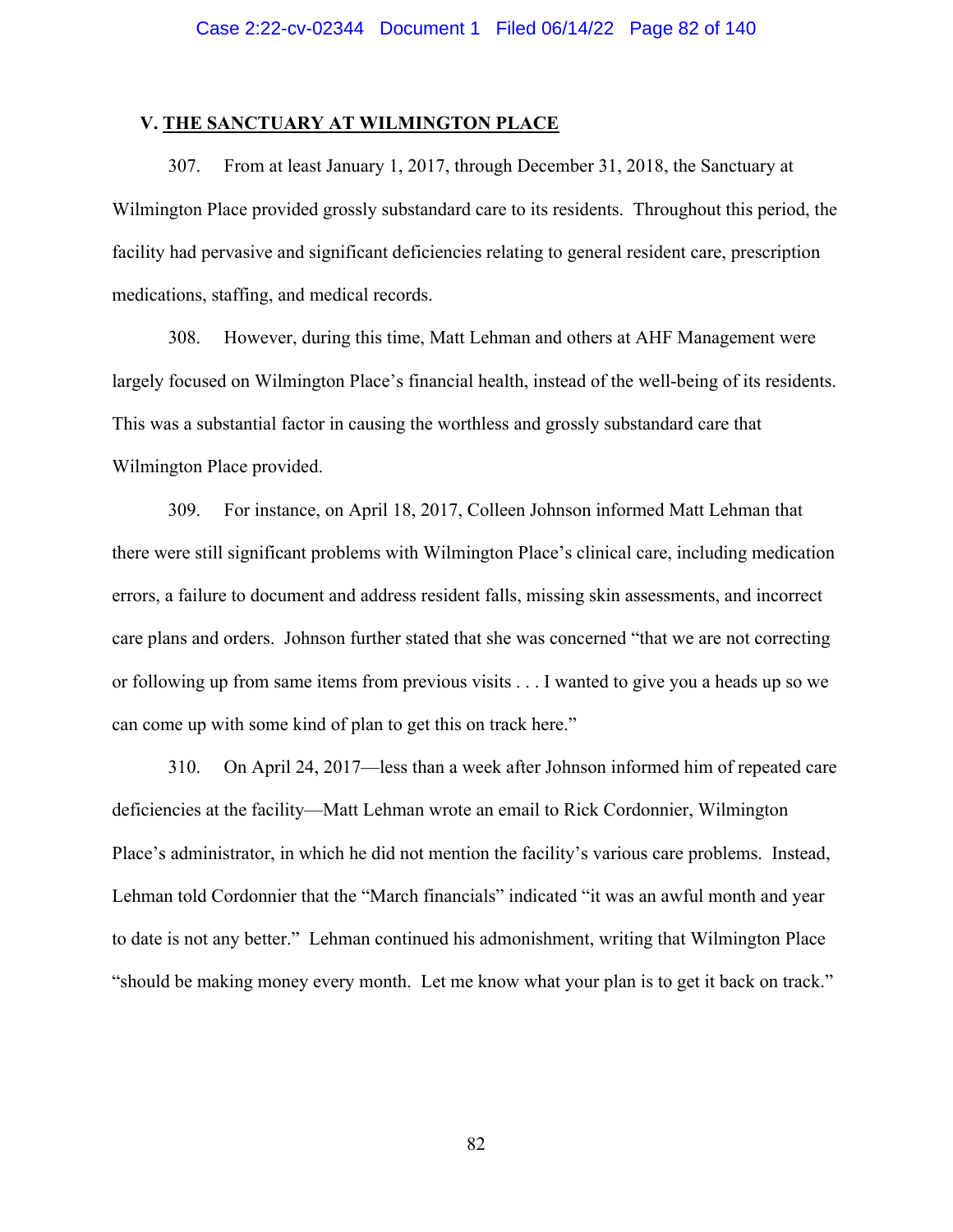# Case 2:22-cv-02344 Document 1 Filed 06/14/22 Page 83 of 140

311. As alleged in further detail below, following these emails, none of the care problems that Johnson had identified were fixed. However, Wilmington Place's net income in 2018 was nearly nine times higher than it was in 2017.

## **A. Basic Resident Care**

312. Wilmington Place repeatedly identified or learned that there were serious problems with the care it provided to its residents. Notwithstanding this knowledge, the facility continued to provide grossly substandard care, including various infection control failures.

## **i. General Care Deficiencies**

309. On March 8, 2017, Colleen Johnson reported to Matt Lehman that she had found numerous residents with pressure ulcers during a recent facility. However, Johnson observed that there was "[n]o evidence wound protocols were followed/in place."

310. Later that month, a risk management consultant visited Wilmington Place and provided feedback on "pressure ulcers that worsened after admission," to Sue Lehman, Matt Lehman, Colleen Johnson, and Rick Cordonnier. In general, the consultant stated that postadmission pressure ulcers were something facility needed "to work on due to their elevated number." In fact, she noted that residents at Wilmington Place were developing pressure ulcers at more than twice the average rate of other facilities in Ohio and the rest of the country. The facility identified several root causes for this problem, including that residents were regularly "just left in bed by staff." In addition, Wilmington Place recognized that facility staff were not properly repositioning residents in their bed or chair and that staff was "slow to notice and communicate the early stages of functional decline."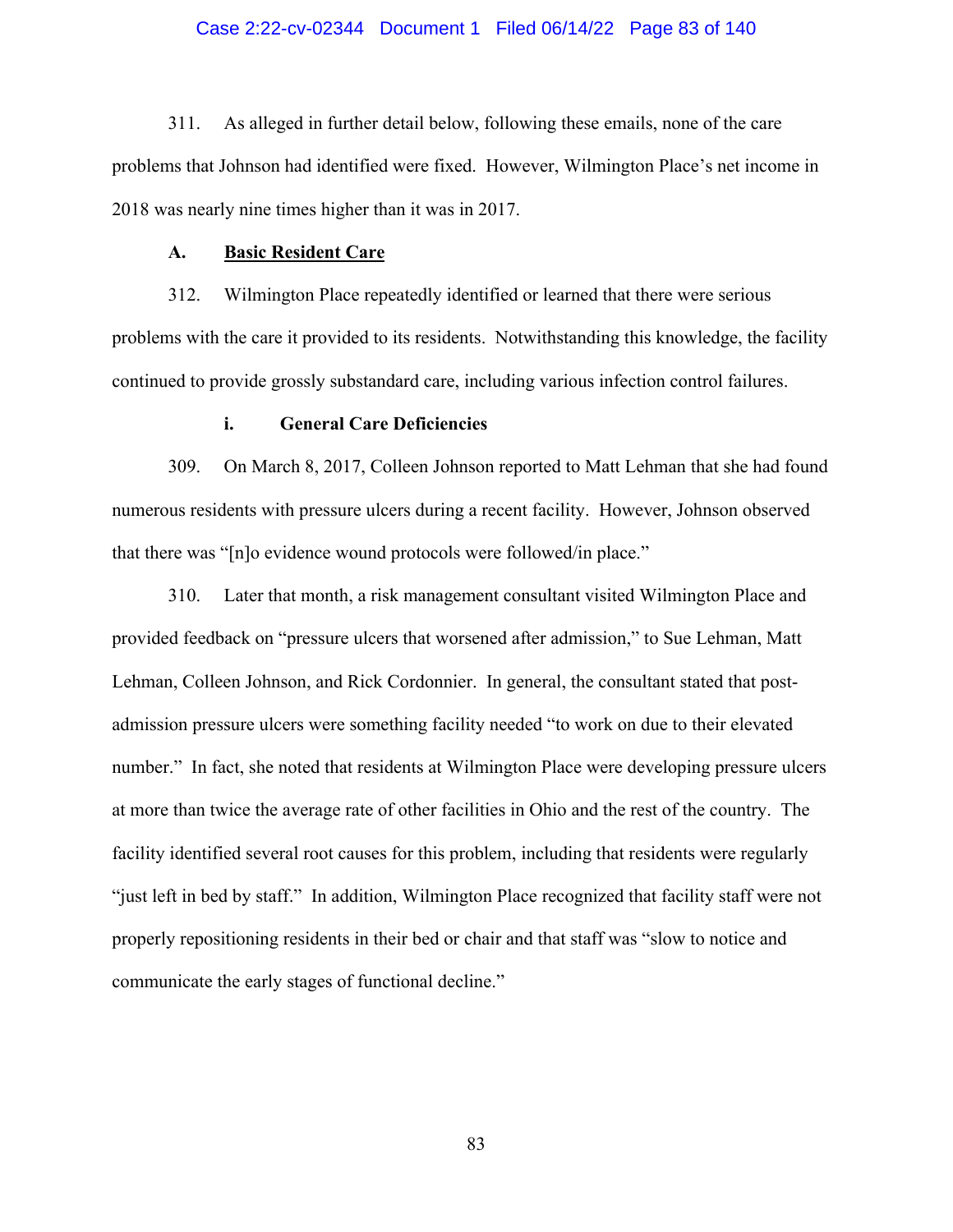# Case 2:22-cv-02344 Document 1 Filed 06/14/22 Page 84 of 140

311. In an internal email sent on March 21, 2017, to an AHF Management employee, Matt Lehman described falls and pressure ulcers at Wilmington Place as "a major concern that they will need assistance on."

312. Ohio health inspectors also found that Wilmington Place "failed to prevent neglect of residents" in a complaint survey completed on May 17, 2017.

313. One resident "was found sitting in her wheel chair with dried feces and urine on her wheel chair and lower back." Nursing aides at the facility "documented [that] they believed [the resident's] incontinence pad had not been changed for a while" and "it took three [nursing assistants] to clean up the mess." A nursing aide had been observed cleaning "up the feces on the floor but did not clean the resident."

314. A different resident had to urinate at 5:00 A.M. "and was unable to call for help" because a nursing aide "had moved her call light out of [her] reach and told her I am tired of you putting on your light." This nursing aide was found "sleeping in the common room during the middle of the shift."

315. Even after the nursing aide was found sleeping, Wilmington Place allowed the nursing aide to continue to work and no one checked on the residents assigned to the assistant "to ensure care was provided to the residents." Moreover, the facility did not have "policies or procedures for staff to follow if an employee is found sleeping on the job."

316. An AHF Management employee sent an internal email to Matt Lehman, Johnson, and Cordonnier on May 26, 2017, in which she described attempts to educate Wilmington Place's staff of their responsibilities "when abuse or neglect is suspected." The AHF Management employee reported that "not one nurse mentioned that checking the residents" was something that should be done when abuse or neglect was suspected.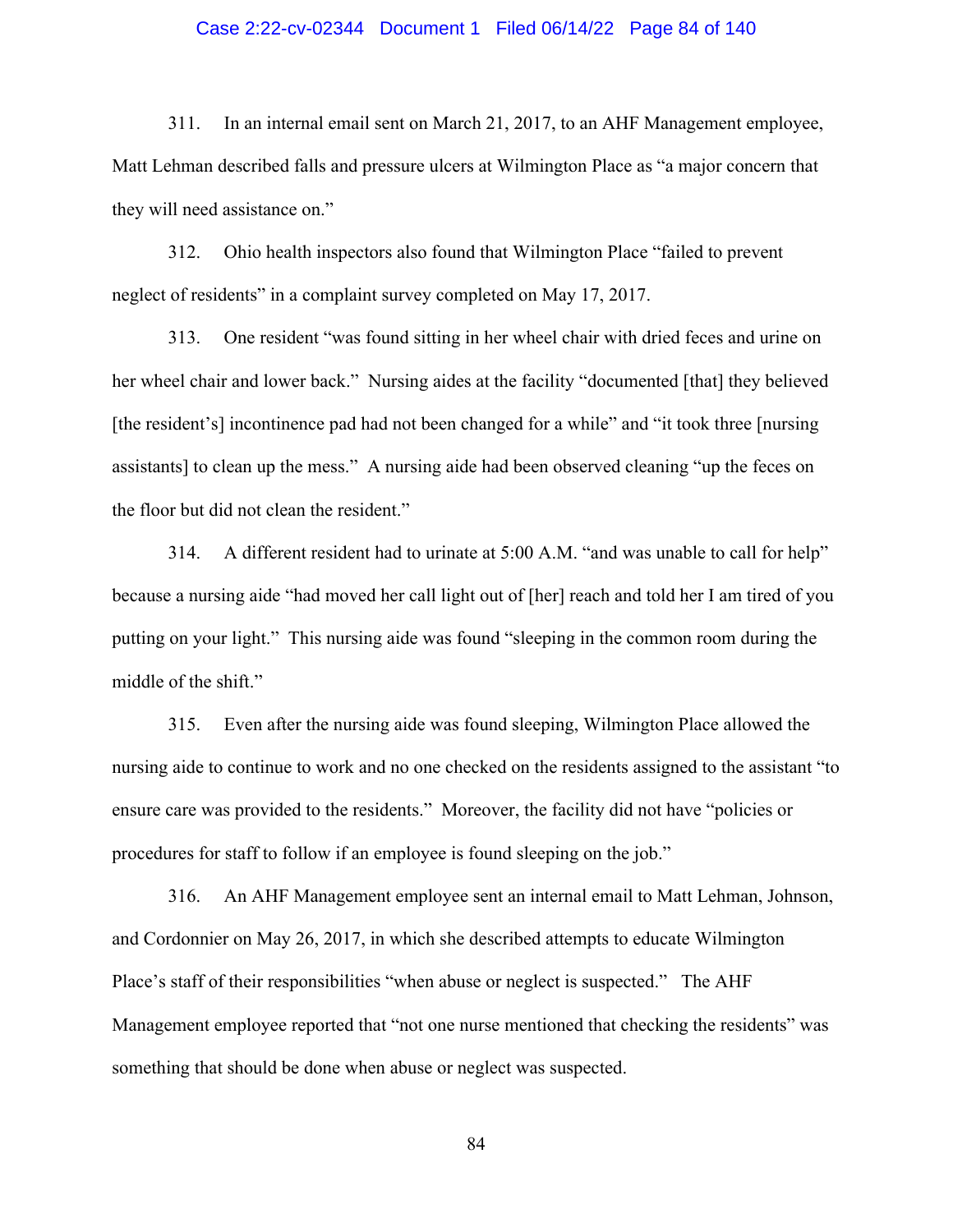# Case 2:22-cv-02344 Document 1 Filed 06/14/22 Page 85 of 140

317. In another survey completed on October 17, 2017, Ohio health inspectors found that the facility had failed to follow hospital discharge instructions by failing to schedule an ordered physician consultation for a discharged resident. The inspectors noted that this deficiency was "an example of continued non-compliance" from an earlier survey completed on August 24, 2017.

318. Johnson visited Wilmington Place from December 4 to December 7, 2017, and subsequently reported continued resident neglect to Matt Lehman and Jeff Weiner, the facility's new administrator. For instance, Johnson observed that residents were just left "in bed in the daytime in a gown, on their back and [a] call light not in reach." Johnson also noticed other "unkempt" residents who needed to be shaved or receive nail care, as well as residents' catheter bags just left out in plain view.

319. Moreover, despite the facility documenting that many residents were eating less than 50 percent of your food, Johnson noted that there was "no evidence" that staff offered these residents any food substitutions or supplements. In addition, Johnson witnessed two "small residents in low wheelchairs at the dining tables and their heads are barely above the table," leaving them "[u]nable to reach their food items."

320. Meanwhile, Wilmington Place continued to provide deficient skin care to its residents. An internal January 2018 wound audit found that 20 residents had some sort of wound or sore on their skin. This was roughly 1/3rd of Wilmington Place's resident population.

321. In another survey that was completed on April 30, 2018, Ohio health inspectors found that Wilmington Place had failed to properly report and investigate alleged resident abuse and neglect. These deficiencies stemmed from two alleged incidents of verbal abuse and neglect. In the first, a resident needing assistance to go the bathroom and then return to bed claimed that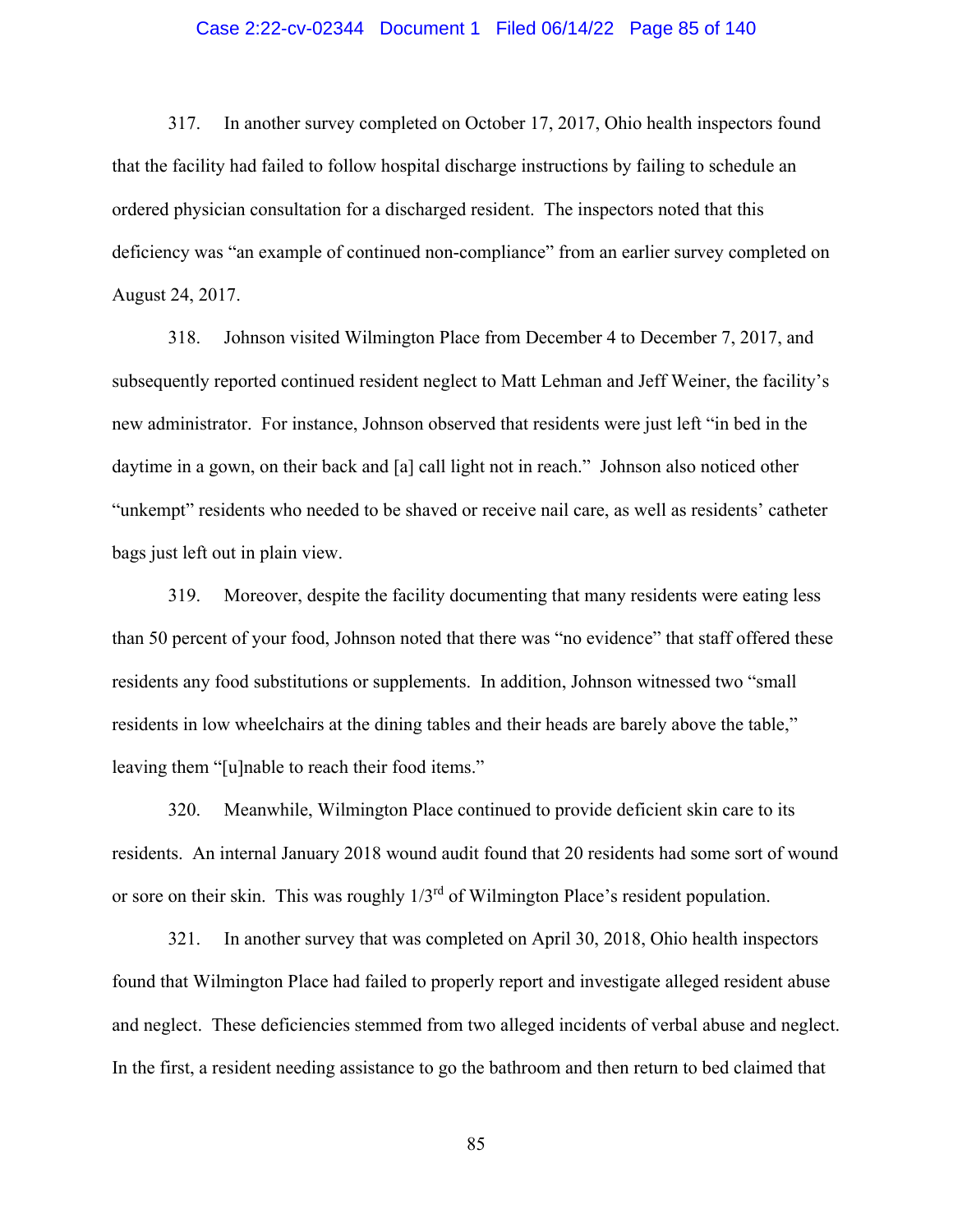## Case 2:22-cv-02344 Document 1 Filed 06/14/22 Page 86 of 140

an aide told her to "shut up," left feces on her floor, and improperly positioned her on her bed. The resident shared this alleged verbal abuse with a different aide who did not report it to her supervisor or Wilmington Place's management. Instead, the director of nursing only learned of the incident from the son of the affected resident. The facility had no evidence that the aide in question, or other residents who interacted with the aide, were interviewed.

322. The second incident involved a resident alleging that an aide was rude, improperly placed her on her bed, and then left the room. The resident "urinated in her briefs and got some urine on her dress," before a different aide entered and helped her. There was no evidence that anyone "reported the alleged abuse immediately to a manager as required and there was no witness statement obtained" from the second aide.

323. Both incidents were contrary to Wilmington Place's own abuse policy, which required allegations of abuse or neglect to be reported within two hours and for the facility to obtain written statements from any witnesses.

324. On January 26, 2019, a friend or relative of a Wilmington Place resident posted a review of the facility on Caring.com, in which the reviewer stated that "[i]f you care about the person don't put them there." The reviewer explained that he or she "had my loved ones removed [within] the first twelve hours," because Wilmington Place just "put them in bed," left them there, "and won't come when the call button is pushed."

## **ii. Infection Control**

325. Colleen Johnson visited Wilmington Place in March 2017 and found the documentation relating to infection control to be lacking. As she reported to Matt Lehman on March 8, 2017, Johnson did not see any logs of infections, a map of the facility with infections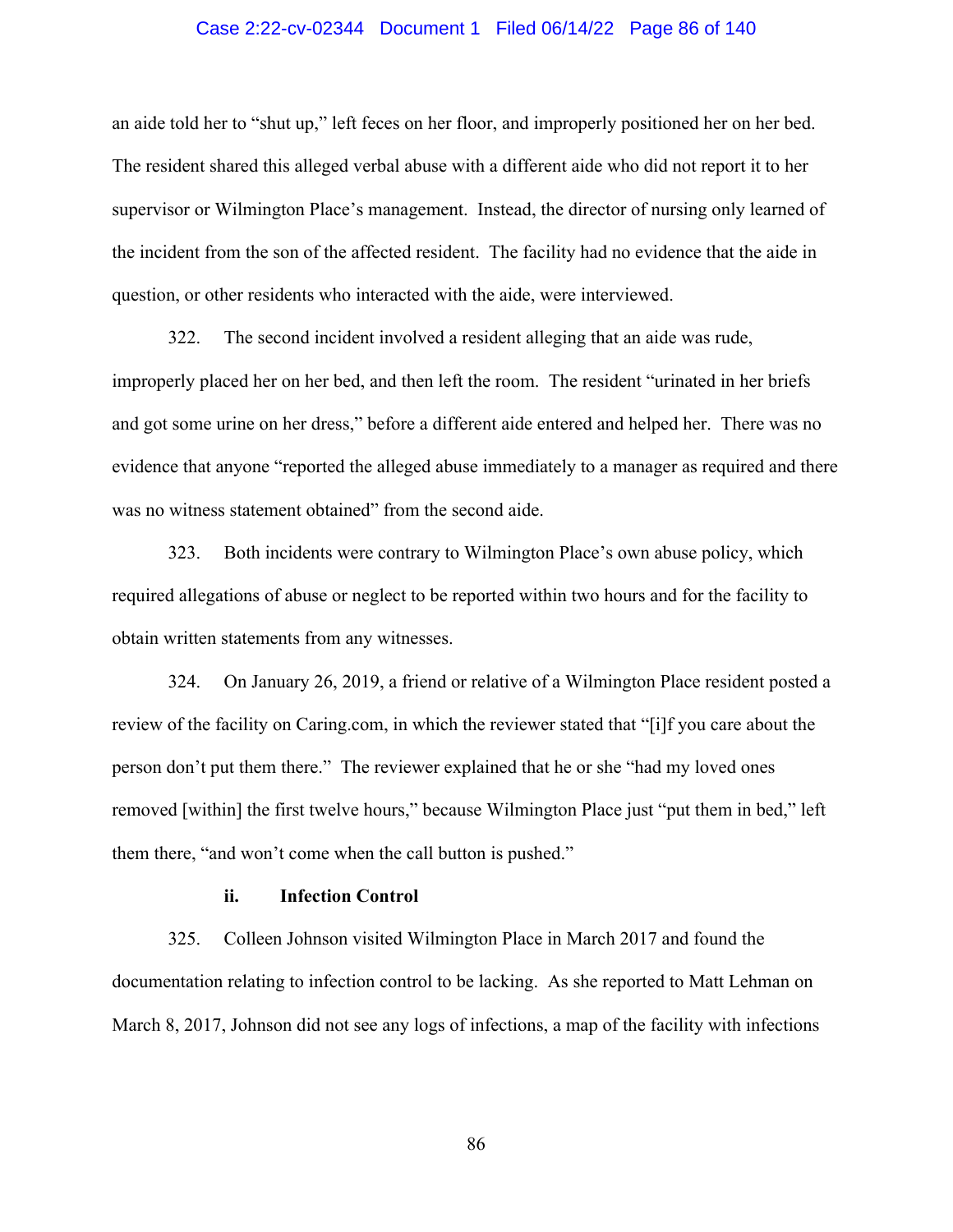# Case 2:22-cv-02344 Document 1 Filed 06/14/22 Page 87 of 140

marked to assess if an infection was spreading, or education provided on deficient infection practices.

326. In a survey completed on August 24, 2017, Ohio health inspectors found that Wilmington Place "failed to maintain an infection control monitoring program." In fact, "there was no evidence of anyone at the facility monitoring infection trends" from June 2016 until July 2017. The health inspectors further noted that the director of nursing confirmed that "there was no evidence of an infection control or monitoring program."

327. In her visit to the facility in early December 2017, Johnson viewed a student nurse violate infection control standards by drawing blood from a resident's finger without wearing any gloves. As Johnson indicated in the report she provided to Matt Lehman and Jeff Weiner, a facility instructor was present but did nothing. Johnson also asked Wilmington Place to educate the instructor "on requirements for dignity and infection control."

328. Johnson further noted the staff were placing soiled linens on the floor of resident's rooms, which was also a deficient infection control practice.

329. In an Ohio survey completed on November 26, 2019—mere months before the onset of the COVID-19 pandemic—the facility was found to have "failed to ensure standard infection control practices were followed for the residents." The health inspectors concluded that a resident being treated for an infection should have been isolated, but an interview with a nurse confirmed that this resident "was not on any isolation precautions." An order was eventually issued for "airborne and contact precautions" until the resident's infection was no longer contagious. However, the inspectors eventually learned that Wilmington Place was "not equipped" for airborne infection control precautions.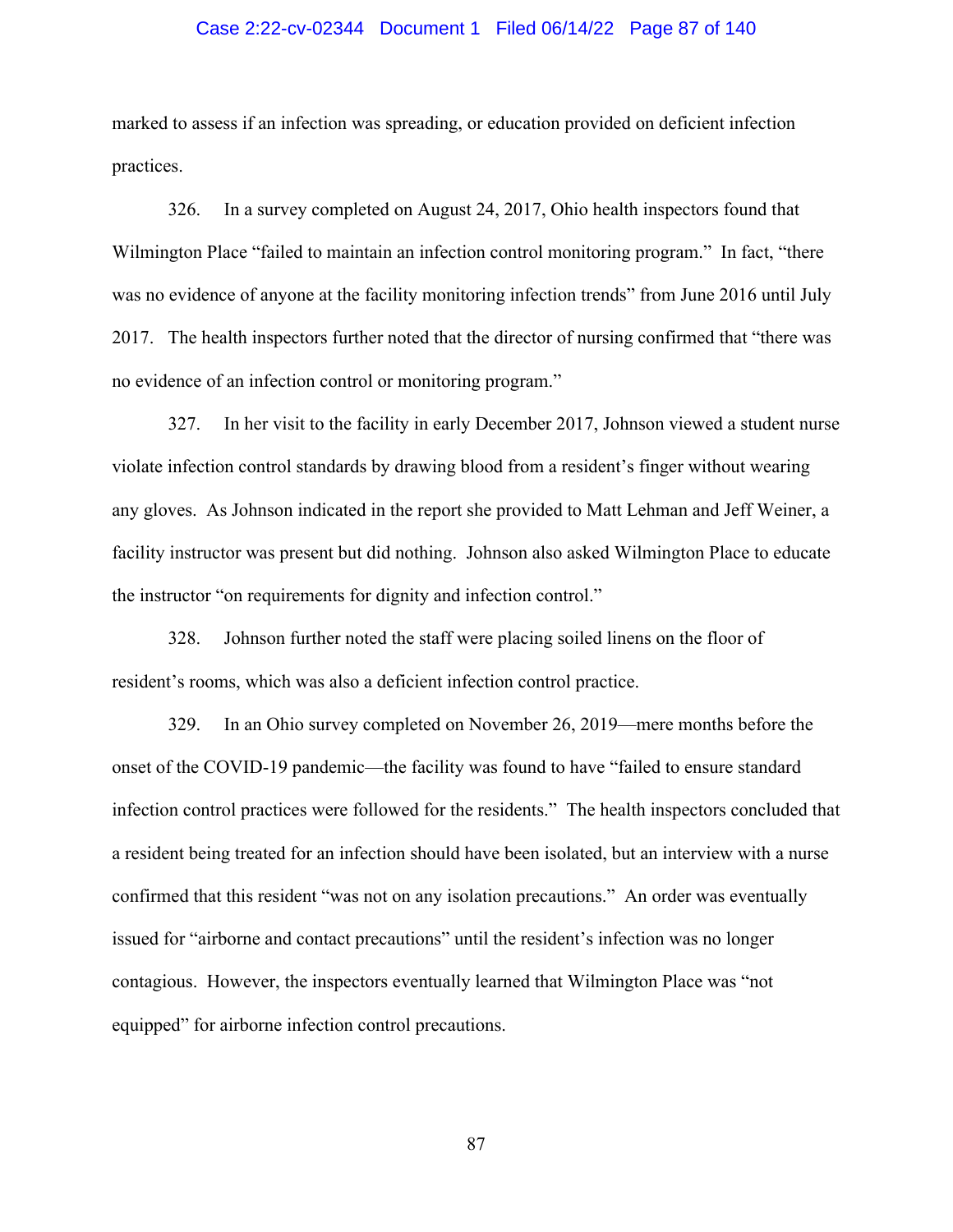## Case 2:22-cv-02344 Document 1 Filed 06/14/22 Page 88 of 140

330. The facility also "failed to provide monitoring of their water management plan" to help prevent legionella, a bacteria that can cause a pneumonia-like illness commonly known as Legionnaires disease. Wilmington Place was supposed test its water every month to help prevent legionella, but "there was no evidence the facility completed the routine monitoring specified in their water management program."

# **iii. Quality Measures**

331. Wilmington Place was an outlier on several quality measures, which are metrics that CMS has designated as potentially useful in evaluating nursing home performance. This information was available to the facility through CMS' CASPER reports, which allow nursing homes to check their quality measure data, compare their metrics compare to state and national averages, and determine if they are an outlier in any categories.

332. For example, on December 15, 2017, Christina Lukezic, a registered nurse working for AHF Management, obtained a CASPER report that showed that Wilmington Place was a significant national outlier in several nursing home quality measures from June 2017 to November 2017. During this period, Wilmington Place was in the 97<sup>th</sup> percentile for residents suffering falls with a major injury, the  $97<sup>th</sup>$  percentile for residents who were prescribed antianxiety or hypnotic medications, the 95<sup>th</sup> percentile for residents with excess weight loss, the  $93<sup>rd</sup>$  percentile for residents with behavioral symptoms affecting others, the  $90<sup>th</sup>$  percentile for residents suffering falls, and the 90<sup>th</sup> percentile for low-risk residents who lost their bowel or bladder control. As a practical matter, this often meant that, for these quality measures, Wilmington Place was two or three times worse than an average facility.

333. Wilmington Place was still a significant quality measure outlier in 2018. For example, in the fourth quarter of 2018, the facility was in the 96th national percentile for falls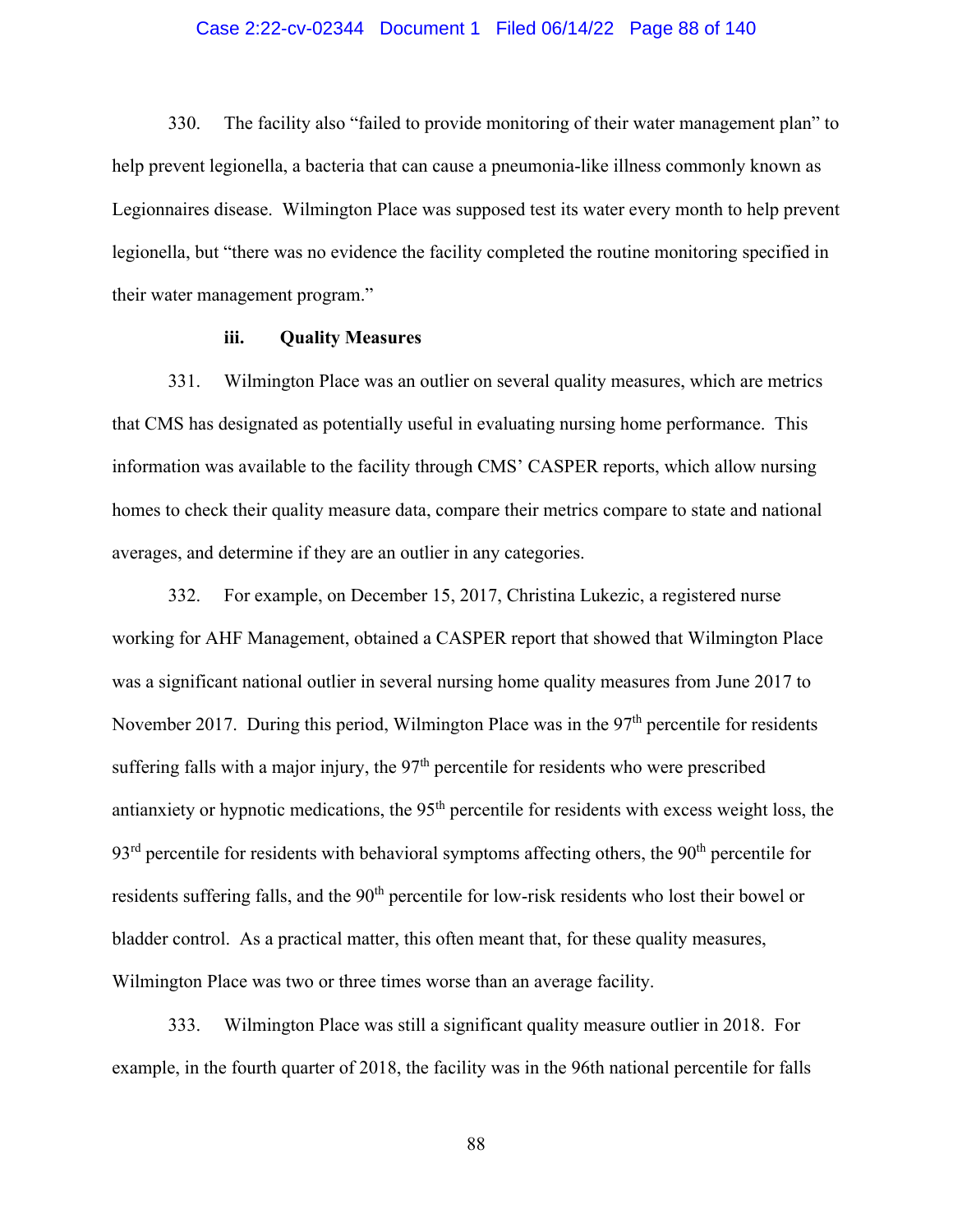## Case 2:22-cv-02344 Document 1 Filed 06/14/22 Page 89 of 140

with a major injury and in the 96th percentile for residents whose ability to move independently worsened. Again, Wilmington Place was exponentially worse than the national average for these quality measures.

## **B. Prescription Medications**

335. Wilmington Place had repeated problems with unnecessary medications, medication errors, and unavailable medications. The facility was also repeatedly alerted by Omnicare, its consultant pharmacist, to numerous other deficiencies related to prescription medications.

# **i. Unnecessary Medications and Medication Errors**

337. Omnicare is national pharmacy that specializes in providing services to numerous homes. Between January 2016 and October 2018, Wilmington Place received over 1,000 specific recommendations from Omnicare relating to medications that were unnecessary, contraindicated, or otherwise problematic.

338. For example, on July 12, 2017, Omnicare recommended that Wilmington Place consider reducing the dose of (and ultimately eliminating) an antipsychotic drug for a resident with dementia. The basis for this recommendation was an FDA warning that there is an increased risk of death when elderly people with dementia are treated with antipsychotics. In addition, the 2012 Beers Criteria for potentially inappropriate medications for the elderly recommended avoiding antipsychotics for persons with dementia due to an increased risk of stroke and death. Wilmington Place did not respond to this recommendation.

339. In fact, the facility had a habit of not responding to pharmacy recommendations. When Colleen Johnson visited Wilmington Place at the beginning of March 2017, she found numerous pharmacy recommendations dating back to the last quarter of 2016 that "were not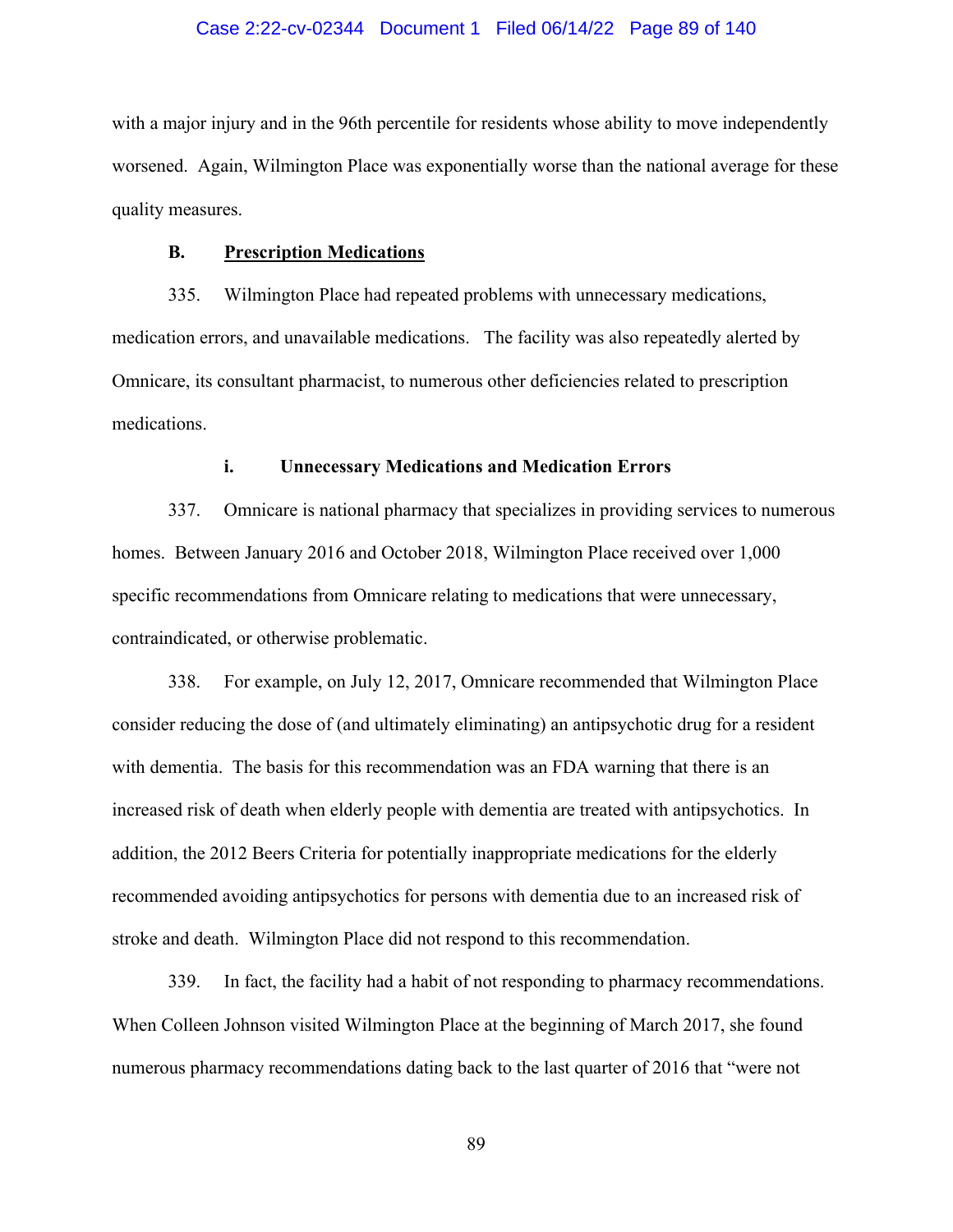# Case 2:22-cv-02344 Document 1 Filed 06/14/22 Page 90 of 140

addressed" by Wilmington Place or a physician. Johnson emailed this information to Matt Lehman on March 8, 2017.

340. In a survey completed on August 24, 2017, Ohio health inspectors found that the facility was still failing to ensure the pharmacy recommendations were addressed in a timely manner.

341. In addition, the health inspectors determined that Wilmington Place had failed to ensure non-drug interventions before administering pain medication. The inspectors noted that one resident's care plan called for pain management through repositioning and back rubs. Yet the resident was given pain medication for six weeks and the facility never attempted these nondrug interventions. Ohio's health inspectors also found a similar deficiency with another resident.

342. Wilmington Place also struggled with medication errors. For example, following her visit to Wilmington Place in April 2017, Johnson sent an email to Matt Lehman in which she noted a "BIG concern" related to a resident medication error. This resident had been admitted on March 20, 2017, at which point he was receiving Coumadin (a blood thinner) and Plavix (another blood thinner). The Plavix medication was supposed to be discontinued in three days, yet the resident was still receiving it nearly a month later. This placed the resident at unnecessary risk of hemorrhage or other serious side effects related to blood thinners.

343. While investigating an unrelated complaint on October 1, 2018, Ohio health inspectors further determined that Wilmington Place had a medication error rate above the five percent threshold for acceptability.

344. The Ohio inspectors returned ten days later and found that Wilmington Place had "failed to ensure a resident was free from unnecessary medications" and "failed to ensure an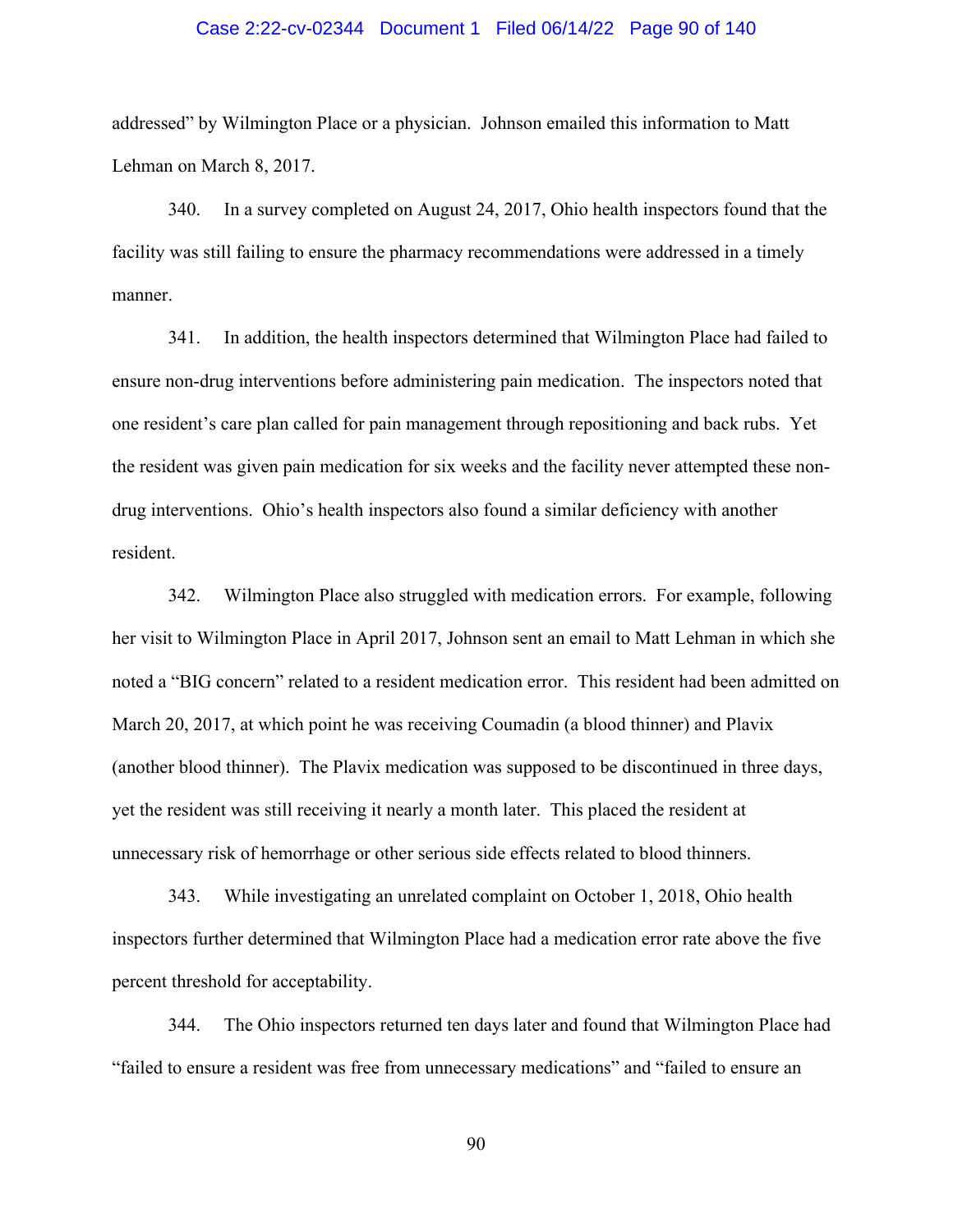# Case 2:22-cv-02344 Document 1 Filed 06/14/22 Page 91 of 140

antibiotic was assessed and reviewed as required" when it administered an antibiotic without a sufficient justification. A resident had received an antibiotic to prevent a urinary tract infection, but there was no "documentation of a urine culture being completed or signs and symptoms of a UTI." In an interview, the director of nursing verified that there was "no reason why" this resident should have received the antibiotic and that the medication "should have been discontinued unless there was documentation for a need." The resident's urologist also "denied having information as to why or how long the resident had received the medication."

#### **ii. Unavailable Medications**

345. Wilmington Place also persistently failed to ensure that prescribed medications were actually provided to residents.

346. In a complaint survey completed on October 17, 2017, Ohio health inspectors concluded that Wilmington Place had "failed to have physician ordered medications available from the pharmacy for resident administration." In other words, the facility had failed to obtain the medications prescribed for physicians for its residents. One resident had not always received a prescribed anti-seizure medication, another resident did not always receive prescribed antinausea medication, and an inhaler prescribed to help still another resident breathe was not always available.

347. Colleen Johnson visited Wilmington Place shortly after this survey in October 2017 and learned that obtaining medications for residents was a persistent problem. As she relayed in in an email sent to Sue Lehman on November 10, 2017, facility managers had "confirmed they have been having issues with receiving ordered medications for some time." When Johnson asked them if they had contacted the back-up pharmacy, she was told "they had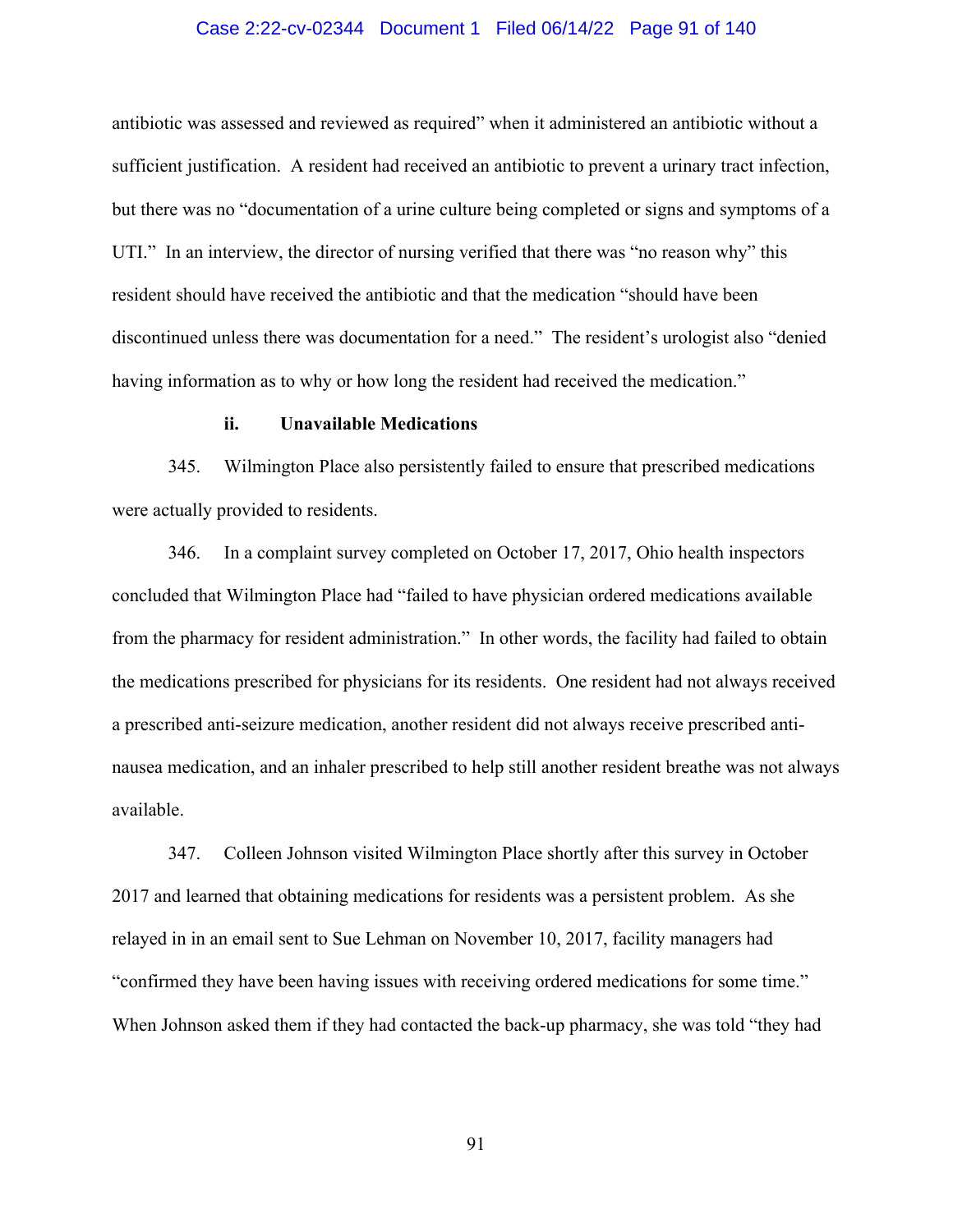# Case 2:22-cv-02344 Document 1 Filed 06/14/22 Page 92 of 140

no idea there was a back-up in place." Johnson further interviewed several nurses who confirmed that they had trouble getting prescribed medications for residents.

348. As a result, Johnson had Wilmington Place conduct an audit "of all medication carts to validate medications were available for residents." This audit uncovered "pages of missing medications."

349. During Johnson's October 2017 visit, one resident did not receive their prescribed psychotropic medication for three days, "had an episode," and tried to leave the facility. Another newly admitted resident also did not receive their prescribed pain medication.

350. When Johnson returned to Wilmington Place in December 2017, she found medical records indicating that prescribed medications were still not available from the pharmacy on Fridays and Saturdays. These medications were often not obtained until Sunday when a weekend supervisor intervened. Johnson conveyed this information in an email to Matt Lehman and Jeff Weiner on December 14, 2017.

351. Similarly, in a complaint survey completed on October 1, 2018, Ohio health inspectors found that Wilmington Place "failed to ensure medication was available and given in accordance with physician orders," with a resident going without her needed anxiety medication for two days.

352. Ohio completed an annual survey of Wilmington Place on November 26, 2019. During this survey, Ohio found that "the facility failed to provide adequate pain control for a resident after her admission to the facility." This failure lead to "actual harm" when Wilmington Place failed to ensure that a resident had her pain medication "when she rated her pain a 10 out of 10) and "described it as excruciating pain resulting in crying." A review of the medical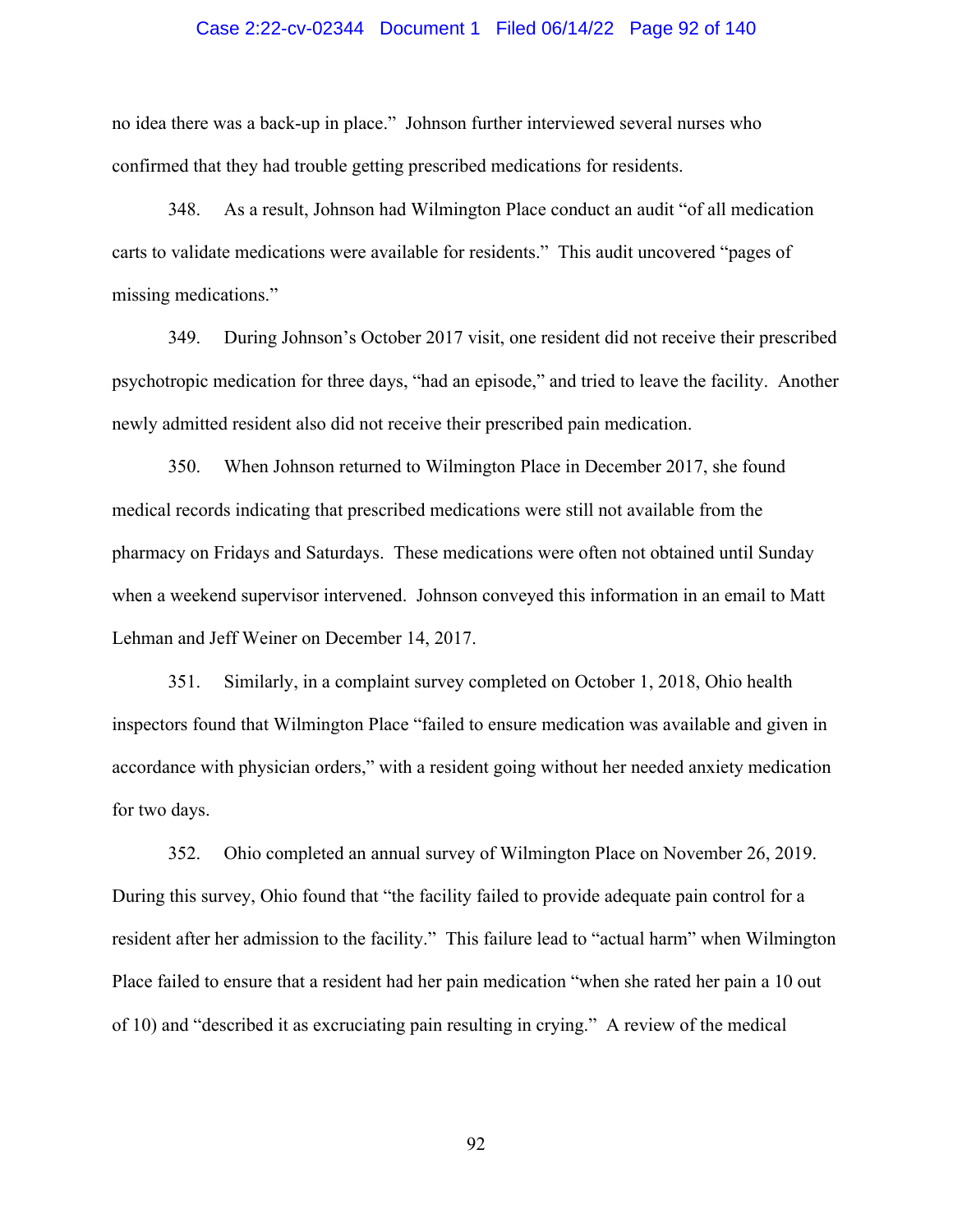## Case 2:22-cv-02344 Document 1 Filed 06/14/22 Page 93 of 140

records indicated that the resident was left to suffer in this excruciating pain for over seven hours without receiving any medication.

353. Moreover, on February 26, 2020, a current or former resident of Wilmington Place posted on Caring.com that it could take up to 24 hours to get prescribed medications. The resident also stated that medications were "administered per facility schedule" and "not as ordered," and that consequently residents had to independently "know and seek medication from staff."

## **iii. Omnicare Recommendations**

354. For most of the period at issue, Omnicare served as Wilmington Place's consultant pharmacist.

355. In this role, Omnicare repeatedly observed numerous, systemic medication problems that it identified as either a "pattern" or "widespread" in quality improvement summaries. These deficiencies included several that had already been identified by AHF Management or Ohio health inspectors.

356. Omnicare defined "pattern" and "widespread" consistent with CMS' definitions for survey protocols for long term care facilities. Therefore, "pattern" meant that more than a limited number of residents or staff were involved, or the same residents had repeatedly been affected by the deficient practice. In comparison, a "widespread" deficiency was when the problem was pervasive or represented systemic failure that affected or could effect a large portion of the residents.

357. From August 2017 to October 2018, Omnicare found—and shared with Wilmington Place, including administrators Vicki Hickman and Jeff Weiner—numerous "pattern" or "widespread" deficiencies. Some examples are as follows: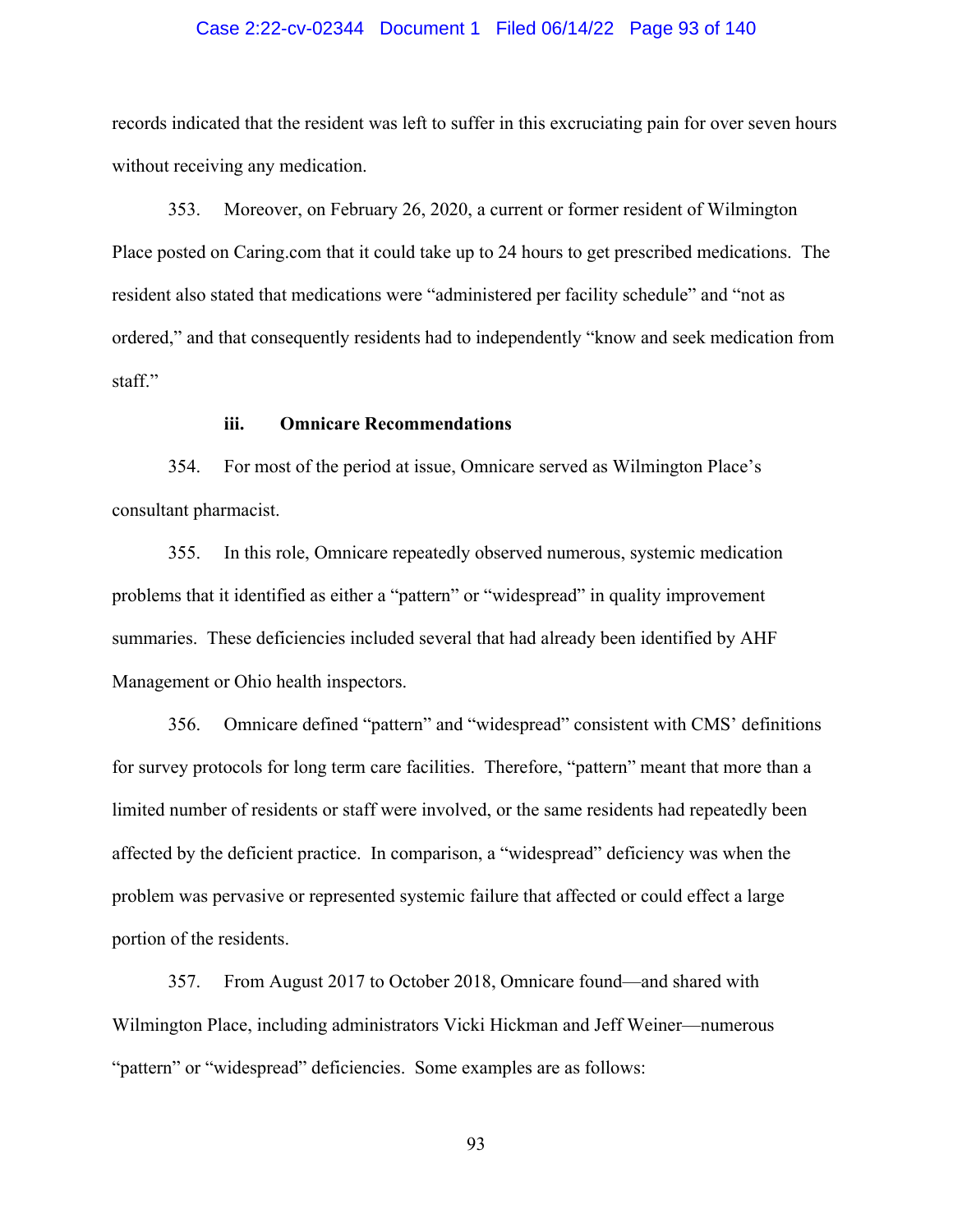# Case 2:22-cv-02344 Document 1 Filed 06/14/22 Page 94 of 140

358. Wilmington Place did not attempt and document non-pharmaceutical interventions before administering powerful medications in August 2017, September 2017, March 2018, April 2018, May 2018, June 2018, July 2018, August 2018, September 2018, and October 2018. For example, in September 2017, Omnicare noticed that two residents had repeatedly been treated with lorazepam, a controlled substance used to treat seizure disorders and relieve anxiety, without any evidence that Wilmington Place had attempted alternative interventions. Lorazepam can cause paranoia or suicidal intentions, among other side effects.

359. Wilmington Place made discontinued or expired medications available to residents in August 2017, November 2017, March 2018, April 2018, May 2018, June 2018, July 2018, August 2018, and September 2018. For example, in March 2018, Omnicare found that "several discontinued/expired medications were available for administration," including insulin that was past its expiration data and had since been opened. Because expired insulin can be less effective, taking it can be dangerous, and even fatal, by increasing blood sugar levels or causing death through diabetic ketoacidosis (when a lack of insulin causes the body to break down fat to use as fuel).

360. Wilmington Place did not identify appropriate target behaviors for antipsychotic therapy in August 2017, October 2017, January 2018, April 2018, May 2018, August 2018, September 2018, and October 2018. As a result, Omnicare repeatedly provided "a few examples of APPROPRIATE target behavior for antipsychotic therapy," (like hitting, biting, fighting, hallucinations, and continuous screaming), and "few examples of INAPPOPRIATE target behaviors for antipsychotic therapy" (like agitation, anxiety, fidgeting, inattention, memory issues, nervousness, poor self-care, uncooperativeness, and unsociability). $3$ 

Omnicare's complete antipsychotic medication reminder was follows: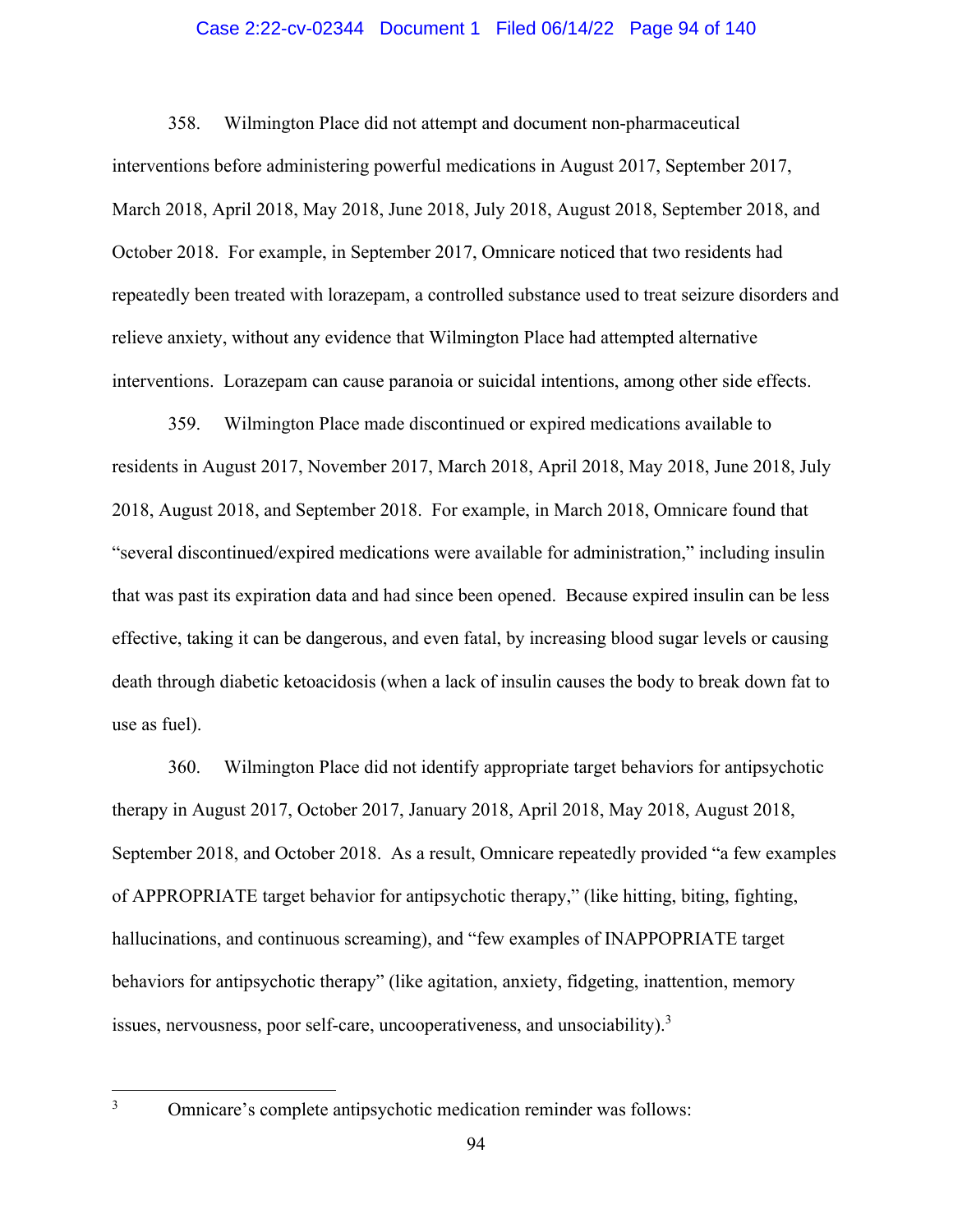# Case 2:22-cv-02344 Document 1 Filed 06/14/22 Page 95 of 140

361. Wilmington Place administered medications outside the parameters of the prescribing physician's order in September 2017, October 2017, December 2017, February 2018, March 2018, April 2018, July 2018, and August 2018. For example, in April 2018, Omnicare found that multiple residents were given medications to lower blood pressure, when the residents' blood pressure readings were low enough that the medication was potentially unnecessary or even harmful.

362. Wilmington Place did not properly monitor medications in August 2017, September 2017, December 2017, January 2018, June 2018, July 2018, and August 2018. For example, in June 2018, Omnicare observed that there were thirteen recommendations made "regarding suggested lab monitoring or labs that were ordered but have been not been drawn," including blood work for one resident taking antiplatelet medications that "ranked highest in a meta-analysis of preventable drug-related hospital admissions and also ranked highest for adverse drug reactions and over-treatment."

363. Wilmington Place administered medications in excessive doses or durations in October 2017, December 2017, January 2018, February 2018, March 2018, May 2018, and June 2018. For example, in May 2018, Omnicare made fourteen related recommendations, including

Here are a few examples of APPROPRIATE target behaviors for antipsychotic therapy: hitting, biting, scratching, fighting, hallucinations, kicking, delusions, continuous crying out, continuous yelling, or continuous screaming). The target behaviors should be quantitatively monitored according to facility.

Here are a few examples of INAPPROPRIATE target behaviors for antipsychotic therapy: agitated, anxiety, depressed/withdrawn, fidgeting, impaired memory, inattention or indifference to surroundings, insomnia, mild anxiety, mood changes, nervousness, noisy, pinching, poor self-care, restless, uncooperative, unsociability, wandering, indications that do not represent a danger to the resident or others.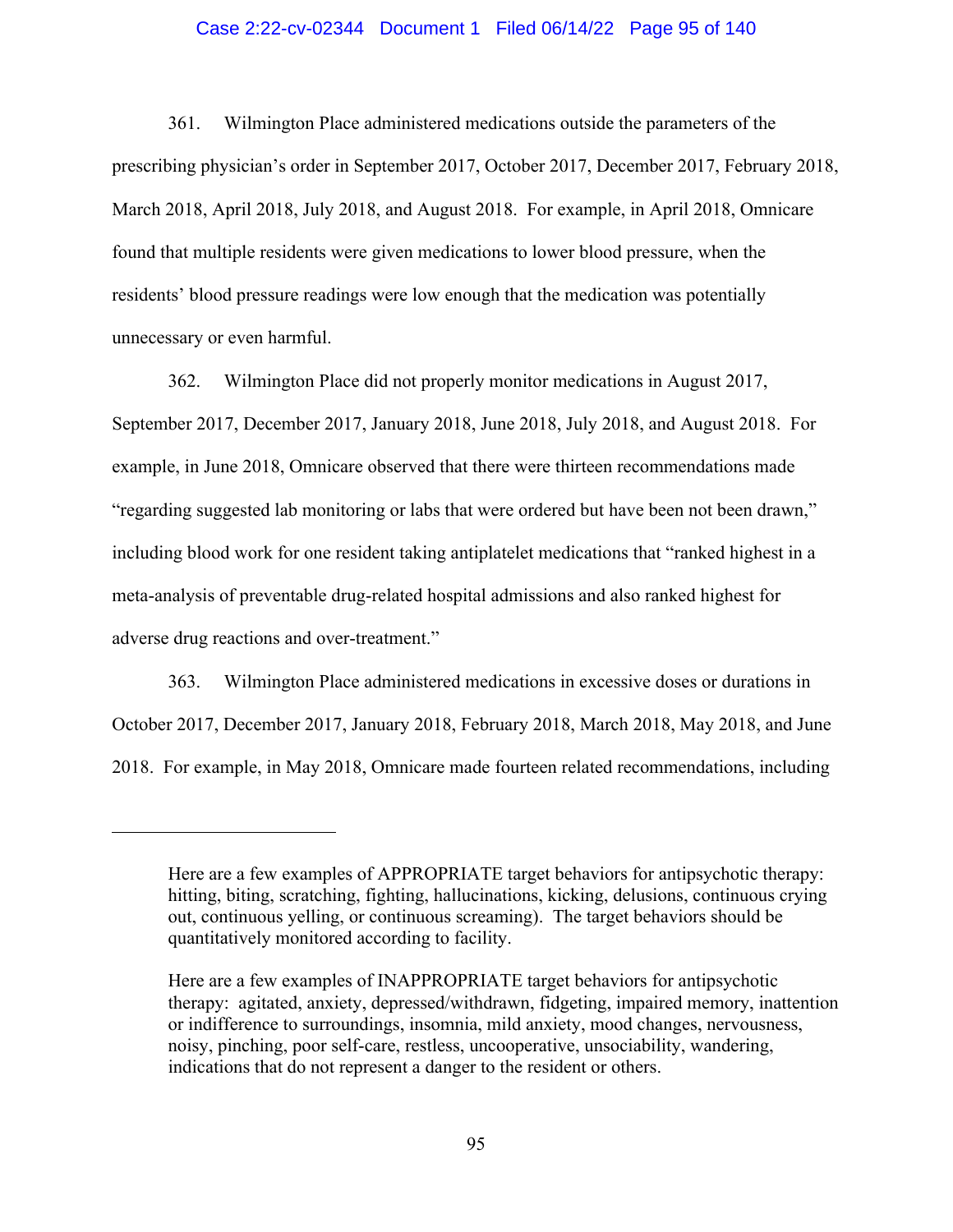## Case 2:22-cv-02344 Document 1 Filed 06/14/22 Page 96 of 140

one for a resident taking Apixaban, an anticoagulant medication used to treat atrial fibrillation, at a dosage level that actually increased the risk of deep vein thrombosis or a pulmonary embolism.

364. Wilmington Place did not record when medication vials were opened in March 2018, April 2018, May 2018, June 2018, July 2018, August 2018, and September 2018. For example, in June 2018, Omnicare found that insulin pens and vials were "not being dated when removed from fridge or stored in fridge until needed" as well as inhalers that were "not being dated when removed from foil packaging." Expired insulin and inhalers can lose their effectiveness during a diabetic or asthmatic episode—and, as noted above, expired insulin can even cause harm or death.<sup>4</sup>

365. Wilmington Place did not appropriately act upon previous medication review recommendations in December 2017, March 2018, June 2018, and July 2018. For example, in July 2018, Omnicare found that numerous recommendations relating to a gradual dose reduction of psychotropic drugs—including antipsychotic, antianxiety, and antidepressant medications— "were deferred to psych but never acted upon."

366. Wilmington Place did not appropriately document as needed psychotropic drugs used for greater than 14 days in December 2017, January 2018, February 2018, and June 2018. For example, in December 2017, Omnicare found that one resident had an as needed order for Ambien to address insomnia that had "been in place for 14 days without a stop date," without justifying the prescription, explaining the intended duration, or providing a "rationale for the extended time period." This violated CMS' requirements for such drugs.

<sup>4</sup> In a survey completed on November 26, 2019, Ohio health inspectors also determined that Wilmington Place had "failed to store medications, inhalation medications, and nutritional supplements according to their expiration dates." Health inspectors identified six residents who might have received expired inhalers and another seven residents who might have received expired supplements.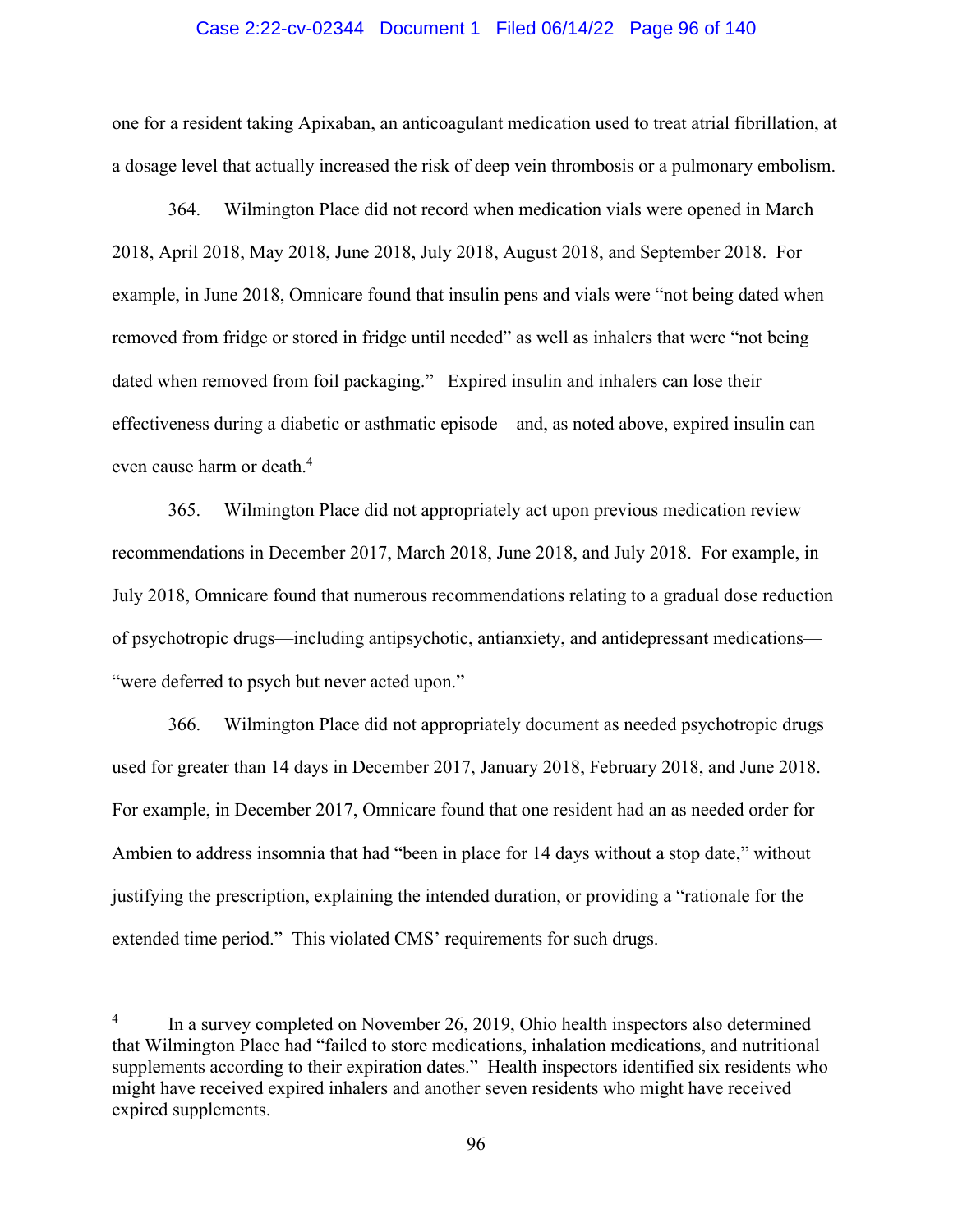# Case 2:22-cv-02344 Document 1 Filed 06/14/22 Page 97 of 140

367. Wilmington Place did not properly label medications in March 2018, April 2018, May 2018, and July 2018. For example, in April 2018, Omnicare found that numerous items "were missing labels," as well as inhalers and insulin removed from their boxes "without indicating patient name, etc." Omnicare also observed that medication cart drawers had loose anticoagulants, antibiotics, and muscle relaxant pills without a container.

# **C. Staffing and Staff Competencies**

368. Wilmington Place had recurrent problems with staffing during the period at issue. These problems included chronic failures to adequately staff the facility, staff members who were not properly trained, and excessive staff turnover. These deficiencies significantly hurt Wilmington Place's ability to treat its residents.

369. On March 8, 2017, Colleen Johnson informed Matt Lehman that Wilmington Place had a significant staffing shortage. This lead to Wilmington Place managers working on the floor as nurses. One manager even "had to come back and work the night shift." In response, Lehman recognized that the facility was understaffed "and will need to continue to actively hire."

370. Johnson also noted that facility lacked "orientation skills checklist[s]" for registered nurses, licensed practical nurses, and nursing assistants. Lehman acknowledged that he knew Wilmington Place had "some issues staffing bringing back employees who should never have been brought back and having them train new employees."

371. On March 19, 2017, an outside consultant sent Sue Lehman, Matt Lehman, Johnson, and Rick Cordonnier a performance improvement plan because half of Wilmington Place's "new hires in nursing and housekeeping self-terminate within 30 days of hire or less." This problem stemmed in part from the facility being habitually understaffed, as "the staff on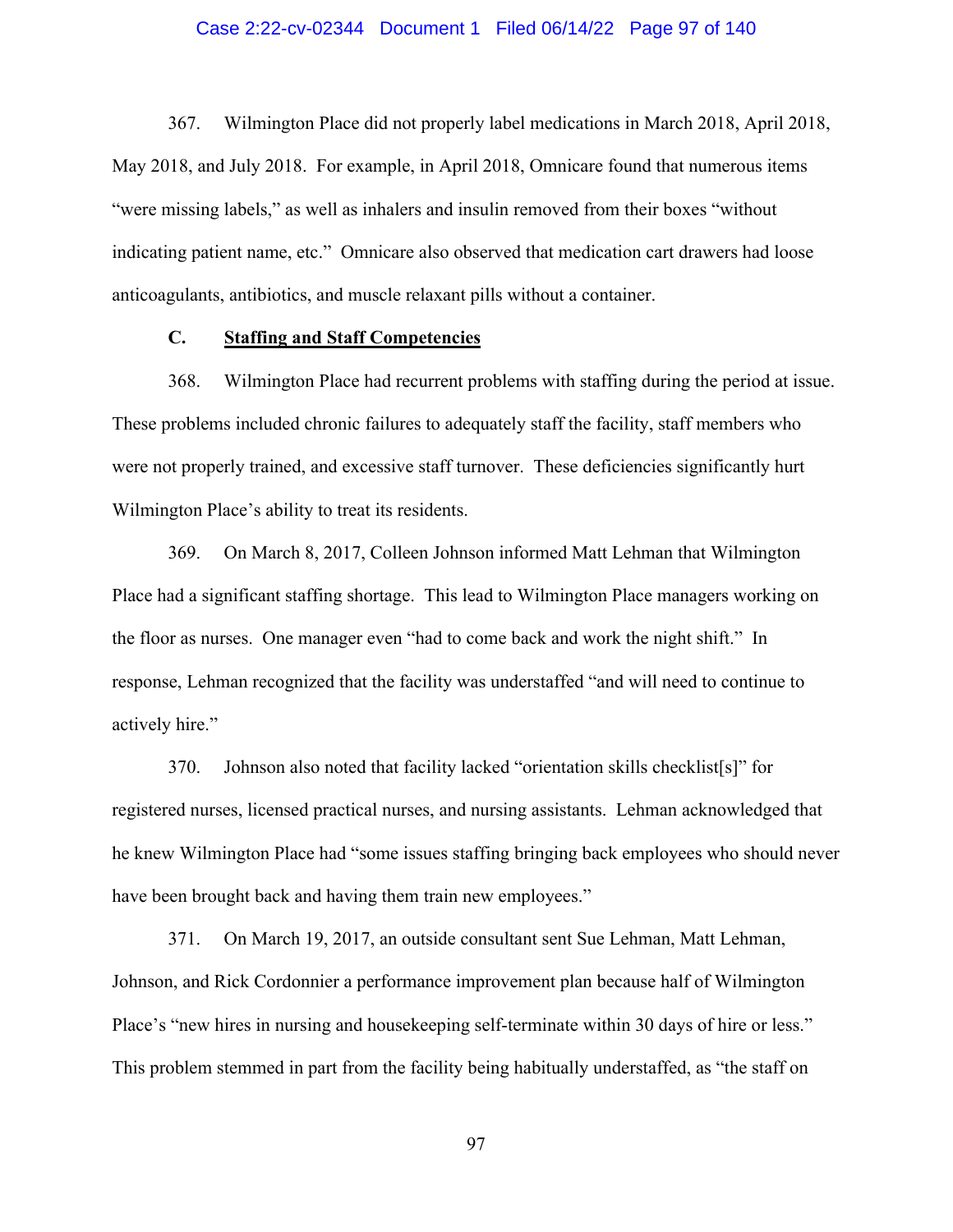## Case 2:22-cv-02344 Document 1 Filed 06/14/22 Page 98 of 140

[the] 7 pm to 7 am [shift] are presumed to be 'working short' more than 2  $\frac{1}{2}$  days per week." In addition, Wilmington Place staff admitted that the facility's orientation and training was inconsistent, with "no skill competency completion."

372. Moreover, the consultant found that staff turnover, and "especially direct staff on [the] night shift," contributed to an increase in falls among its residents. Staff on the night shift were increasingly "vacating their position within 14 days of hire," which made solving this problem more difficult. Another barrier was direct training that was "insufficient for competency of new employee[s]."

373. The outside consultant also concluded that the facility's staffing problems contributed to an exceedingly high propensity for pressure ulcers among Wilmington Place residents. Specifically, staff turnover in nursing and housekeeping was "at high rates," which meant "training and skill competency evaluations [were] insufficient." Similarly, Wilmington Place's higher than average rate of falls were in part caused by staff turnover, the high "frequency of staff vacating their position within 14 days of hire on [the] night shift," and training that was "insufficient for competency of new employee[s]."

374. On April 18, 2017, Matt Lehman explained to Colleen Johnson that Wilmington Place's staffing deficiencies came from their inability to retain people, which "starts with training."

375. On April 20, 2017, Lehman further commented to Johnson, "I'm surprised they have any staff left."

376. Wilmington Place's training problems even included managers. For example, the facility's assistant director of nursing revealed to Johnson during a meeting on May 8, 2017, that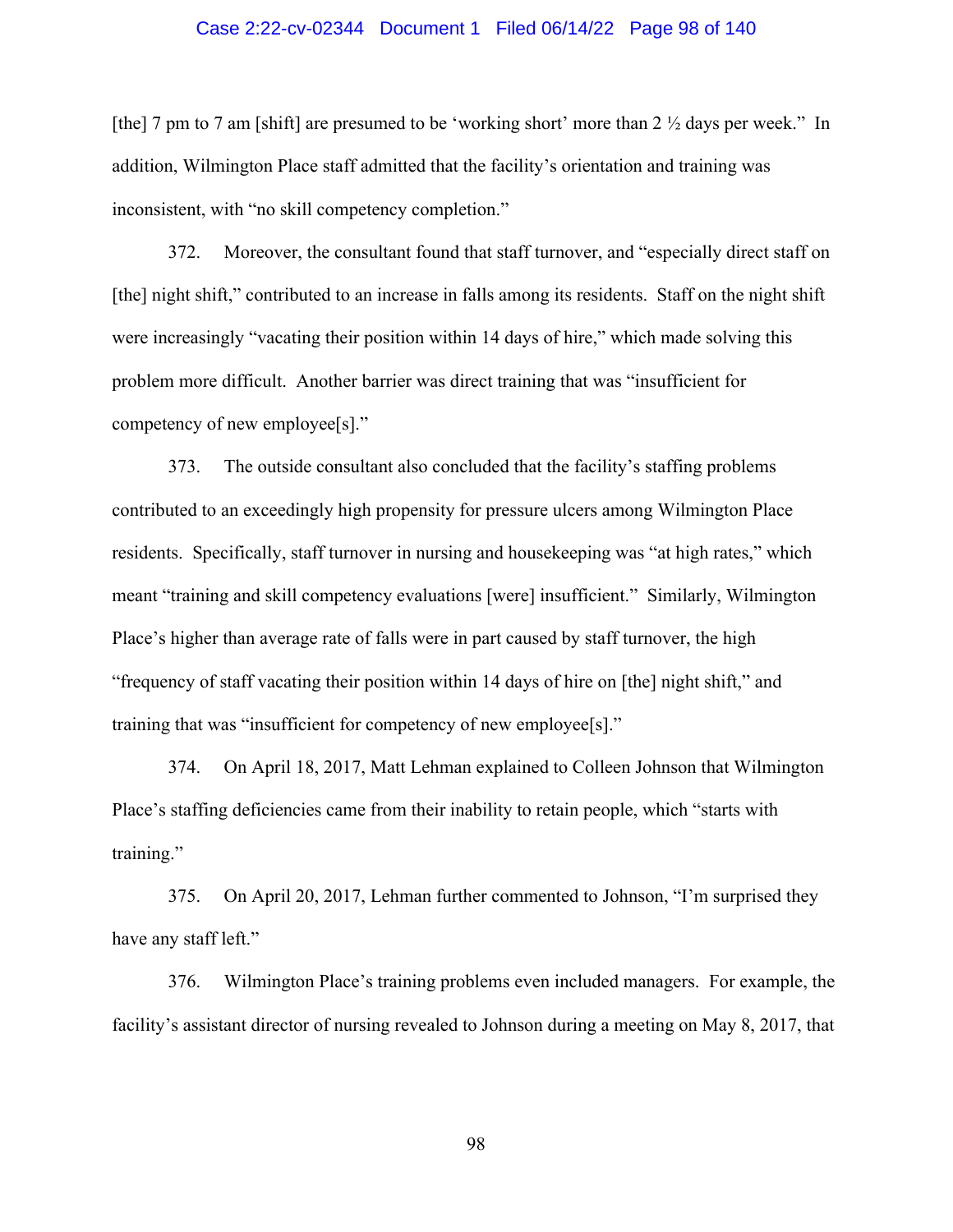# Case 2:22-cv-02344 Document 1 Filed 06/14/22 Page 99 of 140

"he was never really trained even when promoted to [assistant director of nursing]." Johnson relayed this information to Matt Lehman on the same day.

377. In addition to training, Wilmington Place had problems with staff not filling their normally scheduled shifts due to illness or other reasons. This occurrence is commonly referred to as "call outs" or "call ins." On May 16, 2017, Johnson reported to Matt Lehman that "call ins really need [to be] addressed," because of the "inability to provide cares [sic] when this happens. We have 5 [direct care staff] scheduled for days and then only 3 show up."

378. The facility attempted to fill these gaps by hiring temporary, agency staff, but this was expensive and discouraged by AHF Management. On October 10, 2017, Matt Lehman sent an email to Jeff Weiner regarding "agency staffing bills for September," which Lehman wrote indicated that the facility was "over staffing with agency by quite a bit." Lehman sent a similar email to Weiner on November 22, 2017, in which he said the October financials also indicated that "someone is calling in agency staff when not necessary."

379. Wilmington Place, however, was still having problems with staff retention and training. In an email to Cristina Lukezic on January 7, 2018, a facility manager requested access to training modules because the facility was still "having a consistent problem with retention" and she thought improved training could help.

380. Meanwhile, AHF Management continued to press Wilmington Place to reduce its staffing costs. On March 9, 2018, Matt Lehman directed Weiner to create a plan to improve the facility's financial performance. Lehman further wrote that the facility needed to ensure "that census remains a priority and each department is being held accountable for their expenses including staffing." Lehman noted that it was "not ideal to have to micromanage each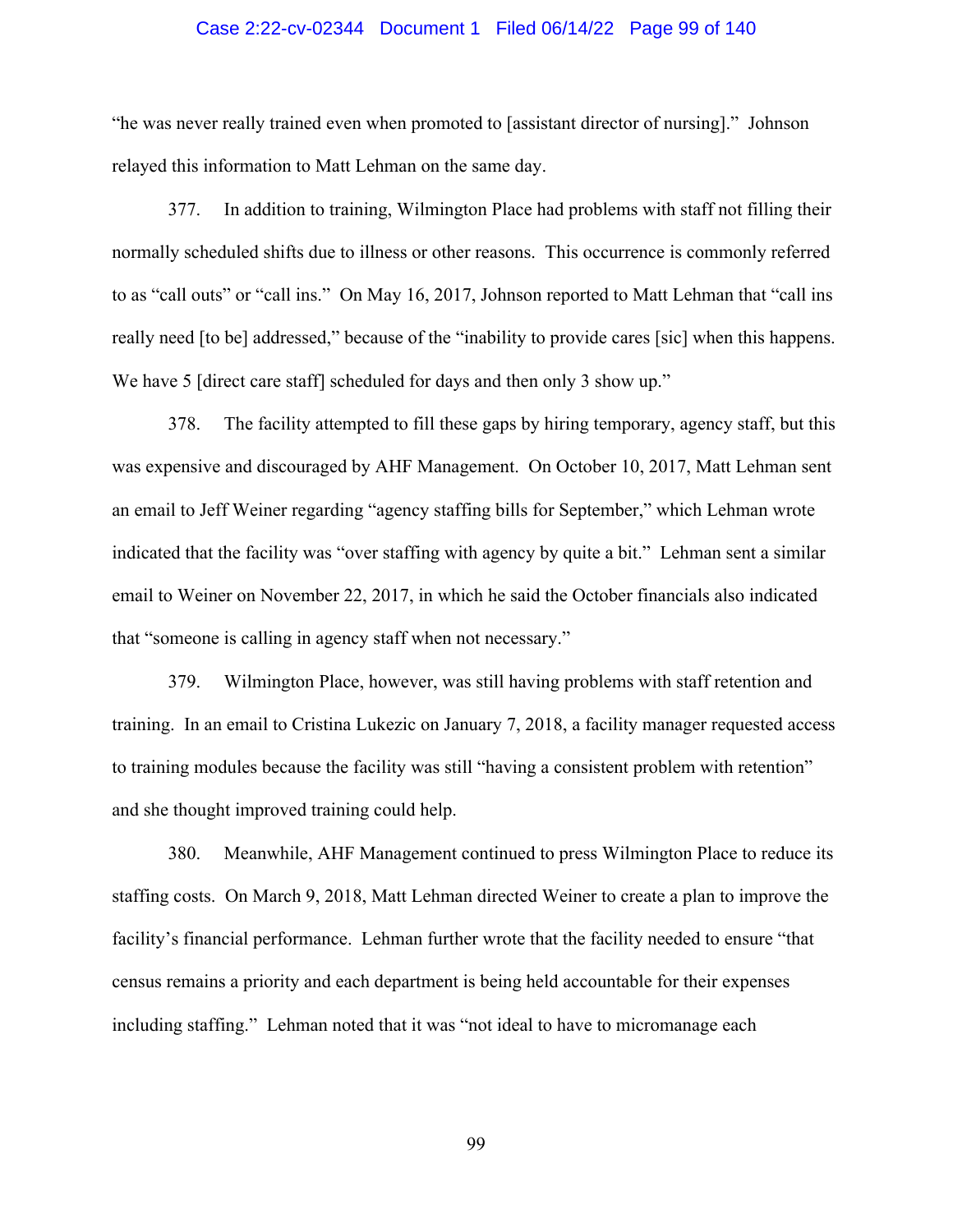## Case 2:22-cv-02344 Document 1 Filed 06/14/22 Page 100 of 140

department," but explained that "we will need to until we can get this facilities profitable again which I am confident you will make happen."

381. Weiner submitted a financial improvement plan on March 16, 2018. The top item to address was overspending related to nurse staffing. Weiner also pledged that "the entire team will continue to be census focused."

382. On March 28, 2018, an agency nurse was accused of taking a break that was inappropriately long. In response, the agency nurse requested that she not be assigned to work at Wilmington Place in the future. The agency nurse said she "fears working there would put her license in jeopardy." She further commented on the resident to staff ratio, "They are constantly understaffed, the ratio is in no way safe for residents and staff." Weiner received this information on the same day

383. The next day, a nursing aide from the same agency was accused of neglecting and verbally abusing a resident. In her defense, the aide denied the accusation and noted that she "walked into a huge mess from the prior shift" because the facility was "short staffed once again." The aide further explained, "Trays were still out everywhere, I had to clean up the utility closet and take the trash out as well." Moreover, a different resident "seemed as if she hadn't been changed all day, she literally had poop up to the back of her neck, and I ended bathing her ASAP." This aide also stated that she had been left with "20 residents to myself." Finally, the aide observed that it "seemed like everyone was upset that night. Being staffed so short is not a good situation to be in, and it's just too much." Weiner received this information March 30, 2018.

384. On July 16, 2018, the human resources manager for Wilmington Place emailed Matt Lehman and reported that the facility had been able to significantly reduce its use of agency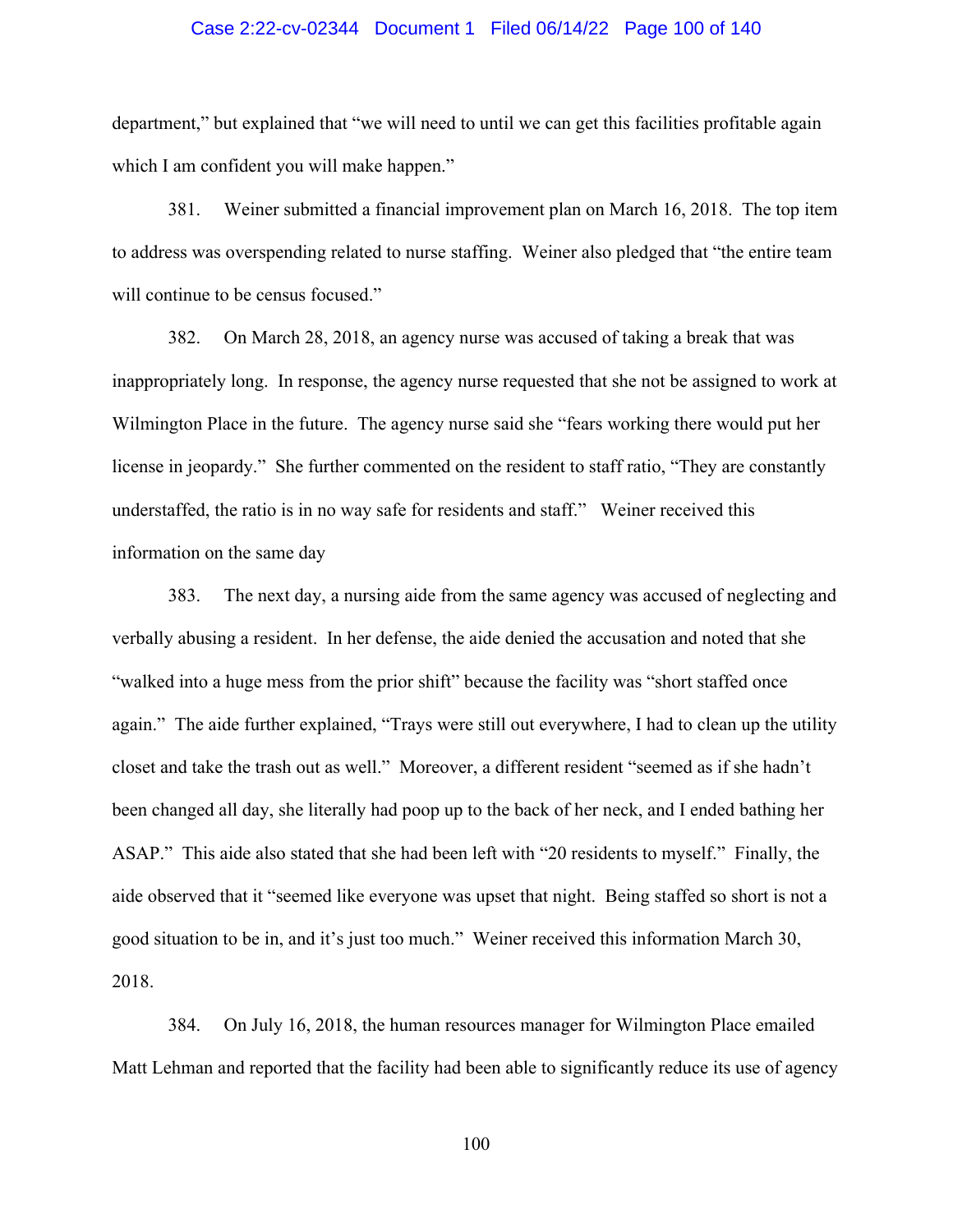## Case 2:22-cv-02344 Document 1 Filed 06/14/22 Page 101 of 140

staff. The manager attributed this to a recent increase in wages, which she asserted "has been the biggest help in keeping and employing good staff."

385. Nonetheless, Wilmington Place continued to face staffing difficulties. On June 20, 2019, a former nursing aide employed by Wilmington Place published a post on Indeed.com (a website for persons seeking employment) in which the aide described working at the facility as "stressful." The aide explained that there were "too many residents to take care of" with there being "over 20 clients in the 12 hours a day shift."

386. Similarly, a resident posted their impressions of Wilmington Place at Caring.com on February 26, 2020. The resident stated that facility staff was "highly overworked." Moreover, the facility's staffing was "only to State minimums" and the "[h]igh use of agency nurses/aides creates lack of patient care continuity."

387. In 2017, CMS rated Wilmington Place 3.25 stars out of a possible 5 for overall staffing and 2.25 stars out of 5 for registered nurse staffing. In 2018, Wilmington Place received 2.25 stars out of 5 for both overall and registered nurse staffing. In 2019, Wilmington Place's star rating for both overall and registered nurse staffing was 1.5 out of 5. In 2020, Wilmington Place's received 2 stars for overall staffing and 1.5 for registered nurse staffing. Wilmington Place currently has 1 star for overall and registered nurse staffing. A one star rating means that the facility's staffing levels were "much below average," while two stars indicates that the facility's staffing levels were "below average." These ratings were based on quarterly payroll data submitted to CMS, the number of residents at the facility, and the facility's case mix.

# **D. Care Plans, Assessments, and Other Medical Records**

388. Wilmington Place had repeated, important clinical record deficiencies in 2017 and 2018 related. Specifically, Wilmington Place did not have complete, accurate, and current care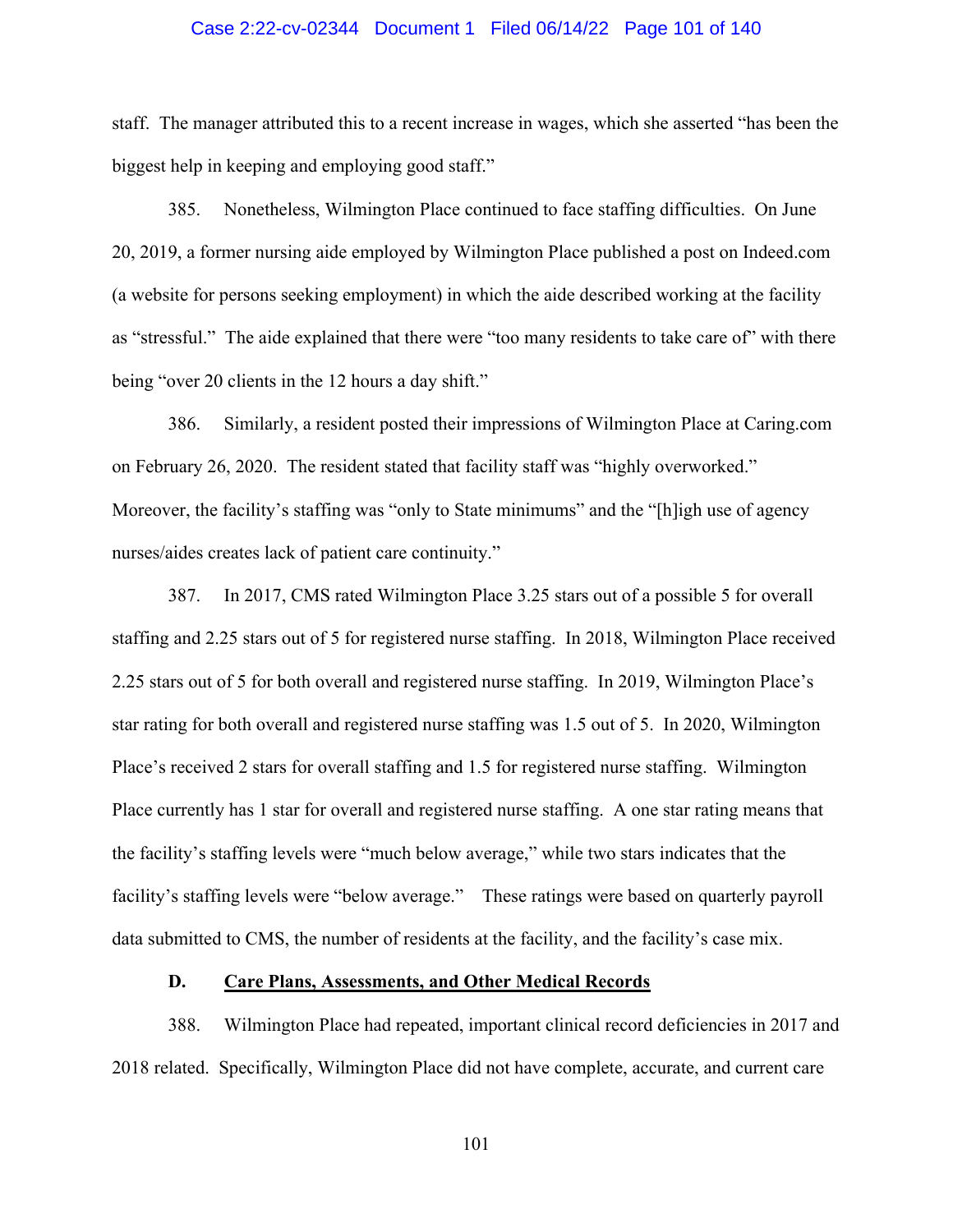## Case 2:22-cv-02344 Document 1 Filed 06/14/22 Page 102 of 140

plans, assessments, orders, and other important medical records for its residents. These deficiencies often resulted in Wilmington Place residents receiving grossly substandard care. These problems were also often identified by AHF Management and Wilmington Place, but left uncorrected.

389. For example, on December 22, 2016, the facility administrator, Rick Cordonnier, emailed Matt Lehman that "one area we need to improve on is discharge planning." On March 8, 2017, Colleen Johnson found 41 records where no discharge summary had been completed. Just months later, on May 19, 2017, Johnson reported to Sue Lehman and Matt Lehman that she discovered an additional "50 closed records without discharge summaries" during her recent visit to the facility.

390. Yet Wilmington Place did not fix its discharge problems. Responding to a complaint, Ohio health inspectors completed a survey on September 29, 2017, that established that Wilmington Place had "failed to provide a safe discharge" for one of its residents. The resident was cognitively impaired, but the facility discharged her home without a discharge order, an order for discharge services for physical or occupational therapy, or a referral for "home health services to meet the resident's needs." Ultimately, due to "poor discharge planning," the resident was left "home alone without needed services for two days." Moreover, when the Ohio inspectors asked Wilmington Place "for a policy addressing safe discharges," the facility failed to provide one.

391. This dynamic repeated throughout the relevant period. Wilmington Place or AHF Management would identify a clinical record problem, the problem would not be fixed, and it would ultimately lead to resident harm.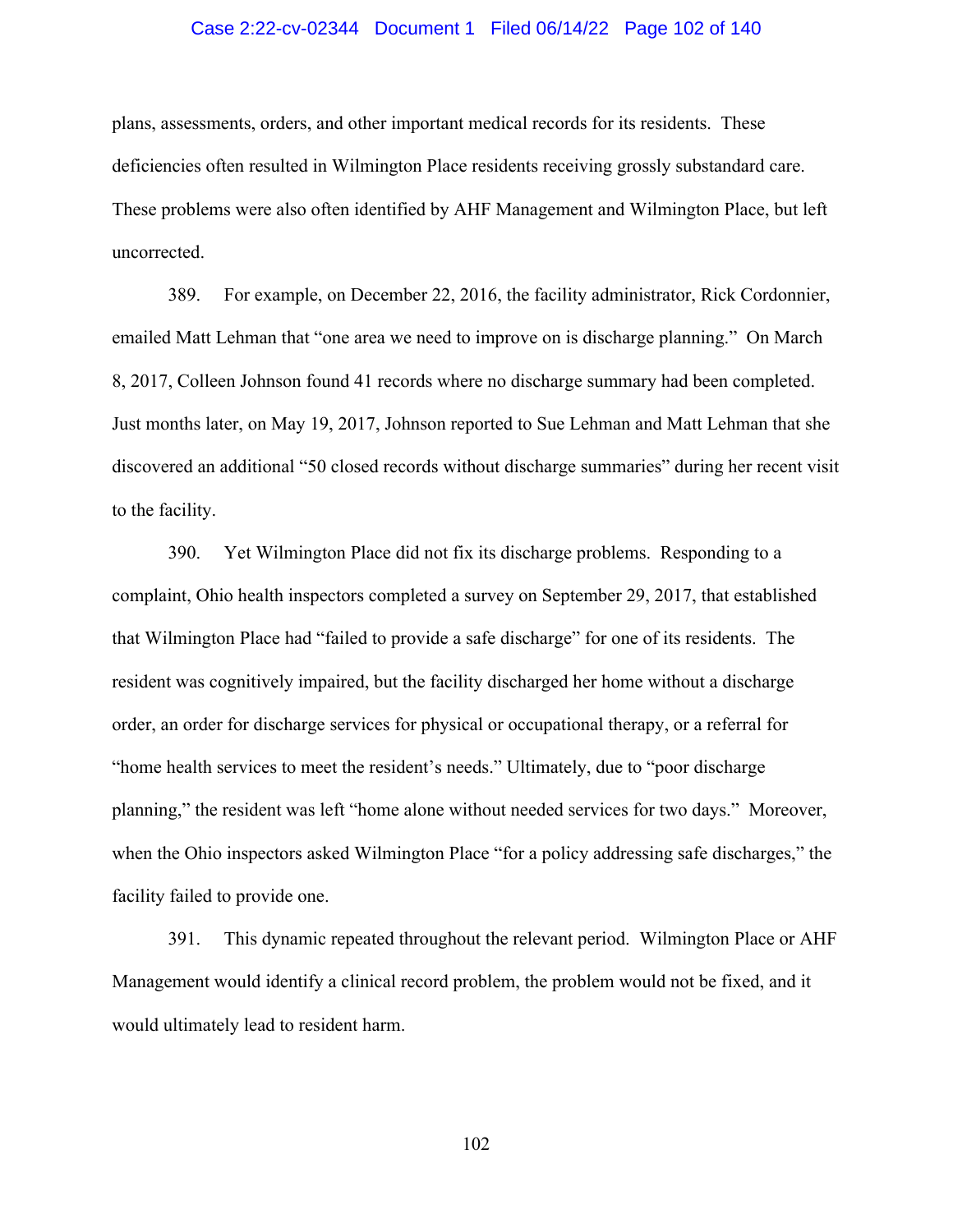## Case 2:22-cv-02344 Document 1 Filed 06/14/22 Page 103 of 140

392. When a risk management consultant visited Wilmington Place in March 2017, the consultant and facility staff recognized that Wilmington Place had problems preventing resident falls. Among other factors, the prevalence of falls at the facility was considered to have stemmed from a failure to consistently use fall risk assessments "to add prevention strategies to the resident care plan" and employees that were "not always aware of the names of residents at risk for a fall." This information was conveyed to Sue Lehman, Matt Lehman, Colleen Johnson, and Rick Cordonnier.

393. Later in March 2017, Johnson informed Matt Lehman that she had further discovered that "several residents" had "incorrect or missing diet" orders. For example, this meant that at least eight insulin dependent residents were missing additional food orders to help with their fluctuating blood sugar.

394. In addition, Johnson noted that Wilmington Place was not documenting weekly skin assessments and that the facility was not consistent on whether a resident's skin was intact or not. Johnson also found that "[n]one of the pressure ulcer documentation for weekly measurements" was in the facility's electronic health records. Finally, Johnson observed "many residents" had old orders and care plans related to wounds and skin assessments.

395. Johnson returned to the facility in April 2017 and again reported to Matt Lehman that Wilmington Place was still having problems with its records. For example, the facility had not updated its charts or care plans after residents suffered a fall. One resident fell on April 14, 2017, and went to the emergency room for a head laceration, but the facility did not update his chart or care plan. Other Wilmington Place residents also did not have skin assessments, orders, or chart updates for their skin conditions. Johnson further found that some residents did not have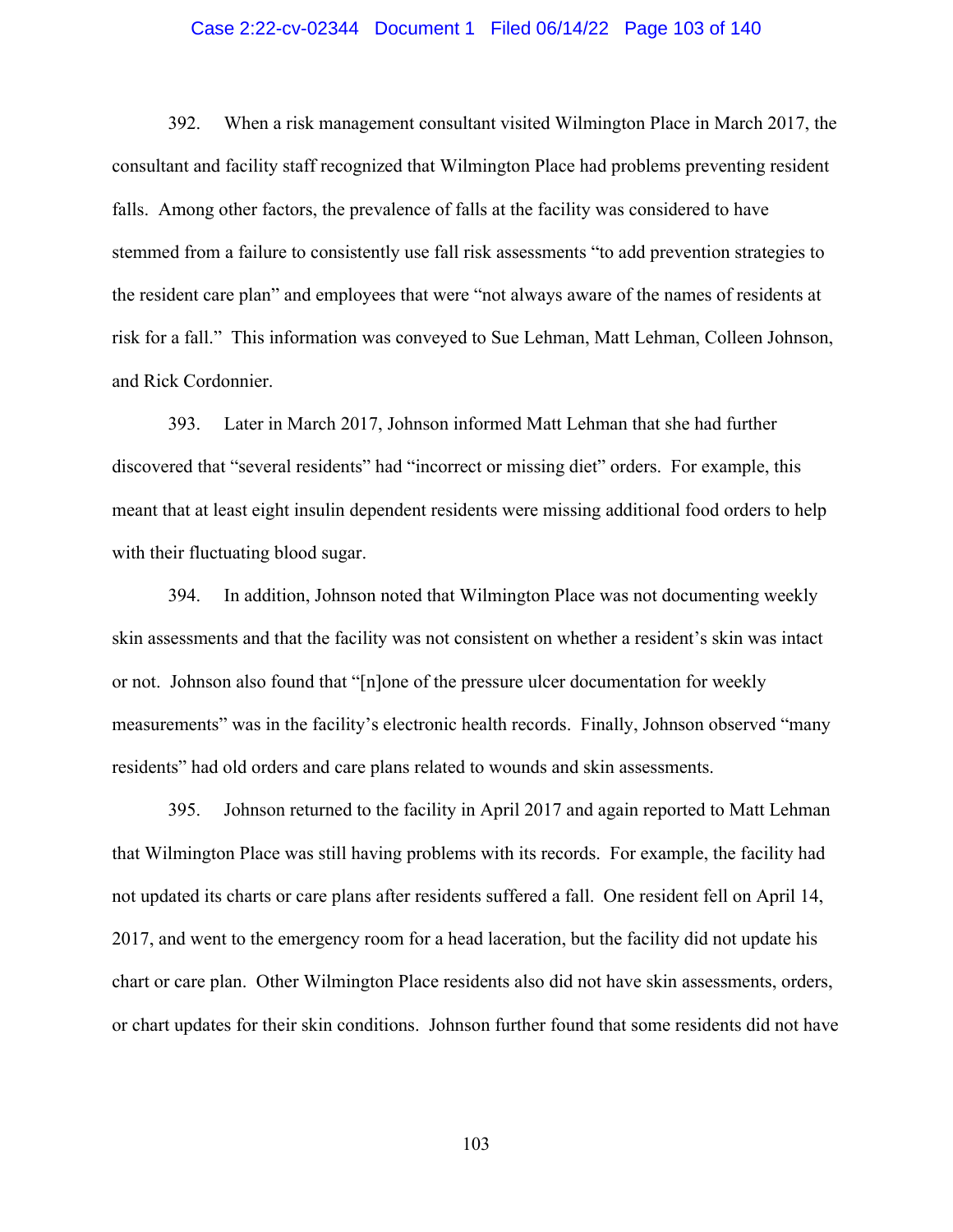## Case 2:22-cv-02344 Document 1 Filed 06/14/22 Page 104 of 140

the correct care plans or any care plan at all. Finally, Johnson noted that some of the residents' diets were "wrong again and one I just reviewed doesn't have a diet order."

396. Johnson visited Wilmington Place yet again in May 2017 and found that the facility was still not completing required assessments on its residents or updating the residents' care plans. As Johnson relayed to Matt Lehman in an email dated May 16, 2017, these issues were "a big concern."

397. Johnson further informed Lehman that when another AHF Management employee "told me there were so many things not done here she is concerned . . . I stated that it was obvious nobody is here than can complete care plans." Per Johnson, Wilmington Place had assigned this "major task" to only two staff members who had since left the facility. It was also "obvious" that one of these departed employees had stopped completing certain assessments "a while back before she left." This was, according to Johnson, "the downside of not training all the nurses to complete assessments."

398. In early December 2017, Johnson and Christina Lukezic audited the facility's skin assessments and found that many were missing and "the few they have done" were either blank or had inaccurate information.

399. For example, in an email to Matt Lehman and Lukezic dated December 6, 2017, Johnson described a resident who was identified as having two open sores one day and none the next. As Johnson stated in a different report, it was "obvious the nurse did not assess the resident nor did she even take the time to read the previous note."

400. In a subsequent report emailed to Matt Lehman, Lukezic, and Jeff Weiner on December 14, 2017, Johnson described being unable to tell what type of wounds the facility's residents had because the required assessments were missing. In fact, when Johnson examined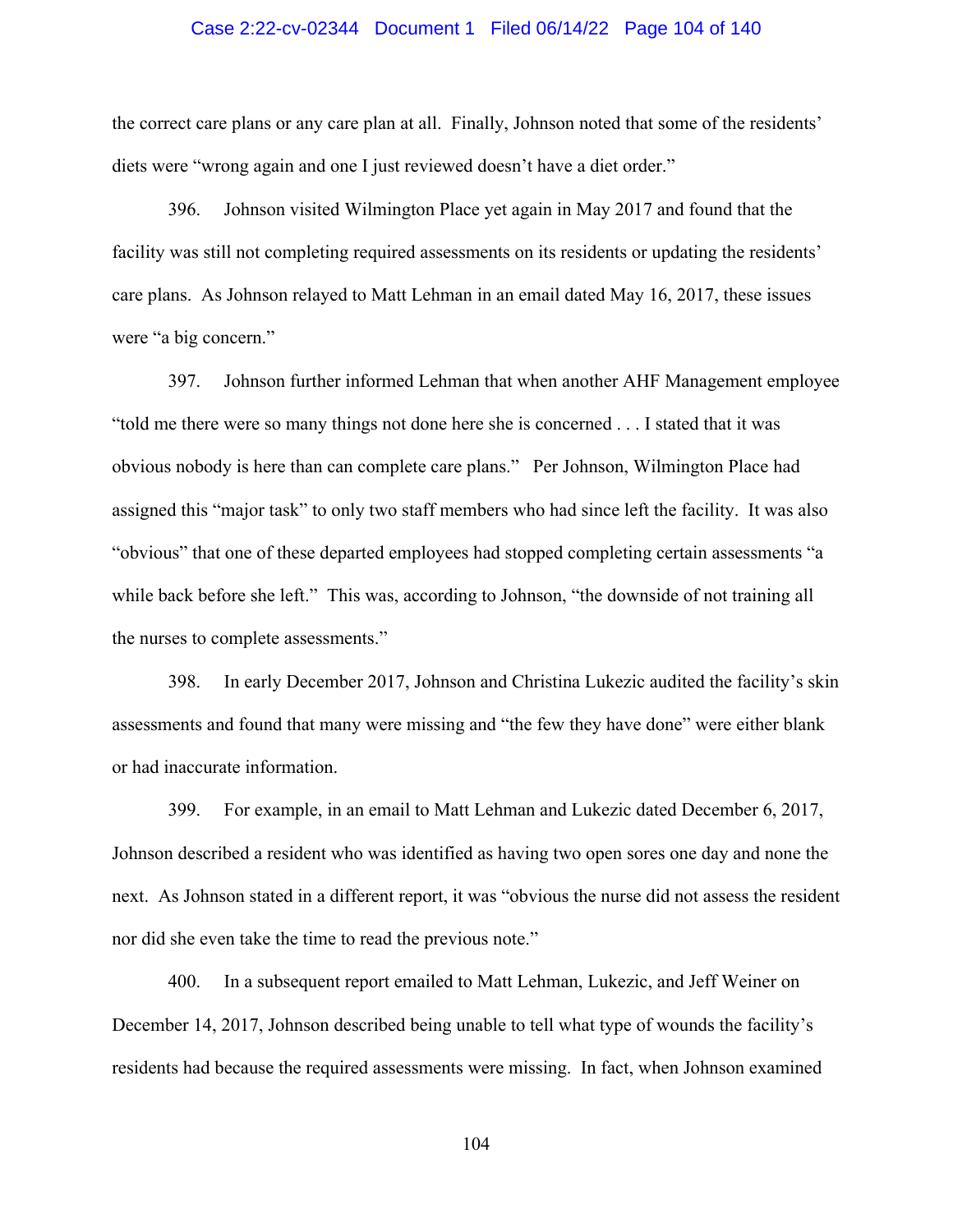## Case 2:22-cv-02344 Document 1 Filed 06/14/22 Page 105 of 140

Wilmington Place's wound records, she found "no evidence any assessments were completed or weekly [wound] measurements being performed." Moreover, Johnson noted that Wilmington Place was not documenting weekly skin assessments and that the facility was not consistent on whether a resident's skin was intact or not. Johnson also found that "[n]one of the pressure ulcer documentation for weekly measurements" and other relevant information was in the facility's electronic health records.

401. Johnson similarly discovered that "several residents" had "incorrect or missing diet" orders. Johnson found nine residents without diet orders and "many ordered supplements with no evidence of documentation" for the amount to be taken and whether the supplements were effective.

402. Johnson additionally reported was that there were residents "without core care plans," while others had incomplete care plans. For example, there was a new admission who suffered from depression, but there was no evidence that the facility initiated a care plan, documented support being provided, or assessed whether outside consults were needed.

403. Another problem Johnson noted was that the facility's restraint assessments were not complete, so there was "no evidence" why restraints were used with residents.

404. Finally, Johnson determined that the facility was not following its required systems for new admissions. These resulted in residents receiving antibiotics with "no evidence of [an] assessment of where [the] infection is and if [it is] improving." Wilmington Place also failed to document whether vaccines were provided to "any of the new admissions" Johnson reviewed. And Johnson further observed that "skilled charting notes" were not complete for new admissions, which meant that a new resident was on oxygen without any amount listed or even an order for the oxygen.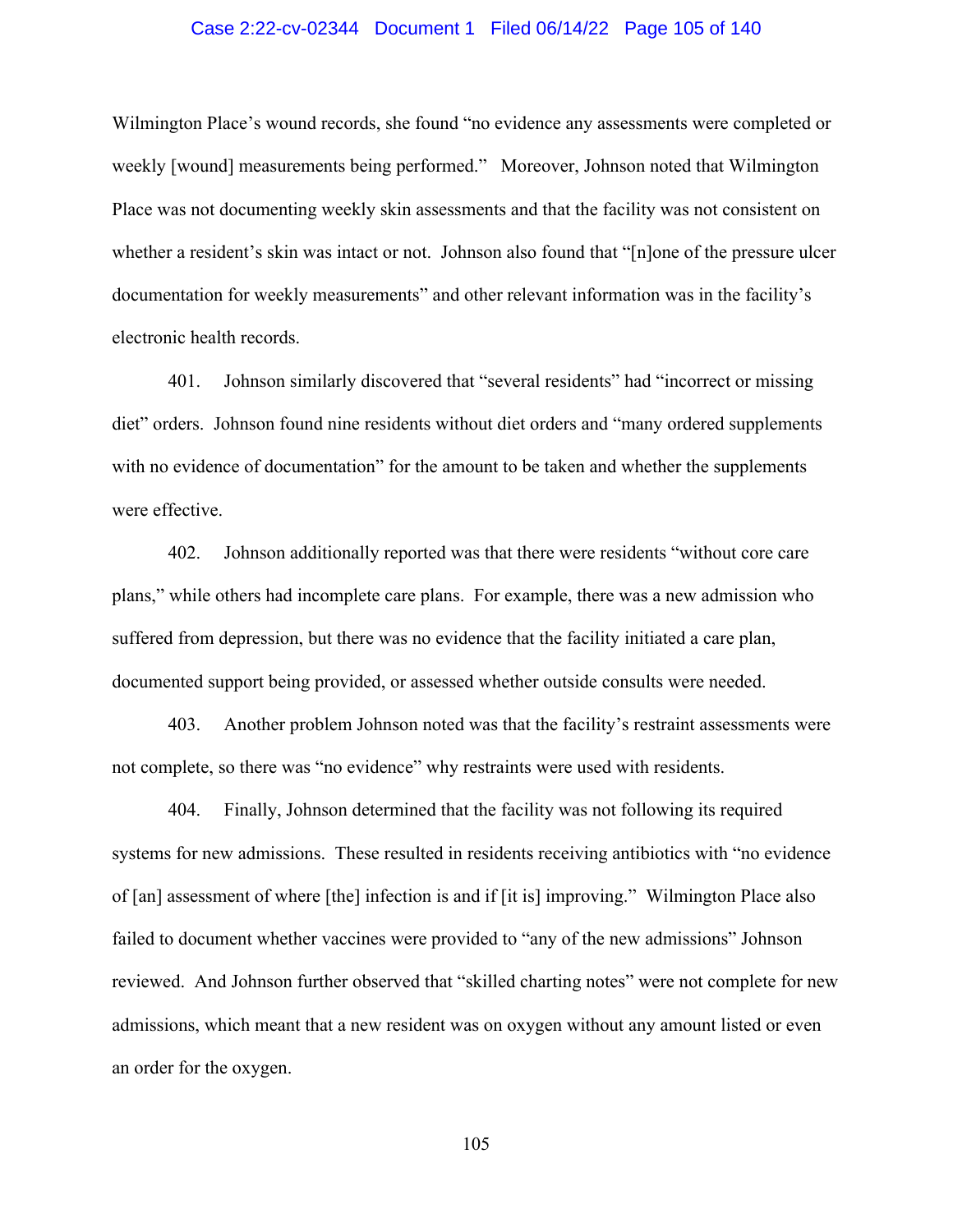## Case 2:22-cv-02344 Document 1 Filed 06/14/22 Page 106 of 140

405. Later in December, Christina Lukezic emailed Matt Lehman her own findings regarding Wilmington Place's resident assessments. Lukezic described calling the facility on November 29, 2017, to discuss untimely assessments and underline the importance of correcting this issue. She also sent a task list to the facility "to be filled out as a team so that all would know who was accountable for what pieces and a back-up person would be identified if the primary person was unavailable."

406. On December 7, 2017, Lukezic had an in-person meeting with facility staff. In a report that Lukezic sent to Matt Lehman on December 14, 2017, she wrote that Wilmington Place still was not completing the required assessments. In fact, there were "several residents" for whom "the bulk of assessments have never been completed" in Wilmington Place's electronic medical records system and "many residents [where] the bulk of the assessments were not completed with the [minimum data set]" that is used as the basis for billing Medicare and most state Medicaid programs. Lukezic "explained that this was not acceptable" and the facility pledged it would fix the outstanding assessments.

407. Yet when Lukezic conducted ongoing audits, she found "there were still compliance issues." For instance, assessments still "were not scheduled to be completed on the residents that were out of compliance."

408. On January 29, 2018, Lukezic emailed Matt Lehman and Johnson to report that there were still "many times" when vital signs were not taken and "falls/pain" assessments were not completed following a resident fall. As Lukezic explained, "these areas should be completed with each fall."

409. On March 30, 2018, Lukezic again informed Matt Lehman that Wilmington Place was not properly completing its assessments. Specifically, the facility was still only getting input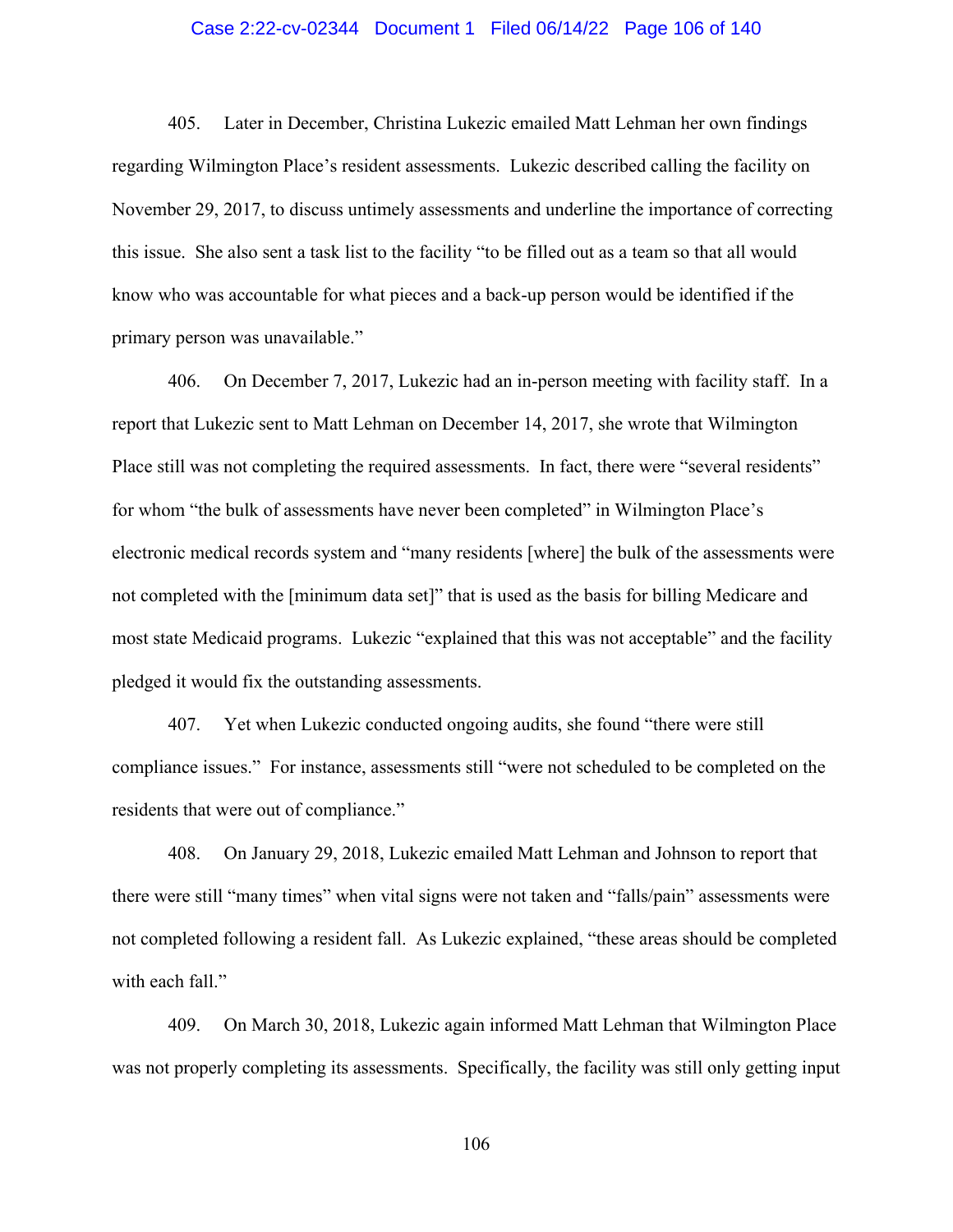## Case 2:22-cv-02344 Document 1 Filed 06/14/22 Page 107 of 140

from a few staff members for the assessments. Lukezic explained that this was a problem because multiple perspectives were needed "to properly determine the status of the resident and to open up discussions on the residents [sic] care."

410. In a survey completed on November 26, 2019, Ohio health inspectors found that Wilmington Place still "failed to accurately assess residents." This affected, for example, a resident who "was not to receive any food by mouth," but whose assessment contained different information.

## **E. Examples of Federal Health Care Program Beneficiaries**

406. The following are examples of Medicare and Medicaid beneficiaries who received grossly substandard care at Wilmington Place. The care deficiencies for these residents included, but were not limited to, the following violations of the Nursing Home Reform Act and its implementing regulations:

- Failing to ensure the residents do not receive unnecessary drugs, in violation of 42 C.F.R.  $\S$  483.45(d);
- Failing to ensure that residents only receive antipsychotic drugs when the medication is necessary to treat a specific, diagnosed, and documented condition, and that residents receiving such drugs also receive gradual dose reductions and behavioral interventions so that they may be weaned off or stop receiving the medication. 42 C.F.R.  $§$  483.45(e);
- Failing to follow the course of treatment set forth in a resident's care plan, in violation of 42 U.S.C. § 1395i-3(b)(2)(A);
- Failing to create a comprehensive and current written care plan for each resident that "describes the medical, nursing, and psychosocial needs of the resident and how such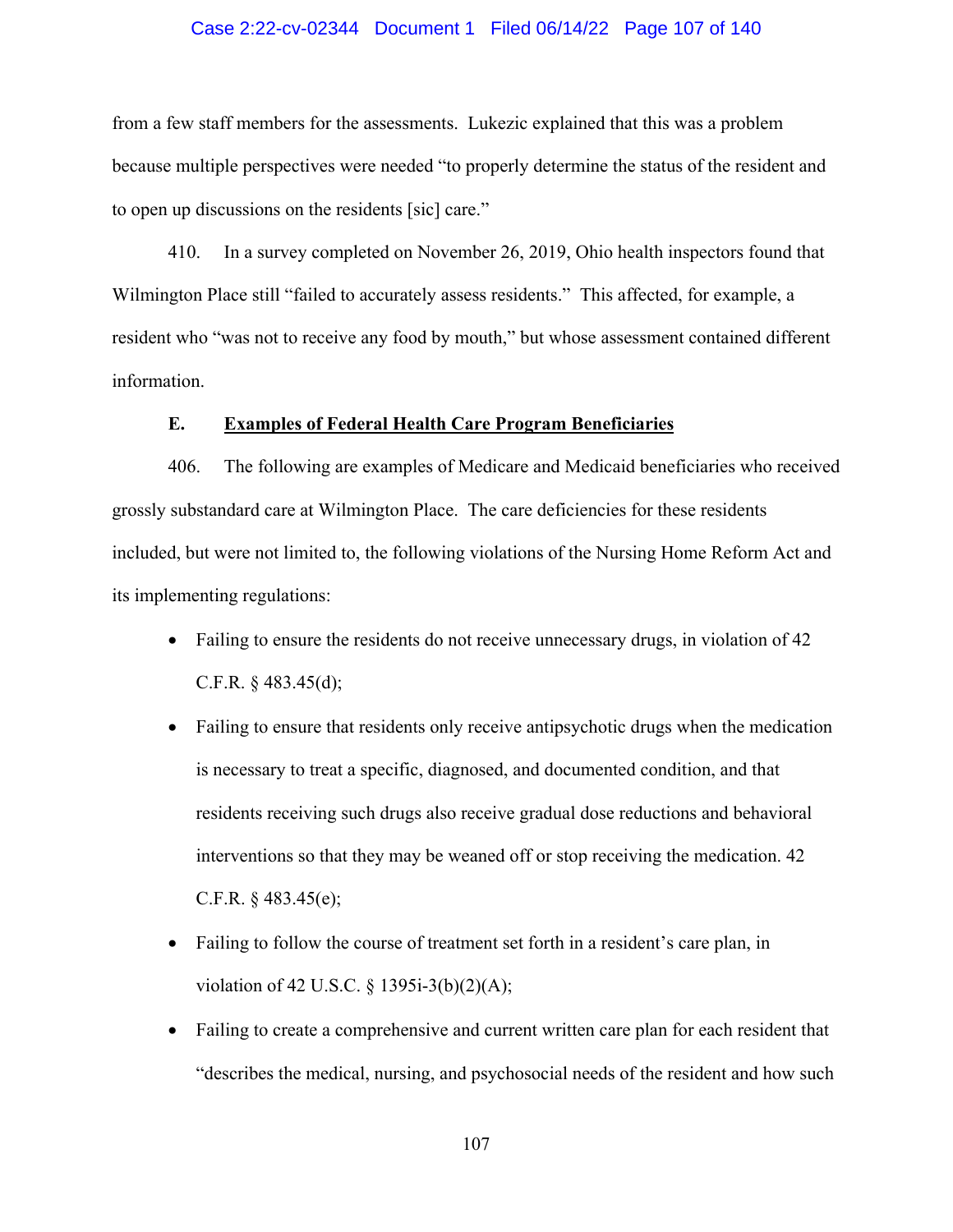needs will be met," in violation of 42 U.S.C.  $\S$  1395i-3(b)(2)(A); 42 C.F.R.  $\S$ 483.21(b); and 42 U.S.C. § 1395i-3(b)(2)(C); and

• Failing to ensure that residents receive a safe and orderly discharge from the facility, in violation of 42 U.S.C. § 1395i-3(c)(2)(C) and 42 C.F.R. § 483.15(c).

407. False claims submitted to Medicare and Medicaid for these beneficiaries are included in Attachment A.

**i. BF** 

408. BF was a Medicare beneficiary who was admitted to Wilmington Place on January 23, 2017, with heart failure, vascular disease, and Alzheimer's disease. At a minimum, Wilmington Place failed to ensure that BF did not receive unnecessary drugs, failed to properly justify and discontinue her antipsychotic medication, failed to follow the course of treatment set forth in her care plan, and failed to create a complete and current care plan to meet her needs, in violation of 42 C.F.R. § 483.45(d); 42 C.F.R. § 483.45(e); 42 U.S.C. § 1395i-3(b)(2)(A); 42 U.S.C. § 1395i-3(b)(2)(A); 42 C.F.R. § 483.21(b); and 42 U.S.C. § 1395i-3(b)(2)(C).

409. In the facility's comprehensive assessment, BF was characterized as severely cognitively impaired, exhibiting delusions, and needing extensive help for all activities of daily living except eating.

410. On February 13, 2017, Wilmington Place's consultant pharmacist recommended that the facility evaluate and possibly discontinue BF's antipsychotic medication because the documentation did not support its use. On March 13, 2017, and May 24, 2017, the consultant pharmacist also noted that Wilmington Place did not seem to be monitoring for involuntary movements, which could be an early sign of irreversible nervous system damage caused by the antipsychotic.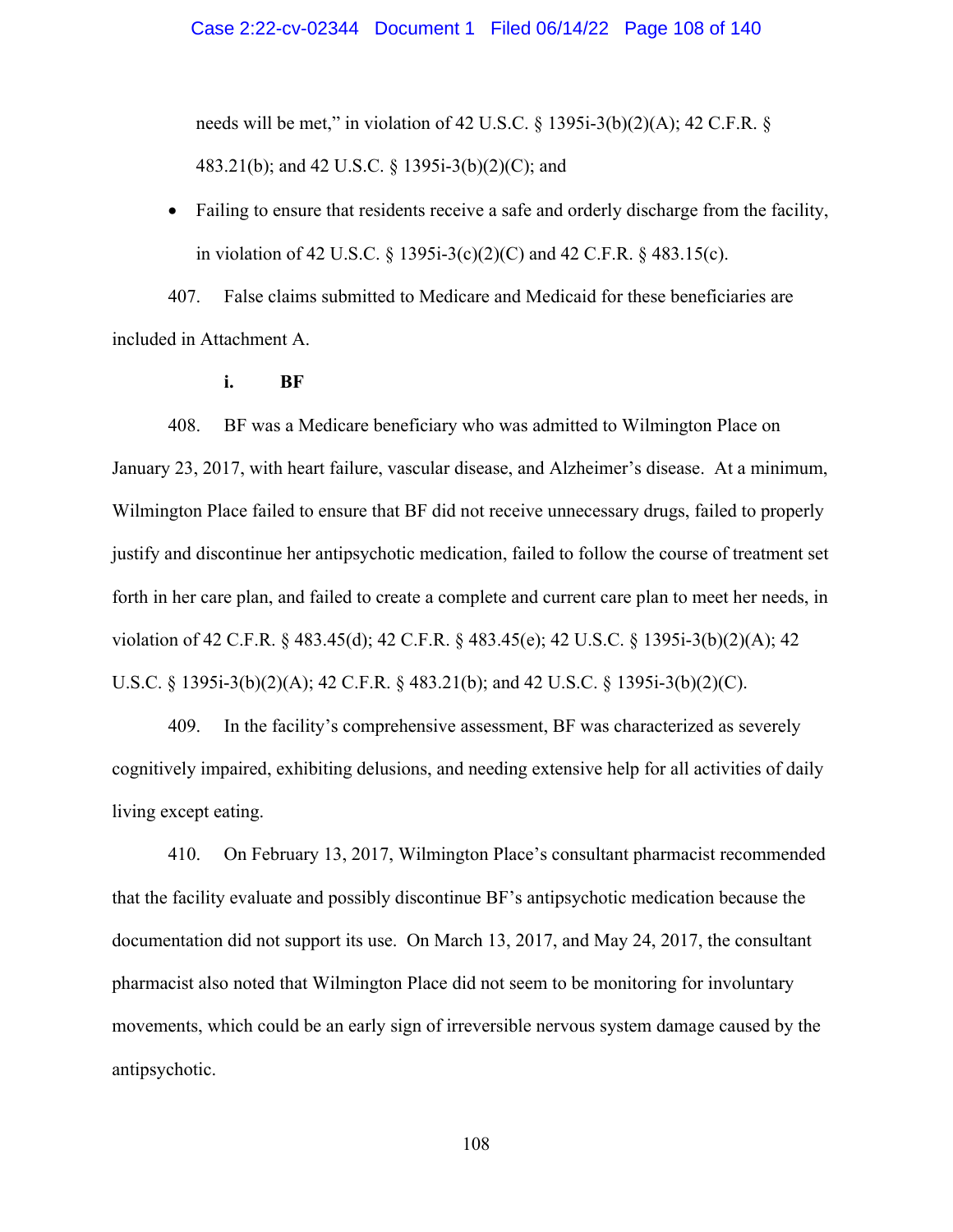## Case 2:22-cv-02344 Document 1 Filed 06/14/22 Page 109 of 140

411. But rather than discontinuing the antipsychotic medication, Wilmington Place doubled the dose. The consultant pharmacist subsequently recommended a gradual dose reduction in May 2017, August 2017, and November 2017.

412. In addition, BF's care plan called for her pain to be managed through alternative measures before resorting to medication. However, BF was administered an opiate, Oxycodone, 16 times in July 2017 and twice more in August 2018 without Wilmington Place attempting any alternative interventions.

413. BF had also been proscribed a daily medication to help fluid retention and swelling caused by her congestive heart failure, but her care plan did not address this medication.

**ii. CC** 

414. CC was a Medicaid beneficiary who was admitted on August 18, 2017, following a stroke. At a minimum, Wilmington Place failed to ensure that CC received a safe and orderly discharge from the facility, in violation of 42 U.S.C. § 1395i-3(c)(2)(C) and 42 C.F.R. § 483.15(c).

415. CC was cognitively impaired and also had atrial fibrillation and aphasia. CC was discharged to her home on September 4, 2017.

416. However, the facility discharged her without a discharge order, an order for discharge services for physical or occupational therapy, or a referral to a "home health services to meet the resident's needs." This ultimately led to CC being home alone, without needed services, for two days.

## **VI. SAMARITAN NURSING HOME AND VILLA**

417. From at least October 2016 through 2018, Samaritan had a culture which tolerated incompetence and neglect, with repeated management problems and squabbles among staff. As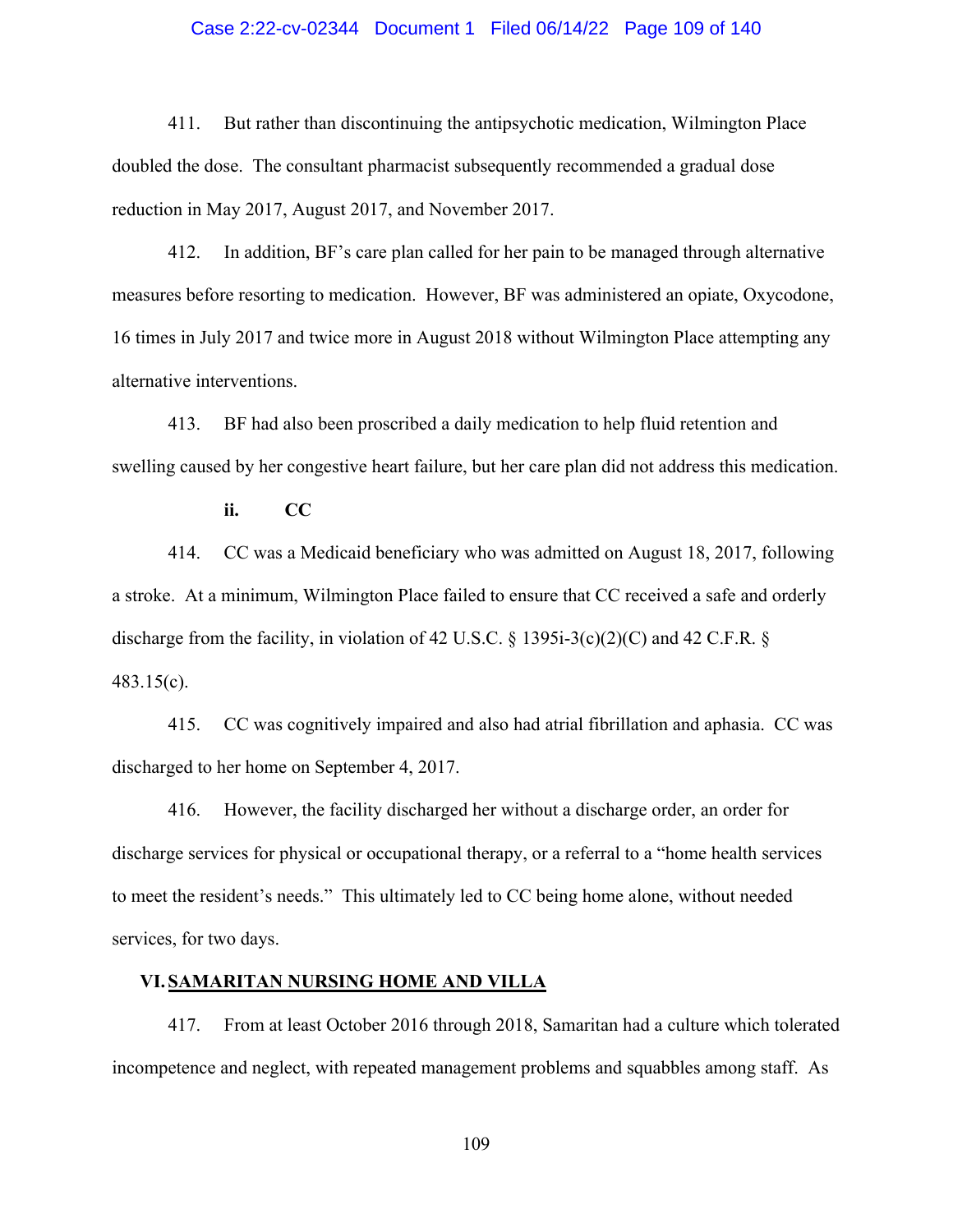#### Case 2:22-cv-02344 Document 1 Filed 06/14/22 Page 110 of 140

a result, Samaritan's residents received grossly substandard care from an understaffed facility that was often in disarray and disrepair.

418. For example, on September 27, 2017, E.J. Boggs, Samaritan's then administrator, wrote an email to Matt Lehman in which he stated that "[w]hen I first came here this facility was a mess and employees were not being held responsible for their conduct." At this point, Boggs had only been at the facility for "a very short period of time."

419. A few days later, on October 2, 2017, a departing Samaritan employee also emailed Matt Lehman to inform him that, in fact, Boggs "thinks he knows what he is doing, but I've seen a great deal that says otherwise." For example, instead of focusing on needed improvements for resident care, Boggs was concerned about painting the offices a new color. The departing employee further stated, "Residents Rights [sic] have been violated. Resident dignity has been disregarded."

420. On December 13, 2018, Janice Collins, a subsequent administrator for the facility, informed Matt Lehman, "There are many areas and systems at Samaritan where money has been wasted."

421. Two months later, Collins had a meeting with a manager at the Cleveland Clinic. As Collins later relayed to Lehman, the Cleveland Clinic manager stated that the Samaritan's "reputation in the community and with the [hospital] discharge planners is extremely poor." In fact, according to Collins, the Cleveland Clinic manager stated that Samaritan's "reputation was so poor in the past, she was surprised we were still open."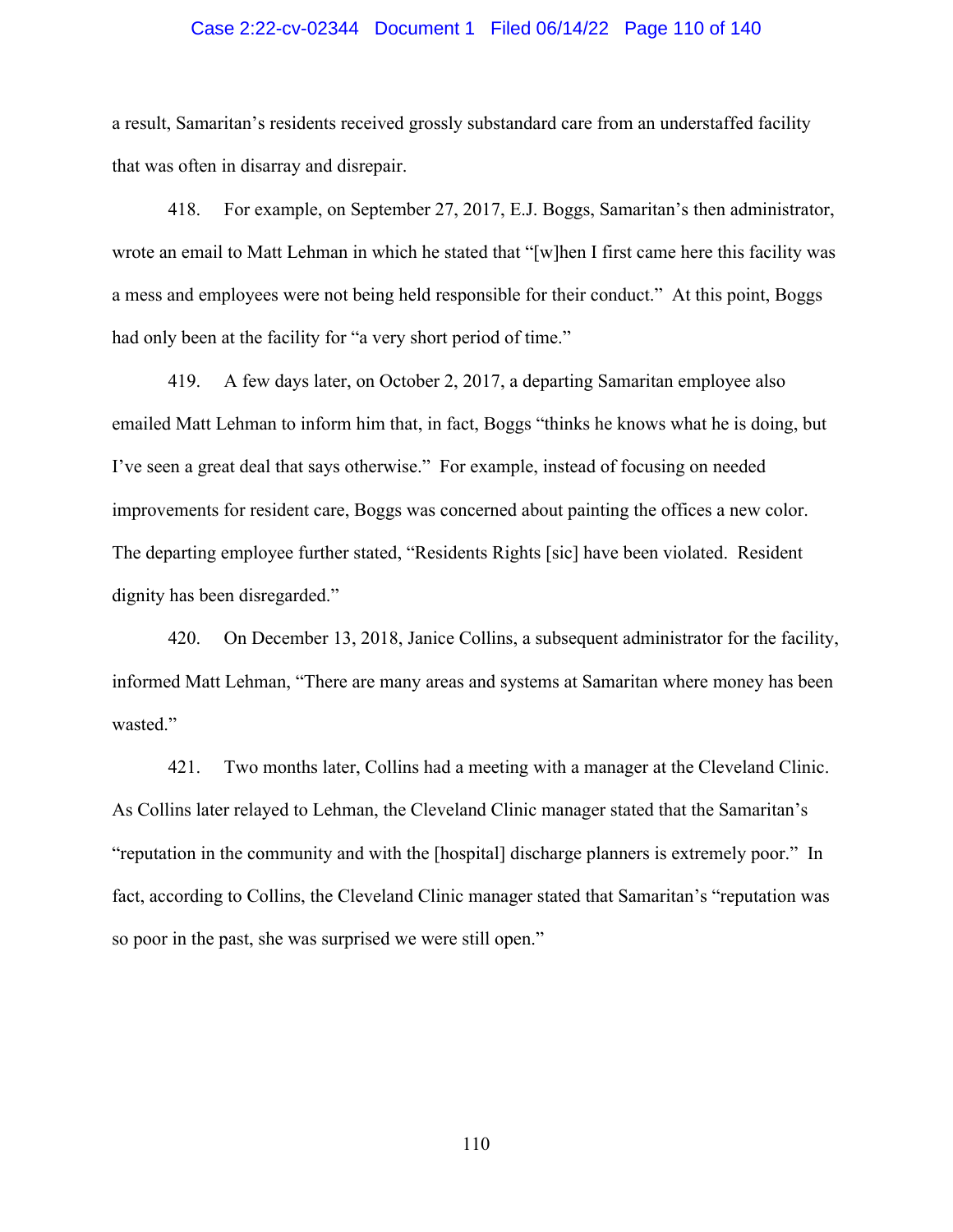#### **A. Basic Resident Care**

422. Samaritan consistently provided grossly substandard care to its residents. Samaritan had repeated failures related to general care, as well as glaring deficiencies regarding infection control and quality measures.

## **i. General Care Deficiencies**

423. On October 26, 2016, Colleen Johnson submitted a report to Sue Lehman and Matt Lehman that described the grossly substandard care provided by Samaritan. For example, Johnson found that facility had failed to address documented resident complaints.

424. Samaritan residents were also often not provided consultations with external medical providers in a timely manner, if at all. According to Johnson, Samaritan outright cancelled some of the consults due to "transportation," while others lacked any explanatory justification. Johnson heard that one resident had "been waiting 2 months for some authorization needed for therapy." Johnson was unable to tell whether these appointments were rescheduled or if the resident's physician and family were notified. Samaritan management told Johnson that they did not even have a system in place for tracking their residents' outside appointments.

425. Johnson also reported that Samaritan did not always perform the interventions for falls that were documented in resident care plans.

426. In an email sent to Matt Lehman on February 2, 2017, Johnson further described several other instances of care deficiencies. This included one resident who had not been receiving showers or oral care. Another resident had suffered a fall and there was no evidence that the resident's doctor or representative were ever notified.

427. Johnson also noted that Samaritan was not following physician orders. Specifically, the facility had failed to follow orders to track the condition of residents who had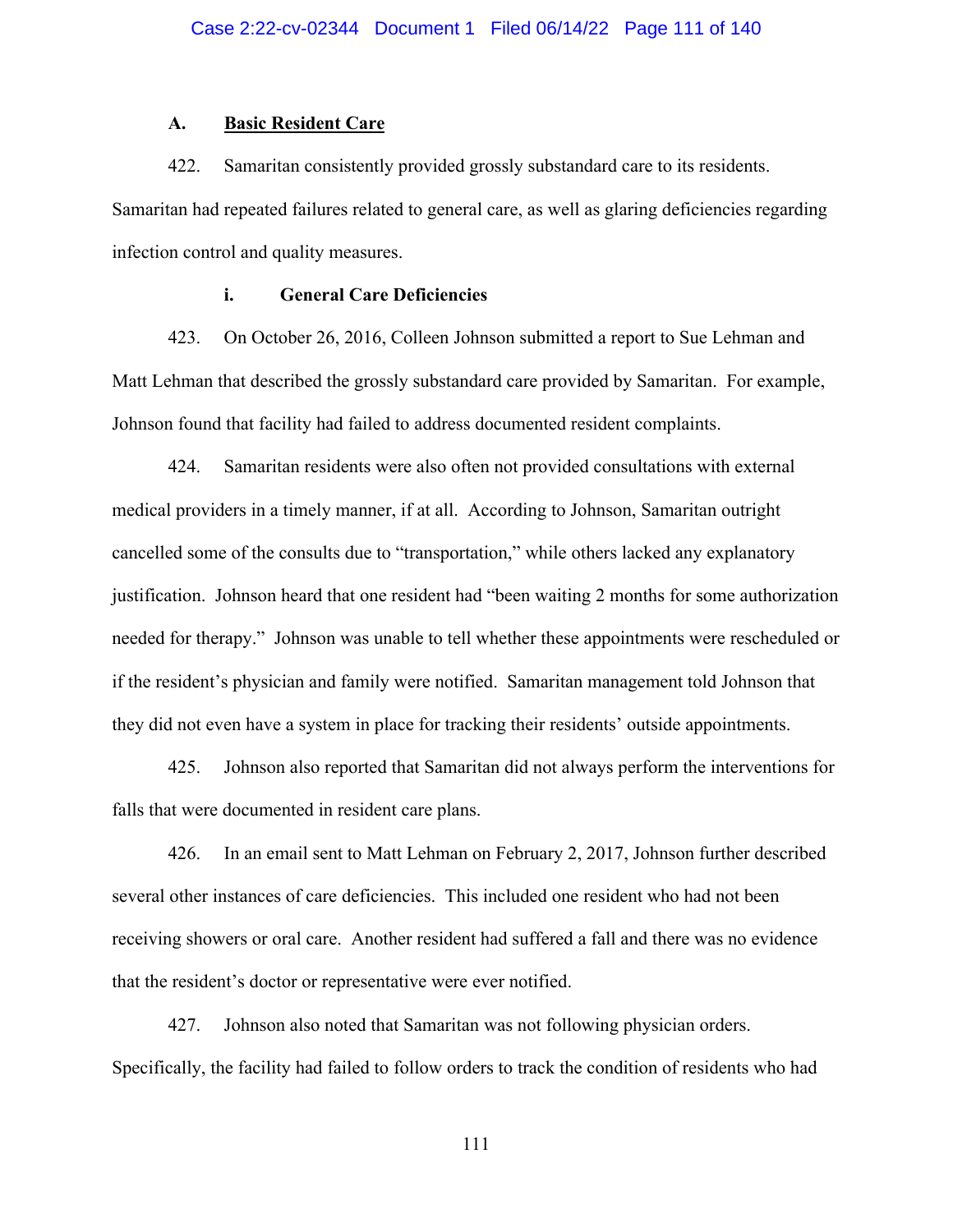### Case 2:22-cv-02344 Document 1 Filed 06/14/22 Page 112 of 140

fallen or received antibiotics. In addition, Samaritan staff had neglected to follow orders intended to avoid pressure ulcers on residents' feet.

428. Moreover, although Johnson informed Matt Lehman that nearly  $1/6<sup>th</sup>$  of the residents at Samaritan had facility acquired pressure ulcers, the facility was not regularly performing skin checks for these wounds or documenting their progression. For example, one resident developed a pressure ulcer on December 19, 2016, but there was no evidence of any further documentation or measurements. Instead, the resident's records indicated that her skin was wrongly charted as "intact" on December 22, 2016. Another resident's weekly skin assessment similarly indicated the resident's skin was intact even though the resident had various wounds.

429. On February 17, 2017, Johnson further notified Sue Lehman and Matt Lehman that Samaritan did not consistently follow recommendations made by its registered dietician, and that there were still "several care plans with interventions we are not doing," as well as "several [residents] with orders we are signing off, but not providing the care/service."

430. Johnson also reported that three residents had been assessed as an elopement risk, yet the facility had failed to implement the proper protocols, including photos of these residents at the front desk and in the nursing units so that staff could ensure the residents did not wander away from the facility.

431. Finally, Johnson stated that there needed to be "a definitive plan" to address existing deficiencies, because some of the issues she raised in an earlier visit had not been fixed.

432. On April 13, 2017, Johnson sent another email to Matt Lehman in which she observed that the majority of the residents had good mental capabilities "and are pretty verbal when you talk with them." Johnson noted that the facility was supposed to "ask required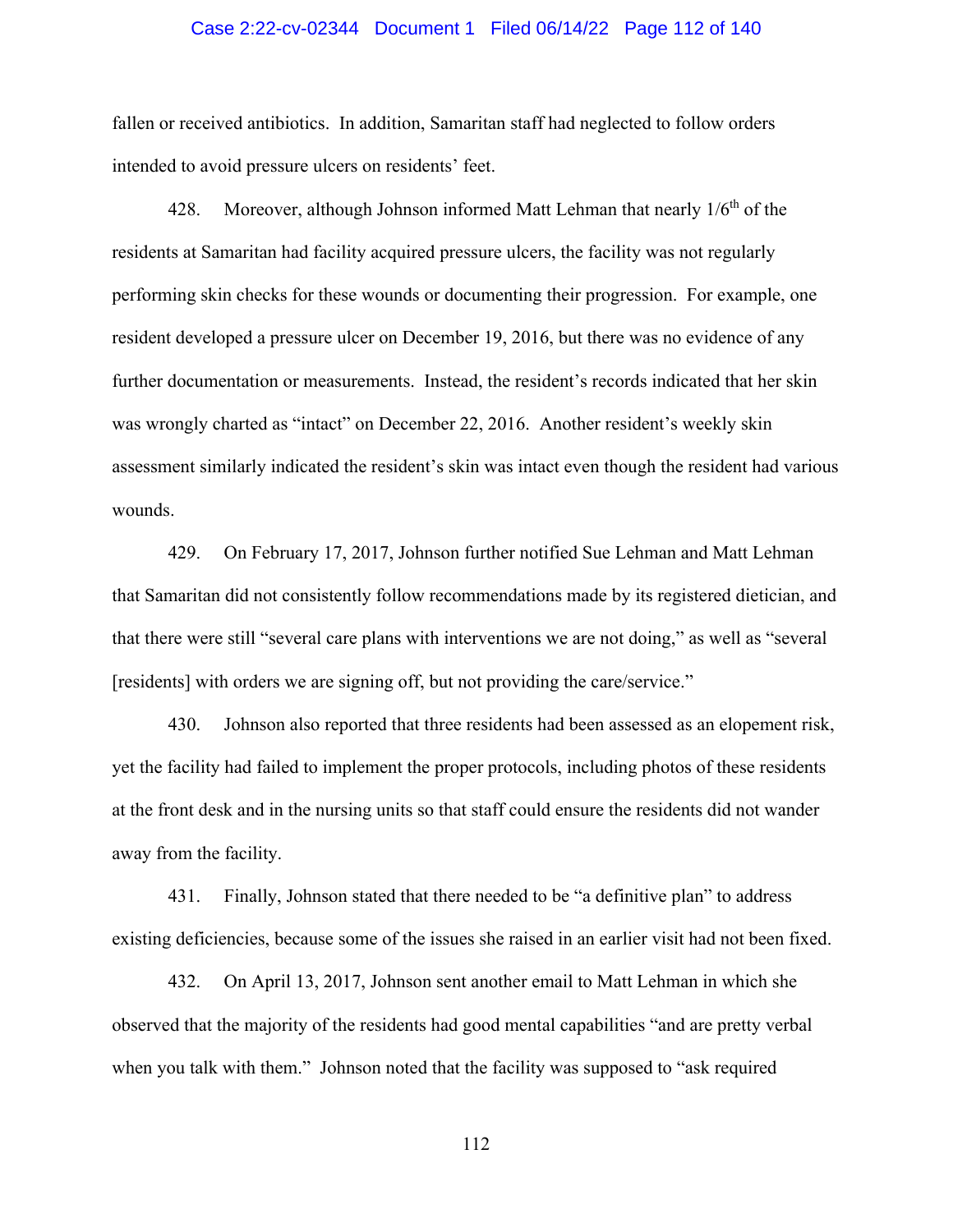### Case 2:22-cv-02344 Document 1 Filed 06/14/22 Page 113 of 140

questions to residents" so that concerns could be addressed and resident council meetings would "hopefully go better."

433. A few months later, Ohio health inspectors responded to a complaint and, in a survey completed on April 22, 2017, found that the facility was providing deficient wound care because a resident's wound dressings "were not performed twice a day as ordered by the physician." In addition, "there were several times when the dressings ordered by the physician were not available." Samaritan had used an alternative dressing, but did not document this in the resident's record, inform the resident's physician, or take action to increase their supply of the ordered dressings.

434. Johnson informed Sue Lehman and Matt Lehman on May 26, 2017, that she had found that there was "no evidence of the ordered dressings" for a resident with pressure ulcers, yet "the nurses were signing off as completed." The same resident had an order to "float heels in bed" to reduce the pressure, but three separate observations revealed this order was not being followed.

435. On May 12, 2017, Sue Lehman, Matt Lehman, and Johnson were notified by an outside consultant that the facility had a problem responding to resident call lights in a timely way. A call light audit validated resident complaints that it took longer than 10 minutes for a call light to be answered. According to the consultant, this problem stemmed from non-nursing staff just "walking by activated call light[s] without answering," because they did not know "how to address resident needs." In addition, staff admitted that they did not prioritize answering call lights.

436. On July 17, 2018, Johnson reported to Matt Lehman and Christina Lukezic that there were "[n]o activities going on" for Samaritan's residents.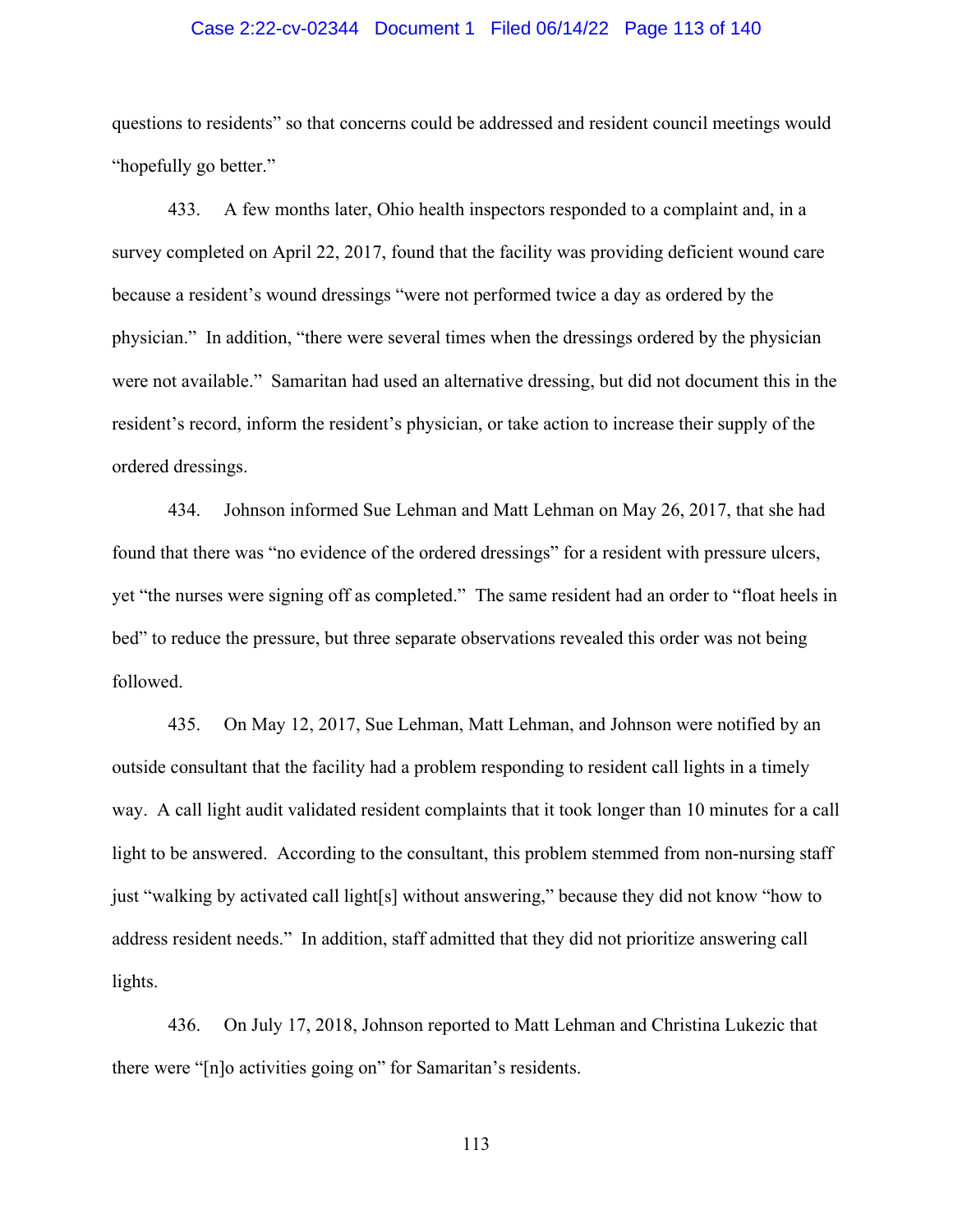### Case 2:22-cv-02344 Document 1 Filed 06/14/22 Page 114 of 140

437. In a survey completed on September 7, 2018, Ohio health inspectors found lots of care deficiencies.

438. For example, Ohio found that Samaritan failed to respond to resident concerns. All residents interviewed by the inspectors "agreed the facility never followed up with them about the concerns they had expressed during their [resident council] meetings." The residents "were never told if their requests were possible or not." The inspectors also found that resident council meeting minutes revealed numerous concerns voiced by the residents, but no evidence of any further concern, inquiry, or resolution from the facility.

439. For example, one resident stated that "what upset them most were the stained washcloths" the facility used for bathing and incontinence care. The resident said that "they have complained about it over and over but no one ever did anything about it. He said they felt as if they were being cleaned with dirty washcloths." Another resident noted that "being washed with stained washcloths made her feel like she was no more than an animal." The surveyors then examined a linen closet and found stained yellow washcloths.

440. The Ohio inspectors also found that Samaritan had failed to ensure that a resident was free from neglect. The resident had a bowel movement, asked for help cleaning himself, and had to wait for 90 minutes before a nursing aide provided the requested help. The facility also failed to thoroughly investigate this incident, as they failed to obtain any resident statements or interviews regarding the aide in question.

441. The Ohio survey additionally concluded that Samaritan had further failed to properly report allegations of abuse. One resident reported that she felt like she was being mentally abused by facility staff, but the staff seemingly ignored this allegation, even though all allegations of neglect or abuse were to be reported within 24 hours.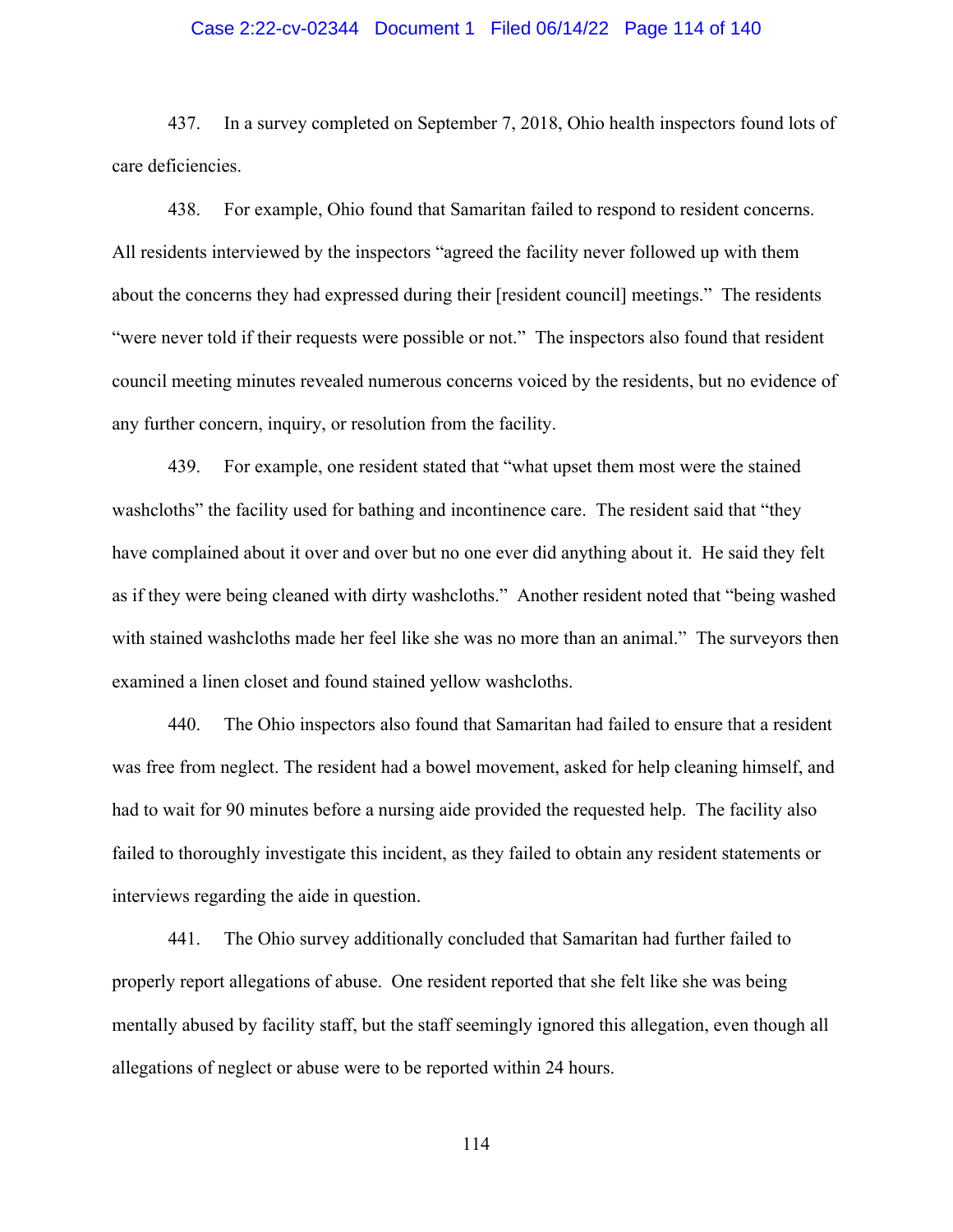## Case 2:22-cv-02344 Document 1 Filed 06/14/22 Page 115 of 140

442. Finally, according to the Ohio survey, the facility had failed to have its residents examined and evaluation by a doctor, as required. One resident who had "severe cognitive impairment and required extensive assistance from staff for most activities of daily living" was supposed to be examined and evaluated by a physician at least once every 60 days. Yet Ohio health inspectors found that the facility allowed the resident to go 81 days, 104 days, and 120 days without a physician exam.

443. Many of these deficiencies, including the failure to respond to resident concerns, failure to promptly attend to residents needing help, and failure to provide appropriate outside medical care were problems that AHF Management or Samaritan had previously identified but neglected to fix.

444. Samaritan's care problems continued in 2019. A risk management consultant visited the facility in July 2019 and found several concerning practices indicating grossly substandard care of residents. For example, for residents with wounds, Samaritan staff were not reviewing "the current interventions used for individual residents" and were not discussing "whether interventions need to be added or changed." In addition, facility documents were silent as to the probable root causes of resident falls and Samaritan was not immediately implementing new or revised safety interventions to prevent falls. Finally, the facility was also not completing "[r]outine skill competency validation for nursing staff."

### **ii. Infection Control**

445. In a report sent to Sue Lehman and Matt Lehman on October 26, 2016, Colleen Johnson documented various infection control problems that she observed at Samaritan. For example, Samaritan staff failed to clean isolation rooms daily. Johnson also witnessed a resident with a foot wound and suffering from MRSA, an antibiotic-resistant staph infection, who was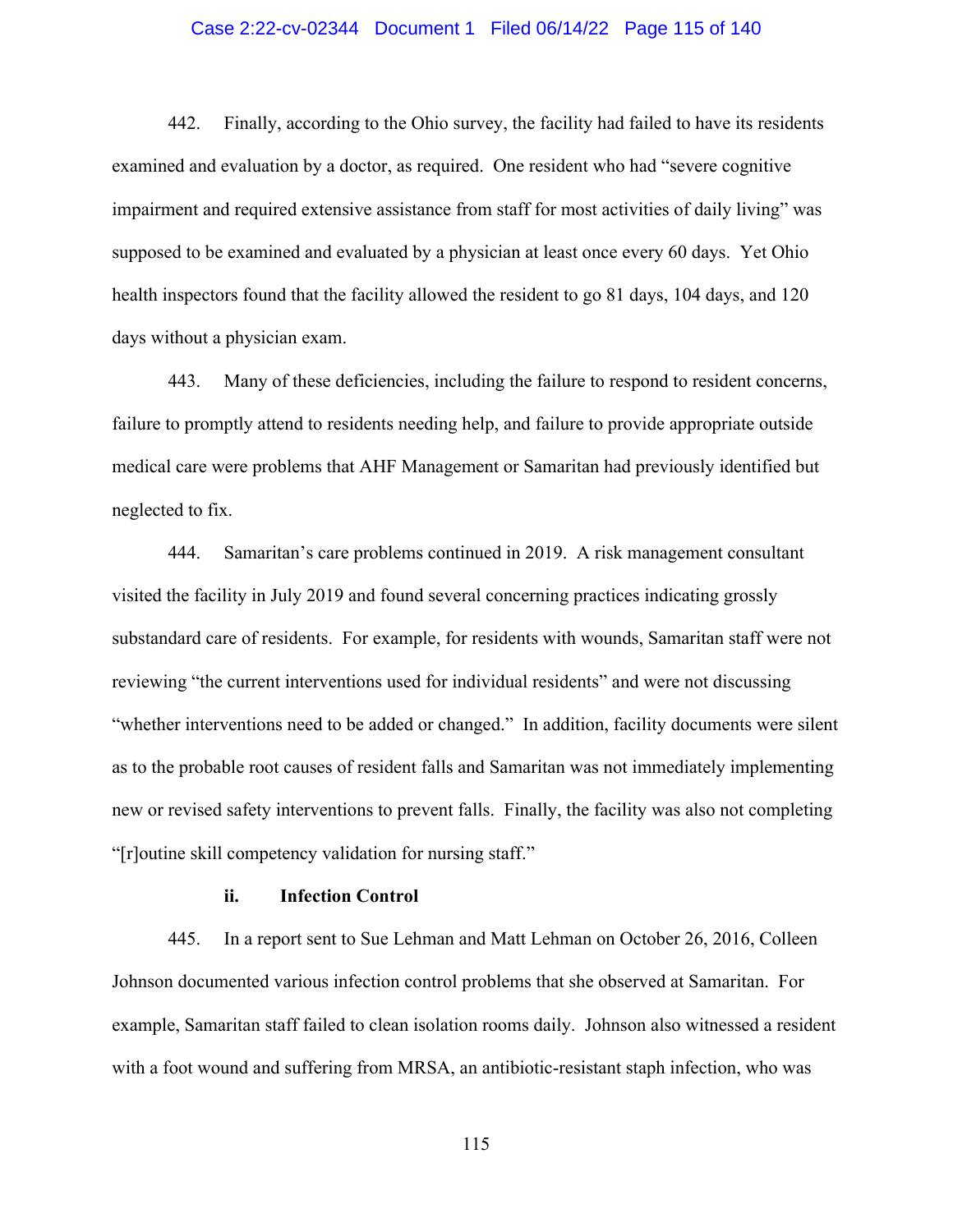#### Case 2:22-cv-02344 Document 1 Filed 06/14/22 Page 116 of 140

placed in a dirty isolation room. Johnson eventually saw that resident remove his sock and wound dressing and place his feet were on a floor that was "visibly soiled."

446. Johnson returned to the facility a few months later and reported continued infection control problems to Matt Lehman on January 31, 2017. Just in her "initial rounds," Johnson again reported seeing "infection control issues in the rooms."

447. In an email to Matt Lehman dated February 2, 2017, Johnson elaborated that the infection control problems she observed included open (and thus non-sterile) wound dressing supplies, a soiled feeding apparatus, soiled wound dressings that were not disposed of properly, and a refrigerator in a resident's room with food items that were six months past their expiration date. Johnson also found that staff members were not sanitizing their hands properly when having contact with residents and assisting with meals in the dining room.

448. Johnson observed continued infection control problems at Samaritan in May 2017. For example, Johnson told Matt Lehman on May 26, 2017, that she found that one staff member was not following the proper protocols when handling personal protective equipment and was "[n]ot consistent at sanitizing her hands."

449. When Johnson visited the facility in July 2018 she found that facility still had not fixed its infection control issues. In fact, Johnson wrote to Matt Lehman and Christina Lukezic on July 17, 2018, that "[n]othing I trained them on/went over on my orientation visit is done," including corrections to infection control protocols.

450. When Ohio health inspectors visited the facility for a complaint survey completed on August 15, 2018, they also observed that the "facility failed to ensure adequate infection control practices were maintained, including appropriate hand washing techniques during a dressing change." One resident had a facility acquired pressure ulcer wound on the resident's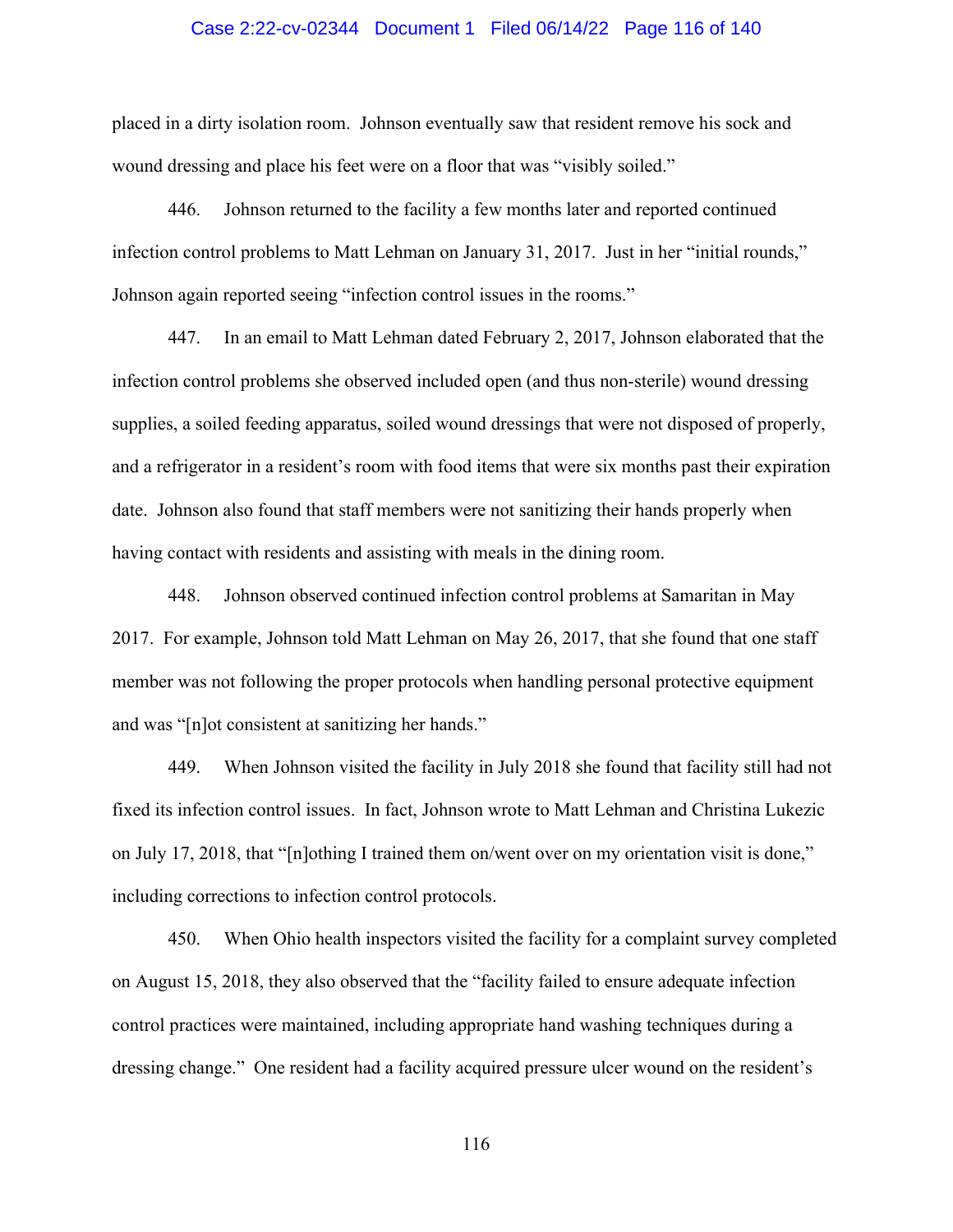### Case 2:22-cv-02344 Document 1 Filed 06/14/22 Page 117 of 140

coccyx, at the base of his or her spine. During the dressing change for this wound, the resident was "observed wearing an incontinence brief that was saturated with urine." After a nursing aide unfastened the brief and repositioned the resident, the urine-saturated brief "remained near the area of the wound and was not removed from the resident, nor was the resident's skin cleansed of urine prior to beginning the pressure wound treatment." In addition, one wound nurse cleaned the wound without changing her dirty gloves or washing her hands. The nurses involved in this wound care later verified that the saturated incontinence brief "had the potential to contaminate the coccyx wound during the dressing change."

## **iii. Quality Measures**

451. Samaritan was an outlier on several quality measures, which are metrics that CMS has designated as potentially useful in evaluating nursing home performance. This information was available to the facility through CMS' CASPER reports, which allow nursing homes to check their quality measure data, compare their metrics compare to state and national averages, and determine if they are an outlier in any categories.

452. On December 15, 2017, Christina Lukezic sent Samaritan's quality measure data to Matt Lehman. Lukezic also obtained quality measure data on or around January 11, 2018. Together, this data spanned all of 2017 and showed that the facility was a significant outlier in several important quality of care metrics. The facility's quality measures had also worsened throughout the year.

453. For example, from January 2017 to November 2017, Samaritan was in the 98<sup>th</sup> percentile for percentage of residents exhibiting symptoms of depression, percentage of residents with excess weight loss, and percentage of residents reporting moderate to severe pain. The 99<sup>th</sup>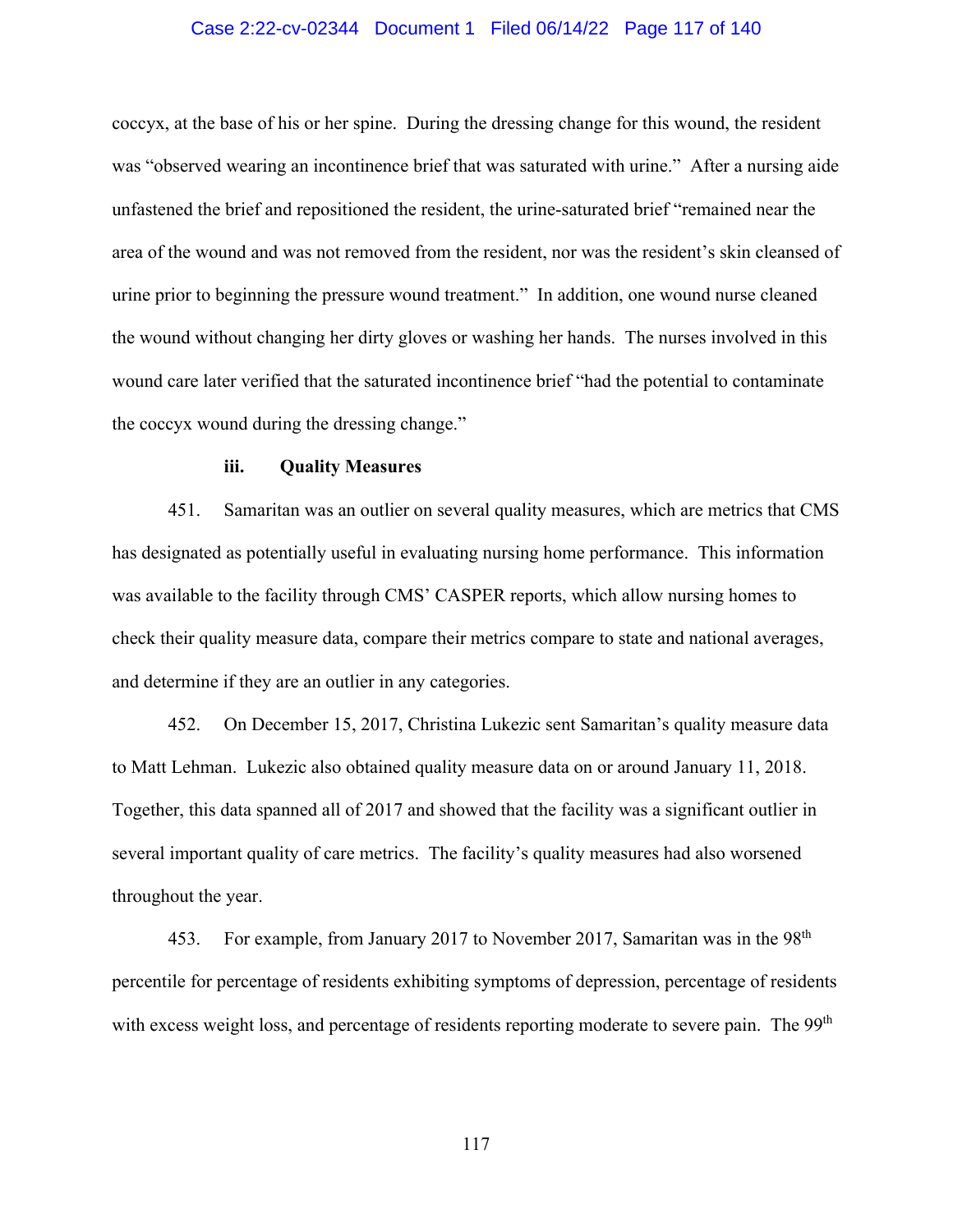# Case 2:22-cv-02344 Document 1 Filed 06/14/22 Page 118 of 140

percentile was the worst possible measure, so Samaritan was a significant negative outlier for each of these quality measures.

454. Christina Lukezic obtained and circulated updated quality measure data to facility administrator Rhonda Holmes and other Samaritan managers on April 30, 2018. This data spanned the period from November 2017 through April 2018. During this period, the facility was in the 99<sup>th</sup> percentile for residents exhibiting symptoms of depression, the 99<sup>th</sup> percentile for residents reporting moderate to severe pain, the  $97<sup>th</sup>$  percentile for residents with excess weight loss, the 93<sup>rd</sup> percentile for residents on antianxiety or hypnotic medications, the 93<sup>rd</sup> percentile for residents whose ability to move independently had worsened, and the  $90<sup>th</sup>$  percentile for residents who had suffered falls with major injury.

455. In addition, the facility had dire quality measure metrics for at least the second half of 2019, per a report obtained by AHF Management and Samaritan. Among other troubling metrics, the facility was in the 99<sup>th</sup> national percentile for residents who needed increased health with activities of daily living, 98<sup>th</sup> national percentile for residents who ability to move independently had worsened,  $97<sup>th</sup>$  national percentile for residents with excess weight loss,  $97<sup>th</sup>$ national percentile for residents with symptoms of depression, and 93<sup>rd</sup> national percentile for use of antianxiety or hypnotic medications. For example, 16.7 percent of Samaritan residents had excess weight loss, while the state average was only 5.8 percent of residents.

## **B. Staffing**

456. Samaritan's staffing was a consistent issue during the relevant period, with the facility often understaffed and the staff often demoralized.

457. In May 2017, the facility worked with an outside consultant to identify staffing as a problem that needed to be improved. Specifically, Samaritan's licensed nurses were quitting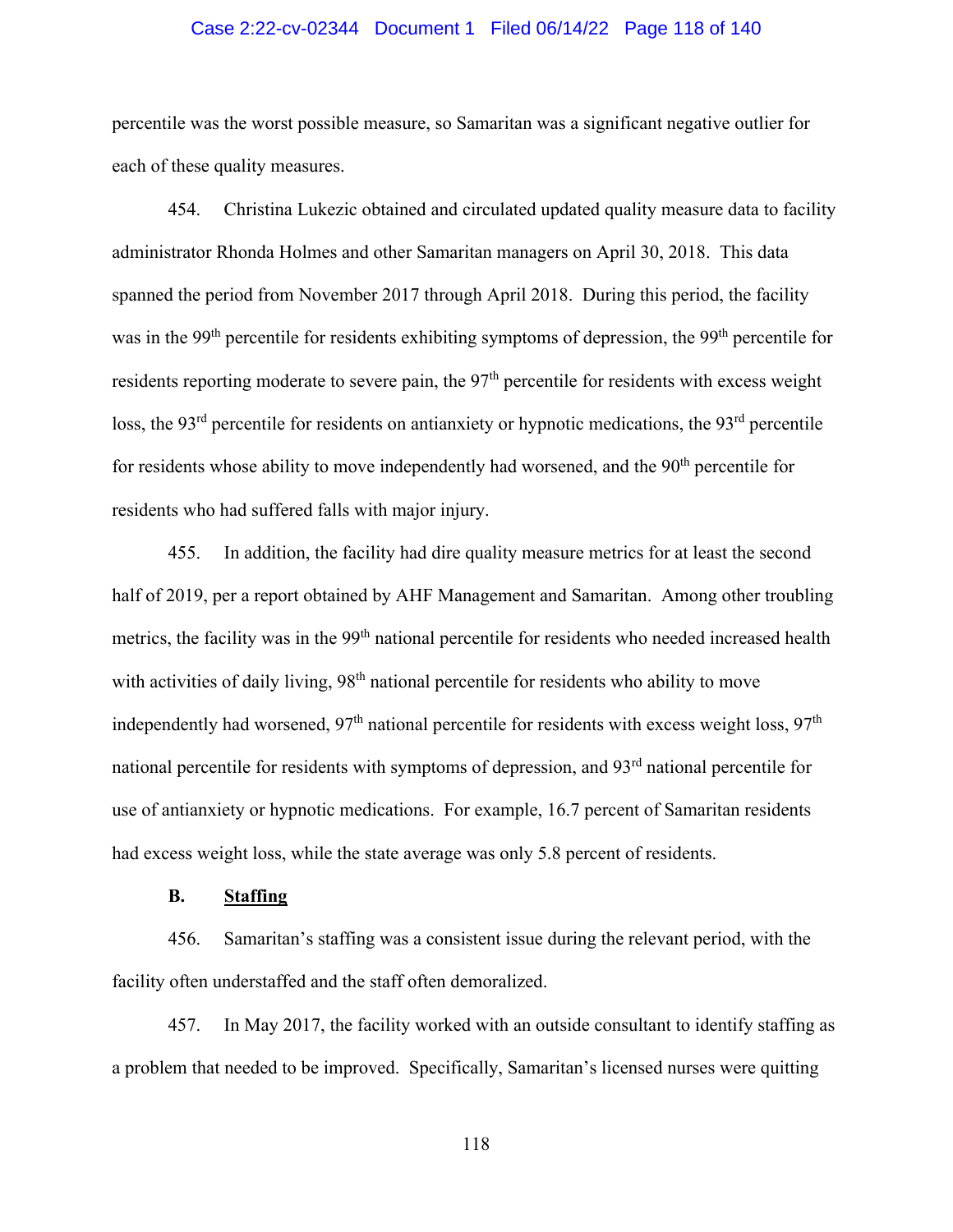### Case 2:22-cv-02344 Document 1 Filed 06/14/22 Page 119 of 140

within 30 days of their start date and nursing aides were quitting within 14 days. Samaritan identified lower wages than the competition as one of the root causes of this problem, with Samaritan's nurses earning, on average, \$5 per hour less than their counterparts at surrounding facilities. As a result, improved wages were the number reason departing staff cited in their exit conferences. This information was conveyed to Sue Lehman, Matt Lehman, and Colleen Johnson on May 12, 2017.

458. In an email sent to Matt Lehman on May 26, 2017, Colleen Johnson confirmed that staffing was "really a challenge" at Samaritan.

459. In an accompanying report, Johnson further observed that the limitations on direct care staff was likely "a cause for increased falls."

460. In a series of emails dated December 21, 2017, one Samaritan staff member reported difficult working conditions to Christina Lukezic. The staff member had previously been an administrator and in other management roles with different organizations, but still found it "almost impossible" to do her job at Samaritan because she was given broad responsibilities that were "not presented to me during the interview and I still have yet to see a job description to even sign." She further stated that there was "hostile work environment" and ultimately noted that she could "count on 1 hand the amount times I've eve<sup>[r]</sup> cried at work and 2 of them from this place."

461. In an email dated January 11, 2018, Samaritan's director of nursing observed to Rhonda Holmes that nursing aides "have not been mandated to stay when someone doesn't show or is going to be late etc. [sic] since I have been here." The director of nursing complained that she was "lucky if someone will agree to stay an hour over" their allotted shift.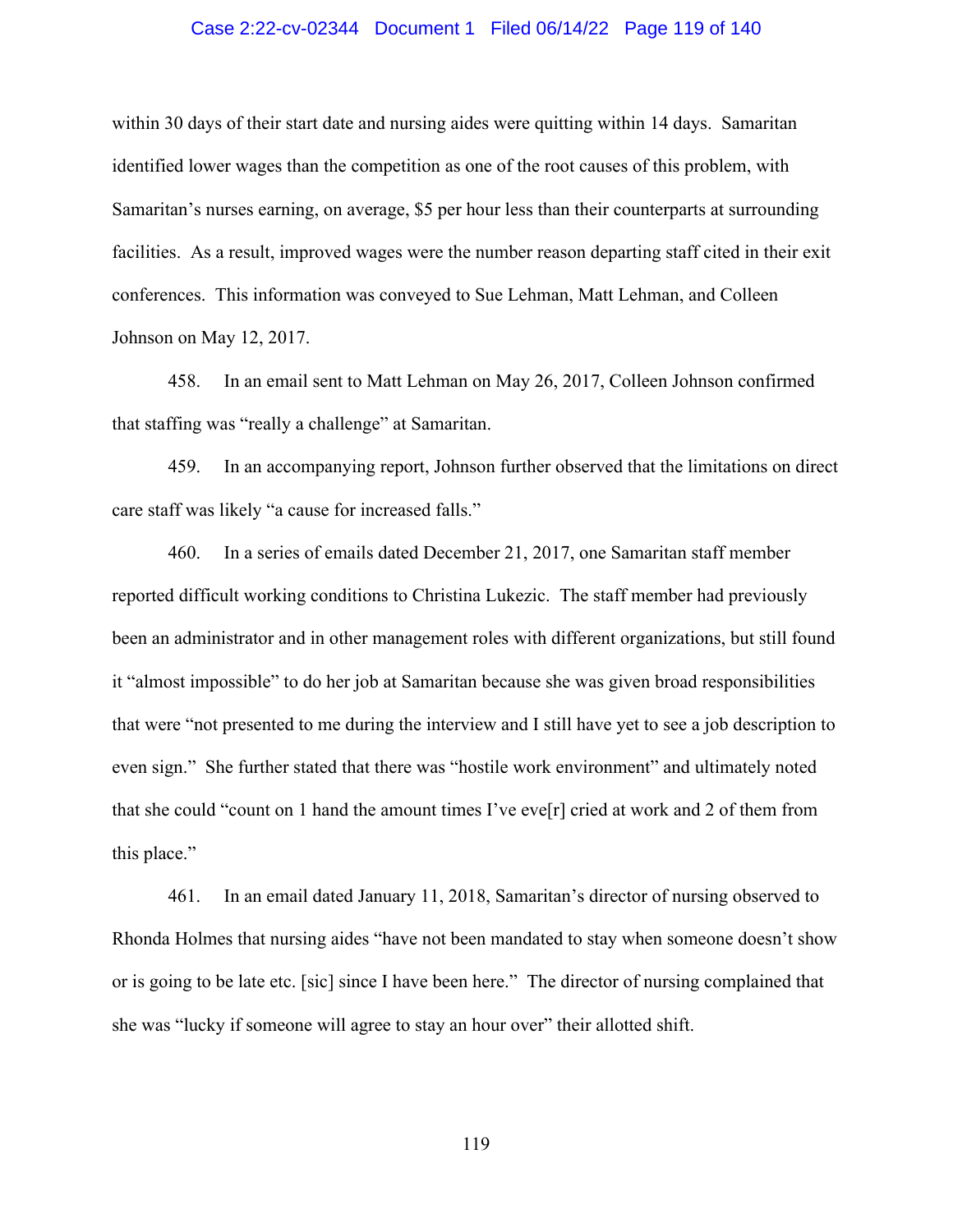### Case 2:22-cv-02344 Document 1 Filed 06/14/22 Page 120 of 140

462. Holmes relayed these concerns to Matt Lehman and Christina Lukezic for their input and commented that she "believe[d] in mandating staff [to work if needed] because we work in healthcare and we must be staffed to provide care."

463. On or around August 14, 2018, Ohio health inspectors informally notified Samaritan that the facility's staffing was deficient because there was "no RN [registered nurse] coverage for the required 8 hours every other weekend." The surveyors also found that there was, in general "not enough staff in the facility on weekends."

464. In a "quick and dirty" meeting with Janice Collins, Samaritan's new administrator, on September 7, 2018, one inspector noted that "agency is killing you." This was a reference to the facility needing to bring in temporary, "agency" staff when it did not have enough regular clinical care personnel to staff the facility. These agency staff were the source of many resident complaints, including that the staff did not answer resident call lights or provide care for the residents. Collins sent this information to Matt Lehman and Colleen Johnson on the same day.

465. In the official results for the state health survey completed on September 7, 2018, Ohio health inspectors found that "the facility failed to maintain sufficient levels of nursing staff to meet the total care needs of all residents." For example, one resident revealed that "he has had to sit in soiled briefs for up to two and half hours before he was changed" even though "he notified staff as soon as he soiled himself." Another resident interview "revealed [that] the facility was chronically understaffed on all shifts." Still another resident reported that when she complained about it taking a long time to receive help, "staff always told her they were short staffed so she gets what she can get." This resident further stated that "sometimes it feels as if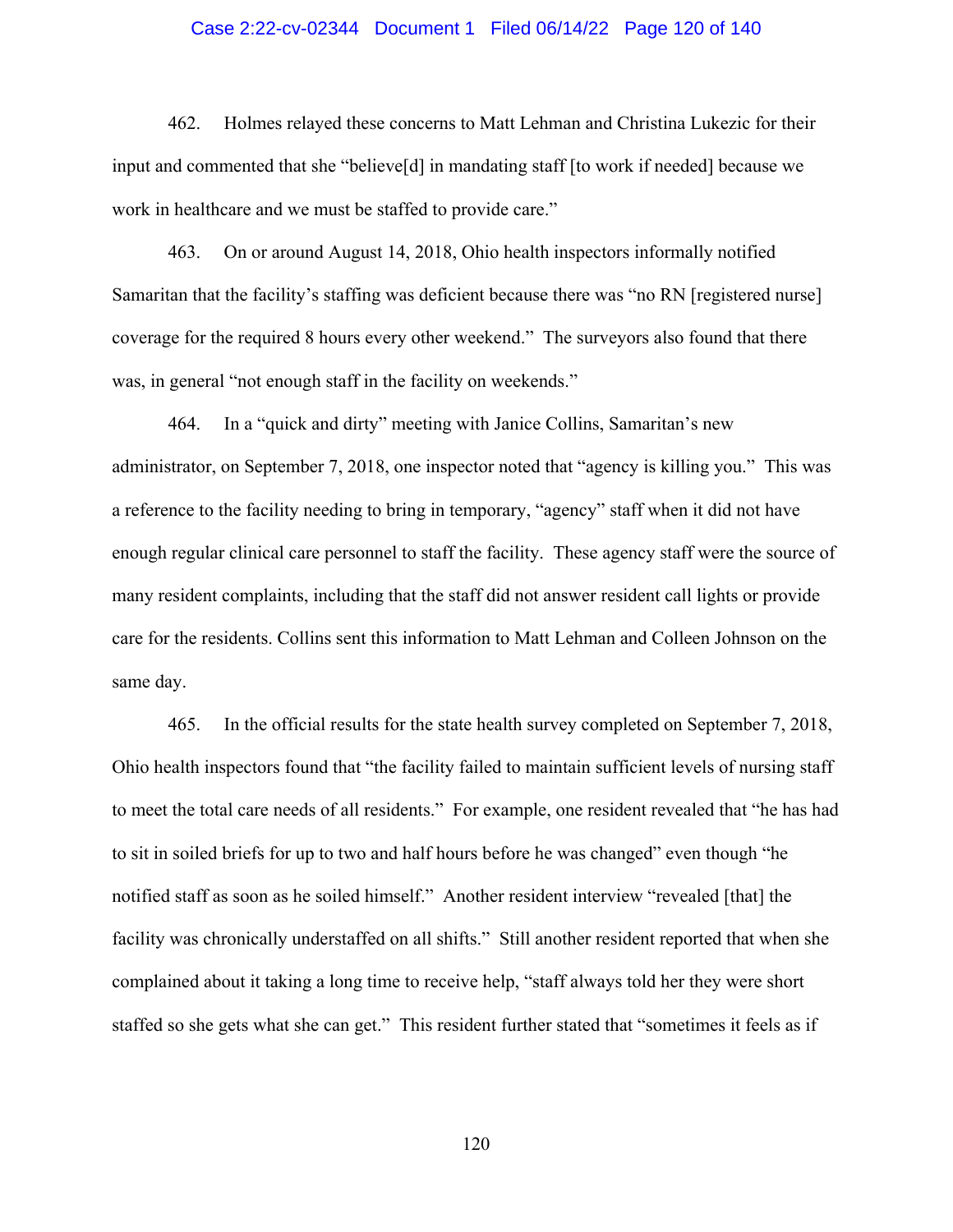#### Case 2:22-cv-02344 Document 1 Filed 06/14/22 Page 121 of 140

her bladder is going to burst before staff take her to the bathroom" and that it took "a long time to get her pain medication"

466. The Ohio health inspectors confirmed Samaritan's staffing problems in an interview with one of Samaritan's licensed practical nurses, "who revealed that the facility was short staffed and indicated showers were not always being provided due to a lack of staff."

467. The Ohio inspectors also found that the facility "failed to use the services of a registered nurse (RN) for at least eight consecutive hours a day, seven days a week as required." The director of nursing confirmed that the facility had not had any registered nurses for two days in the last week.

468. The inspectors further discovered that two newly hired employees, including the administrator, were working at the facility without a completed background check.

469. Finally, the Ohio health inspectors discovered that the facility's mandated selfassessment did not contain required information about facility staffing level needs. The missing information included an "evaluation of the overall number of facility staff needed to ensure sufficient number of qualified staff are available to meet each resident's needs" as well as information relating to "the knowledge and skills required among staff to ensure residents are able to maintain or attain their highest practicable . . . well-being and [the facility] meet[s] current professional standards of practice.'

470. On October 17, 2018, a former nursing aide commented on Indeed.com that Samaritan had a "high turnover rate," was "short staffed," and had an "unfriendly" working environment. The former nursing aide further stated, "I don't think [management] know what they are doing honestly. They don't mind [assigning] one nurse and one [nursing assistant] to the whole building without any other help."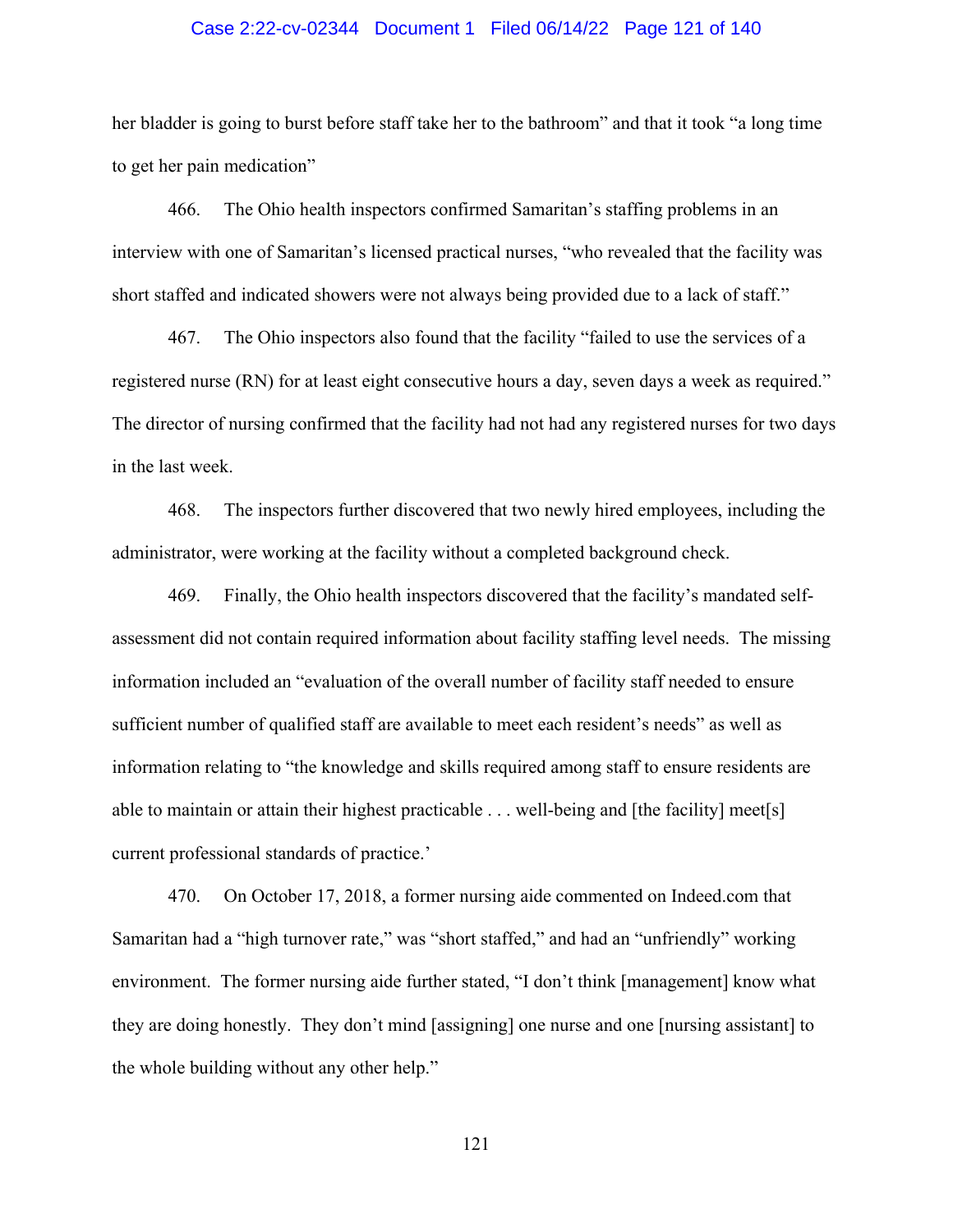### Case 2:22-cv-02344 Document 1 Filed 06/14/22 Page 122 of 140

471. These comments echoed earlier reviews from former employees posted on Indeed.com in August 2018. On August 22, 2018, another former nursing aide wrote that the facility had "gone down hill [sic]. There's not enough nurses or [nursing assistants]. Someone is always quitting . . . You have to do the job of 2-3 people." And on August 27, 2018, one former employee wrote that the employee "[w]ould not recommend anyone to work there. Turn over [sic] is crazy high. Not professional. Below average care."

472. Samaritan's staffing problems continued into 2019. In an internal email sent to Matt Lehman, Colleen Johnson, and Christine Lukezic on January 9, 2019, Janice Collins reported that there was "constant back and forth bickering" among staff, including the director of nursing, which was "extremely counterproductive and disturbing." Collins further noted that the director of nursing "has made zero effort at Leadership [sic]. She is not a leader, and as a result, she does not care about motivating her subordinates to get the job done."

473. Collins wrote again to Johnson on January 23, 2019, stating that she had "never seen such arguing between nurses in my life. Nurses aren't communicating  $\&$  the dissension is spreading to the floor . . . I am going to, once again, have to sit them all down like children and talk to them."

474. Samaritan had a new director of nursing in early 2019. However, on March 22, 2019, this new director of nursing announced that she was resigning because "[t]he demands of this building are beyond what I can accomplish. The stress of staff, poor systems, and [lack] of cooperation [from] staff makes things impossible."

475. On April 17, 2019, Johnson wrote an email to Matt Lehman in which she noted that Samaritan needed that to "get nursing staff under control," because just "a couple nurses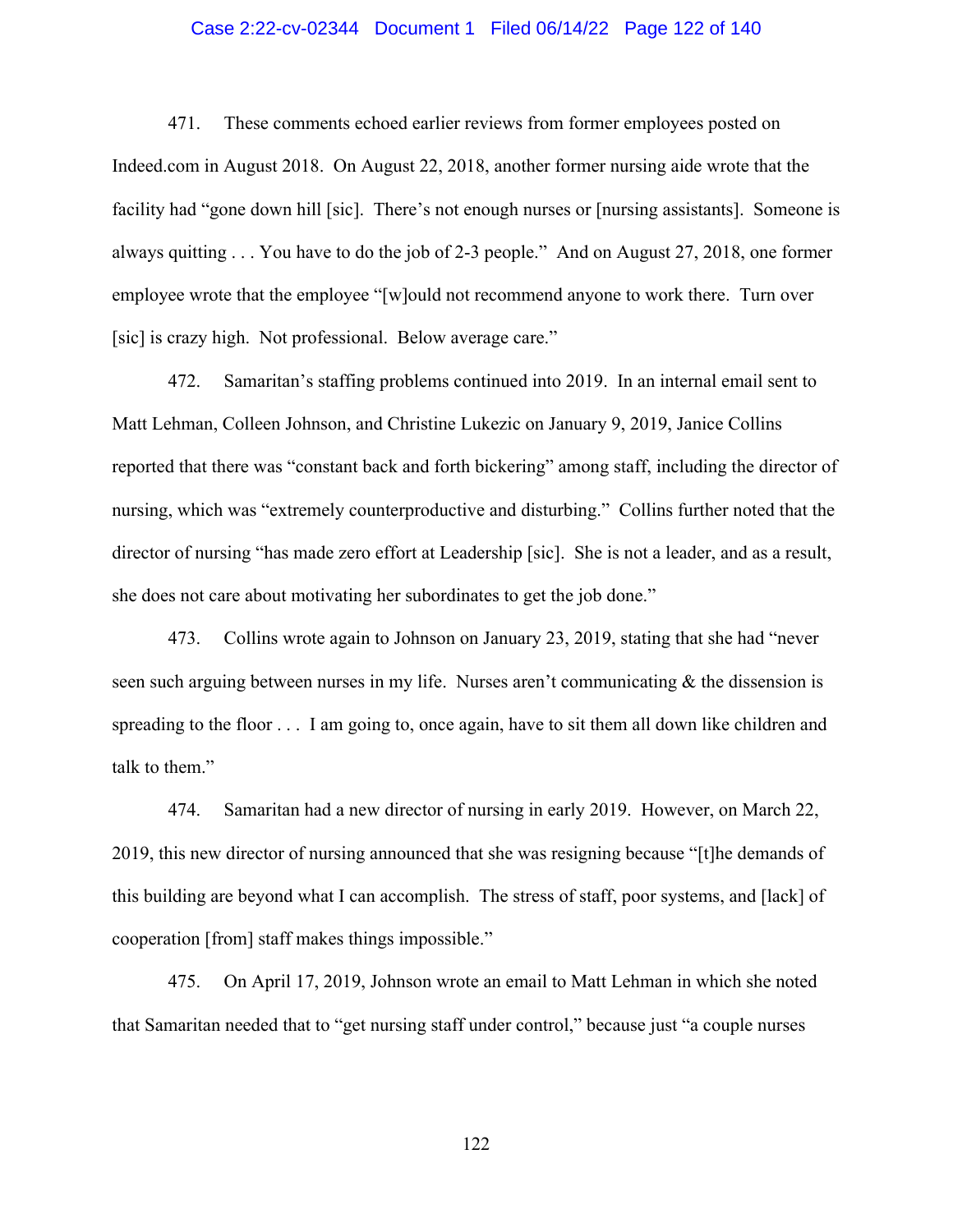#### Case 2:22-cv-02344 Document 1 Filed 06/14/22 Page 123 of 140

work weekends." Johnson further commented that it was "no wonder they had staffing issues with hardly any nurses working their share of weekends."

476. Lehman responded that "[s]taffing at [Samaritan] has been a nightmare . . . Hopefully we can get a plan together today and end allowing people to work when they choose."

477. Johnson replied that she assumed that part of the problem was that "with census so slow, they don't schedule extra staff and then . . . there is nobody to fill in" when staff are unexpectedly absent. Johnson further noted that it was harder to have someone work extra time when they were already working 12 hour shifts.

478. It appears, however, that Samaritan still had not fixed its staffing issues in 2020. For example, on April 5, 2020, a former nurse wrote on Indeed.com that "[t]his place is a disaster." She explained that management was always changing and the facility was "always way under staffed." She further commented that Samaritan did not terminate its employees "when they call off every other day" and "[n]urses are constantly having to work over[time]. The aides refuse to work over[time] and they will leave one aide in the building for all the residents. And there is no way management is going to help. It's horrible."

479. In 2017, CMS gave Samaritan 2.5 stars out of a possible 5 for overall staffing and 4 stars out of 5 for registered nurse staffing. In 2018, Samaritan received 2 stars out of 5 for overall staffing and 1.25 stars for registered nurse staffing. In 2019, Samaritan received 3 stars out of 5 for overall staffing and registered nurse staffing. For staffing levels, a one star means "much below average," two stars means "below average," three stars means "average," and four stars means "above average." These ratings were based on quarterly payroll data submitted to CMS, the number of residents at the facility, and the facility's case mix.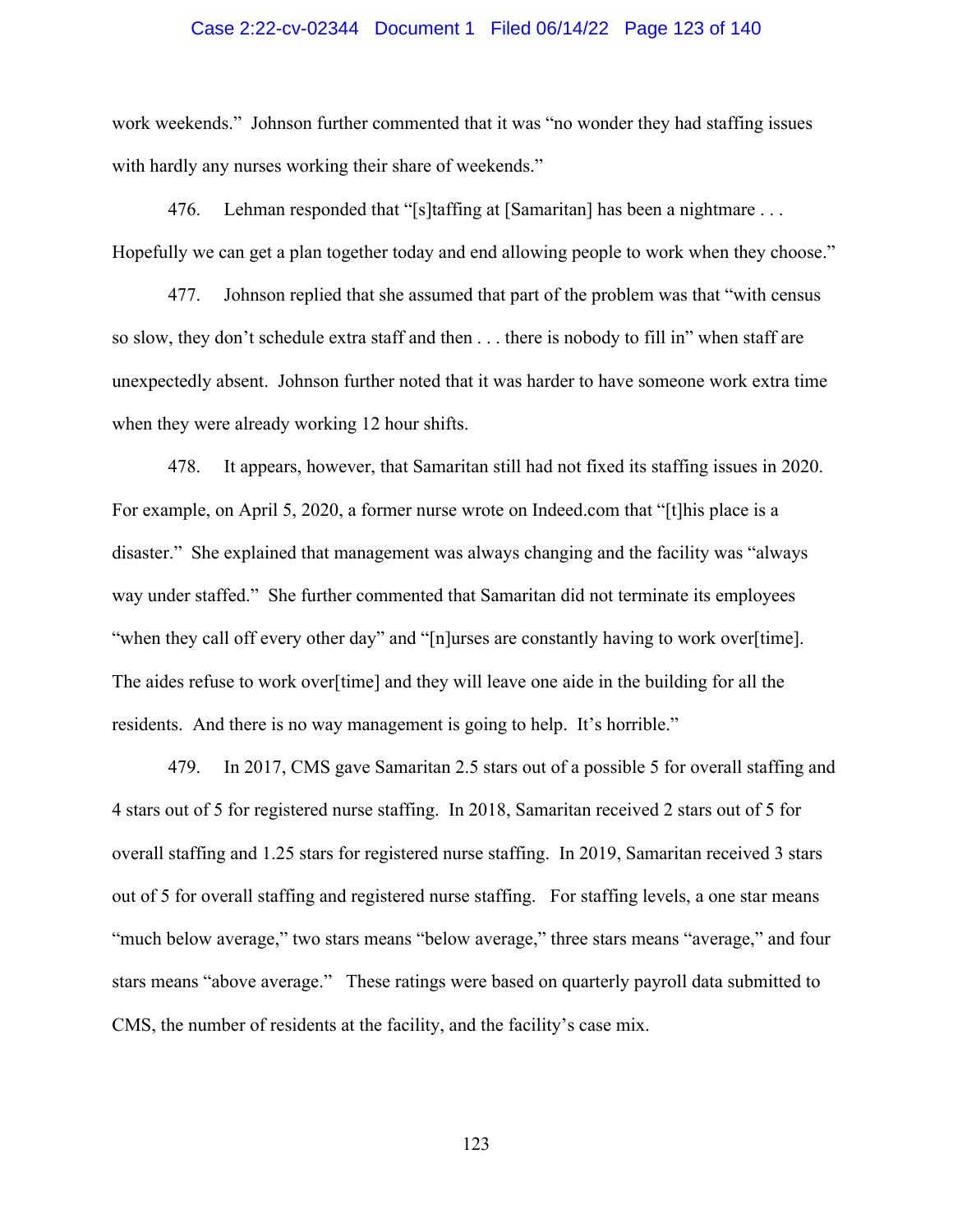# **C. Care Plans, Assessments, and Other Medical Records**

480. AHF and Samaritan knew that the facility had widespread problems with medical records, as key documents or information were routinely missing or incorrect. These deficiencies resulted in Samaritan residents receiving grossly substandard care.

481. On October 26, 2016, Colleen Johnson reported to Sue Lehman and Matt Lehman that the facility had "piles of incident reports" related to falls that were not completed or logged.

482. In addition, Johnson noted that the Samaritan had two sets of nutrition care plans for its residents and that, as a result, many residents had conflicting care plans. Johnson further stated that some residents did not have diet orders or had conflicting orders.

483. Moreover, residents' diet cards, which indicated what types of food they should or should not eat, were "a big concern" to Johnson. Many residents did not have even have a diet card and the cards that existed were not able to be updated. According to Johnson, this posed "a real safety concern on diet orders, texture, correct fluid consistency" and other factors, as there was "no way to verify the tray with the diet order before serving." All of these diet record problems meant that residents were at risk for receiving food they could not eat, were allergic to, or that might cause them to choke.

484. In an email to Matt Lehman from January 31, 2017, Johnson further stated that the facility was not documenting its weekly skin assessments or maintaining adequate records for falls or infections.

485. Johnson also determined that some residents had problems with their care plans. For example, in a subsequent email she sent to Matt Lehman on February 2, 2017, Johnson mentioned that Samaritan had not placed any interventions in the care plan for a resident who suffered from pressure wounds.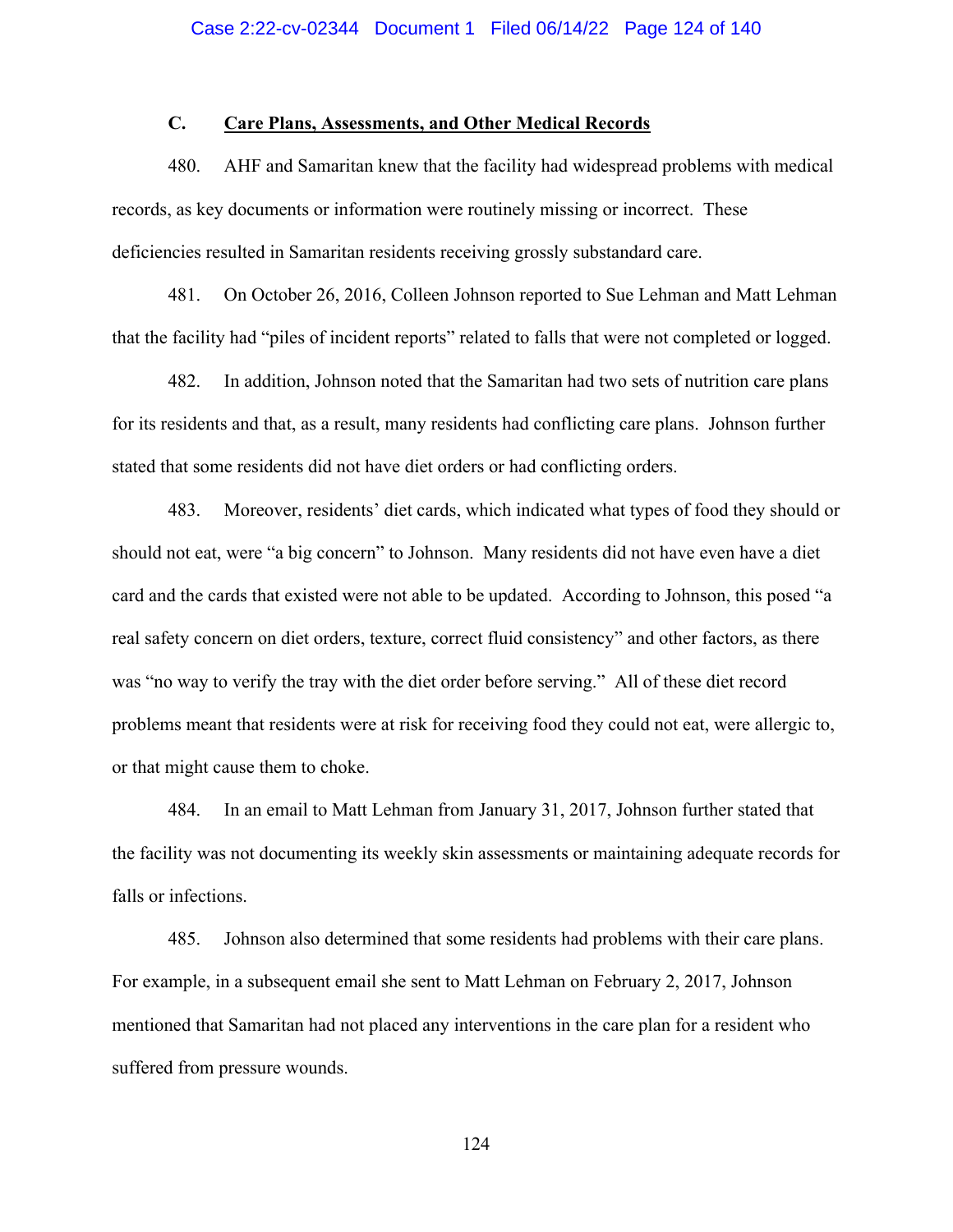### Case 2:22-cv-02344 Document 1 Filed 06/14/22 Page 125 of 140

486. Conversely, another resident's care plan had various interventions that were not followed. This resident's care plan for cognitive loss called for staff "to have resident attend out of room activities to promote socialization with residents." Nonetheless, Samaritan had not been getting her out of bed for months.

487. Upon reviewing a recently discharged resident's record, Johnson further noted that there was "no evidence a discharge care plan was developed on admission or prior to discharge." There was thus "no evidence" that discharge requirements were followed.

488. Finally, Johnson found that Samaritan had not completed a change assessment for a resident who had suffered a significant cognitive decline and weight loss. The resident "had a steady decline in her behaviors, refusing medications, treatments, delusional behavior" and had developed a pressure ulcer. But there was no evidence that the facility ever conducted the significant change assessment required by federal regulations. The resident's care plan also did not reflect her delusional behavior or her refusal of medications, treatments and cares. In addition, the facility had not added any post-fall interventions to her care plan.

489. A few weeks later, Johnson returned to the facility and found that Samaritan still had not even started a significant change assessment for this resident. On February 17, 2017, Johnson informed Matt Lehman and Sue Lehman that the facility also had not updated the resident's care plan to reflect her delusional behavior, refusal of treatment, and weight loss. Meanwhile, the resident's condition had continued to decline.

490. Johnson also noted that she had reviewed 27 residents' records and found they were all missing social work or activity assessments, as well as complete immunization information.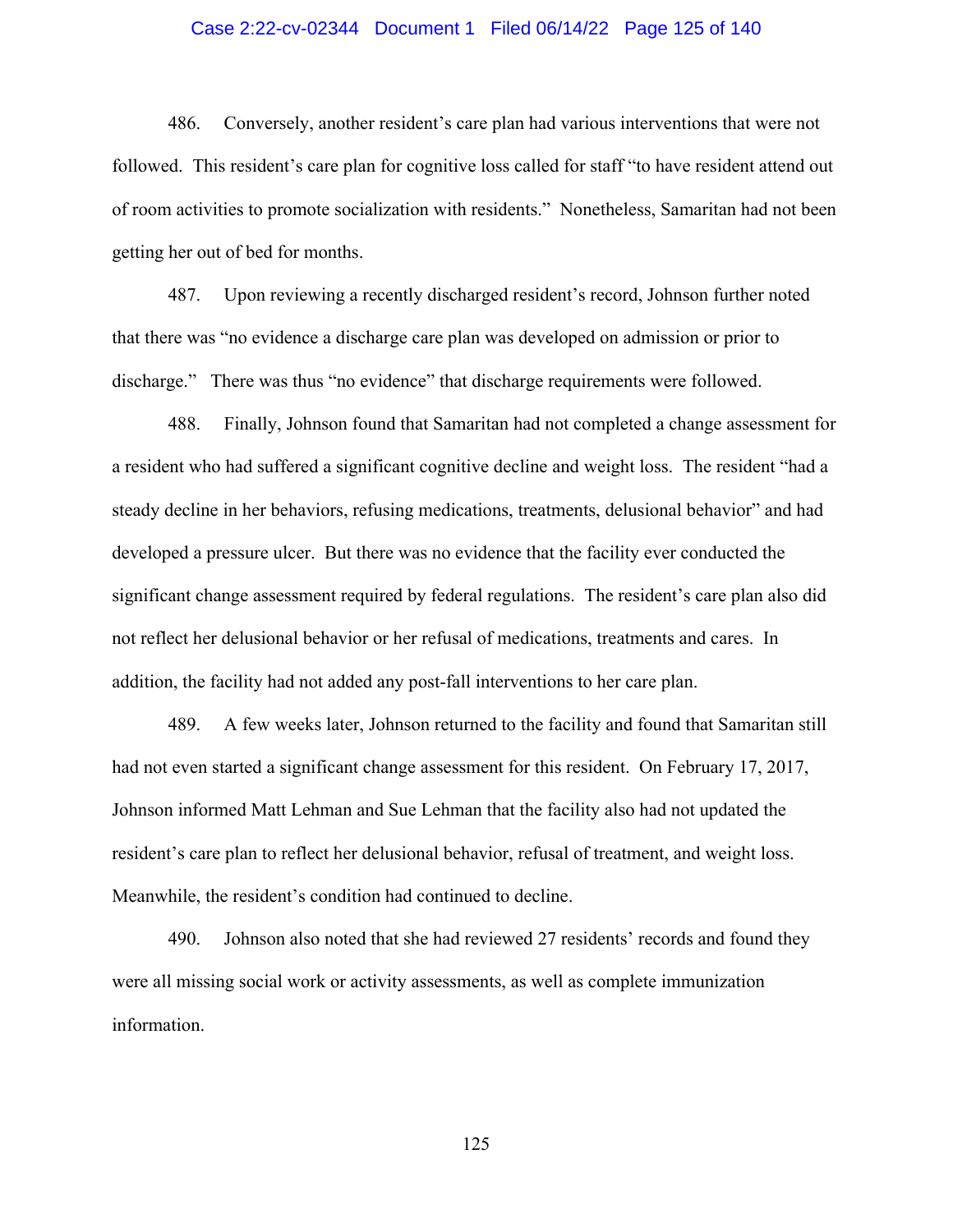### Case 2:22-cv-02344 Document 1 Filed 06/14/22 Page 126 of 140

491. In a different email from the same day, Johnson told Matt Lehman and Sue Lehman that pharmacist recommendation forms were often missing "and some of the few I found were not addressed."

492. On April 13, 2017, Johnson also wrote another email to Matt Lehman in which she stated that new admissions were not getting the correct orders for their care. Johnson also reported that she had reviewed all the printed orders for the residents and found numerous concerns that Samaritan had not addressed. Finally, Johnson observed that some residents were receiving supposedly quarterly assessments that were only three weeks apart. Johnson was told this was done to increase the "case mix" at the facility, which typically results in higher reimbursements from Medicare and Medicaid. Per Johnson, this practice "[c]ould really be an audit issue if caught."

493. Nonetheless, Samaritan did not fix the planning and assessment deficiencies. In a survey completed on July 17, 2017, Ohio health inspectors documented that Samaritan had failed to develop a care plan for a resident taking an antipsychotic medication. Interviews with a Samaritan nurse "verified that there was no care plan for the use of antipsychotic medication" for this resident.

494. Ohio health inspectors returned to Samaritan for a survey completed on September 9, 2017, and found still more assessment and care plan failures. For example, the inspectors concluded that the facility failed to conduct complete and accurate skin assessments on its residents. One resident "had a dark purple and yellow bruise on the right arm, from wrist to elbow," as well as a "large dark purple bruise" on his left arm from wrist to elbow. The coloring and appearance of the bruises indicated that they were not recent or fresh. There was, however, "no documentation of the bruising on both arms or when they started." Another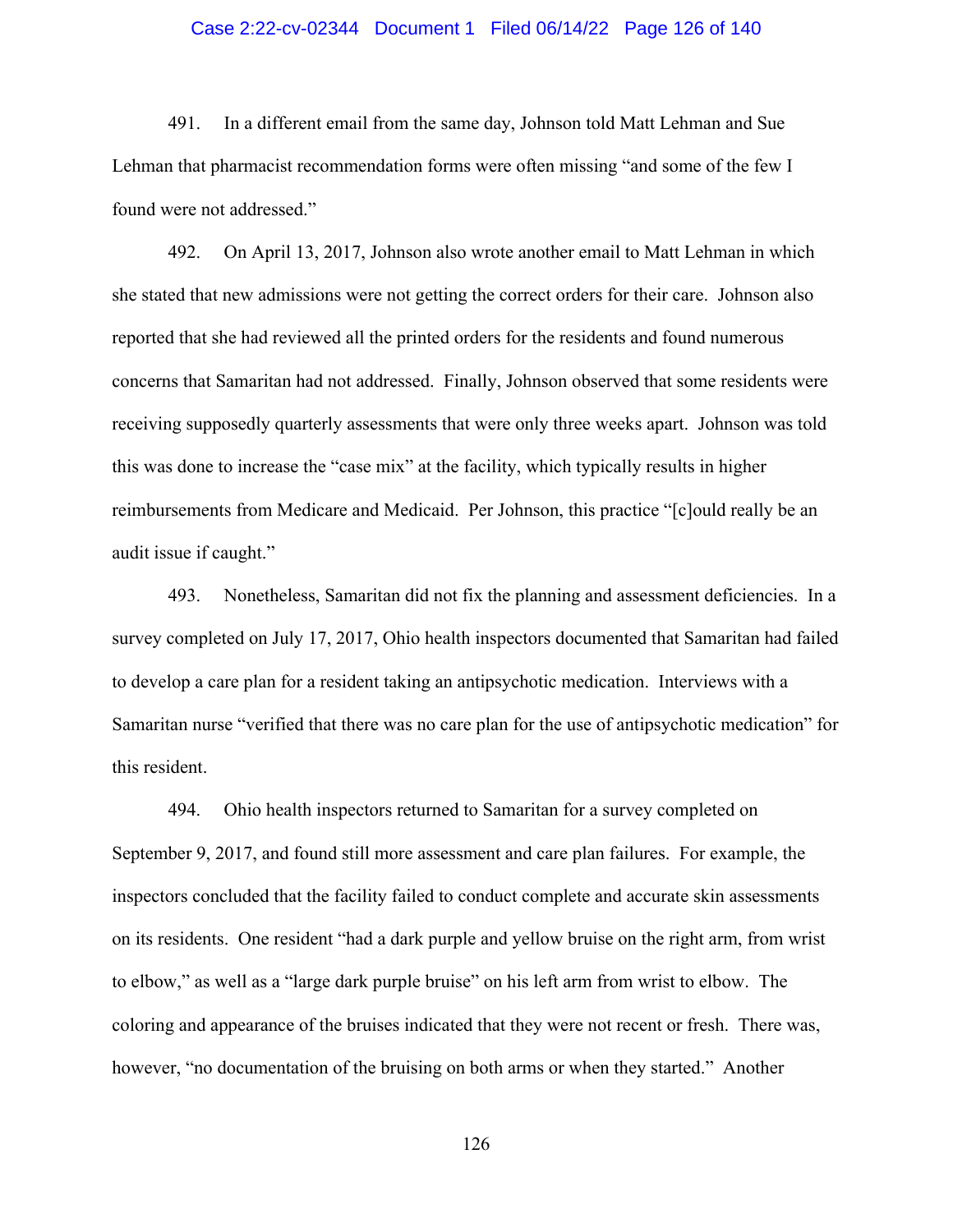### Case 2:22-cv-02344 Document 1 Filed 06/14/22 Page 127 of 140

resident also had multiple bruises that appeared to be old, but there was no evidence that the facility was aware of these injuries.

495. Finally, the Ohio health inspectors found that the facility failed to have an adequate care plan for a resident's pain. The resident had chronic pain, but the resident's care plan "did not specify what aggravated the resident's pain, what relieved the pain, and . . . if the resident was able to call for pain pills, reposition self, and/or ask for assistance for the pain." The care plan "further did not state how the resident preferred to have her pain controlled."

### **D. Building and Environment**

489. The Samaritan building often did not provide residents with a safe and sanitary physical environment.

490. For example, in October 2016, Colleen Johnson visited the facility and relayed to Sue Lehman and Matt Lehman that the front or main door "never locks." In addition, although the door had a keypad and buzzer, "neither work," so Johnson was "able to come and go without anyone knowing." This was not safe for residents and staff.

491. Johnson also saw many resident rooms "with much clutter in [the] room and bathroom," which "facility staff already identified in one recent fall as the cause."

492. Johnson returned to Samaritan a few months later and, in an email dated January 31, 2017, reported to Matt Lehman that there were still "cluttered rooms" with items on the floor, thus "increasing fall risk."

493. Johnson also found "caustic chemical" toilet bowl cleaner left open and unattended in a hallway. The label's hazard warnings revealed that this was corrosive substance that "causes irreversible eye damage and skin burns."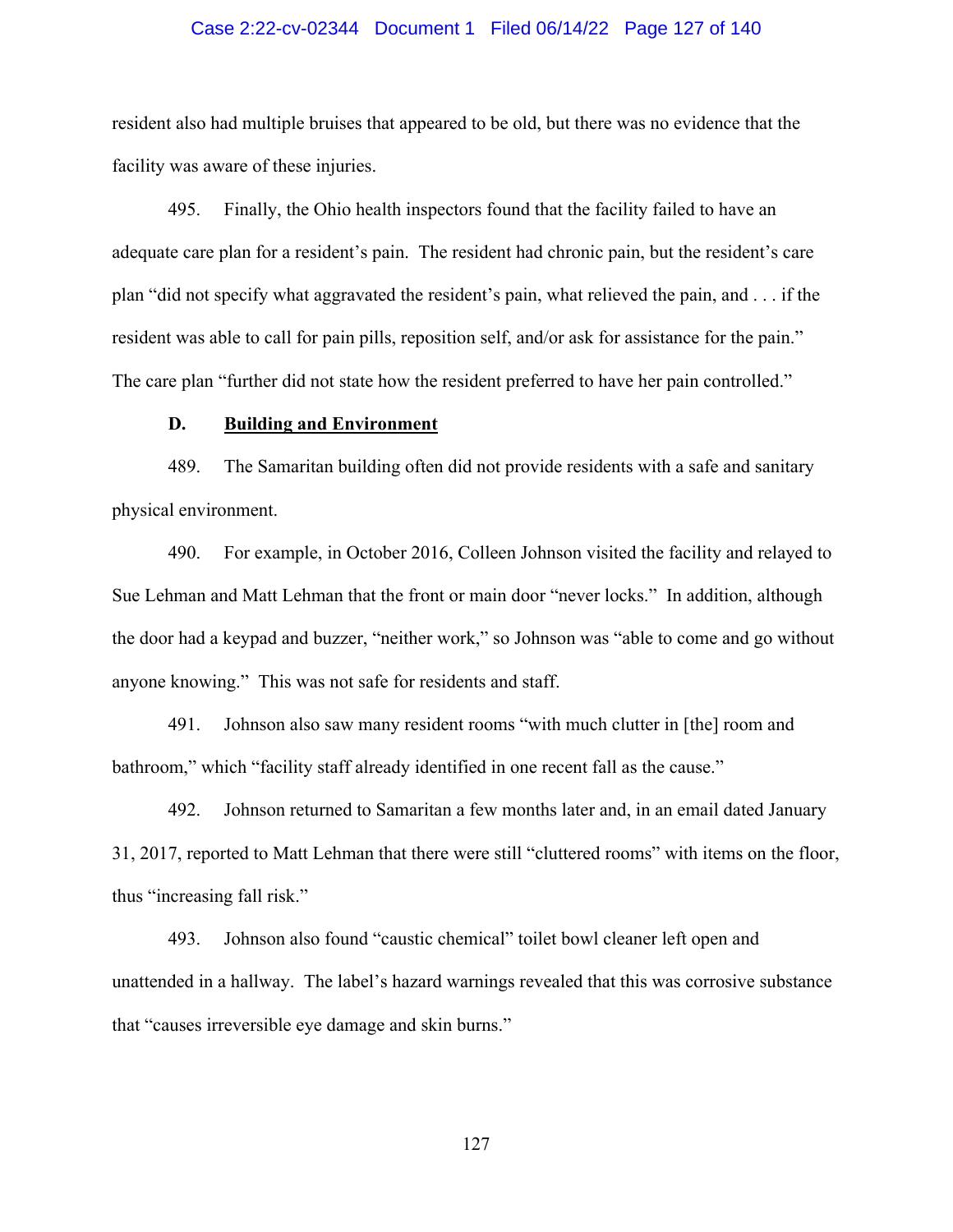### Case 2:22-cv-02344 Document 1 Filed 06/14/22 Page 128 of 140

494. Johnson visited Samaritan again in February 2017. As she noted in a subsequent email to Sue Lehman and Matt Lehman, Johnson found there were still cluttered rooms, including rooms where "incontinent brief bags and wet wipes" were in plain sight. This made Johnson question whether Samaritan had "toileting programs in place."

495. On the same visit, Johnson observed that the facility did not appear to be replacing used trash bags when they were emptied, even though there were rolls of new trash bags in the bottom of the cans. Johnson further saw staff throw trash in the unlined trash cans without looking or replacing the bags. As Johnson explained to Sue Lehman and Matt Lehman, this was "an infection control issue," because infectious items may have been thrown in the unlined trash cans.

496. On July 16, 2018, Samaritan's "maintenance man" turned in his keys without notice. This person "had no clue," according to an email Johnson sent to Matt Lehman on July 17, 2018, and Samaritan was not sure whether it was in compliance with building requirements, including those concerning alarms, fire drills, and water temperatures.

497. In the same email, Johnson noted that "general repairs aren't done." For example, there was "no lock on the door inside the breakroom that goes to the courtyard," which meant that "any resident [had] the opportunity to be out in the weather." In addition, a readily accessible electrical panel was not secured, which meant "any resident/visitor [could] turn off or play with the breakers." As Johnson informed Lehman, these were "just some [problems] that jump out at you without even looking."

498. When Ohio health inspectors came to visit Samaritan for a survey completed on August 15, 2018, they told staff that the facility needed cleaning, repairs, and the grounds were not maintained "except what [resident] families do outside."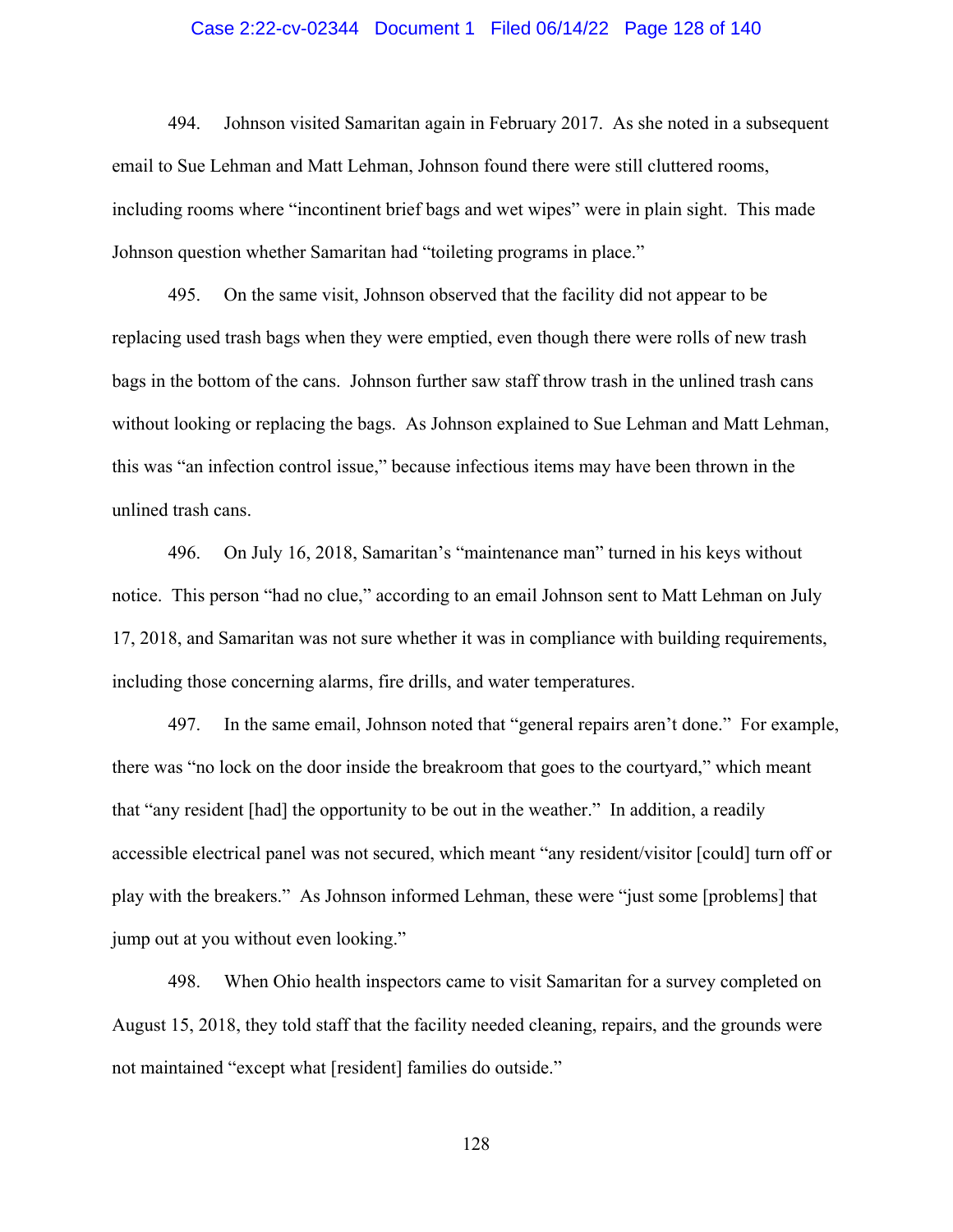## Case 2:22-cv-02344 Document 1 Filed 06/14/22 Page 129 of 140

499. In a different survey completed on September 7, 2018, Ohio health inspectors found that one resident's room had a "strong odor of urine," including "a smell of urine in the resident's closet and by her bed." The next day, "a very strong overwhelming smell of urine continued." The facility eventually determined that "the source of the pervasive urine odor ... was from the resident hoarding urine soaked briefs in her closet." Samaritan's staff had apparently not discovered and addressed this hoarding, notwithstanding the overwhelming smell of urine in the room.

### **E. Examples of Federal Health Care Program Beneficiaries**

496. The following are examples of Medicare and Medicaid beneficiaries who received grossly substandard care at Samaritan. The care deficiencies for these residents included, but were not limited to, the following violations of the Nursing Home Reform Act and its implementing regulations:

- Failing to promptly conduct a comprehensive and accurate assessment of the resident following "a significant change in the resident's physical or mental condition," in violation of 42 U.S.C. § 1395i-3(b)(3)(C)(i);
- Failing to create a comprehensive and current written care plan for each resident that "describes the medical, nursing, and psychosocial needs of the resident and how such needs will be met," in violation of 42 U.S.C.  $\S$  1395i-3(b)(2)(A); 42 C.F.R.  $\S$ 483.21(b); and 42 U.S.C. § 1395i-3(b)(2)(C);
- Failing to provide "adequate supervision and assistance devices to prevent accidents," including resident falls, in violation of 42 C.F.R. § 483.25(i);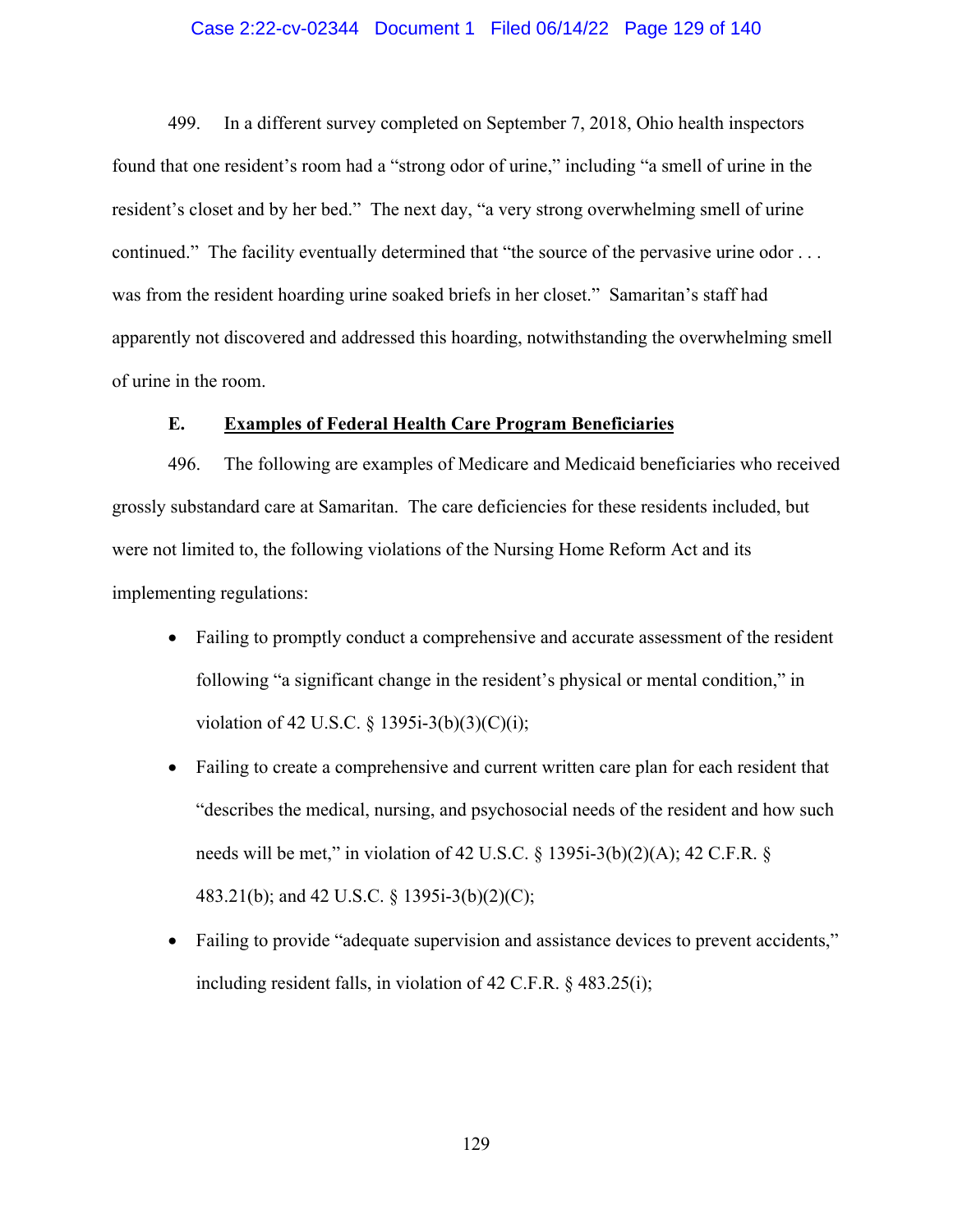#### Case 2:22-cv-02344 Document 1 Filed 06/14/22 Page 130 of 140

- Failing to keep the resident (or the resident's representative) properly informed and failing to appropriately consult with the resident's physician, in violation of 42 U.S.C.  $\S$  1395i-3(c)(1)(A)(i); 42 C.F.R.  $\S$  483.10(c); and 42 C.F.R.  $\S$  483.10(g)(14);
- Failing to "make prompt efforts" to address or resolve resident concerns, in violation of 42 C.F.R. § 483.10(j)(2);
- Failing to keep residents free from neglect and abuse, as well promptly report, thoroughly investigate, and address allegations of such misconduct, in violation of 42 U.S.C. § 1395i-3(c)(1)(A)(ii); 42 C.F.R. § 483.12(a)(1); and 42 C.F.R. § 483.12(c);
- Failing to provide nursing services "sufficient to meet the nursing needs of its residents," in violation of 42 U.S.C. § 1395i-3(b)(4)(C)(i) and 42 C.F.R. §§ 483.35(a)(1); and
- Failing to provide pain management to residents that is consistent with professional standards of practice," in violation of 42 C.F.R. § 483.25(k).

500. False claims submitted to Medicare and Medicaid for these beneficiaries are included in Attachment A.

## **i. MF**

501. MF was a Medicare and Medicaid beneficiary. At a minimum, Samaritan failed to promptly perform an assessment on MF following a significant change in her condition, failed to maintain a current care plan to meet her needs, failed to make interventions to prevent future falls, and failed to inform her representative and her physician about major changes in her condition, in violation of 42 U.S.C. § 1395i-3(b)(3)(C)(i); 42 U.S.C. § 1395i-3(b)(2)(A); 42 C.F.R. § 483.21(b); 42 U.S.C. § 1395i-3(b)(2)(C); 42 C.F.R. § 483.25(i); 42 U.S.C. § 1395i- $3(c)(1)(A)(i)$ ; 42 C.F.R. § 483.10(c); and 42 C.F.R. § 483.10(g)(14).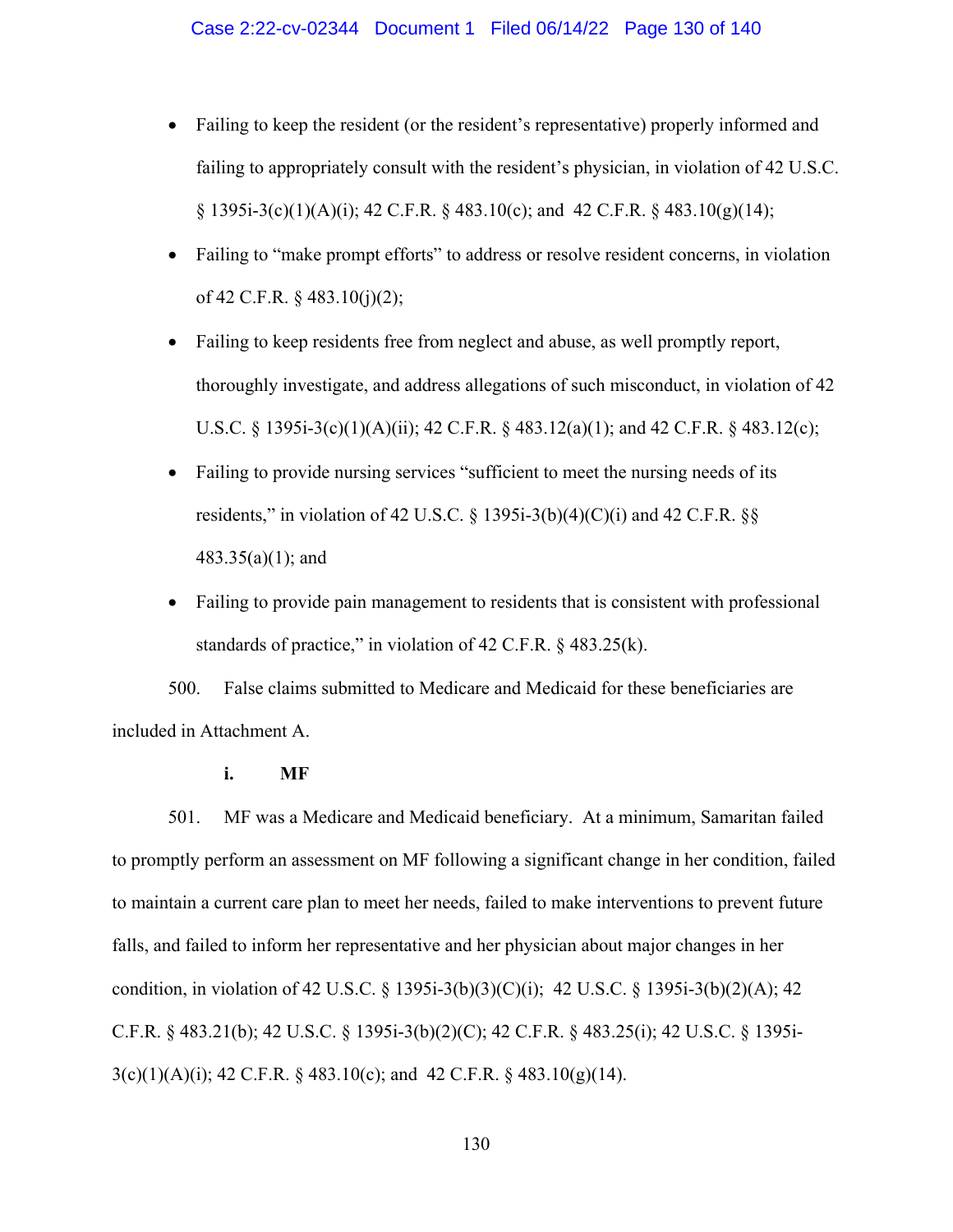### Case 2:22-cv-02344 Document 1 Filed 06/14/22 Page 131 of 140

502. In November 2016, Samaritan recognized that MF's cognition had significantly declined and she had suffered a significant weight loss. In addition, MF had started refusing medication and treatments, engaging in delusional behavior, and developed a stage 2 pressure ulcer.

503. But as of February 2, 2017, there was no evidence Samaritan ever completed a significant change assessment, even though it was required to do so under the NHRA. Samaritan likewise did not include MF's delusional behavior or refusal of medications and treatments in her care plan.

504. MF also fell on January 4, 2017, but the facility did complete any post-fall charting or document any responsive interventions to prevent further falls.

505. As of February 2, 2017, there was no evidence that the facility informed her doctor or resident representative about MF's falls or her general refusal of medications and treatments.

#### **ii. BB**

506. BB was a Medicaid beneficiary admitted in December 2017 with sciatica, congestive heart failure, and hypertension. At a minimum, Samaritan failed to make prompt efforts to address BB's concerns; failed to properly report, investigate, or address her allegations of abuse; failed to provide sufficient nursing services sufficient to meet her needs; failed to provide her with appropriate pain management, and failed to ensure that her care plan was comprehensive and current, in violation of 42 C.F.R.  $\S$  483.10(j)(2); 42 U.S.C.  $\S$  1395i-3(c)(1)(A)(ii); 42 C.F.R. § 483.12(a)(1); 42 C.F.R. § 483.12(c); 42 U.S.C. § 1395i-3(b)(4)(C)(i); 42 C.F.R. §§ 483.35(a)(1); 42 C.F.R. § 483.25(k); 42 U.S.C. § 1395i-3(b)(2)(A); 42 C.F.R. § 483.21(b); and 42 U.S.C. § 1395i-3(b)(2)(C).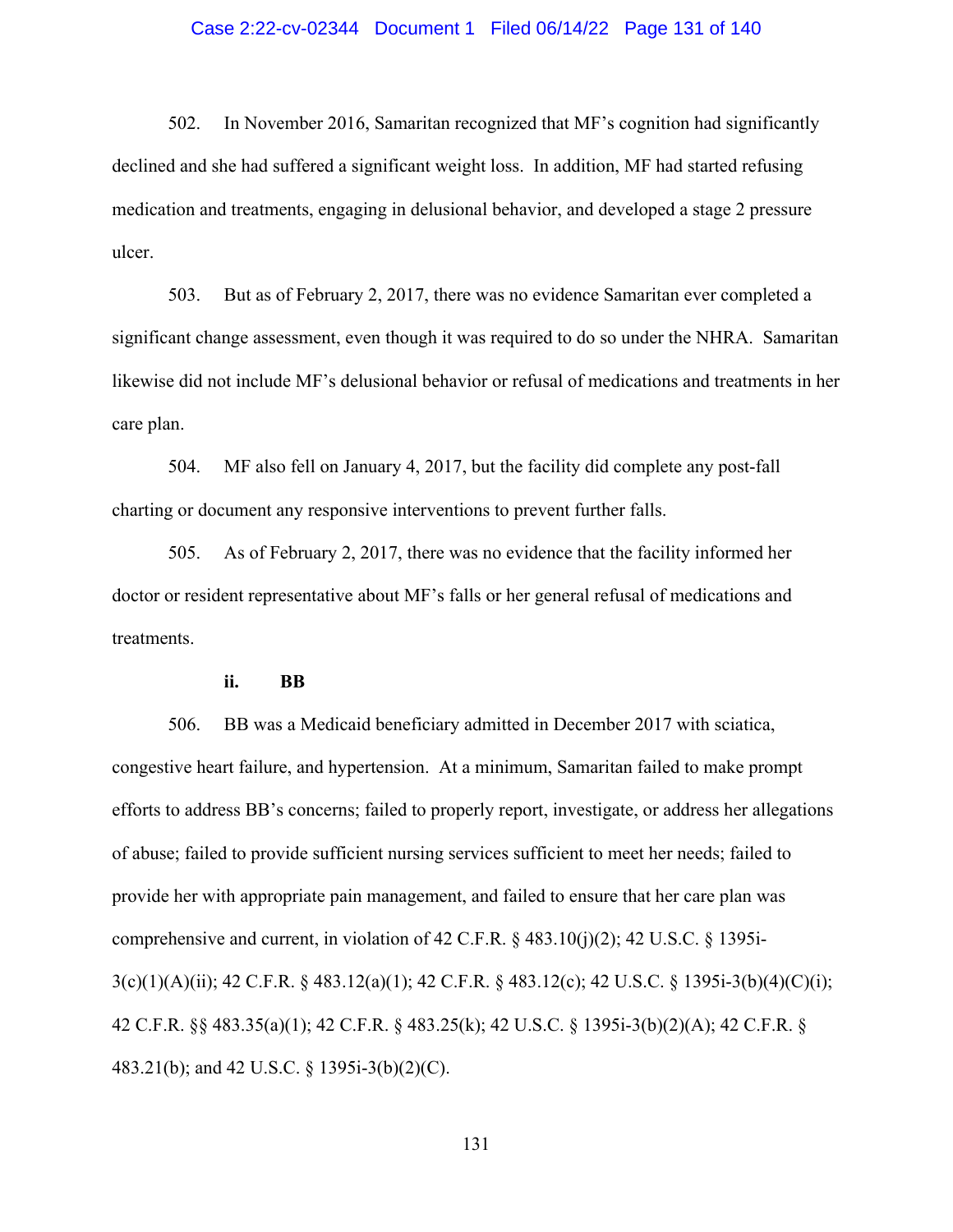### Case 2:22-cv-02344 Document 1 Filed 06/14/22 Page 132 of 140

507. By September 2018, BB had stated numerous concerns in resident council meetings that Samaritan never tried to address or resolve. First, she stated that it took so long for her call light to be answered that she sometimes felt like her bladder would burst. BB also said that facility staff bathed her with the same stained washcloths that were also used to provide incontinence care, which made her feel like she was no more than an animal. Finally, BB asserted that she was in constant pain because the facility did not work with her doctor to get her a prescription for regular pain medication.

508. In addition, when BB directly told Samaritan staff that she had been mentally abused, this allegation was not even recorded by the facility.

509. BB was repeatedly told by Samaritan personnel that it took a long time for them to answer her call light or assist her because the facility was understaffed.

510. Finally, although BB had chronic pain, her care plan did not address these needs. For example, as of September 2018, Samaritan did not list any specific interventions, specify what aggravated her pain, record what relieved the pain, or note whether the resident was able to take any action on her own to alleviate the pain.

#### **VII. THE DEFENDANTS' FALSE CLAIMS WERE MATERIAL**

511. The False Claims Act defines "material" as "having a natural tendency to influence, or be capable of influencing, the payment or receipt of money or property." 31 U.S.C.  $§$  3729(b)(4).

512. Under this definition, the Defendants' false claims were material, as the truth about their grossly substandard or non-existent care would have had a natural tendency to influence the payment of their Medicare and Medicaid claims.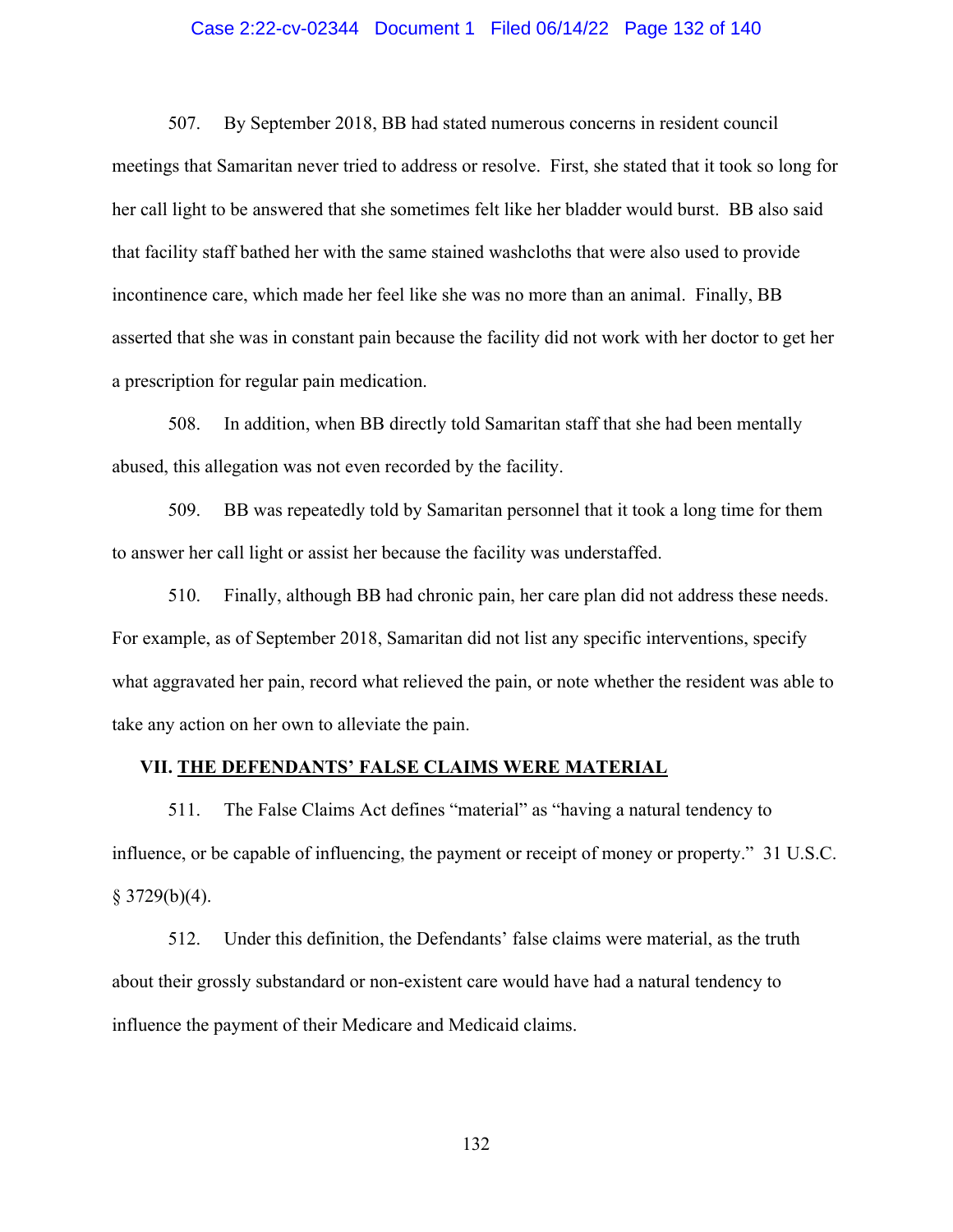### Case 2:22-cv-02344 Document 1 Filed 06/14/22 Page 133 of 140

513. Indeed, a reasonable person would not pay for a good or service that was nonexistent. A reasonable person would similarly not agree to pay the claims that Cheltenham, Wilmington Place, and Samaritan submitted for grossly substandard resident care.

514. The NHRA also directly links grossly substandard care with federal payment for nursing home services. As outlined above, if CMS or a state finds that a facility has not met an applicable NHRA requirement relating to the provision of services, resident rights, facility administration, or other matters, CMS can deny payments to the facility or issue civil penalties. 42 U.S.C.  $\S$ § 1395i-3(h)(2)(a) and (b). And if a state survey determined that a nursing home violated the NHRA and the facility is still not in substantial compliance three months later, then CMS *must* deny payments for new admissions to the facility. 42 U.S.C. § 1395i-3(h)(2)(d); 42 C.F.R.  $\S$  488.412(c); 42 C.F.R.  $\S$  488.417(b)(1). Moreover, if a facility has not obtained substantial compliance by six months after the last date of the survey, then CMS must either terminate the facility's provider agreement with Medicare or discontinue federal payments to the facility for Medicare and Medicaid. 42 C.F.R. § 450(d). Finally, if a nursing home is "found to have provided substandard quality of care" in three consecutive standard inspection surveys, CMS is likewise obligated to deny all payments until the facility satisfactorily demonstrates its compliance. 42 U.S.C. § 1395i-3(h)(2)(e); 42 C.F.R. § 488.414(a); 42 C.F.R. § 488.417(b)(1).

515. Here, the Defendant facilities are alleged to have been consistently noncompliant with the NHRA during the relevant periods at issue for each nursing home. In addition, the above allegations are replete with NHRA violations that were not remedied three or even six months later. The above allegations against Cheltenham also reflect grossly substandard care for three years, in 2016, 2017, and 2018, which is roughly the same span of time as three standard inspection surveys.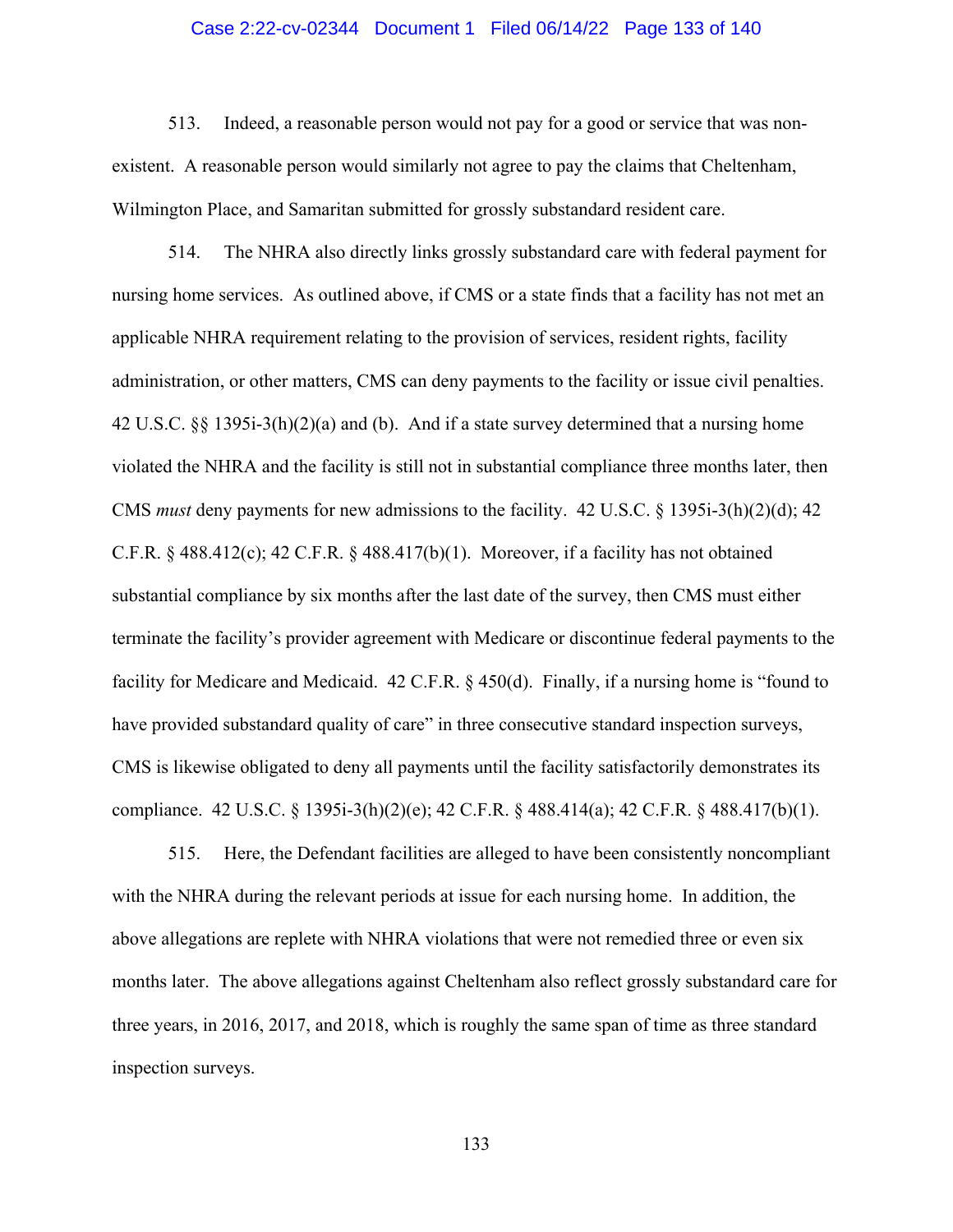## Case 2:22-cv-02344 Document 1 Filed 06/14/22 Page 134 of 140

516. Yet CMS did not know, beyond the deficiencies found in state surveys, that Cheltenham, Wilmington Place, and Samaritan repeatedly:

- Subjected their residents to grossly substandard care in general (Cheltenham, Wilmington Place, and Samaritan);
- Failed to follow proper infection control protocols (Cheltenham, Wilmington Place, and Samaritan);
- Provided inadequate and untrained staff (Cheltenham, Wilmington Place, and Samaritan);
- Failed to implement interventions to prevent and address pressure ulcers and falls (Cheltenham, Wilmington Place);
- Failed to provide a safe, sanitary, and comfortable building and environment (Cheltenham and Samaritan);
- Failed to create and maintain resident care plans and assessments (Wilmington Place and Samaritan);
- Failed to provide residents with needed medications (Cheltenham and Wilmington Place);
- Gave residents unnecessary medications (Cheltenham and Wilmington Place);
- Failed to properly administer and monitor prescription drugs (Cheltenham and Wilmington Place);
- Failed to provide residents with needed psychiatric care (Cheltenham); and
- Failed to protect and respect residents' dignity (Cheltenham).

517. If CMS had known that these facilities had such long standing, serious care deficiencies, it would have had no choice but to deny payments under the NHRA's mandatory sanction provisions. And even if the mandatory sanction provisions did not exist, the Defendant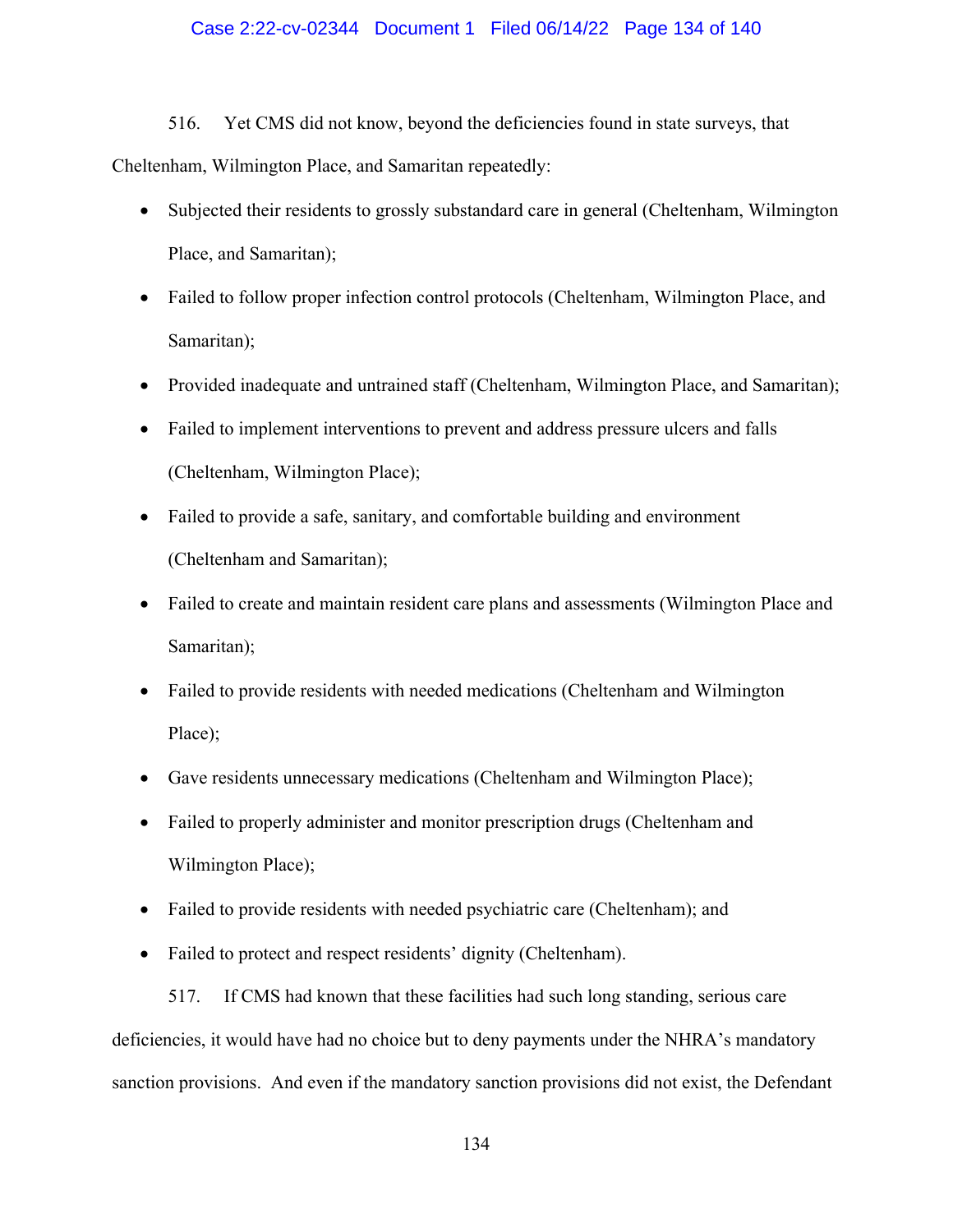### Case 2:22-cv-02344 Document 1 Filed 06/14/22 Page 135 of 140

facilities' NHRA violations were, at a minimum, either widespread deficiencies that posed the potential for more than minimal harm or isolated deficiencies that constituted actual harm. Accordingly, these NHRA violations were of sufficient severity to require CMS to deny payments or issue civil monetary penalties under 42 C.F.R. § 488.408(d).

518. In fact, CMS, Ohio, and Pennsylvania imposed administrative sanctions on the Defendant facilities—based only on the limited knowledge they obtained from state surveys.

519. For example, on March 17, 2017, Pennsylvania imposed a civil monetary penalty on Cheltenham after a complaint survey found the facility failed to ensure that a resident "received adequate supervision" when the resident, who had been left alone, removed her tracheostomy and caused her death.

520. On June 21, 2018, Pennsylvania imposed another civil monetary penalty on Cheltenham for a series of care deficiencies that placed a resident in immediate jeopardy and ultimately contributed to his fatal suicide. The penalty was \$109,992 for each day of noncompliance.

521. On September 24, 2018, CMS and Ohio notified Samaritan that it would impose the mandatory denial of payment for new admissions required by 42 C.F.R. § 488.417(b). The denial of payment was scheduled for November 15, 2018, unless Samaritan could show its substantial compliance in the interim. Ohio had completed a complaint survey at Samaritan on August 15, 2018, and concluded that the facility was not in compliance with three Medicare and Medicaid program requirements. Samaritan was advised of these deficiencies and claimed to be in substantial compliance on August 24, 2018. Ohio returned to the facility for a standard survey on September 7, 2018, and found numerous additional deficiencies, which led to the September 24, 2018, notification.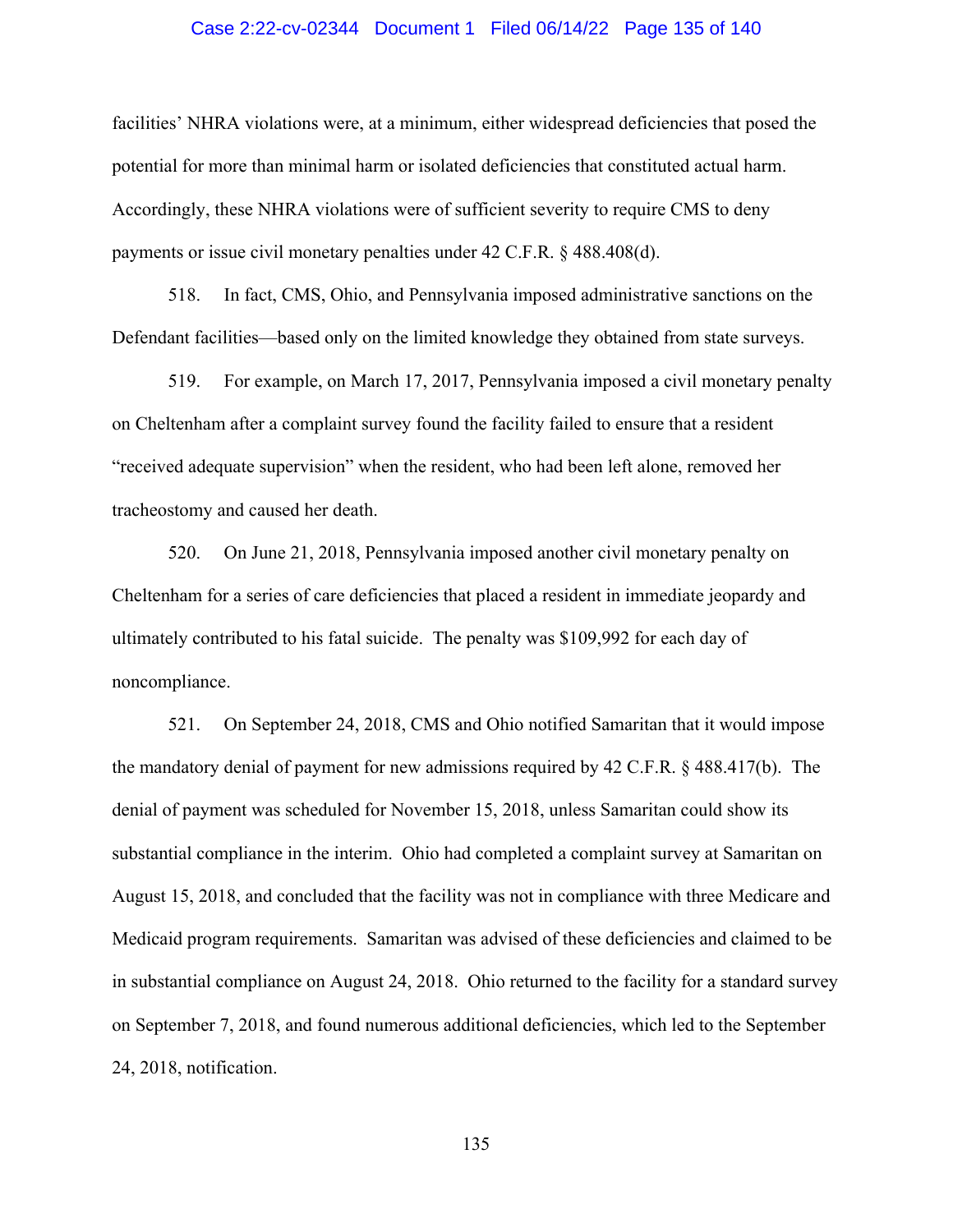### Case 2:22-cv-02344 Document 1 Filed 06/14/22 Page 136 of 140

522. Finally, Ohio and CMS indicated that they would impose the mandatory denial of payment for new admissions on Wilmington Place on three separate occasions in 2017 and 2018. Each time, Ohio conducted a survey, found deficiencies, found more deficiencies when the state returned shortly thereafter, and notified the facility that the mandatory payment denial would be imposed 90 days after the initial survey unless Wilmington Place could show its substantial compliance in the interim.

523. In short, if CMS (or a reasonable person) had known, beyond what was uncovered during the state surveys, the grossly substandard care that was regularly provided at these facilities during all relevant times, it would have affected future payment decisions, let alone whether the Defendant facilities could continue to participate in the Medicare and Medicaid programs.

### **SUMMARY OF THE UNITED STATES' CLAIMS**

524. As described in the allegations above, AHF, AHF Management, Cheltenham, Wilmington Place, and Samaritan, through their related conduct in the operation of the Defendant facilities, submitted or caused to be submitted false or fraudulent claims to the Medicare and Medicaid programs for services that were (a) non-existent or grossly substandard and (b) provided in violation of the requirements and obligations set forth in the NHRA. Specifically, AHF and AHF Management caused false claims to be submitted, while Cheltenham, Wilmington Place, and Samaritan submitted the false claims. Due to the ownership and control they exerted over the Defendant facilities, AHF and AHF Management are also liable for the false claims submitted by those facilities.

525. As a result of state surveys, outside consultant reports, and their own internal communications, the Defendants knew that resident care at these facilities was non-existent or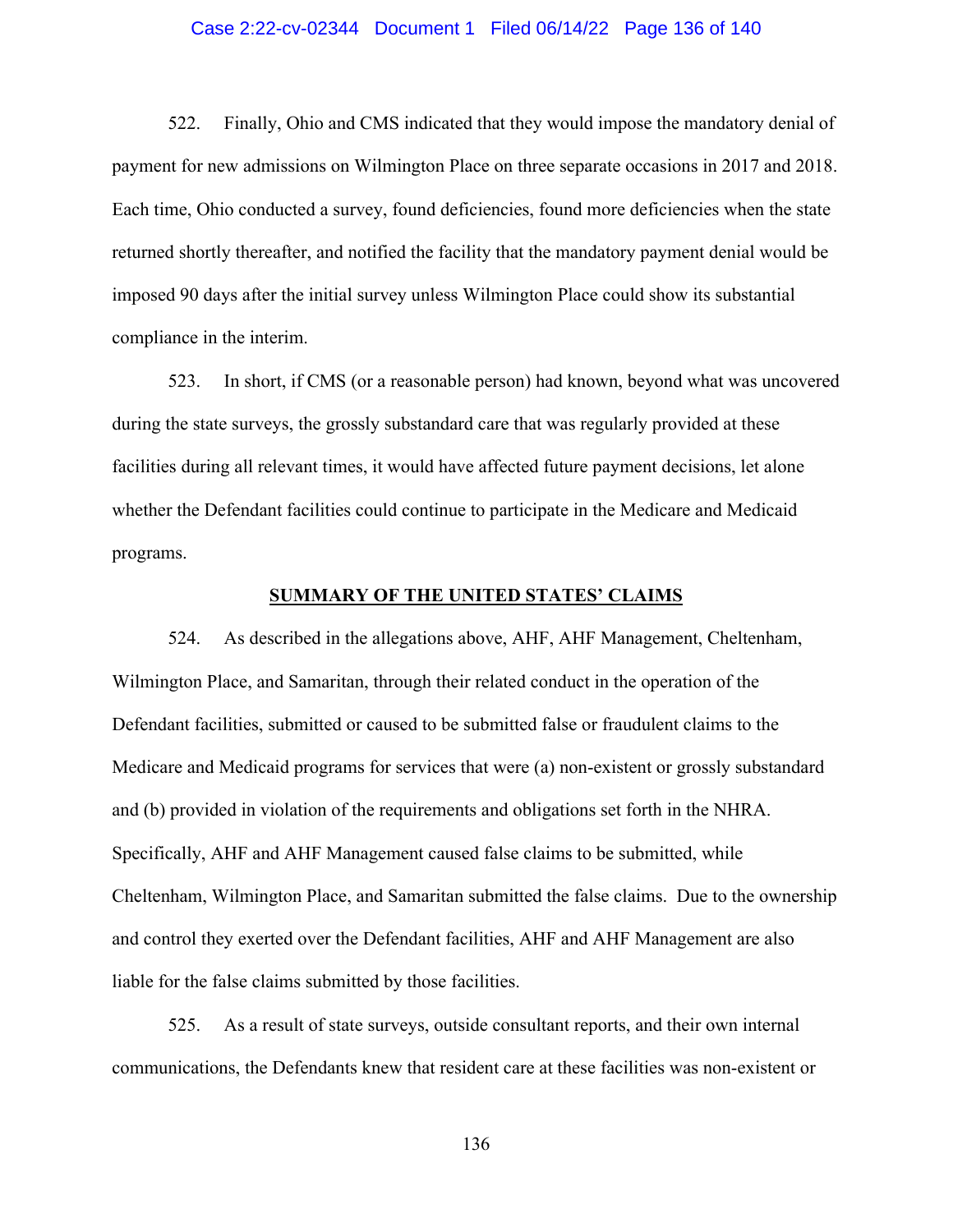### Case 2:22-cv-02344 Document 1 Filed 06/14/22 Page 137 of 140

grossly substandard, and that residents suffered or risked suffering physical and mental harm as a result. Yet rather than correct the care deficiencies that placed residents at risk and caused actual harm, instead the Defendants allowed the problems to fester and persist and submitted more than ten thousand claims to Medicare and Medicaid for the services at issue. The United States is entitled to recover its damages from these charges under the False Claims Act.

526. For services rendered during the periods at issue, the Defendant facilities received millions of dollars in reimbursement from Medicare and Medicaid. Had CMS known the true nature of the care provided at the facilities, it would have denied a substantial portion, if not all, of the federal payments, either through the mandatory remedy for persistent care deficiencies or the discretionary remedy for substantial NHRA violations. Instead, the Medicare and Medicaid programs mistakenly paid for the grossly substandard or non-existent services the Defendants provided to their residents.

527. The Defendants were also unjustly enriched by their receipt of money that they knowingly received when circumstances make it inequitable for them to retain these funds. In equity, fairness, and good conscience, the Defendants should be required to account for and disgorge these unjustly obtained amounts.

#### **CLAIMS FOR RELIEF**

528. For AHF, AHF Management, AHF Home Office, and AHF Montgomery d/b/a Cheltenham Nursing & Rehabilitation Center, the following counts are for services rendered from January 1, 2016, to December 31, 2018. For AHF Ohio, d/b/a The Sanctuary at Wilmington Place and d/b/a Samaritan Care Center and Villa, the following counts are for services rendered between January 1, 2017, and December 31, 2018, for Wilmington Place and October 1, 2016, to December 31, 2018, for Samaritan.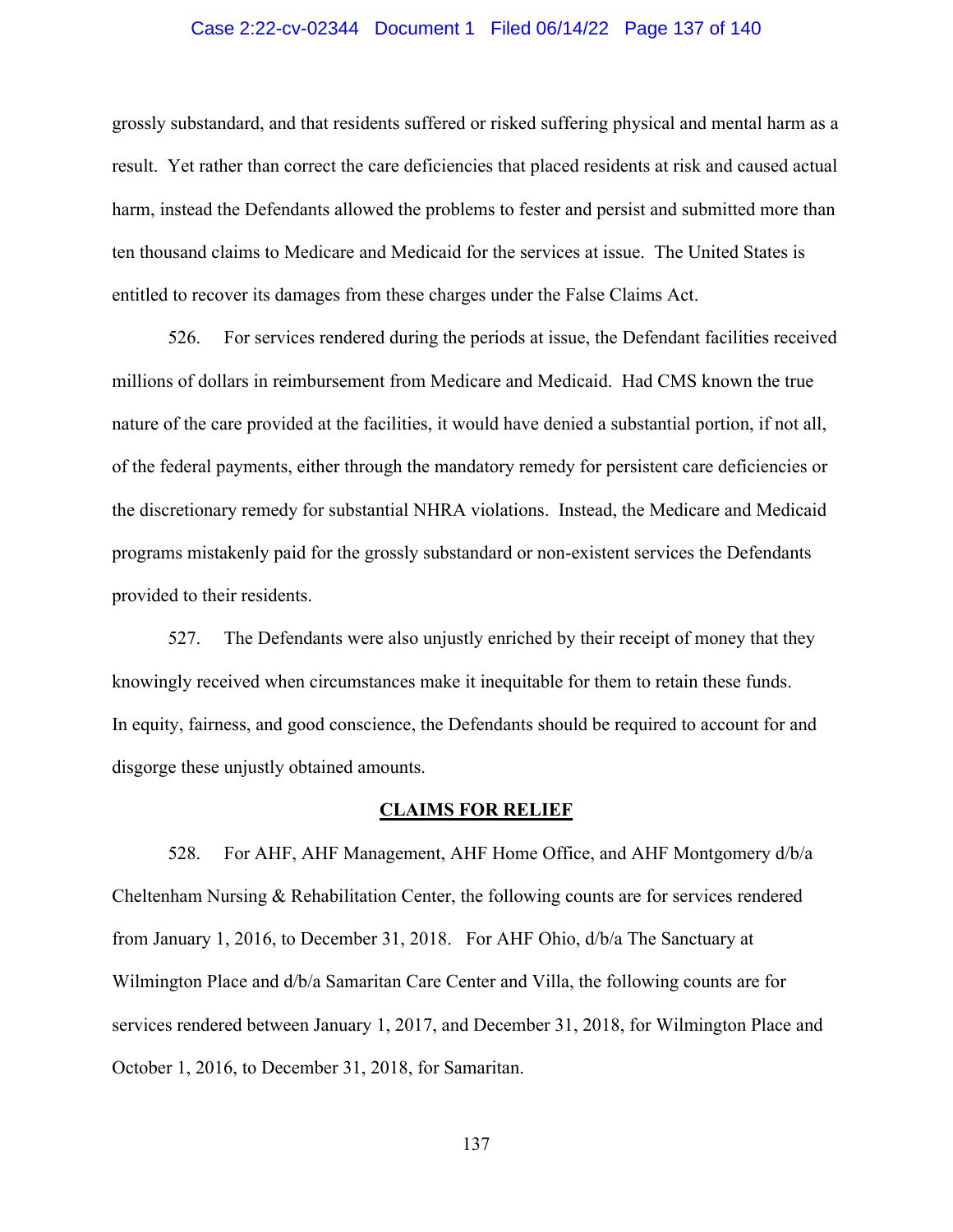## Case 2:22-cv-02344 Document 1 Filed 06/14/22 Page 138 of 140

## Count I: False Claims Act, 31 U.S.C. § 3729(a)(1)(A)

529. The United States restates and incorporates by reference paragraphs 1 through 528 as if fully set forth herein.

530. The Defendants knowingly presented or caused to be submitted false or fraudulent claims for payment by the Medicare and Medicaid programs, in violation of the False Claims Act, 31 U.S.C.  $\S 3729(a)(1)(A)$ . These claims were for nursing home care and services that were non-existent, grossly substandard, or in violation of the NHRA.

531. Under the False Claims Act, the Defendants are jointly and severally liable to the United States for its damages resulting from such false claims, in an amount to be determined at trial and trebled, as well as for civil penalties of between \$12,537 and \$25,076 for each violation.

#### Count II: Payment by Mistake

532. The United States restates and incorporates by reference paragraphs 1 through 528 as if fully set forth herein.

533. This is a claim for the recovery of funds paid by the United States to Cheltenham Nursing & Rehabilitation Center, the Sanctuary at Wilmington Place, and Samaritan Care Center and Villa.

534. The Medicare and Medicaid programs paid these funds for the benefit of these nursing homes because of a mistaken belief that the care and services the facilities provided to its residents were adequate, when in fact the care and services were non-existent, grossly substandard, or in violation of the NHRA. The Medicare and Medicaid programs paid these Defendant facilities certain sums of federal money to which the facilities were not entitled.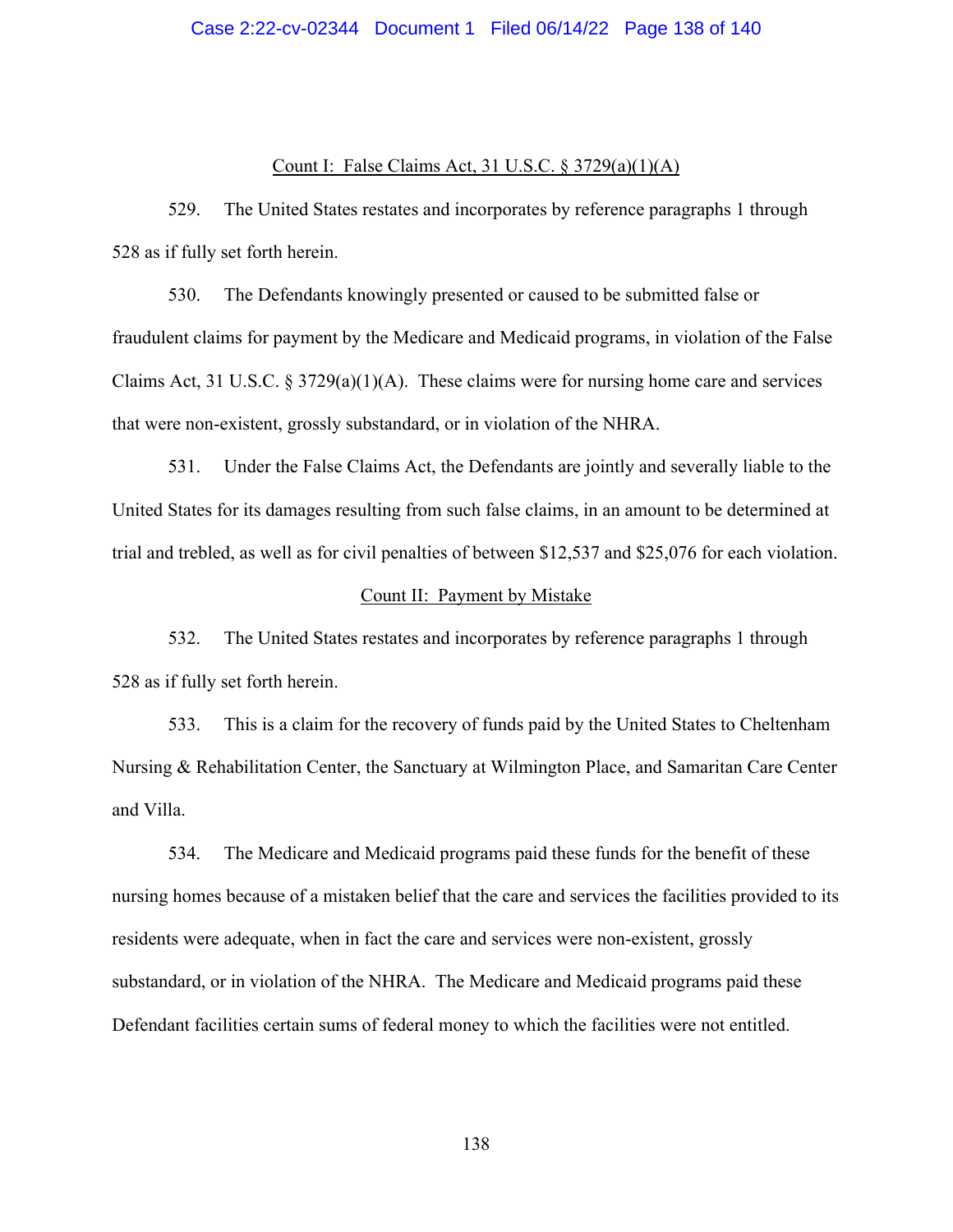### Case 2:22-cv-02344 Document 1 Filed 06/14/22 Page 139 of 140

535. Under federal common law, the Defendants are liable to account for and repay such amounts to the United States, in an amount to be determined at trial.

#### Count III: Unjust Enrichment

536. The United States restates and incorporates by reference paragraphs 1 through 528 as if fully set forth herein.

537. The Defendants wrongfully received and retained the benefit of federal funds paid from the Medicare and Medicaid programs for non-existent, grossly substandard, or non-NHRA compliant nursing home care and services provided to the residents of Cheltenham Nursing & Rehabilitation Center, The Sanctuary at Wilmington Place, Samaritan Care Center and Villa. This grossly substandard care resulted in serious physical and emotional harm to the vulnerable, elderly, disabled, and low-income residents of these facilities.

538. As a result of these payments, the Defendants were unjustly enriched with federal funds which the Defendants should not in equity and good conscience be permitted to retain. Under federal common law, the Defendants are liable to account for these funds and disgorge them to the United States in an amount to be determined at trial.

#### **PRAYER FOR RELIEF**

 WHEREFORE, the Plaintiff, the United States of America, prays that judgment be entered in its favor as follows:

A. On Count I under the False Claims Act against the Defendants, jointly and severally, for the amount of the United States' damages to be established at trial, plus civil penalties of between \$12,537 and \$25,076 for each violation, as well as all such further relief the Court deems just and proper;